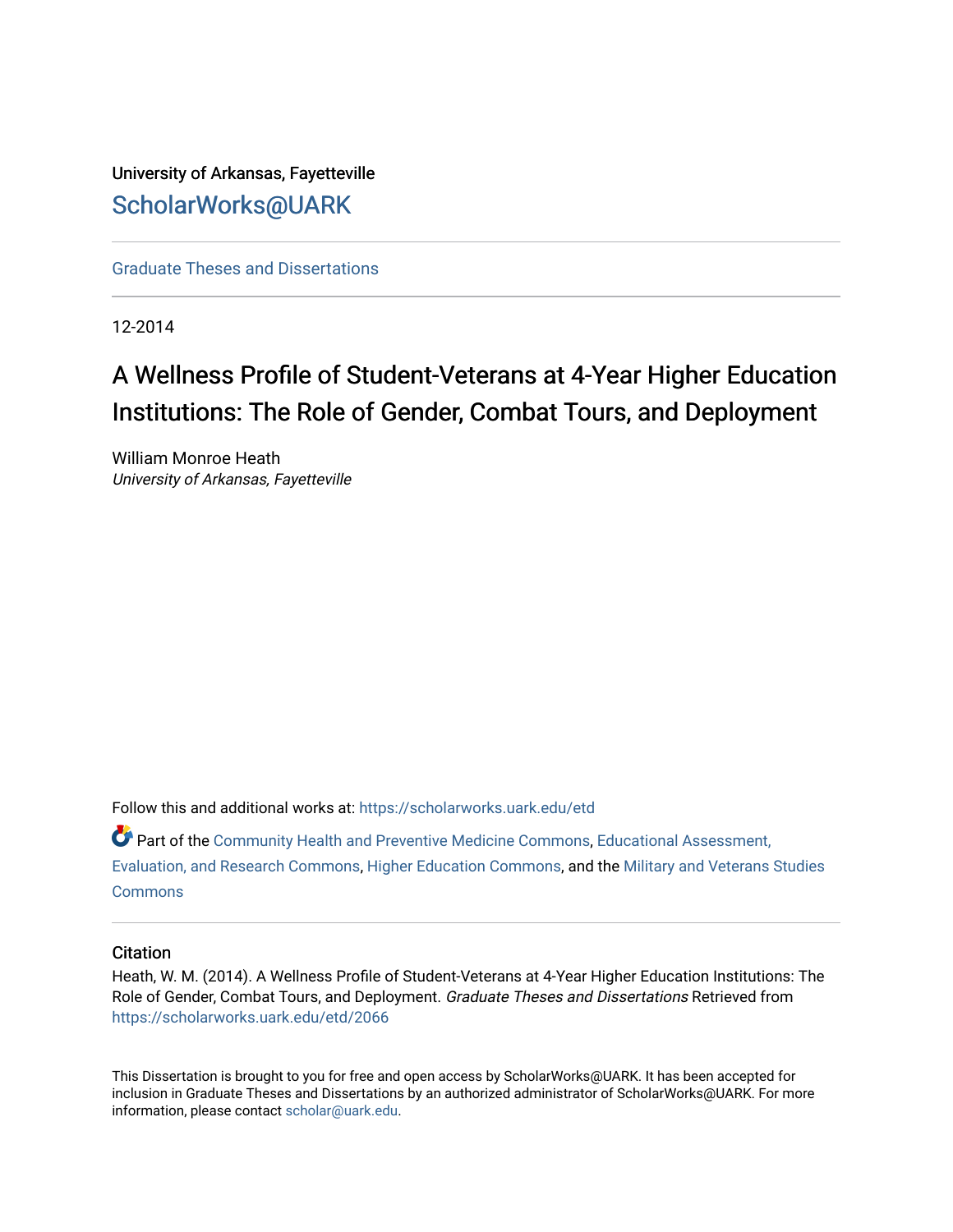A Wellness Profile of Student-Veterans at 4-Year Higher Education Institutions: The Role of Gender, Combat Tours, and Deployment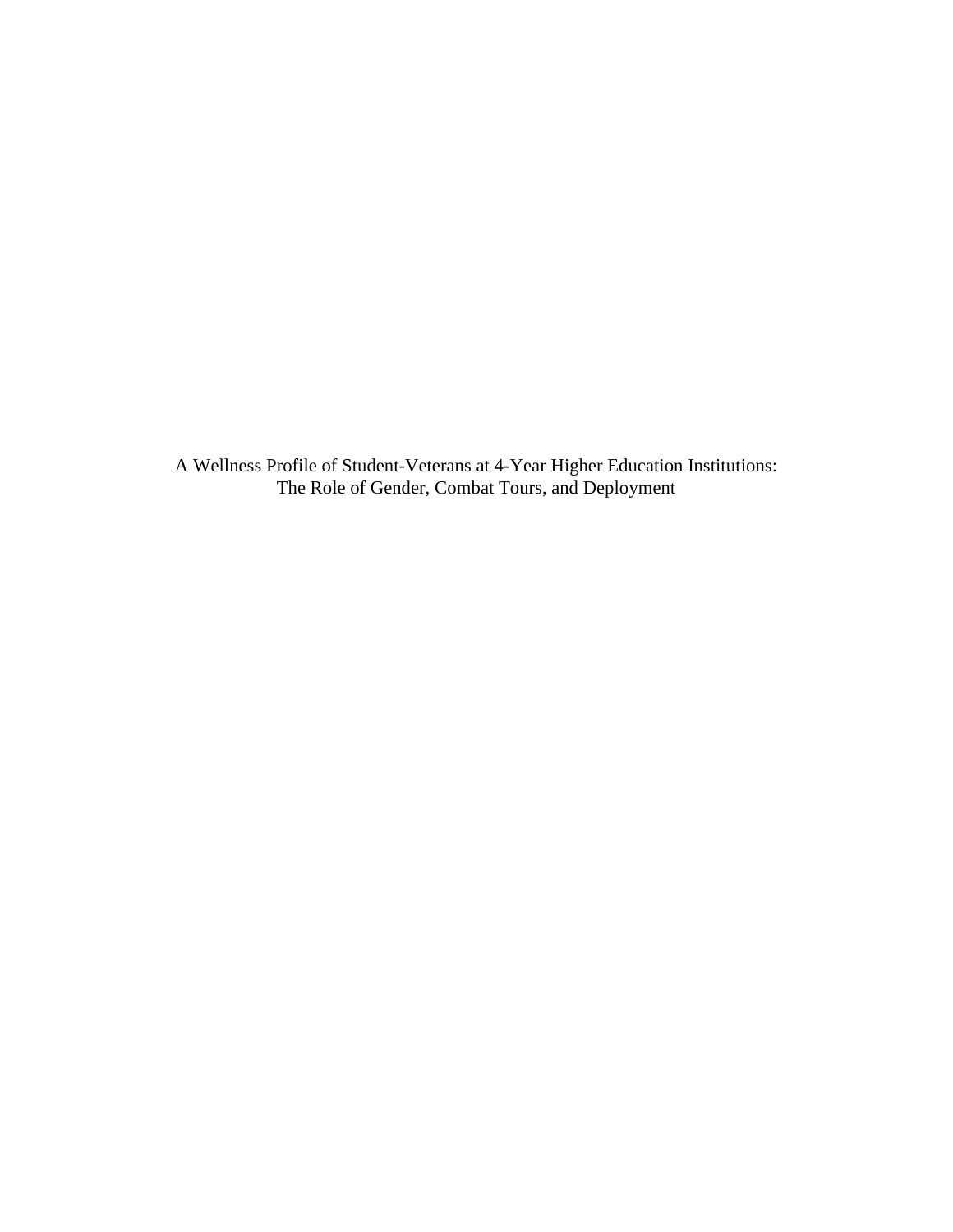### A Wellness Profile of Student-Veterans at 4-Year Higher Education Institutions: The Role of Gender, Combat Tours, and Deployment

A dissertation submitted in partial fulfillment of the requirements for the degree of Doctor of Philosophy in Counselor Education

by

William Monroe Heath State University of New York at Brockport Bachelor of Science in Psychology, 1985 Texas A&M University-Commerce Master of Science in Psychology, 1999

## December 2014 University of Arkansas

\_\_\_\_\_\_\_\_\_\_\_\_\_\_\_\_\_\_\_\_\_\_\_\_\_\_\_\_\_\_\_\_\_\_\_ \_\_\_\_\_\_\_\_\_\_\_\_\_\_\_\_\_\_\_\_\_\_\_\_\_\_\_\_\_\_\_\_\_\_\_

This dissertation is approved for recommendation to the Graduate Council.

Dr. Roy Farley Dissertation Director

\_\_\_\_\_\_\_\_\_\_\_\_\_\_\_\_\_\_\_\_\_\_\_\_\_\_\_\_\_\_\_\_\_\_\_

\_\_\_\_\_\_\_\_\_\_\_\_\_\_\_\_\_\_\_\_\_\_\_\_\_\_\_\_\_\_\_\_\_\_\_

Dr. Daniel Kissinger Dr. Wen-juo Lo Committee Member Committee Member

Dr. Edward Mink Committee Member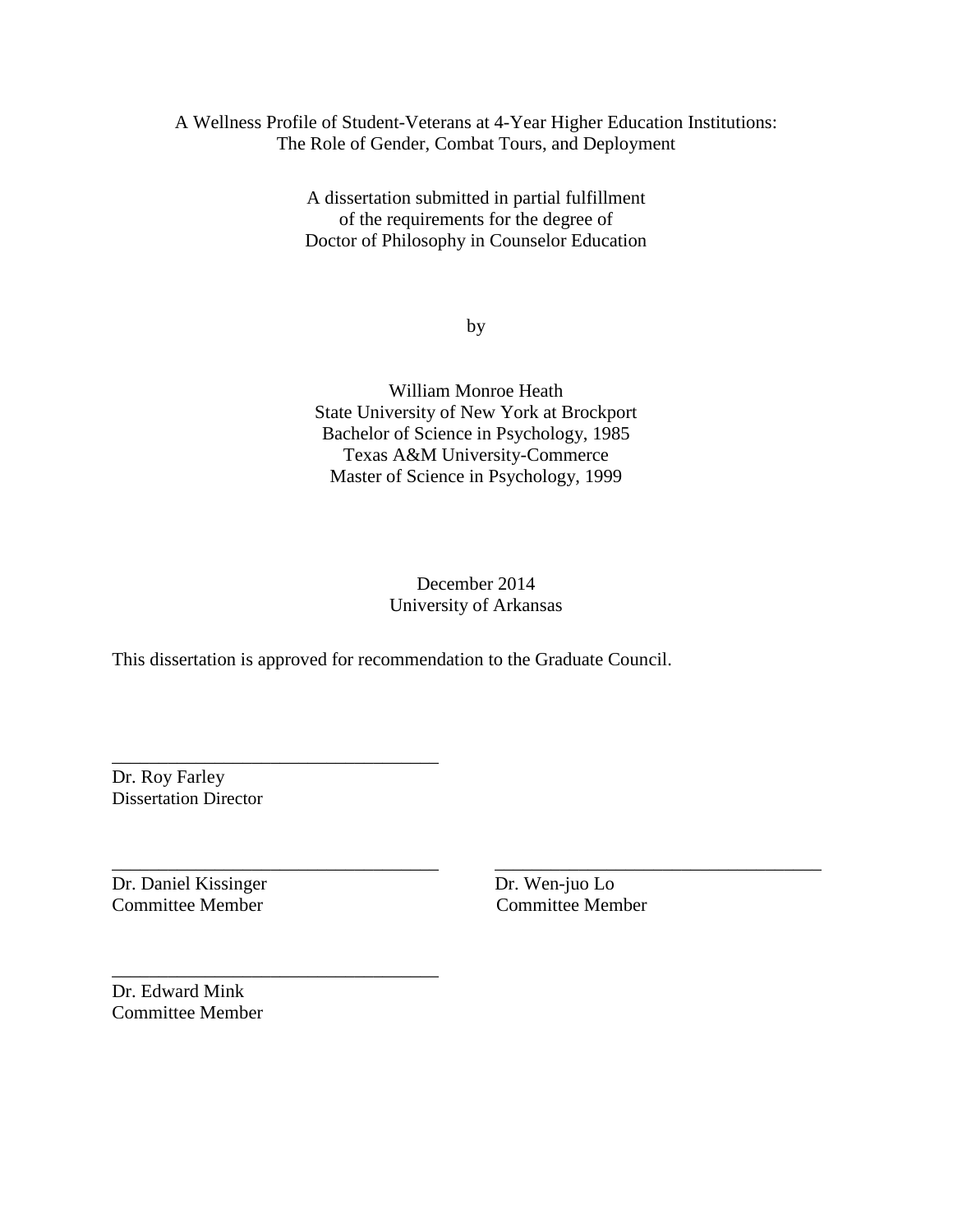#### **Abstract**

Afghanistan and Iraq war student-veterans have increased in population on college campuses in the United States (U.S.) as a result of using the Post 9/11 GI Bill. Healthy Campus 2020 (American College Health Association, 2012) highlighted the importance of college student wellbeing, health promotion and disease prevention, while the U.S. Department of Veterans Affairs has called for an approach to services that is strength based (United States Department of Veterans Affairs, 2008). To date, however, wellness studies conducted on Iraq and Afghanistan student-veterans using an evidenced-based model of holistic wellness have not been conducted. This study was designed to address this gap in the literature.

 An expo facto study was used in this research. This study received 143 respondents from 17 of the top 30 four-year universities in the U.S. with the greatest number of participants using the Post 9/11 GI Bill. Participants completed several forms on-line to collect data, including a demographics questionnaire and the Five Factor Wellness Inventory (5F-Wel) as the measure of holistic wellness. This study sought to investigate differences among student-veterans in terms of gender, deployment, tours of duty and holistic wellness levels. Out of the 143 studentveterans 132 were included for statistical analysis. This study used a series of two-way ANOVAs that resulted in a significant main gender effect on the Essential Self. Female studentveterans had a significantly higher mean score than male student-veterans, however there was a small to medium effect size.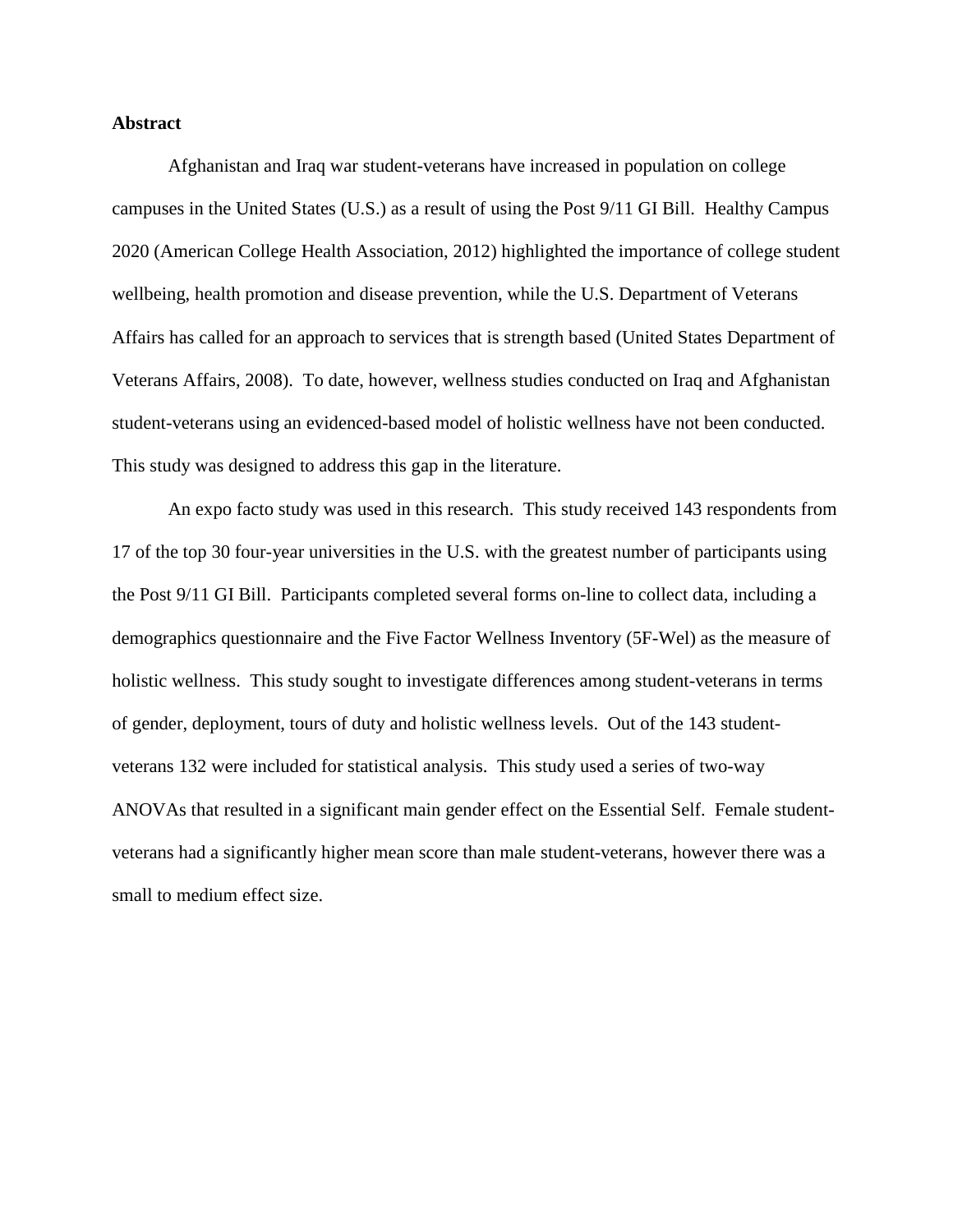#### **Acknowledgements**

 I would like to first acknowledge and thank Dr. Dan Kissinger for his guidance throughout the dissertation process. I am thankful for his encouragement that helped me maintain a more positive outlook as I progressed on my dissertation and his patience as I worked through to completion. I am thankful for Dr. Wen-juo Lo for assisting me with my dissertation statistics. His encouragement, kind and thoughtful manner were greatly welcomed. I would like to also thank Dr. Roy Farley and his assistance in finalizing the dissertation process and Dr. Ed Mink for being supportive not just in the dissertation process, but during my time as a student.

 My dissertation represents the culmination of my academic career; as such, along the way there were a number of people that were instrumental in supporting this process. I would like to acknowledge and thank Dr. Pam Matthews for her guidance as one of my supervisors during my assistantship at the U of A. Her support and advocacy were fundamental to my success at the U of A. I am truly thankful for her assistance, leadership, and thoughtfulness.

 I would also like to acknowledge Dr. Jonathan Perry and Aaron Scott for their support. I am thankful for Janet Wilson for her encouragement and for reviewing my dissertation on short notice. Lastly, very important for me during my studies at the U of A has been my relationship with friends of the Baha'i communities of Fayetteville and Northwest Arkansas who enriched my spiritual life and made my experience at the U of A even more meaningful.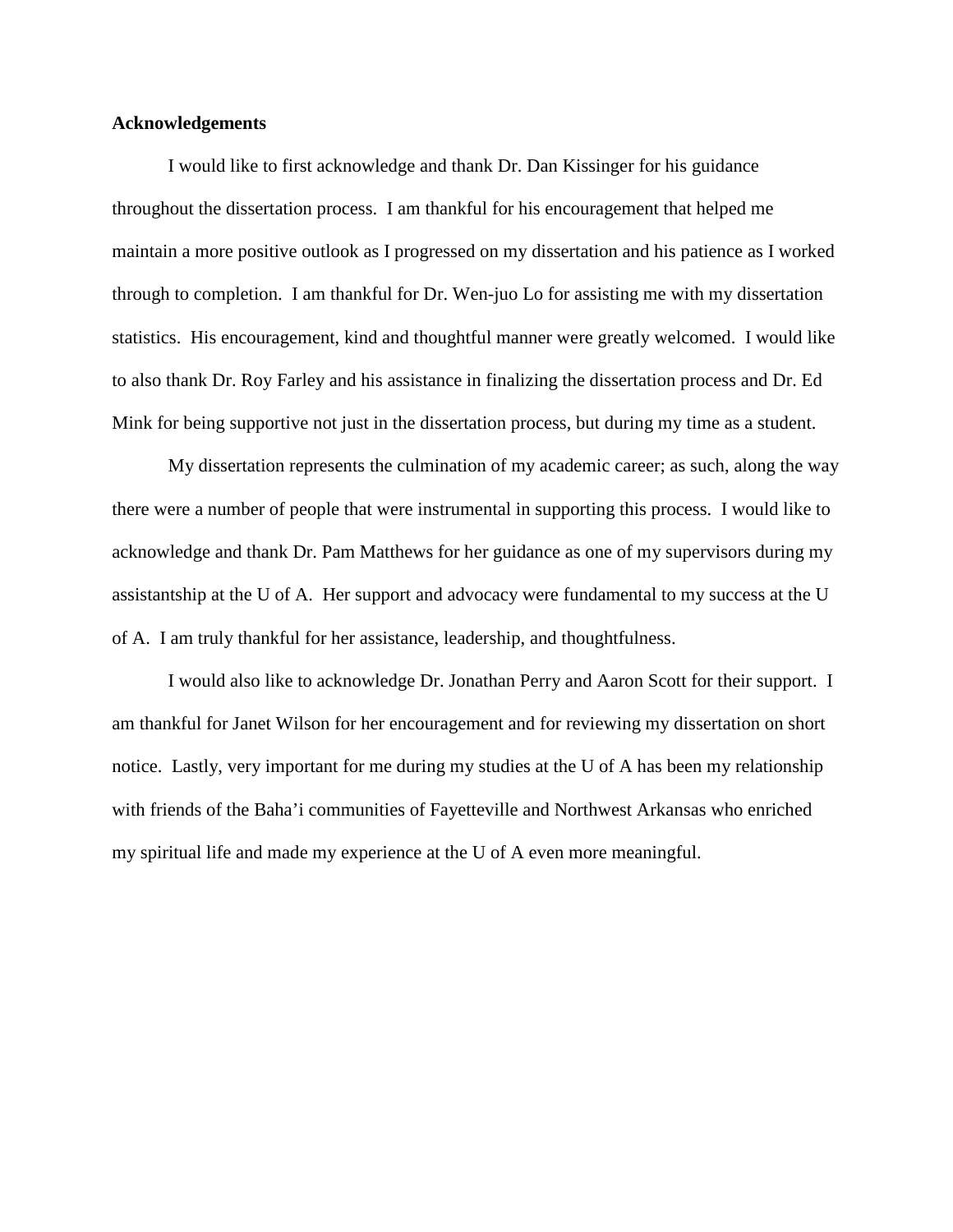# **Table of Contents**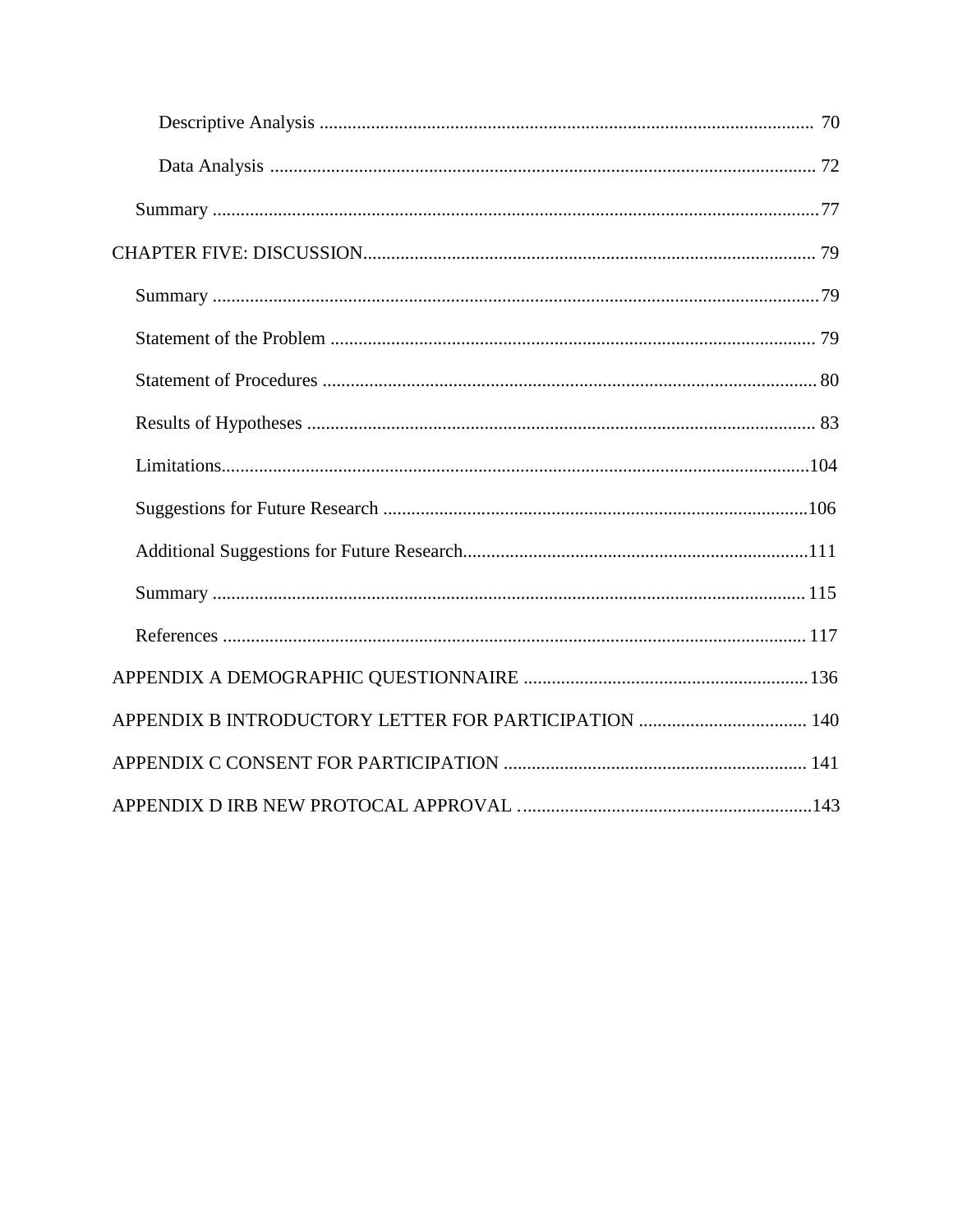# **List of Tables**

| Table 2 Means and Standard Deviations of the 5F-Wel-A Subscales by Number of Tours |  |
|------------------------------------------------------------------------------------|--|
|                                                                                    |  |
| Table 3 Two-way Analysis of Variance for the Number of Tours and Gender Conditions |  |
|                                                                                    |  |
| Table 4 Two-way Analysis of Variance for the Number of Tours and Gender Conditions |  |
|                                                                                    |  |
| Table 5 Two-way Analysis of Variance for the Number of Tours and Gender Conditions |  |
|                                                                                    |  |
| Table 6 Two-way Analysis of Variance for the Number of Tours and Gender Conditions |  |
|                                                                                    |  |
| Table 7 Two-way Analysis of Variance for the Number of Tours and Gender Conditions |  |
|                                                                                    |  |
| Table 8 Two-way Analysis of Variance for the Number of Tours and Gender Conditions |  |
|                                                                                    |  |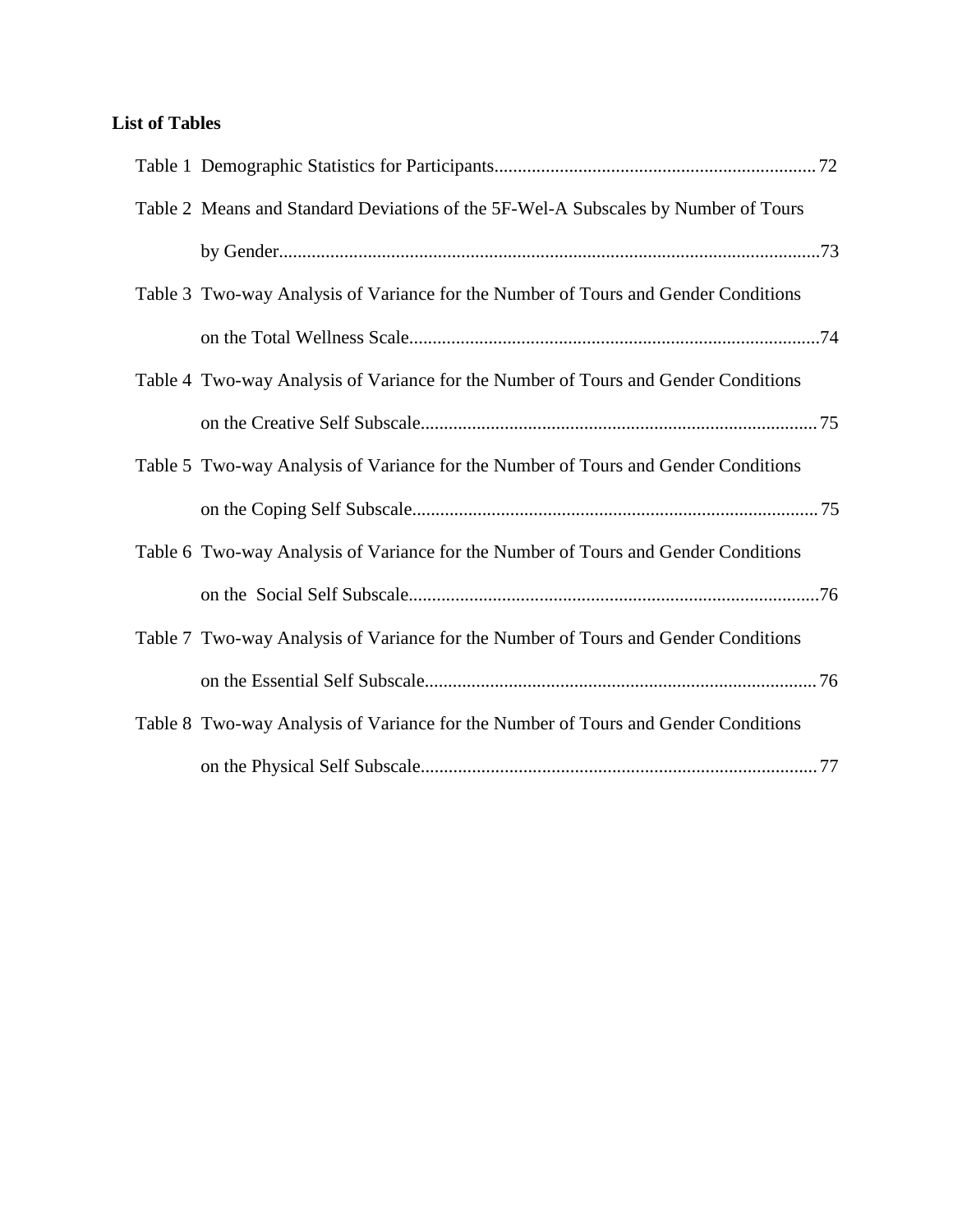#### **CHAPTER ONE: INTRODUCTION**

With the passing of the Post 9/11 GI Bill, many veterans of the Iraq (Operation Iraqi Freedom/New Dawn [OIF/OND]) and Afghanistan (Operation Enduring Freedom [OEF]) wars will be entering or re-enrolling in higher education institutions. The influx of veterans into higher education institutions represents a subset of the population that has distinctive experiences and needs that will challenge colleges and universities. Several studies have addressed the mental health issues and concerns of returning veterans, including the utilization of mental health services (Hoge et al., 2004), traumatic event exposure (Hourani, Yuan, & Bray, 2003), and health care utilization (Trump, 2006). Additional studies have focused on adjustment to college among OID/OEF veterans (Livingston, 2009; Stalides, 2008). However, research on the overall wellness of student-veterans of these wars has not been conducted.

#### **Statement of the Problem**

The terrorist attacks on the United States of America (U.S.) on September 11, 2001 were the triggers for the U.S. to plan and implement OIF and OEF. As of August 2011, 2,333,972 military personnel had served in Iraq or Afghanistan (Martinez & Bingham). December 14, 2011 marked the end of the war in Iraq (Kuhn, 2011), although the war with Afghanistan continues. Many service members will be returning to the U.S. after serving overseas. With the issuance of the Post 9/11 GI Bill on August 1, 2009 (United States Department of Veterans Affairs, 2011), higher numbers of veterans from these wars are expected to be enrolling in higher education programs (Lum, 2009). With this increased enrollment comes the importance of providing services to help optimize their personal and academic success.

Higher education institutions must remain cognizant that along with the expected range of adjustment issues to higher education settings, student-veterans as a sub-population often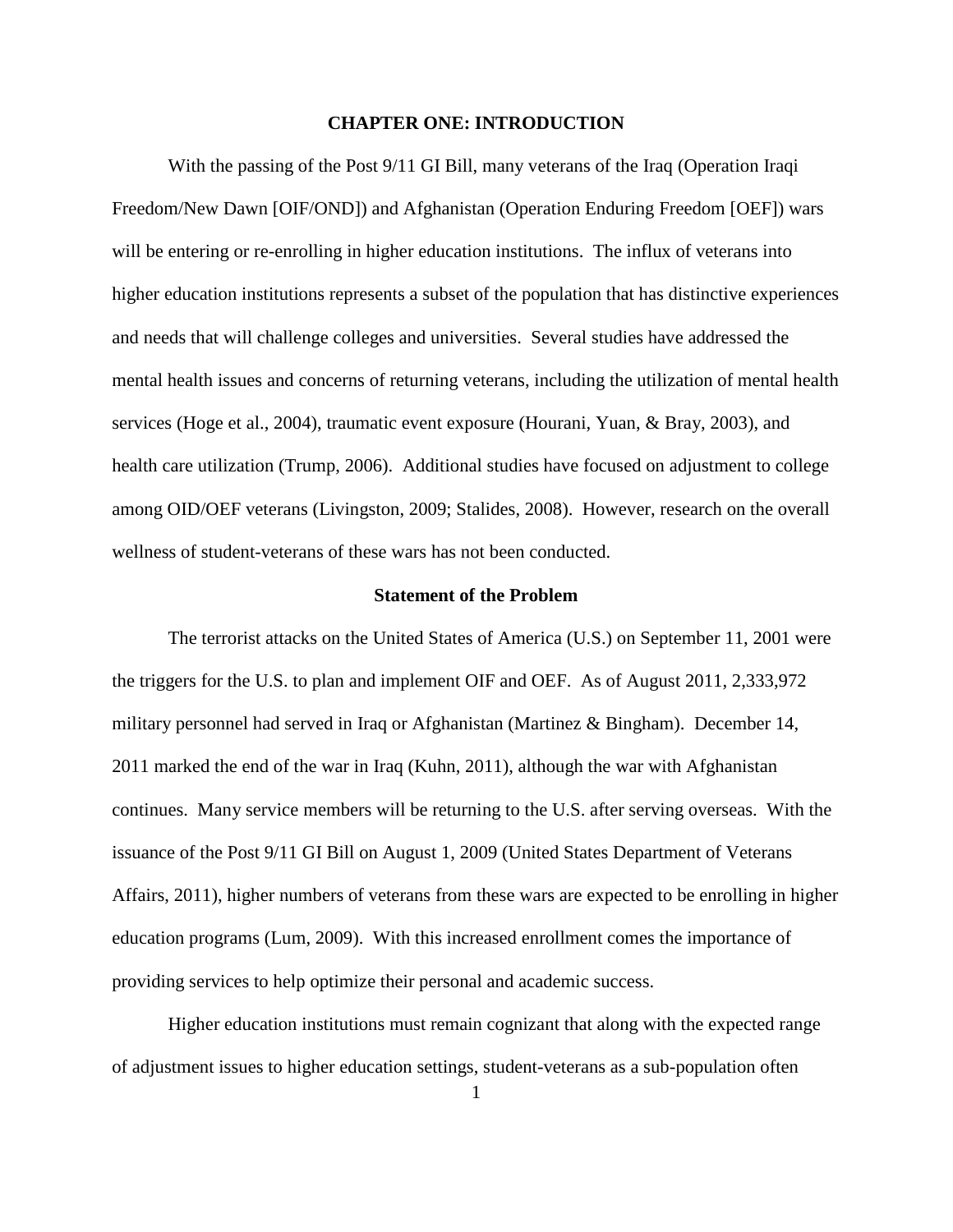bring a special set of concerns (Lum, 2009; Hoge et. al, 2004; Shackelford, 2009) to faculty, direct service providers, and administrators (Lum, 2009; Shackelford, 2009). Student-veterans may be at a higher risk for experiencing delayed stress reactions, relationship building difficulties, identity confusion, or hypervigilance as a result of deployment (Rumann & Hamrick, 2010). Professional higher education and military related associations have also recognized the importance of understanding student-veterans' needs and sought to design campus services and programs that serve this unique population (Cook & Kim, 2009). At the Veterans Administration (VA), for example, this includes a call for a strengths-based approach to services (United States Department of Veterans Affairs, 2008) and greater focus on wellness (Goldberg & Resnick, 2010). Consistent with this have been the creation of wellness programs by several branches of the military (Kirtland Air Force, 2007; U.S. Army Medical Department, 2011; & U.S. Army Medical Department, 2009).

Congruent with Department of Defense initiatives is the emphasis in higher education on student health and wellness (LaFountaine, Neisen, & Parsons, 2006). For example, the National Prevention, Health Promotion, and Public Health Counsel of the U.S. government has mandated focusing on a holistic approach to health care, including within higher education institutions ("U.S. Department of Health," 2011). Additionally, Healthy Campus 2020 (American College Health Association, 2012) emphasizes wellbeing, promotion of health, and disease prevention. Thus, it is a reasonable assumption that higher education institutions would offer a supportive paradigm for programs and services dedicated to student-veterans wellness.

Higher education systems and professionals have considerable opportunity to promote the idea of a comprehensive approach to student care (Kupchella, 2009). Central to this notion is the importance of research and programs dedicated to understanding and promoting the holistic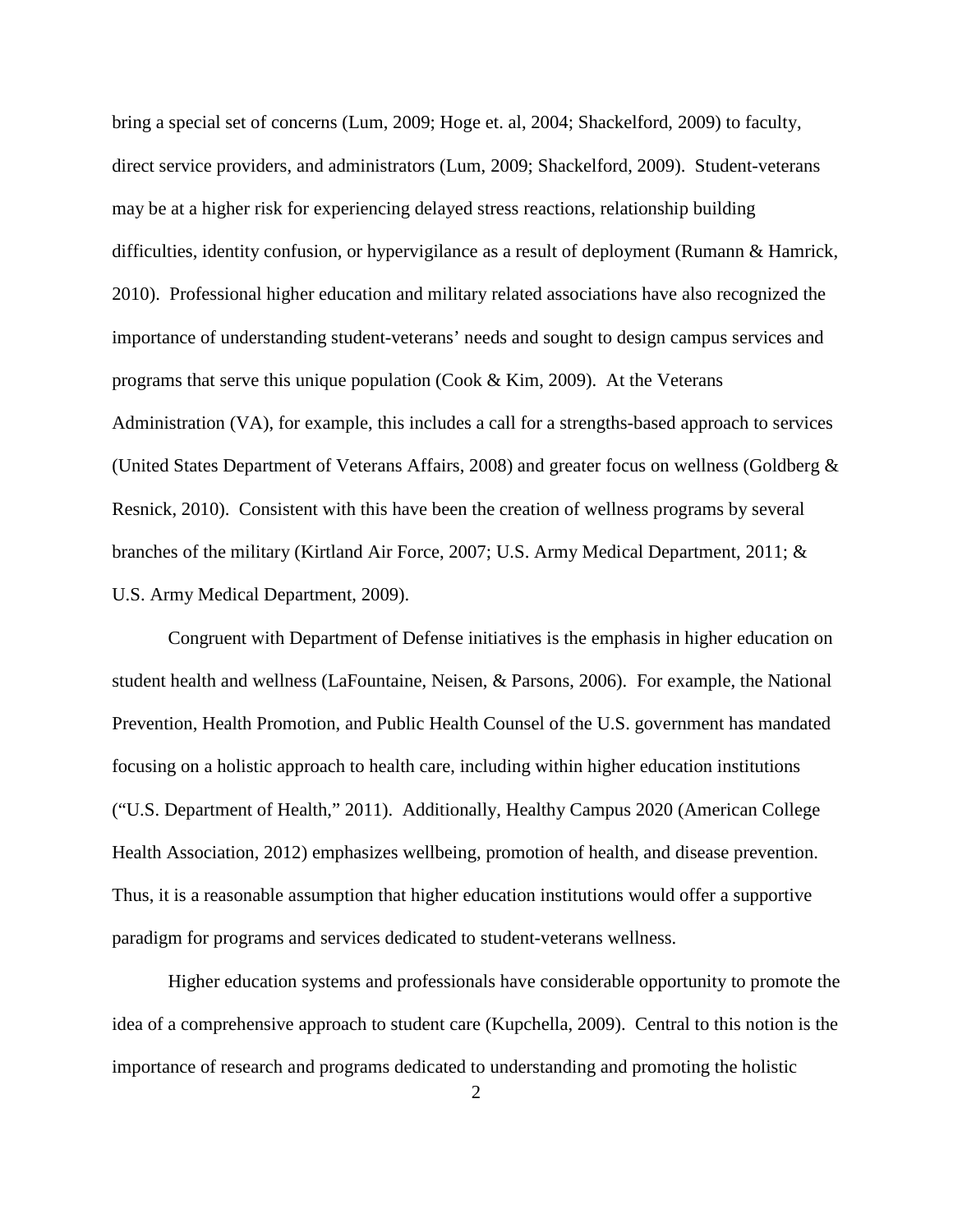wellness of students. To date, wellness research has been conducted with a number of college subgroups (LaFontaine, Neisen, & Parsons, 2006; Myers, 2004; Gibson & Myers, 2006; Watson & Kissinger, 2007; Spurgeon & Myers, 2010). To date, however, holistic wellness studies conducted on Iraq and Afghanistan student-veterans has remained conspicuously absent. This study was designed to address this gap in the literature.

The implications for student-wellness on campus could be significant, with university counseling centers and other personnel that work with student-veterans as beneficiaries from collective efforts to discover alternative strategies for addressing student-veteran needs and concerns (Hermon & Hazler, 1999). Central to this goal, however, is an understanding of student-veteran wellness. This study utilizes the evidenced-based Indivisible Self (Myers & Sweeny, 2005b) wellness model developed to address this need.

#### **Background of the Study**

 The U.S has historically endeavored to attend to the needs of war veterans returning to civilian life. For example, Civil War veterans that were disabled, as well as those struggling with alcoholism and poverty, had the opportunity to make use of the National Home for Disabled Veterans, a precursor to the Veterans Administration hospital care system (Frydl, 2009). Still, limited time, if any, was spent in consideration of the holistic wellness of these early veterans. Fortunately, this trend has not prevailed. The most recent wars for U.S. military personnel, triggered by the terrorist attacks on September 11, 2001, occurred in Afghanistan and Iraq. Subsequent research on veterans of these wars has explored the physical and mental health of veterans, a view more in line, yet still short of, a holistic view of veteran wellness. For example, studies indicate that Iraq and Afghanistan war veterans have returned from deployment with significant mental health issues (Reeves, Parker, & Konkle-Parker, 2005) and physical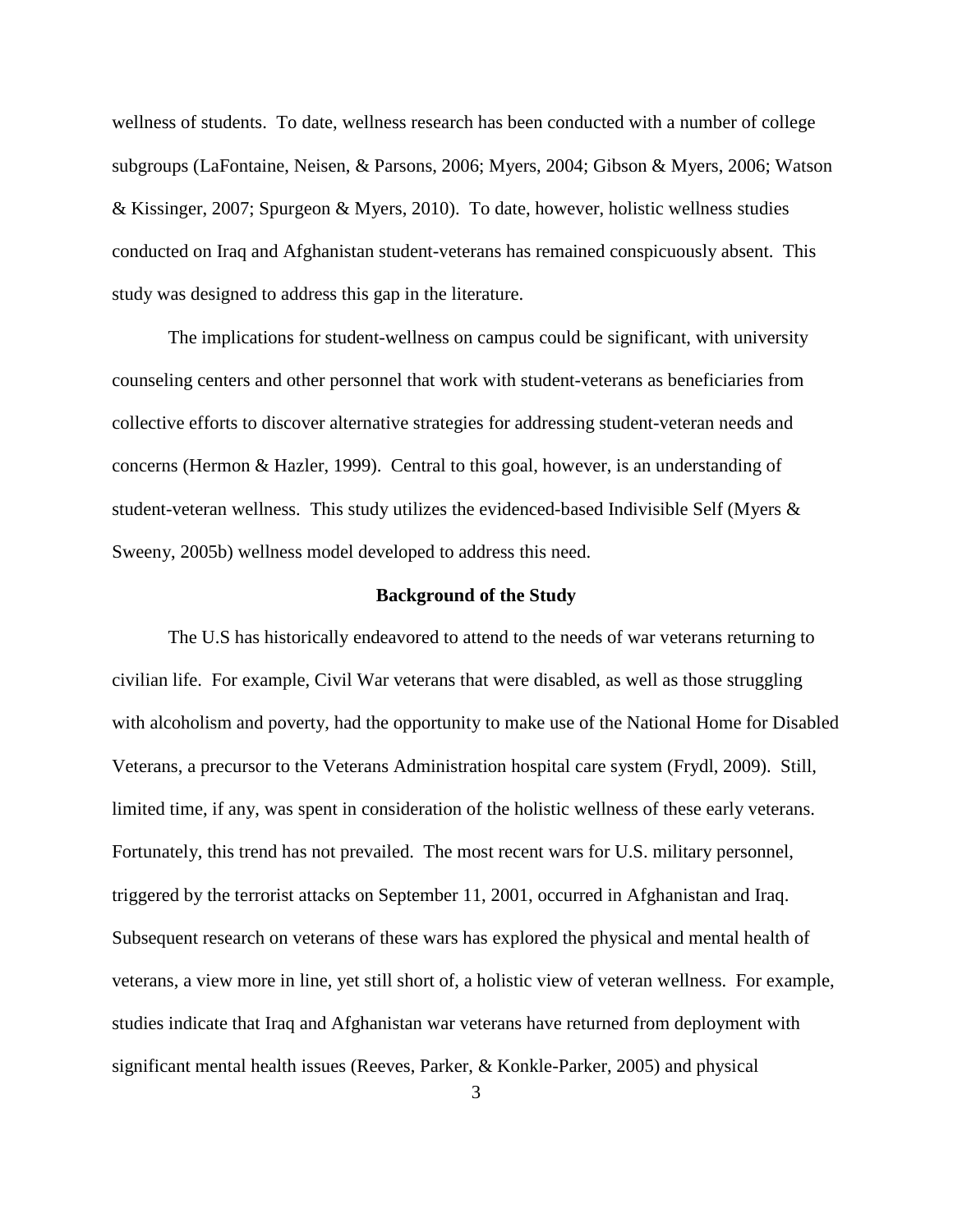challenges (Church, 2009; Kang & Hyams, 2005). Researchers found veterans have suffered from PTSD, depression (Kline, et al., 2010; Seal, Bertenthal, Miner, Sen, & Marmar, 2007; Tanielian & Jaycox, 2008), traumatic brain injury (Church, 2009; Tanielian & Jaycox, 2008), substance abuse (Kline, et al., 2010; Seal, Bertenthal, Miner, Sen, & Marmar, 2007), chronic pain (Kline, et al., 2010), and conditions affecting the musculoskeletal and digestive systems (Kang & Hyams, 2005). Still, despite numerous studies exploring Iraq and Afghanistan war veteran health conditions, there has been no research on this population in regards to holistic wellness.

Assessing veteran health status, including wellness, are important endeavors in light of the numerous difficulties they face post-deployment. To that end, the U.S. Department of Defense (DOD) mandates all recently returned veterans take the Post-Deployment Health Assessment (PDHA) and the Post-Deployment Health Reassessment (PDHRA) in order to gauge their the physical and mental health (Milliken, Auchterlonie, & Hoge, 2007). Trends identified by these assessments indicated that younger veterans were at greater risk for emotional problems than older veterans (Seal et al., 2008). This trend is consistent with veterans from World War II (Hastings, 1991) and the Vietnam War (Brooks, S. B. Laditka, & Laditka, 2008). These results also highlight the need for U.S. higher education institutions to be more vigilant to the unique worldview student-veterans bring to campus and to provide services suited to address their distinctive needs (Lum, 2009). In essence, higher education institutions need to be cognizant of student-veteran challenges in order to optimize the personal and academic outcomes of studentveterans. Of particular importance is the need to consider the student-veteran's total wellness, or general sense of well-being. To date, this holistic view of student-veteran wellness has not been examined in any detail and is the basis for this study.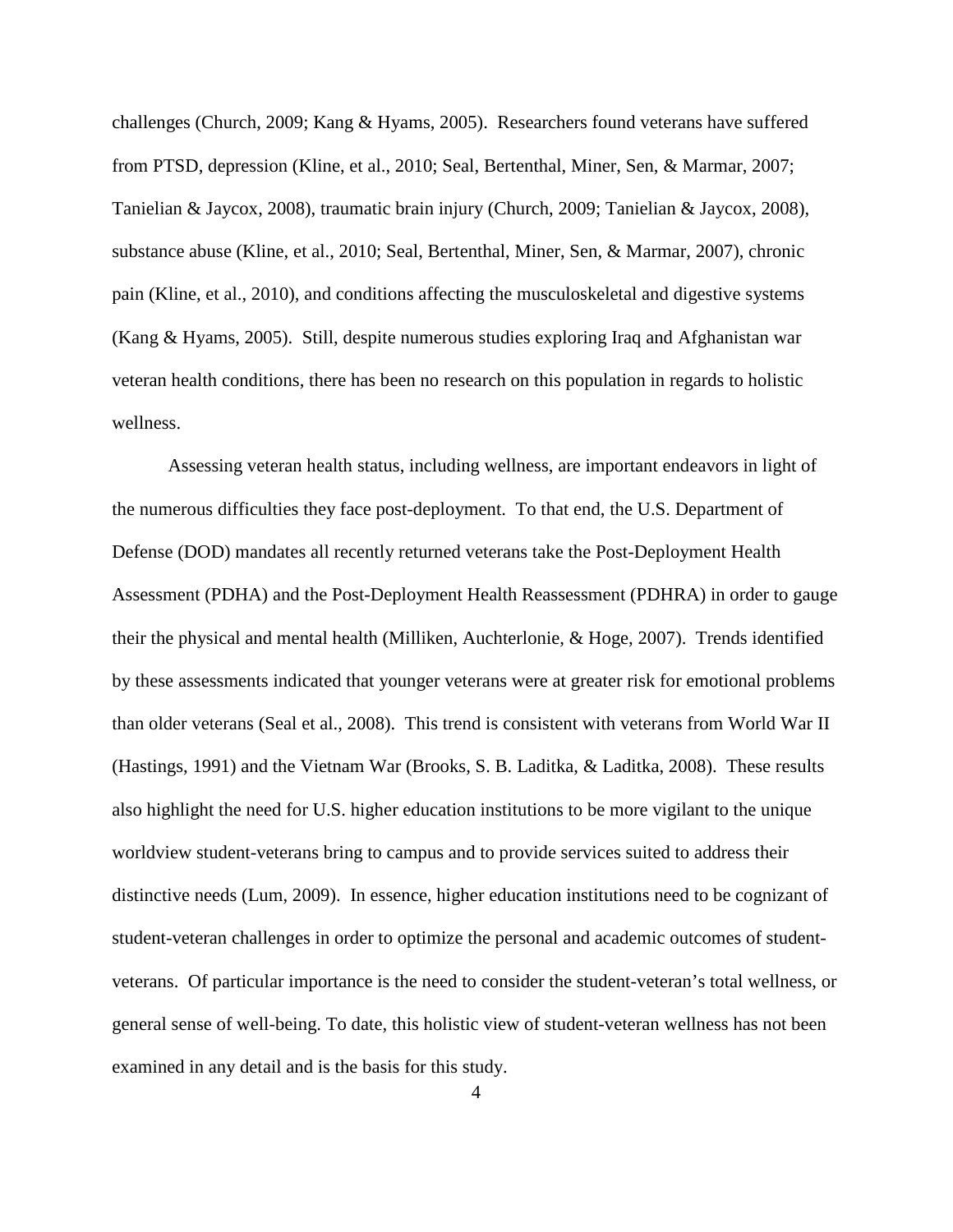#### **Theoretical Background**

The conceptualizations of wellness and health have similarities and differences. However, because of their relatedness it is helpful to have an understanding of health (Myers  $\&$ Sweeney, 2005a). The World Health Organization's definition of health, for example, recognizes the importance of one's physical, psychological, and social well-being ("WHO definition of Health," 2003). This definition is akin to wellness. While health is a static concept, wellness is dynamic (Myers & Sweeney, 2005a). Dunn (1961), for instance, defined wellness as being dynamic, goal oriented, and involving the whole person striving toward all he or she was capable of becoming. This view is considered foundational to our current framing of wellness.

According to Ardell (1984), the groundwork of the present day wellness movement has been attributed to Halbert L. Dunn. Dunn wrote about the integrated human being in the form of mind, body, and spirit. Influenced by Dunn, physician John Travis became the first medical doctor to provide wellness services and wellness educational opportunities for the public and health professionals (Ardell, 1984). Ardell (1977, 1984), who was influenced by both Travis and Dunn, placed less emphasis on the emotional side of wellness and more on the physical side. Ardell (1977) thus went on to explain that wellness was multidimensional. As such, pursuing a wellness lifestyle with the intention of attaining the highest level of health was seen as a way to minimize the risk of illness while increasing opportunities for well-being.

Robert Allen expanded the understanding of wellness when he created the Lifegain model (Ardell, 1984). The Lifegain model incorporated the perspective of cultural influences within the dynamic of individual wellness intention (Ardell, 1984). The model was employed in corporations and hospital centers. However, within higher education, William Hettler pioneered a student-led model of wellness that was later reproduced to varying degrees at numerous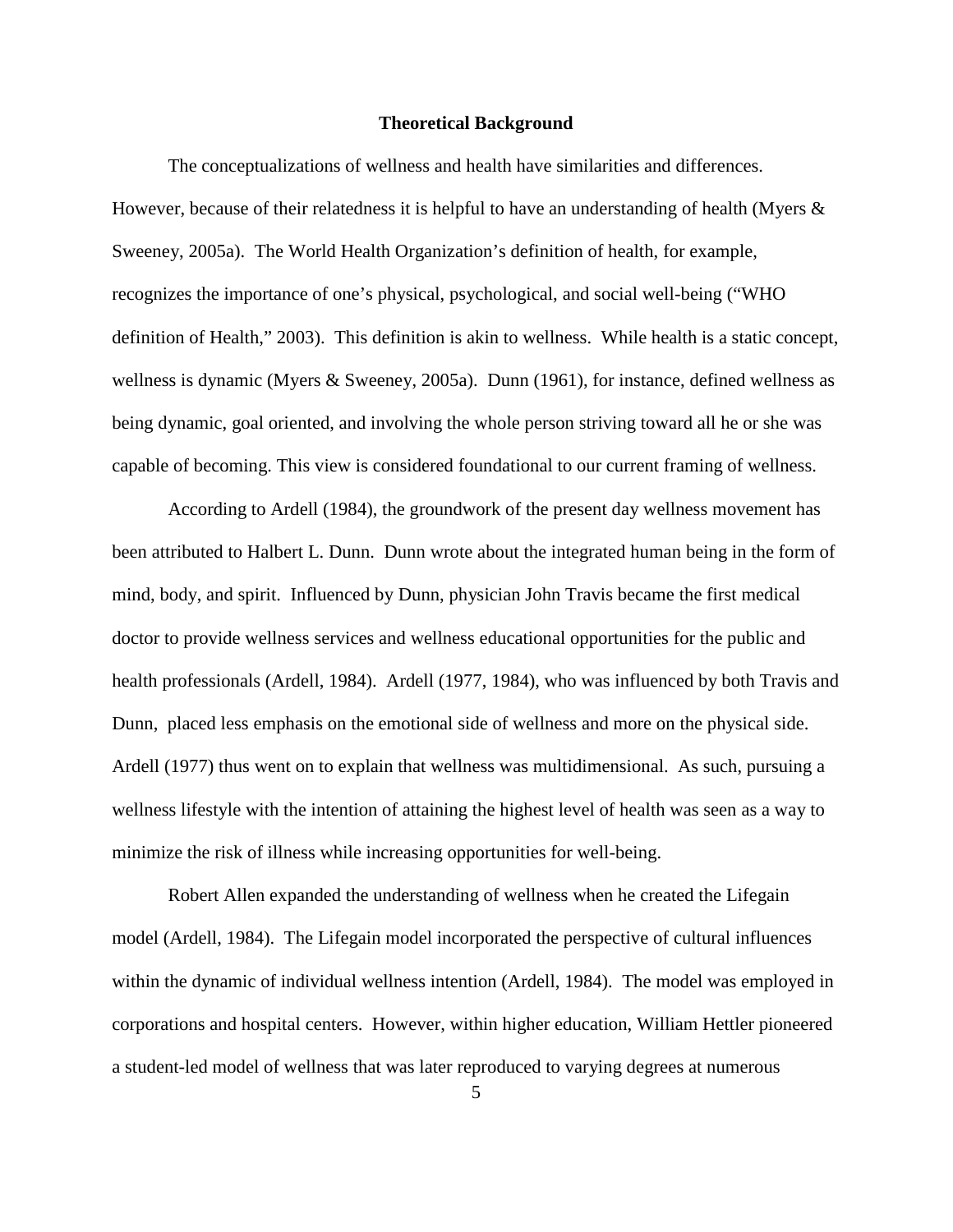colleges and universities (Ardell, 1984). Out of Hettler's work evolved an annual wellness conference, which Ardell (1984) suggests has probably had the greatest influence in facilitating the growth of the wellness movement in the U.S. More recently, wellness as a concept has found its evidence base centered within the counseling profession (Myers, 1992). For example, building on wellness definitions from various authors Myers and Sweeney (2005a) conceptualized wellness as a way of living that included the present moment and incorporated the value of achieving a desired outcome. This led them to the conceptualization and design of wellness within the Indivisible Self model. Overall, this perspective provides a solid foundation for studying student-veteran wellness. To date, this is the only evidenced based wellness model and a hallmark of the counseling profession.

Today, wellness is generally viewed and studied through The Indivisible Self model (Myers & Sweeney, 2005a), although this was not the author's first iteration of a wellness model. The first model evolved out of Sweeney's and Witmer's (1991) Wheel of Wellness model, "the first holistic wellness model developed with a foundation in counseling theory" (Myers & Sweeney, 2005a, p. 28). The Wheel of Wellness was founded on Adler's Individual Psychology. Adler (1929) explained that individuals are involved in a "struggle for perfection" (Adler, 1939), which consists of spiritual and physical aspects of life. Adler viewed life as goal oriented, for the individual as well as for the whole society, toward what he termed *social feeling*. Adler's view of the individual was holistic rather than the commonly found reductionistic perspective. Further examination of the Wheel of Wellness involving factor analysis confirmed the essential constructs of the model, but also resulted in the placement of *wellness* at the model's heart (Hattie, Myers, Sweeney, 2004). The effect of this analysis resulted in the development of the Indivisible Self.

6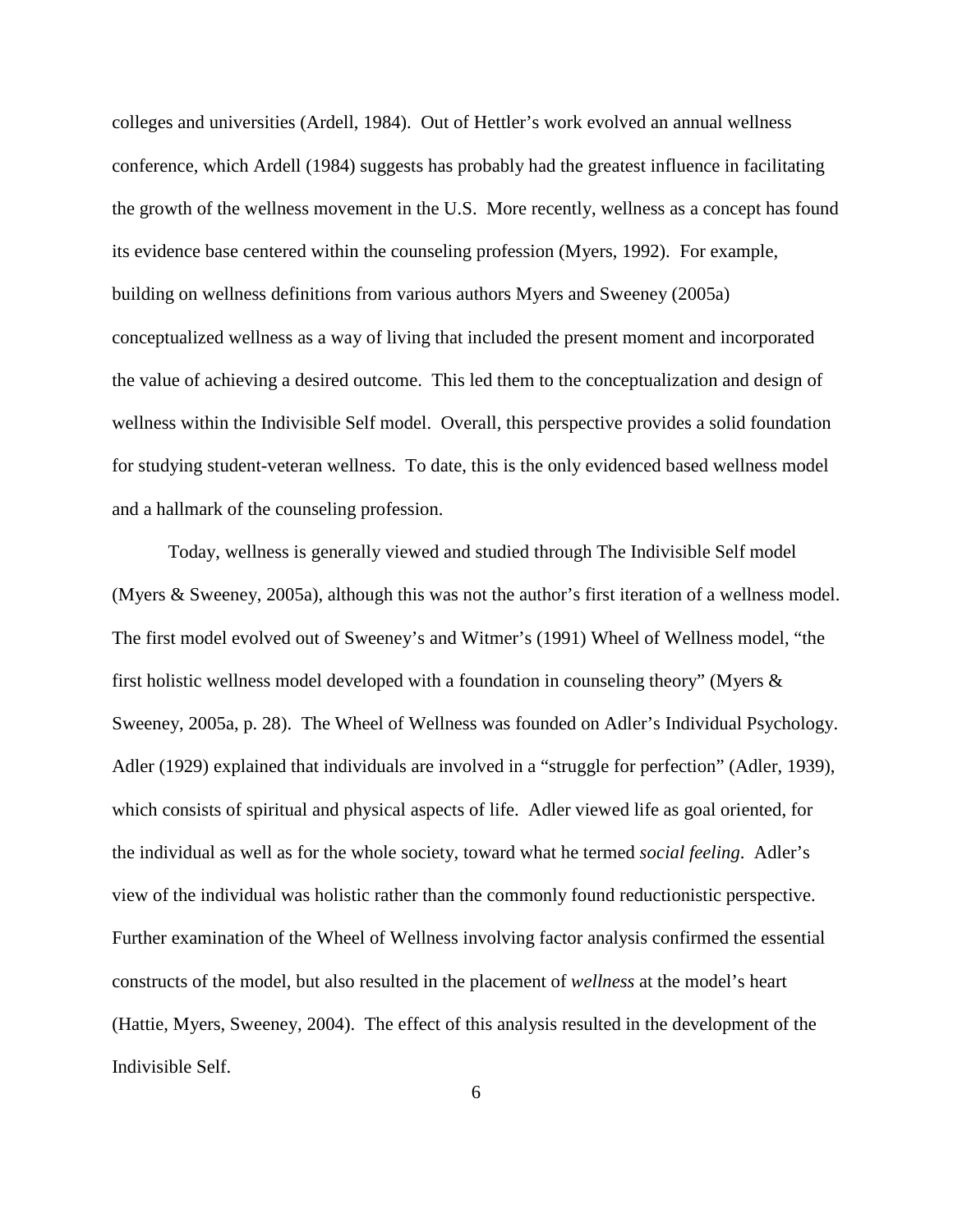The Indivisible Self model consists of one "higher-order wellness factor, five secondorder factors, and 17 third-order factors [/latent factors]" (Myers & Sweeney, 2005a, p. 272). There are five second order factors that interact and change as a result of effects that may impact another factor. The second order factors and their respective third-order factors/latent factors include: (a) Creative, which is comprised of thinking, control, emotions, positive humor, and work; (b) Coping, which is made up of stress management, realistic beliefs, self-worth, and leisure; (c) Social, which is comprised of love and friendship; and (d) Physical, which is made up of nutrition and exercise; and (e) Essential, which is comprised of cultural identity, spirituality, self-care, and gender identity (Myers & Sweeney, 2005a). Given the Indivisible Self model's grounding in Individual Psychology's "emphasis on the whole rather than on elements, and on the interaction between the whole and its parts," (Adler, 1956, p. 11; Myers & Sweeney, 2005a), it provides a solid framework for exploring the wellness of student-veterans.

#### **Purpose of the Study**

There has been little research on student-veterans and no studies that have addressed wellness levels of student-veterans through the lens of a holistic wellness model. Therefore, studying the wellness of this college subpopulation will aid those that work with it by increasing their knowledge base. Although this large gap in the literature offers ample room for study, the purpose of this study is to examine associations between student-veterans in relation to gender, number of combat tours, that is, one tour versus more than one tour, and deployment, that is, student-veterans that stayed in the U.S. versus those that were deployed to Afghanistan and/or Iraq.

#### **Research Hypotheses (RH)**

RH1: There will be a difference in Total Wellness scores between gender and deployment.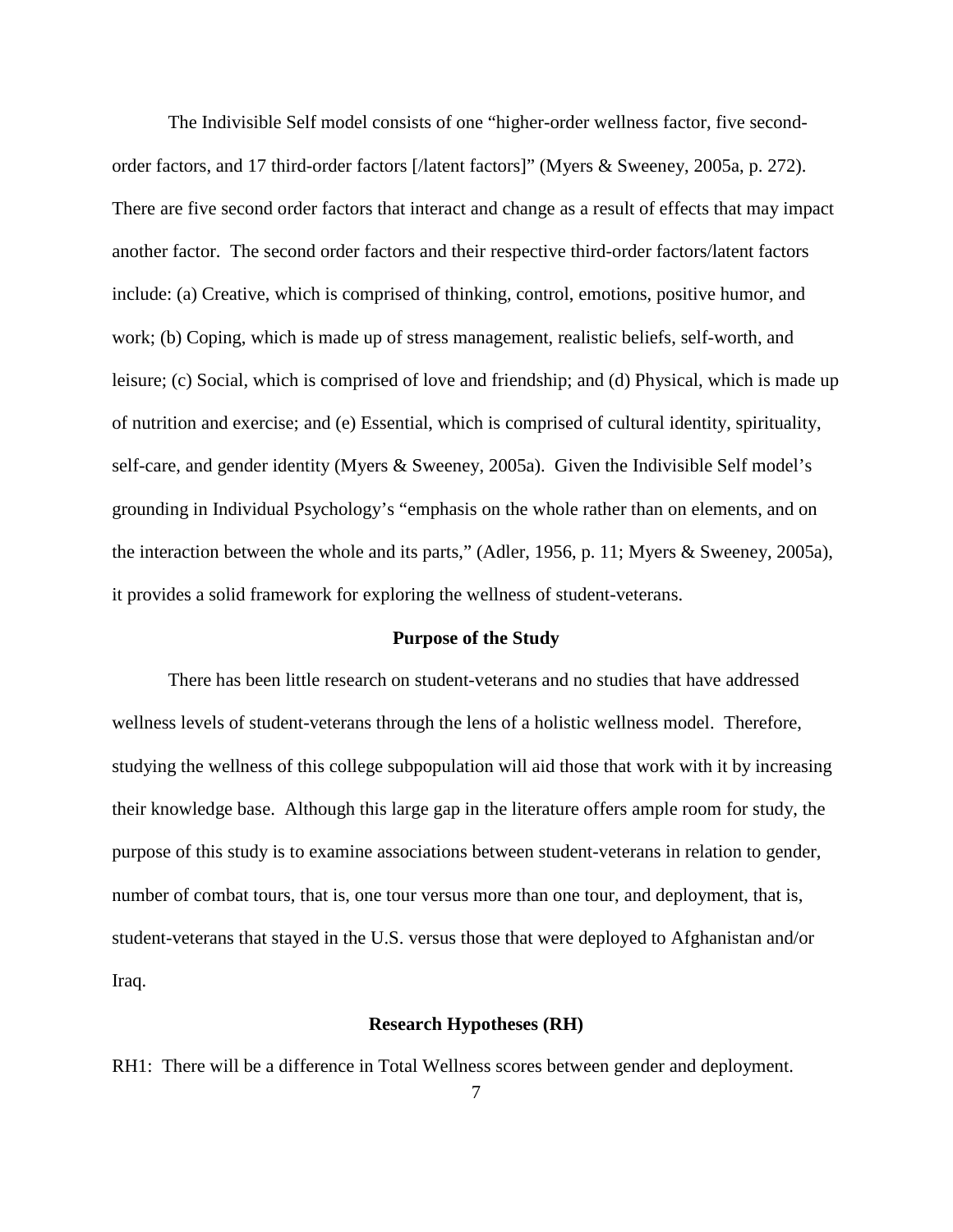RH2: There will be a difference in Total Wellness scores between gender and number of tours. RH3: There will be a difference in *Creative Self* scores between gender and deployment. RH4: There will be a difference in *Creative Self* scores between gender and number of tours. RH5: There will be a difference in *Coping Self* scores between gender and deployment. RH6: There will be a difference in *Coping Self* scores between gender and number of tours. RH7: There will be a difference in *Social Self* scores between gender and deployment. RH8: There will be a difference in *Social Self* scores between gender and number of tours. RH9: There will be a difference in *Physical Self* scores between gender and deployment. RH10: There will be a difference in *Physical Self* scores between gender and number of tours. RH11: There will be a difference in *Essential Self* scores between gender and deployment. RH12: There will be a difference in *Essential Self* scores between gender and number of tours.

#### **Significance of the Study**

Research on Iraq and Afghanistan student-veterans is a topic that warrants study when considering the number of student-veterans currently attending college and those projected to enroll. The number of student-veterans enrolled in college in 2013 that used the Post 9/11 GI Bill was 754,229 (U.S. Department of Veterans Affairs, 2013), while 1 million veterans have utilized the Post 9/11 GI Bill since its inception (Jordan, 2013). This study will contribute to the body of knowledge on student-veterans. It will assist those employed in higher education, mental health, physicians, professors, and administrators in having a better understanding of this subpopulation which may, by extension, help them provide more informed and enhanced services for student-veterans. Moreover, this study is among the first to consider a holistic view of student-veteran wellness, a view which could be utilized by higher education and military personnel to enhance collaborative efforts on behalf of student-veterans.

8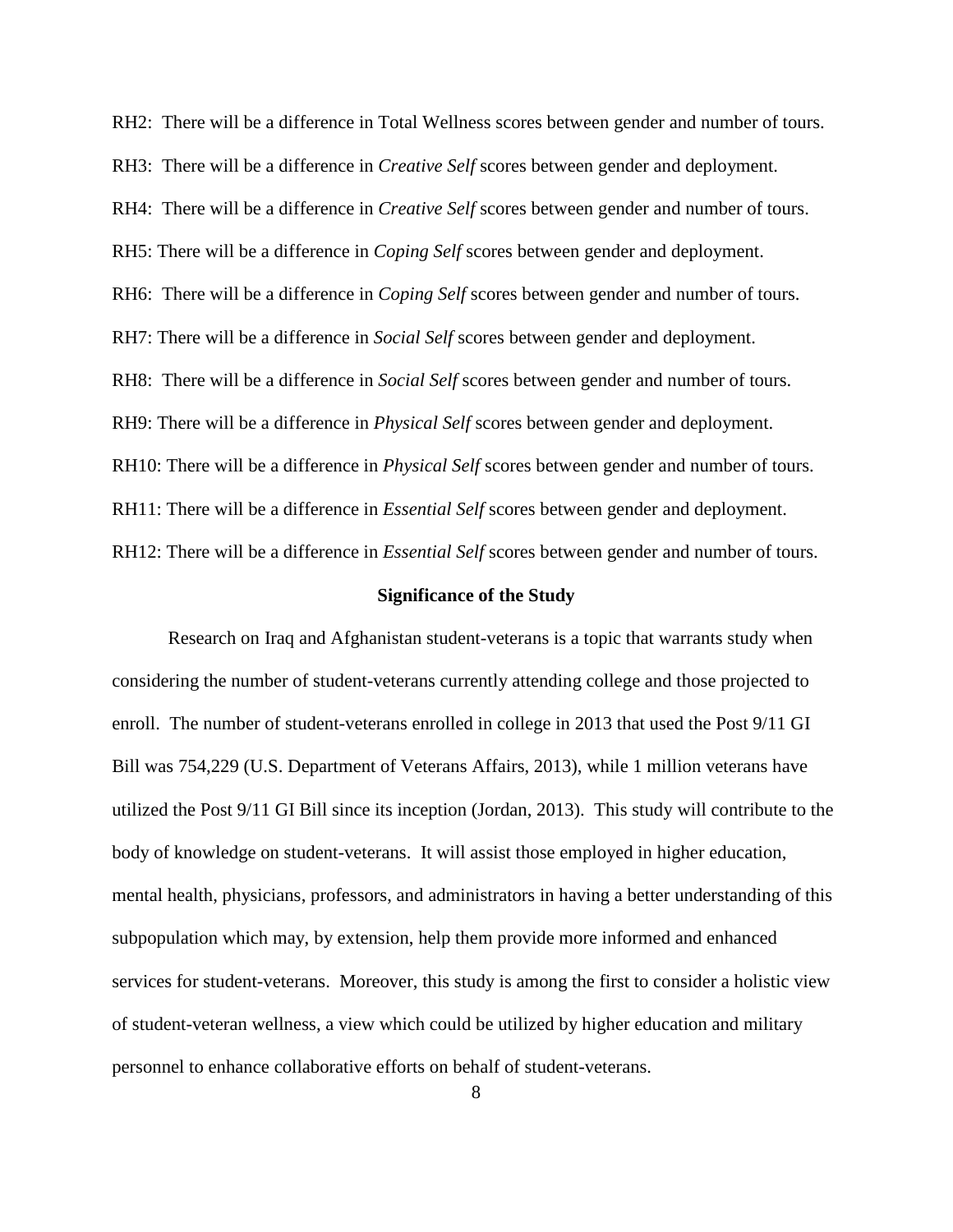#### **Scope of the Study**

This study focused on wellness level differences among student-veterans serving during the Iraq and Afghanistan wars. Wellness relationships were examined in student-veteran demographics that included gender, number of combat tours, and deployment. The Five Factor Wellness Inventory was used to measure the overall wellness level of student-veterans, while the secondary wellness factors including Essential Self, Social Self, Creative Self, Physical Self, and Coping Self among student-veterans were examined. Third order factors/latent factors in this study were not explored. Participants in this study included student-veterans from multiple higher education institutions throughout the U.S.

### **Definitions of Terms**

- 1. College Student-veteran: A college student who served in the military in either a combat or noncombat capacity.
- 2. Combat Deployment: A veteran deployed to a warzone. For the purposes of this study the warzones identified include Afghanistan and Iraq.
- 3. Coping Self: "The combination of elements that regulate our responses to life events and provide a means for transcending their negative effects" (Myers & Sweeney, 2005a, p. 33).
- 4. Creative Self: "The combination of attributes that each of us forms to make a unique place among others in our social interactions and to interpret our world" (Myers & Sweeney, 2005a, p. 33).
- 5. Deployment: This is a general category descriptor for veterans that include *combat deployment* and *nondeployment*.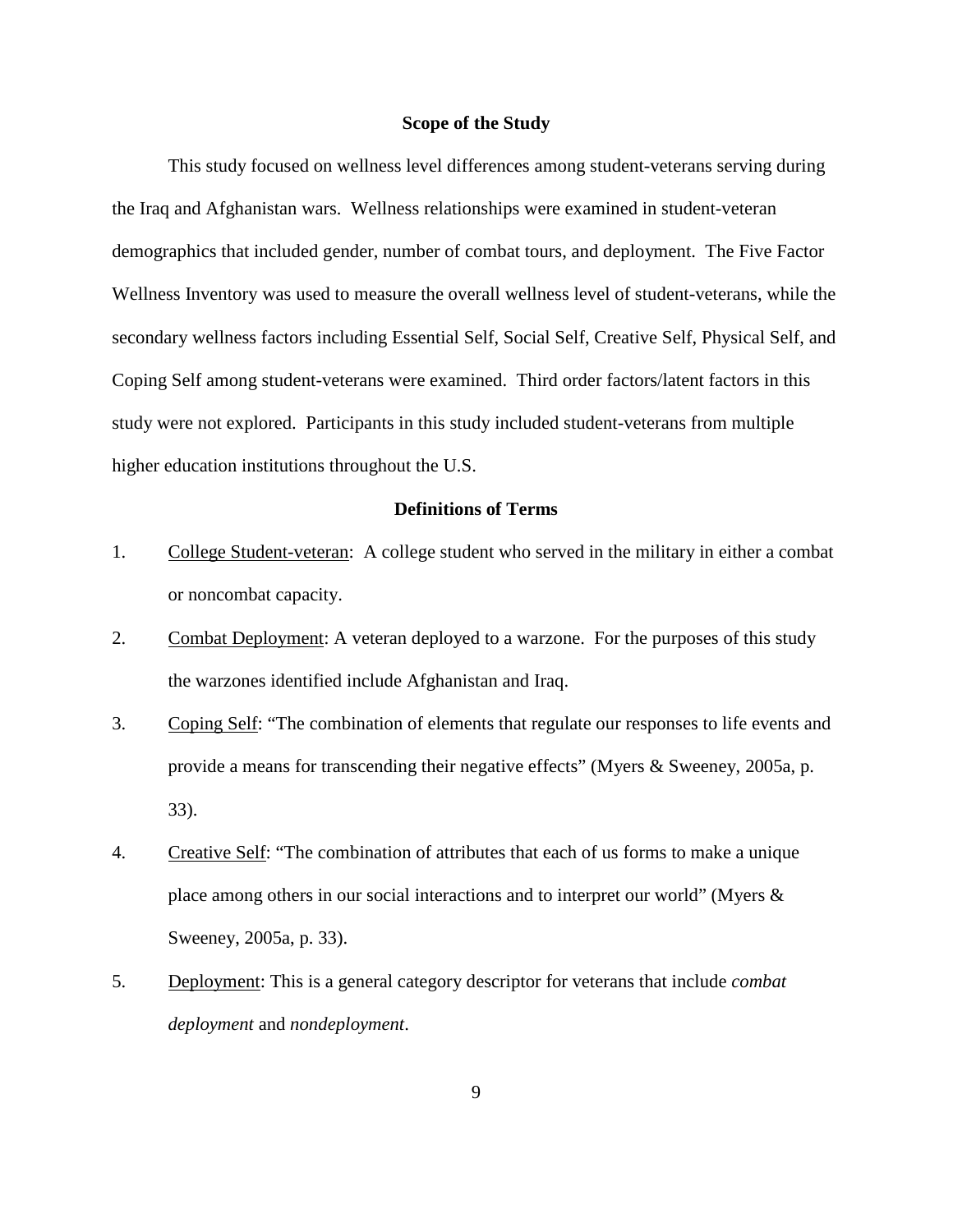- 6. Essential Self: "Our essential meaning–making processes in relation to life, self, and others" (Myers & Sweeney, 2005a, p. 33).
- 7. Nondeployment: This describes a veteran who remained in the United States at the time of the Afghanistan and Iraq wars (i.e., October 7, 2001 and later).
- 8. Operation Enduring Freedom (OEF): For the purposes of this study OEF refers to military operations initiated in Afghanistan on October 7, 2001 and continue to the present.
- 9. Operation Iraqi Freedom (OEF): For the purposes of this study OEF refers to military operations initiated in Iraq on March 20, 2003 and ended on September 1, 2010.
- 10. Operation New Dawn (OND): For the purpose of this study OND refers to military operations initiated in Iraq September 1, 2010 and continue to the present.
- 11. Physical Self: "The biological and physiological processes that comprise the physical aspects of our development and functioning" (Myers & Sweeney, 2005a, p. 33).
- 12. Social Self: "Social support through connections with others in our friendships and intimate relationships, including family ties" (Myers & Sweeney, 2005a, p. 33).
- 13. Total Wellness*:* "The sum of all items on the Five Factor Wellness Inventory (5F-Wel); a measure of one's general well-being or total wellness" (Myers & Sweeney, 2005a, p. 33).
- 14. Wellness: "…a way of life oriented toward optimal health and well-being in which body, mind, and spirit are integrated by the individual to live more fully within the human and natural community." (Myers, Sweeney, & Witmer, 2000, p. 252).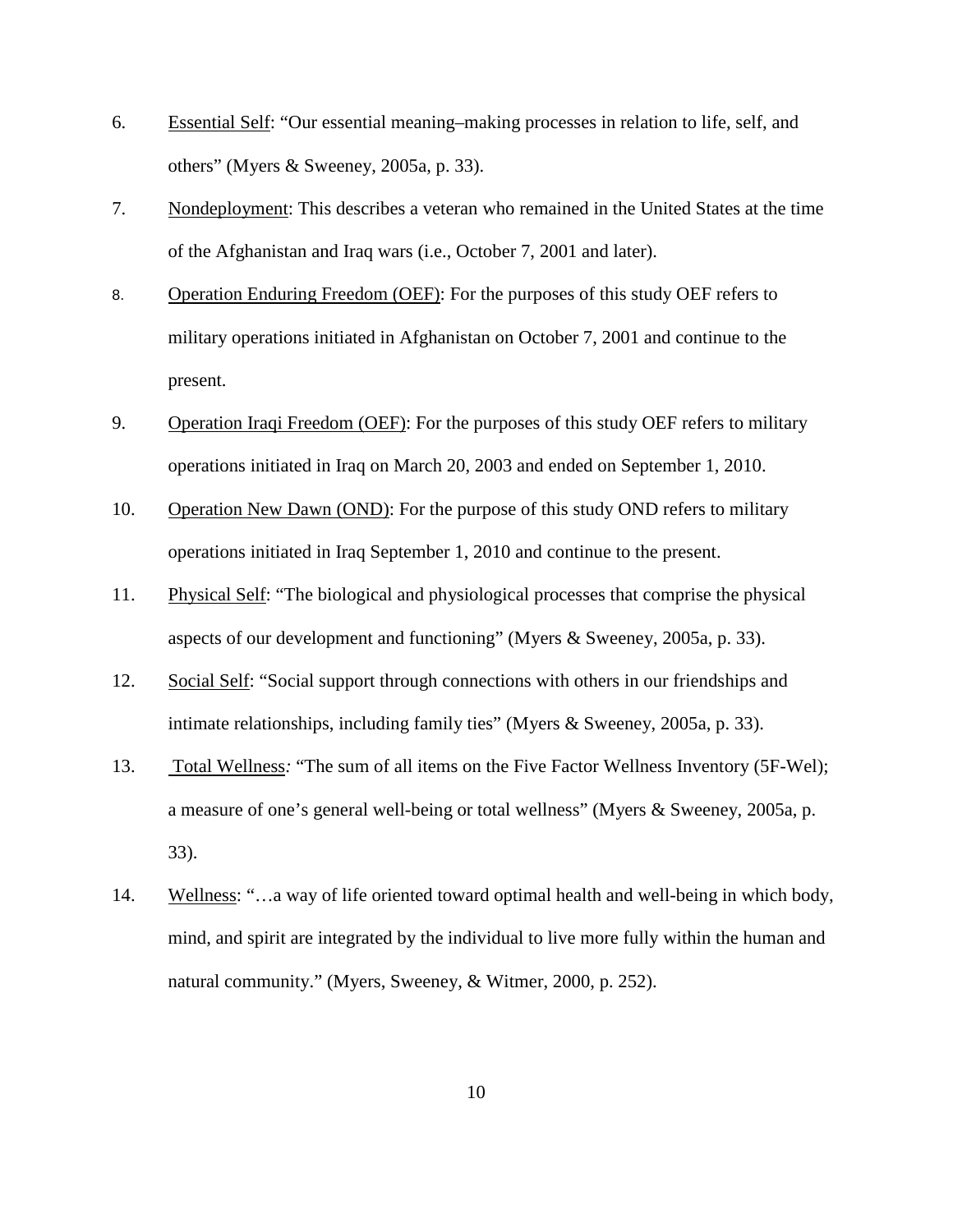#### **Summary**

The number of veterans returning to the U.S. from the Iraq and Afghanistan wars and entering academia using the Post 9/11 GI Bill since its passing was reported in 2013 to be 1 million (Jordan, 2013). The U.S. Department of Defense (DoD) has indicated that wellness is an area of veteran care that necessitates greater focus (Goldberg & Resnick, 2010). However, no wellness model has been utilized consistently to measure this construct on student-veterans. To address this gap in the literature this study will utilize the Five-Factor Wellness Inventory, an evidence-based instrument widely used within the counseling profession and grounded in Alfred Adler's notion of the Indivisible Self. Results from this study will provide the first empirically based wellness profiles of student-veterans attending U.S higher education institutions. In turn, this information could be utilized to extend and/or redesign the services and programs for student-veterans on campus.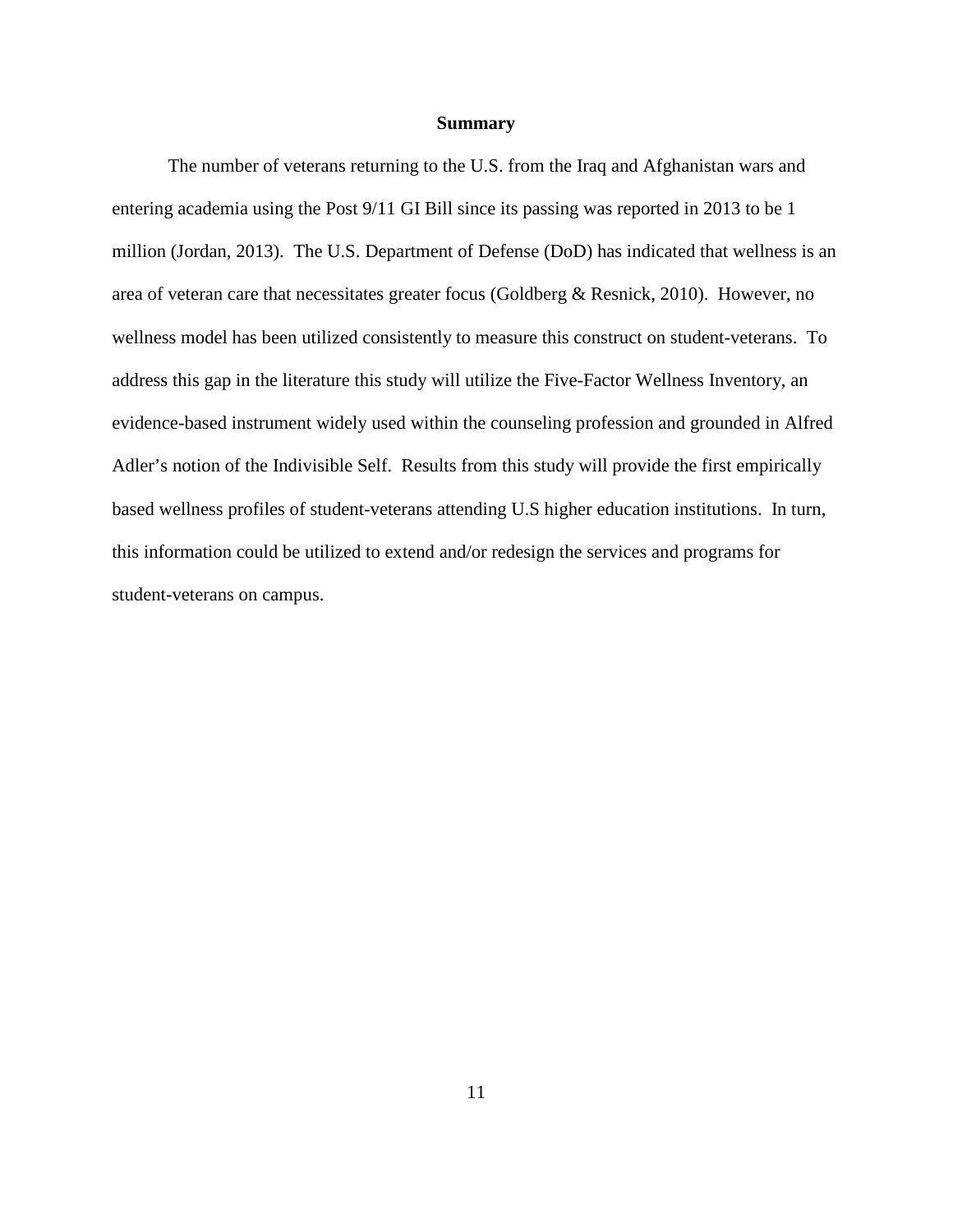#### **CHAPTER TWO: REVIEW OF THE LITERATURE**

#### **Introduction**

 The wellness paradigm is a foundational tenet of the counseling profession, while The 5F-Wel is the only wellness assessment instrument that is research based and theoretically based in a counseling theory. There have been numerous studies conducted using the 5F-Wel and the Wheel of Wellness (WoW), the precursor to the 5F-Wel. This study will examine wellness among student-veterans of the Iraq and Afghanistan wars.

Literature reviewed in this chapter will cover veteran compensation, higher education benefits for veterans, returning veteran challenges, veteran health-related quality of life, military wellness programs, college student-veterans of U.S. wars, Wheel of Wellness, and Indivisible Self. Overall, the literature review illustrated that researchers have not adequately addressed the wellness and its implications with college student-veterans.

#### **Veteran Compensation**

The history of compensating United States (U.S.) veterans for their military service dates back to 1636 ("CVSRA Training Chapter 1 Study Plan," 2014). Disabled soldiers involved in defending Plymouth Colony from Native Americans were given monetary payment. Continuing with the effort to pay veterans for their service, during the early period of the American Revolutionary War, in 1775, the first national pension law was passed for veterans. This law also served as a Continental Army recruiting tool. It provided half-pay for life for a serious disability or the loss of a limb; however, funds for the pension were not available thus making the implementation of the law unfeasible. It was not until 1789, at the end of the war, that the pension law was passed again by the Continental Congress, although this time funds were made available ("CVSRA Training Chapter 1 Study Plan," 2014). Besides pensions veterans were also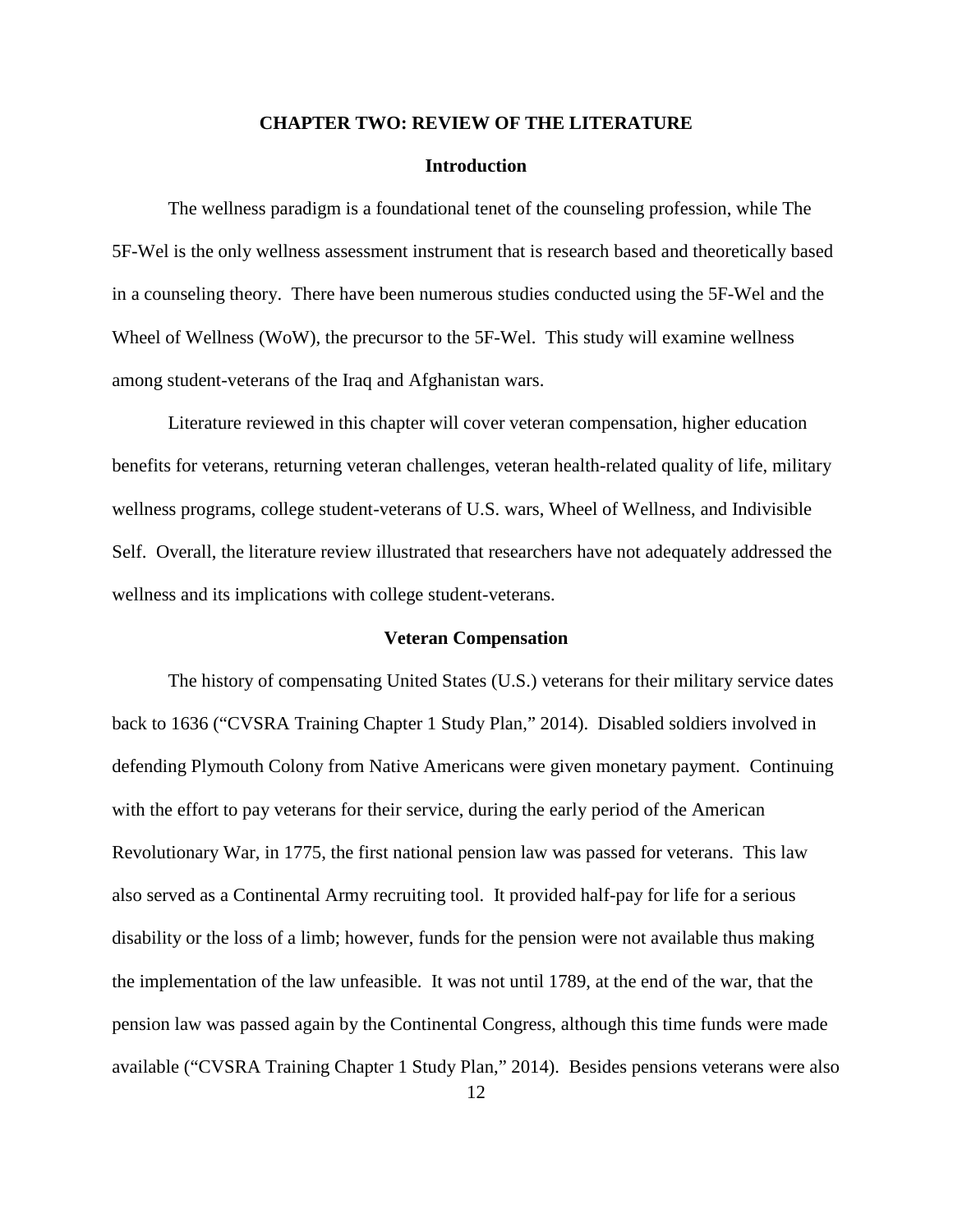given preference for civil servant jobs as remuneration for their services and were permitted, whether disabled, destitute or alcoholic, to live in what would be the predecessor to the Veterans Administration hospital system, the National Home for Disabled Veterans (Frydl, 2009). Benefits were received by Union soldiers as they were considered veterans, whereas it was not until 1958 that Confederate veterans were officially acknowledged ("CVSRA Training Chapter 1 Study Plan," 2014).

It is evident that the U.S. has a long history of providing compensation to war veterans, beginning with the Plymouth settlement conflicts and the Revolutionary and Civil Wars. Veteran benefits have continued and expanded over the years. Compensation to veterans eventually included assistance with higher education.

#### **Higher Education Benefits for Veterans**

The most noteworthy veteran benefit program, the World War II GI Bill (GI Bill; United States Department of Veterans Affairs, 2010), was enacted on June 22, 1944. Benefits for veterans included tuition for higher education, low-interest loans for homes, and unemployment compensation at discharge from the military (United States Department of Veterans Affairs, 2006). Since the enactment of the GI Bill, there have been a number of acts passed by the U.S. government to address educational assistance for veterans of the Korean, Vietnam, and the Persian Gulf Wars (United States Department of Veterans Affairs, 2010).

The Post 9/11 GI Bill is the latest significant benefits bill to be passed by the U.S. government that provides financial assistance to veterans that had served in the military "with at least 90 days of aggregate service on or after September 11, 2001" (United States Department of Veterans Affairs, 2011, para. 2). On August 1, 2009 this bill was implemented to provide funds that paid for tuition and university fees, additionally it awarded a housing allowance, and a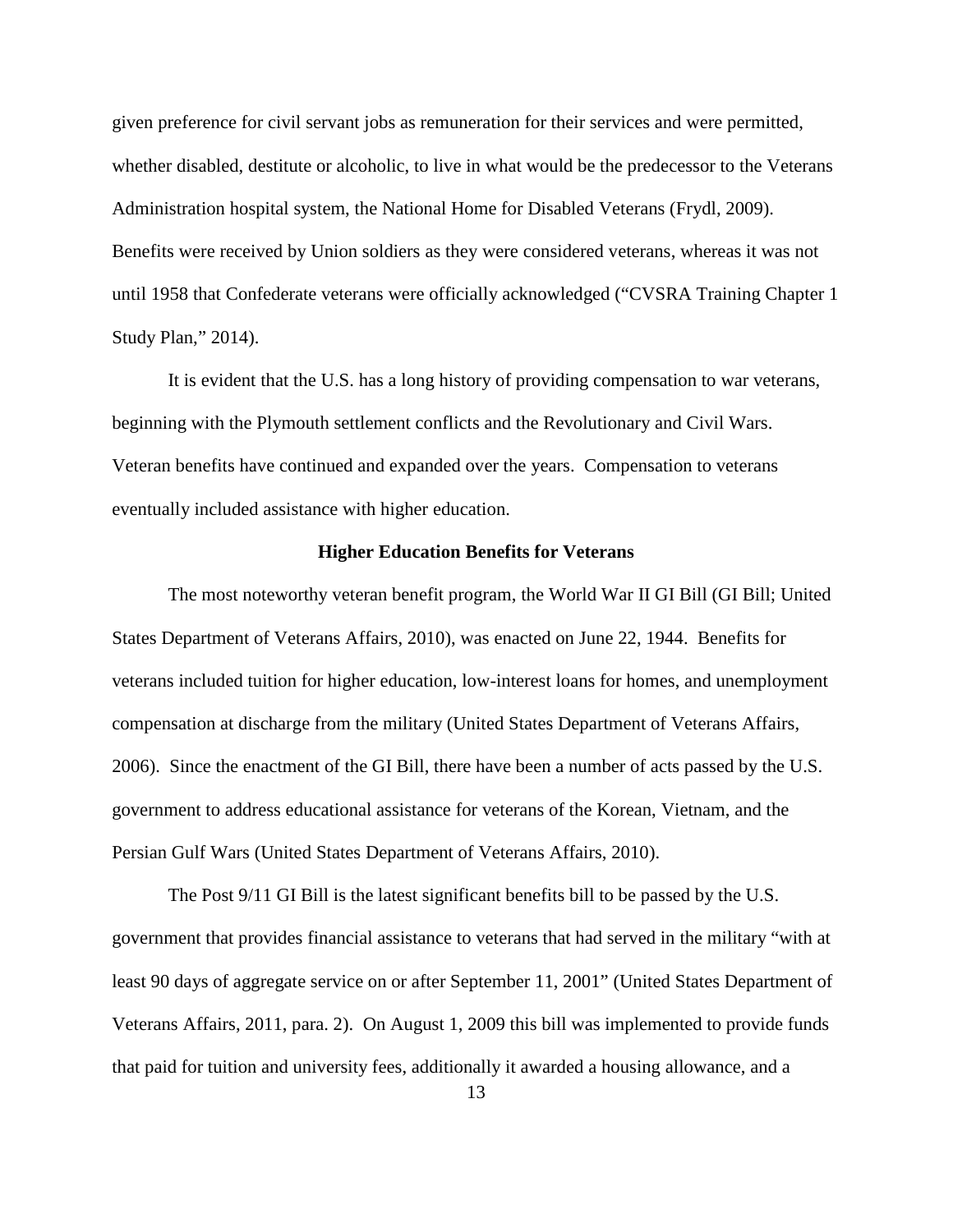stipend for books for veterans attending state higher education institutions. For veterans desiring attendance at private institutions the Yellow Ribbon Program was also made available to offset tuition costs (United States Department of Veterans Affairs, 2011). As of November 2011, 600,000 veterans have gone on to higher education using benefits from the Post 9/11 GI Bill (Flavin, 2011).

The most significant veteran benefit program has been the GI Bill. Following the GI Bill was the enactment of a number of legislative bills that continued in the tradition of providing veterans with financial assistance for attending higher education. The most recent legislative enactment to provide education assistance to veterans and to assist them with the transition from the military to civilian life was the Post 9/11 GI Bill.

#### **Overview of Returning Student-Veterans**

Military personnel returning from war face various challenges as they transition from military culture to civilian life. What follows is a review of potential physical and emotional difficulties veterans are susceptible of sustaining as a result of their military service. Further, many veterans that had served in the Afghanistan and Iraqi Wars will be entering higher education for the first time or re-enrolling with a range of physical, emotional, and/or psychological injuries sustained during deployment. Addressing the needs of veterans as they transition to college life after experiencing war stress can be a challenge to veterans and university personnel (Shackelford, 2009). Thus, awareness and understanding of the range of potential student-veterans' experience is important in order that their transition to, and activities during, their higher education careers is geared to facilitating positive personal and academic outcomes.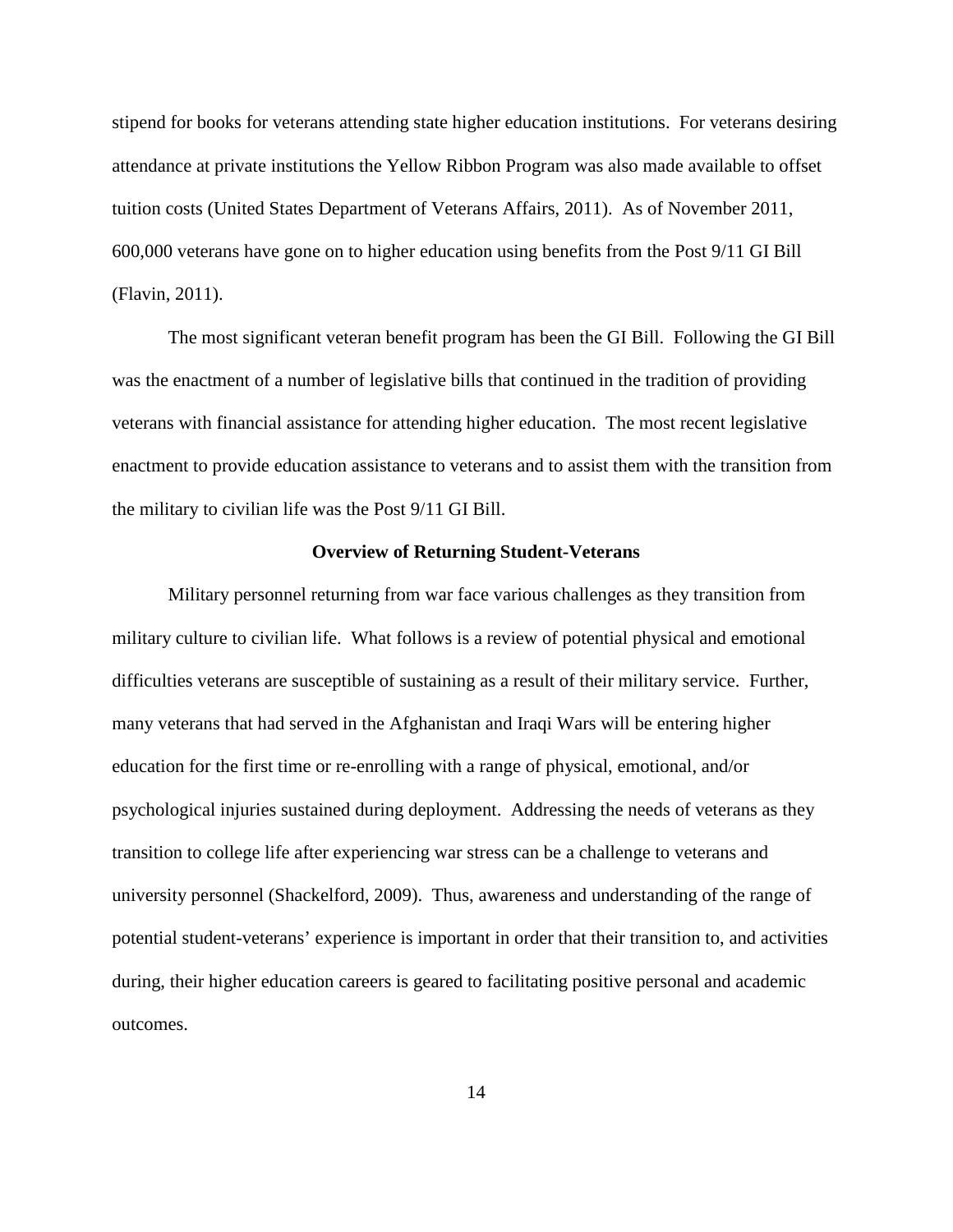For example, higher education administrators, personnel, and faculty should recognize that thousands of student-veterans transitioning to higher education are those with disabilities (Branker, 2009). To date, the two signature injuries sustained by veterans, known as *invisible injuries*, have been traumatic brain injury (TBI) and post-traumatic stress disorder (PTSD; Church, 2009; "RAND," 2008). Results of a study by the RAND Corporation ("RAND," 2008) indicated that almost 18.5 percent of veterans had PTSD, while 19.5 percent had TBI. Many veterans of OIF/OND and OEF have had to serve multiple and extended tours, which have increased the chances of sustaining injury and experiencing stress.

The top deployment combat stress for soldiers has involved being separated from family and concern about the length of deployment (Warner, et al., 2007). Contact with home was found to produce increased stress when there were problems occurring at home or at the war site. Compared with other wars (e.g., WWI, WWII, Vietnam, etc.) military personnel have had greater contact with home by way of telephone, live internet video communication, and electronic mail (Warner, et al., 2007), thus creating a situation where opportunities to experience stress are greater than for any other war the U.S. had previously been involved.

For soldiers the second greatest stressor has involved combat situations concerning "receiving incoming artillery, rocket, or mortar fire; knowing someone seriously injured or killed; being near an improvised explosive device or a booby trap explosion; receiving small arms fire; and/or having a member of their own unit become a casualty" (Warner, et al., 2007, p. 911). For female military personnel sexual assault related trauma complaints have increased greatly, 46% from October 2012 to June 2013 (McVeigh, 2013). The potential for concerns veterans will have to deal with is great considering they have to cope with PTSD, TBI, and stress of physical injuries.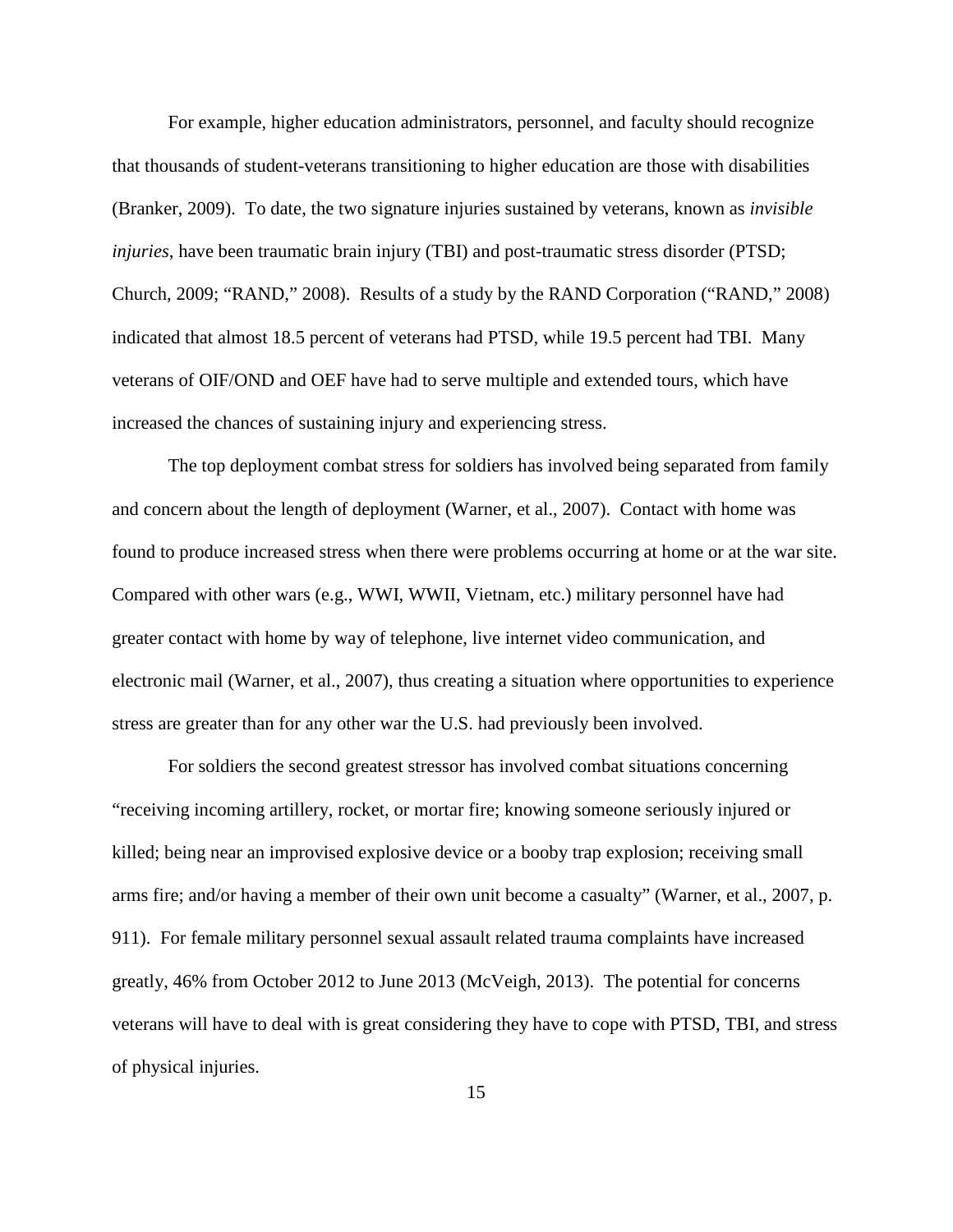Learning to cope with stress is a critical area of concern for veterans as they reintegrate into civilian life as suicide rates reached 22 per day in 2014 (Shane, 2014). Additionally, learning to manage stress within the confines of a family is another area of concern as over 50% of veterans that had recently returned from combat reported engaging in mild to moderate domestic abuse (LaMotte, Taft, Weatherill, Scott, & Eckhardt, 2014). Veterans generally do not want to self-identify as someone dealing with difficulties. This, in part, may be a remnant of military culture in which peers and superiors might view self-disclosure about emotional or psychological problems negatively (Shackelford, 2009). Nevertheless, investigation of veteran health concerns, including mental health, is a necessary part of identifying problems and improving treatment.

Veterans entering higher education bring a unique set of challenges to higher education institutions as student-veterans. PTSD, TBI, physical injuries and other stressors sustained as a result of OIF/OND and OEF potentially may affect student-veterans. The need to address student-veteran concerns is important in order to ensure as much as possible their academic success.

#### **Higher Education and Student-Veteran Care**

 There currently is not a centrally coordinated program in the U.S. established to address the physical and mental health needs of student-veterans on college campuses (McBain, 2008). Higher education institutions have developed programs to address the needs of student-veterans and/or they utilize services already available to the whole student body. Under the guidance of Section 504 of the Rehabilitation Act of 1973 and the Americans with Disabilities Act of 1990 higher education institutions are prohibited from discriminating against students with disabilities (U.S. Department of Education, 2011). Students with disabilities are provided accommodations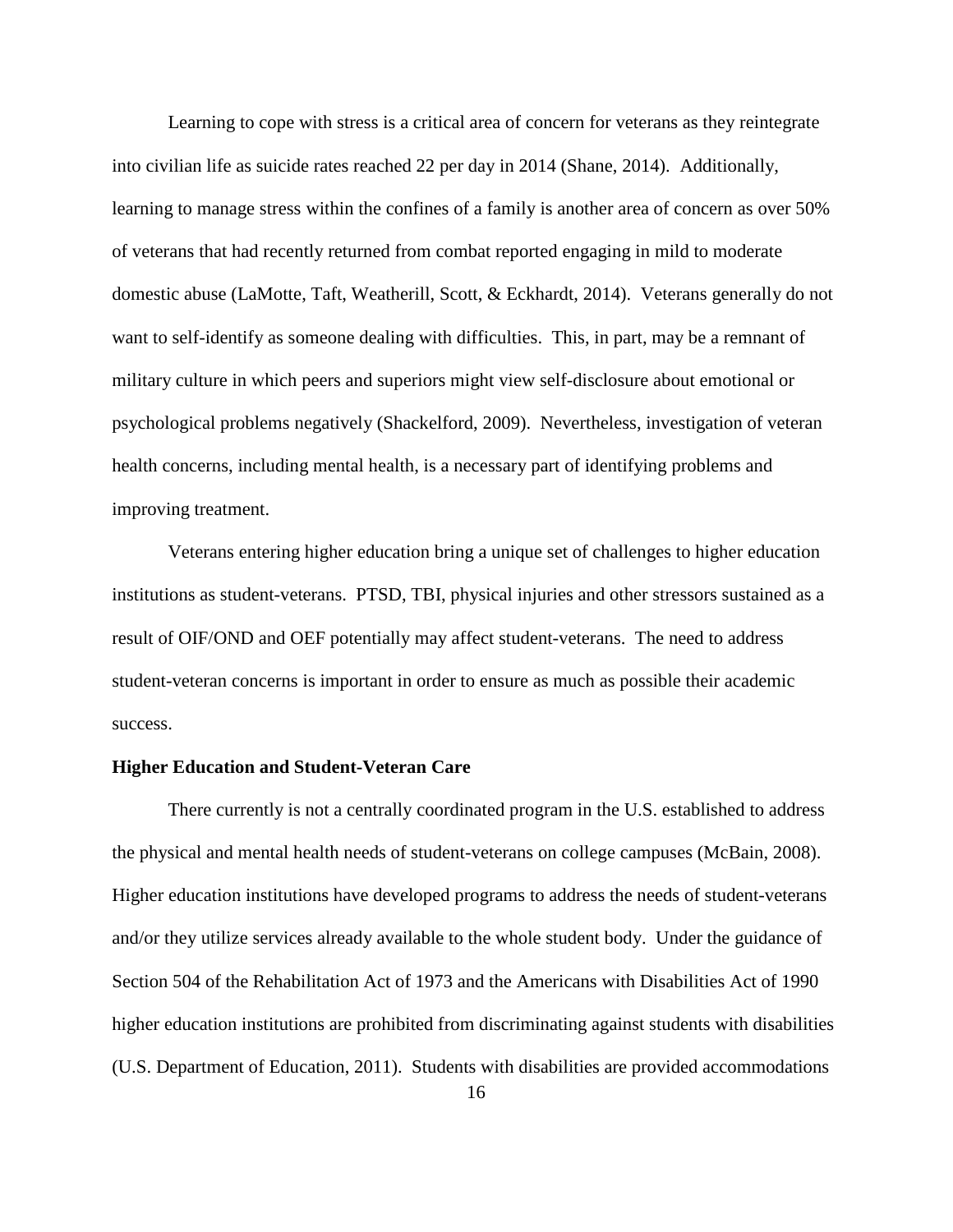(e.g., notes from lectures, extra time for test taking, large print reading materials, etc.) on a regular basis. Additionally, students on many campuses have available to them counseling services to assist them with mental health issues. However, student-veterans are recognized as a distinctive subpopulation on college campuses that bring with them unique needs. In an effort to support student-veterans higher education institutions have developed or adopted special programs to administer to the needs of student-veterans.

 A number of notable programs exist on a national level to assist student-veterans. The American Council on Education sponsors the Severely Injured Military Veterans: Fulfilling Their Dreams Project (SIMV:FTDP), which is charged with assisting severely injured veterans to access higher education institutions (McBain, 2008). Four military hospitals participate in the program including Bethesda Naval Hospital, Walter Reed Army Hospital, Brooke Army Hospital, and Naval Medical Center San Diego. Veterans work with advisors to develop individualized education plans, while they continue to recover in the hospital. As veterans transition to campus volunteers continue to assist them by serving as advocates. While SIMV:FTDP provides supportive services to assist severely injured veterans Student-veterans of America (SVA) offers support to all veterans by way of over 1100 affiliated campus chapters (Student-veterans of America, 2013).

Student-veterans of America provides resources, advocacy and supportive services, while veterans are enrolled in college and post-graduation (Student-veterans of America, 2013). Student-veterans of America has created a number of programs to support veterans within its various chapters, for example it provides scholarships, administers a corporate mentor program, sponsors career fairs, and provides monetary support during internships. Besides the aforementioned programs SVA offers opportunities for veterans to meet other veterans in a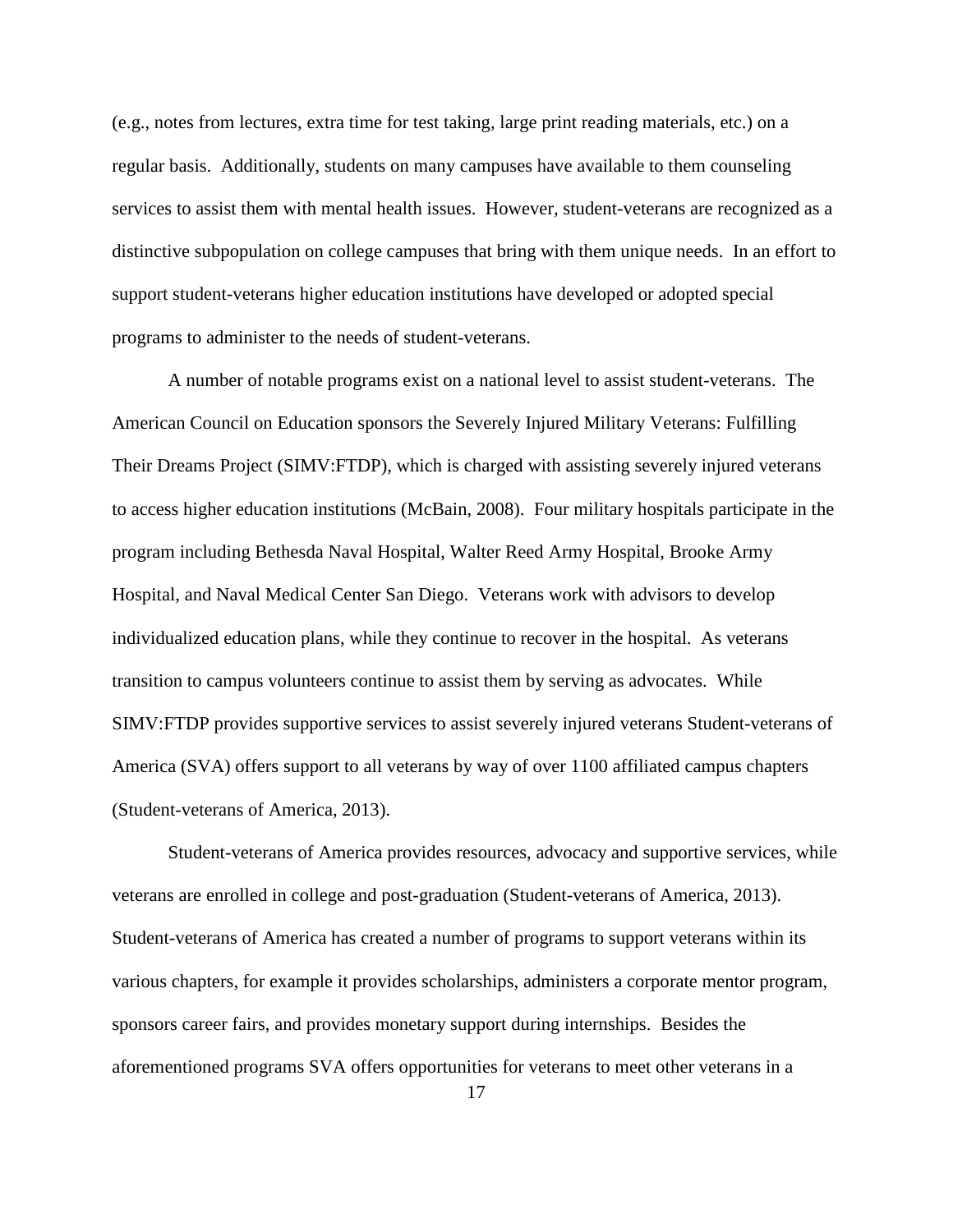supportive atmosphere. Support offered by SVA affiliated campus chapters provide support for veterans that on some campuses is supplemented by additional programs.

Boots to Books, Citrus College, CA; Combat2College, Montgomery College, MD; and Operation Education, University of Idaho, ID are all examples of support programs specific to certain higher education campuses (McBain, 2008). Boots to Books is an educational program designed to provide veterans, family members, and other veteran supporters information about PTSD, stress in general and other issues affecting veterans transitioning to civilian life (Citrus College, 2011). Combat2College is another program that provides information and student services (Montgomery College, 2011). In this case student-veterans are given resource information and support regarding academic advising, disability accommodations, mental health counseling, and social activities (Montgomery College, 2011). While student-veterans may benefit from programs on their campuses Operation Education is an example of a program that provides comprehensive assistance (University of Idaho, 2011). Operation Education provides scholarship funds for tuition, fees, text books, on-campus housing, child care, medical assistance, and academic support in the form of adaptive technology, note takers, mentoring, internships, and job placement services (University of Idaho, 2011).

 A comprehensive nationwide program designed to address student-veteran mental and physical health has not been established. However, various higher education institutions have implemented programs they have created or adopted from existing organizations. The goal of these programs is to provide needed assistance to veterans so they may succeed educationally. However, in these varied programs holistic wellness remains conspicuously absent.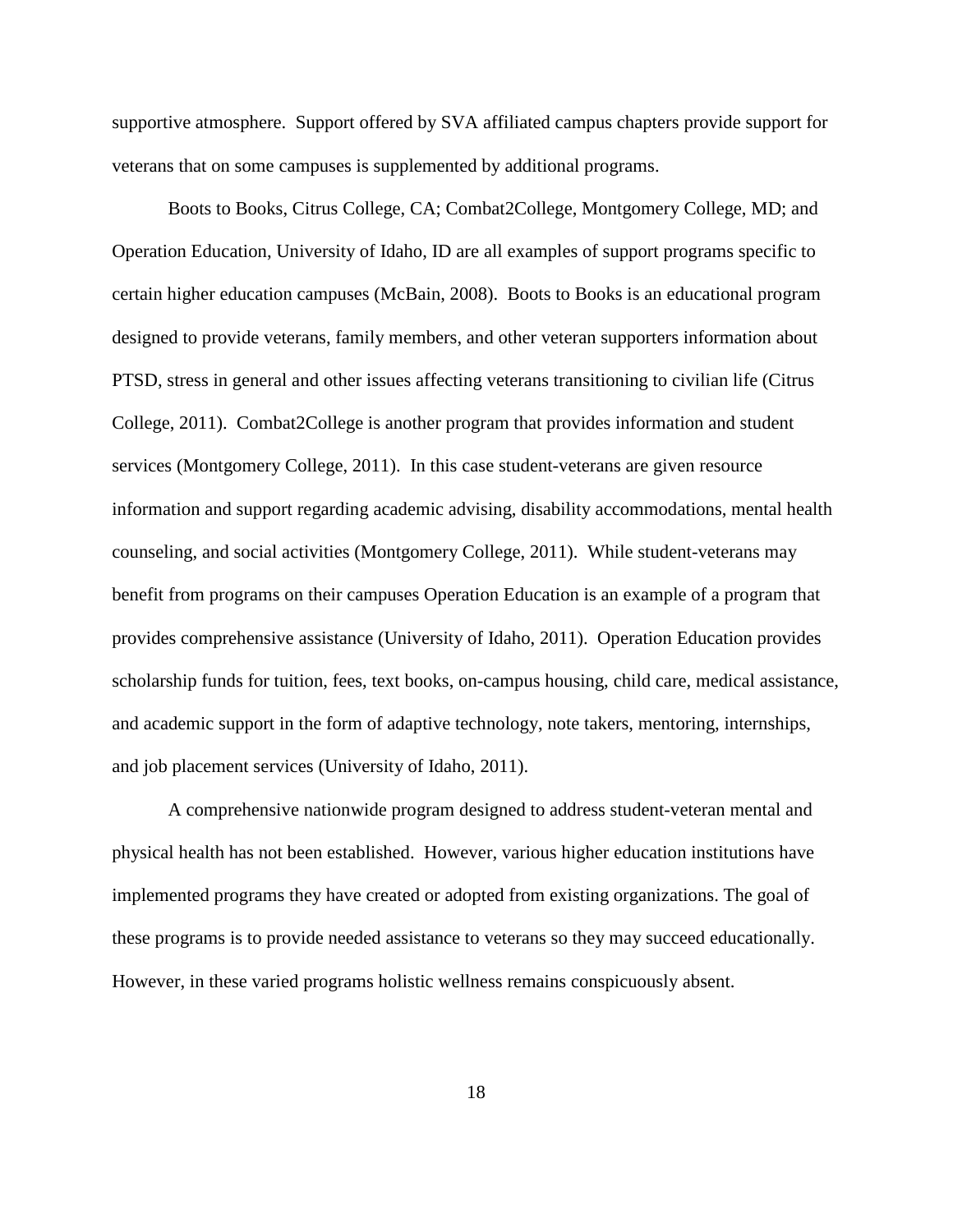#### **Veterans: Health-Related Quality of Life**

 Numerous studies have addressed veteran health-related quality of life (HRQOL). HRQOL refers to quality of life as it relates to health care (Ferrans, 2005). Quality of life (QOL) is another term associated with health care, but may additionally extend beyond direct treatment. According to Lehman's (1996) review of QOL literature, a clear definition has not been identified and models of QOL are not uniform. Nevertheless, Ferrans (2005) stated that QOL is associated with "political, societal, or cultural issues generally qualifies as non-health-related quality of life and falls within the domain of fields such as sociology, economics, anthropology, criminology, and demography" (p. 15). According to the World Health Organization, QOL is defined as "a broad ranging concept affected in a complex way by the person's physical health, psychological state, level of independence, social relationships, personal beliefs and their relationship to salient features of their environment" ("WHOQOL," 1997; p. 1). In a general sense, QOL provides outcome measures of an individual's self-perception of his or her functional status, resource environment, and well-being (Lehman, 1996).

Within the literature on veteran health outcomes the terms HRQOL and QOL are used interchangeably. For the purposes of this paper, the term HRQOL will be used unless QOL has been utilized within the context of specific research or other literature on the topic. HRQOL has characteristics similar to wellness, although the manner in which they are conceptualized and the utility they provide are different. While HRQOL measures are utilized to determine levels of health within the medical field (Ferrans, 2005), this study employs the wellness paradigm (Myers, 2001) as its conceptual base and is measured by the 5F-Wel. The 5F-Wel is an evidenced based instrument used for measuring wellness (Myers & Sweeney, 2005b, 2005c). In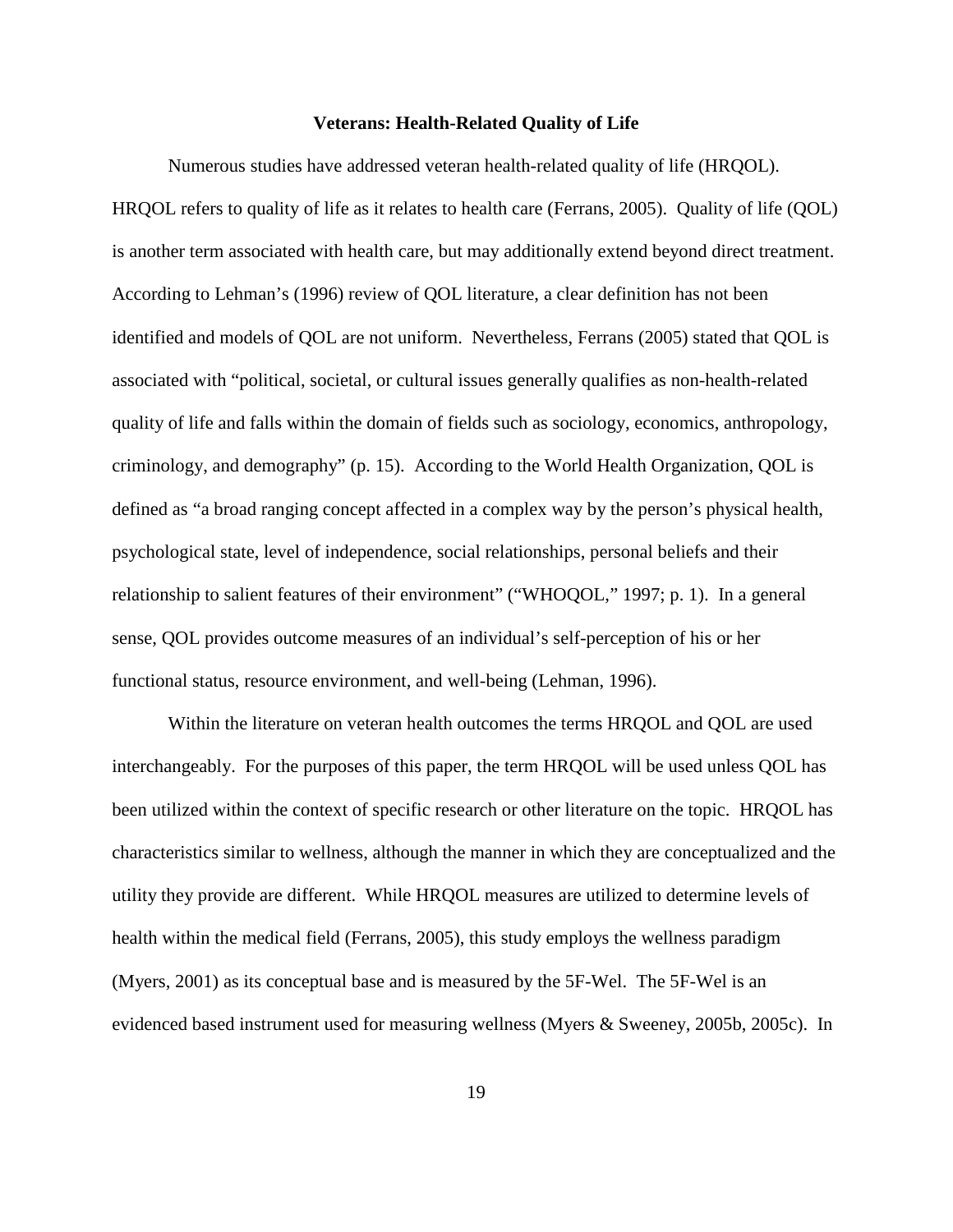essence, while HRQOL is reductionistic and places greater emphasis on pathology, the wellness paradigm provides a holistic and strengths based assessment of one's wellness.

Just the same, studies using HRQOL assessments have provided health related outcomes that are useful for understanding potential student-veteran health related concerns. Acquiring greater understanding of medical treatment efficacy is at the foundation of understanding patient QOL (Lehman, 1995). The HRQOL studies reviewed in this section focus on PTSD (Erbes, Westermeyer, Engdahl, & Johnson, 2007; Lunney & Schnurr, 2007; Zatzick, Marmar, et al., 1997; Zatick, Weiss, et al., 1997), rural and urban veteran differences (Weeks, et al., 2004), veteran-specific utility (a value assigned to a health state based on a common metric that may be used to compare other health states) with and without depression (Zivin, 2008), depression differences between military and nonmilitary personnel (Boehmer, Boothe, Flanders, & Barrett, 2003), chronic physical and psychiatric status on physical functioning (Proctor, Harley, Wolfe, Heeren, & White, 2001), and limb loss (Epstein, Heinemann, & McFarland, 2010).

A number of studies have focused on PTSD and QOL and are areas of concern that also pertain to Total Wellness and the Creative Self factors of the 5F-Wel that shed light on some of the challenges faced by veterans. Erbes, Westermeyer, Engdahl, and Johnson (2007) studied 120 male and female veterans of the Afghanistan and Iraq wars. Several QOL domains were negatively impacted by PTSD, "including general health, energy, emotional well-being, emotional role limitation, and social functioning" (p. 362). Similarly, Zatzick, Marmar, et al., (1997) found in their study of male Vietnam veterans that poorer QOL outcomes were indicated for those diagnosed with PTSD in five of six domains. These domains included currently not working, fair or poor health status, diminished well-being, any physical limitation, and severe violence in the past year. According to the authors, this study extended the understanding of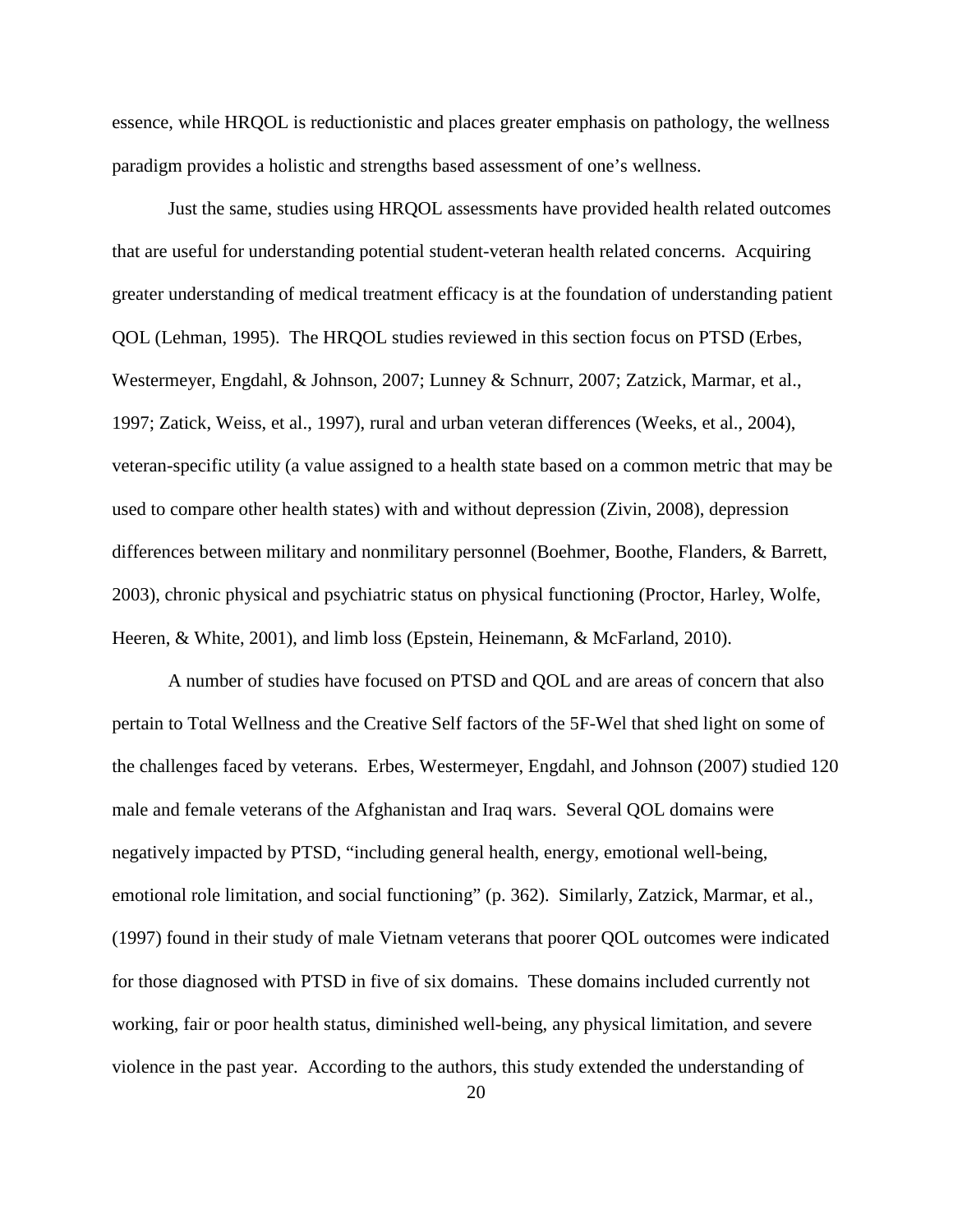PTSD beyond symptomology and increased the knowledge of functional impairment associated with PTSD.

Lunney and Schnurr (2007) examined PTSD symptomology, in their research with male Vietnam veterans. The authors found changes in QOL domains (i.e., Achievement, Selfexpression, Relationships, and Surroundings) to be associated with significant changes in PTSD symptoms, although directionality could not be determined. Symptom clusters examined included reexperiencing, avoidance, numbing, and hyperarousal. In the pretreatment phase of the study researchers found numbing to be associated with all QOL domains, whereas other symptom clusters were not. Numbing was also solely related with changes in relationships. These results suggest the importance of addressing numbing during therapeutic treatment of PTSD (Lunney & Schnurr, 2007) and may help explain the negative impact PTSD had in social functioning in previous research (Erbes, Westermeyer, Engdahl, & Johnson, 2007).

QOL outcomes in Erbes, Westermeyer, Engdahl, and Johnson (2007) and Zatzick, Marmar, et al. (1997) pointed to the negative impact of PTSD for male veterans. Similar findings were reported by Zatzick, Weiss et al. (1997) in their study of female Vietnam veterans. PTSD was found to impact QOL negatively and to be related to functional impairment. Impairment included decreased subjective well-being, diminished physical health, increased days in bed, physical limitations, and currently unemployed. In comparison with male Vietnam veterans, results of female outcomes suggested little or no differences in the manner PTSD was related to functional impairment, although for males days in bed was not significantly associated with PTSD (Zatzick, Marmar, et al., 1997).

Days in bed is related to mental health QOL and functional impairment. In addition to mental health QOL factors, Weeks et al., (2004) studied physical QOL factors among 767,109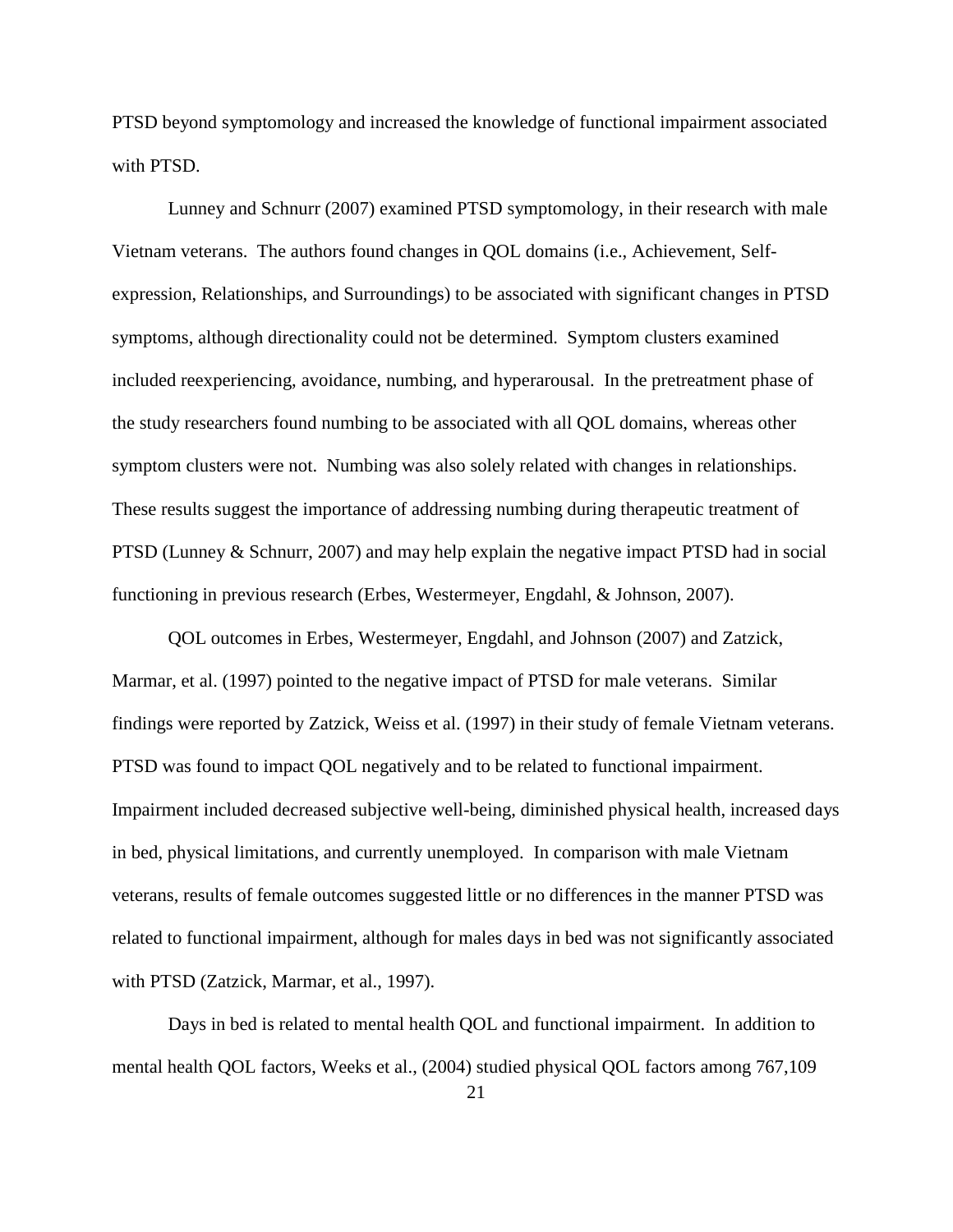veterans who used Veteran Health Administration services from 1996 to 1998. Researchers sampled rural and urban dwellers and found rural veterans fared less well than urban dwellers in eight QOL indicators (i.e., physical functioning, mental health, role limitation as a result of physical functioning, role limitations as a result of emotional problems, bodily pain, energy/vitality, social functioning, and general health perceptions). Rural veterans tended to be older, Caucasian, male, unemployed, and to have greater comorbidity with physical and mental health concerns. Results of this study confirmed concerns about greater health problems among veterans in rural areas and point to the need to provide easier access to treatment in rural areas (Weeks, et al., 2004).

Comorbidities were also found in a study of veterans diagnosed with depression (Zivin, et al., 2008). Zivin et al. (2008) found veterans diagnosed with depression to have higher rates of substance abuse, psychiatric, and physical comorbidities when compared with veterans not diagnosed with depression. The authors also found veterans not diagnosed with depression to have lower QOL levels when compared to the general population with or without a diagnoses of depression. Results of this study highlight the negative impact of depression on veterans' physical and mental health; and suggest a compounding effect on QOL as a result of military service.

Depression has also been found to be associated with lower QOL among servicemembers with full time service status (Boehmer, Boothe, Flanders, & Barrett, 2003). According to Boehmer, Boothe, Flanders, & Barrett (2003) National Guard and military reserve personnel were found to have reported superior HRQOL scores in comparison to active duty military service personnel. Active duty personnel indicated significantly more days in which they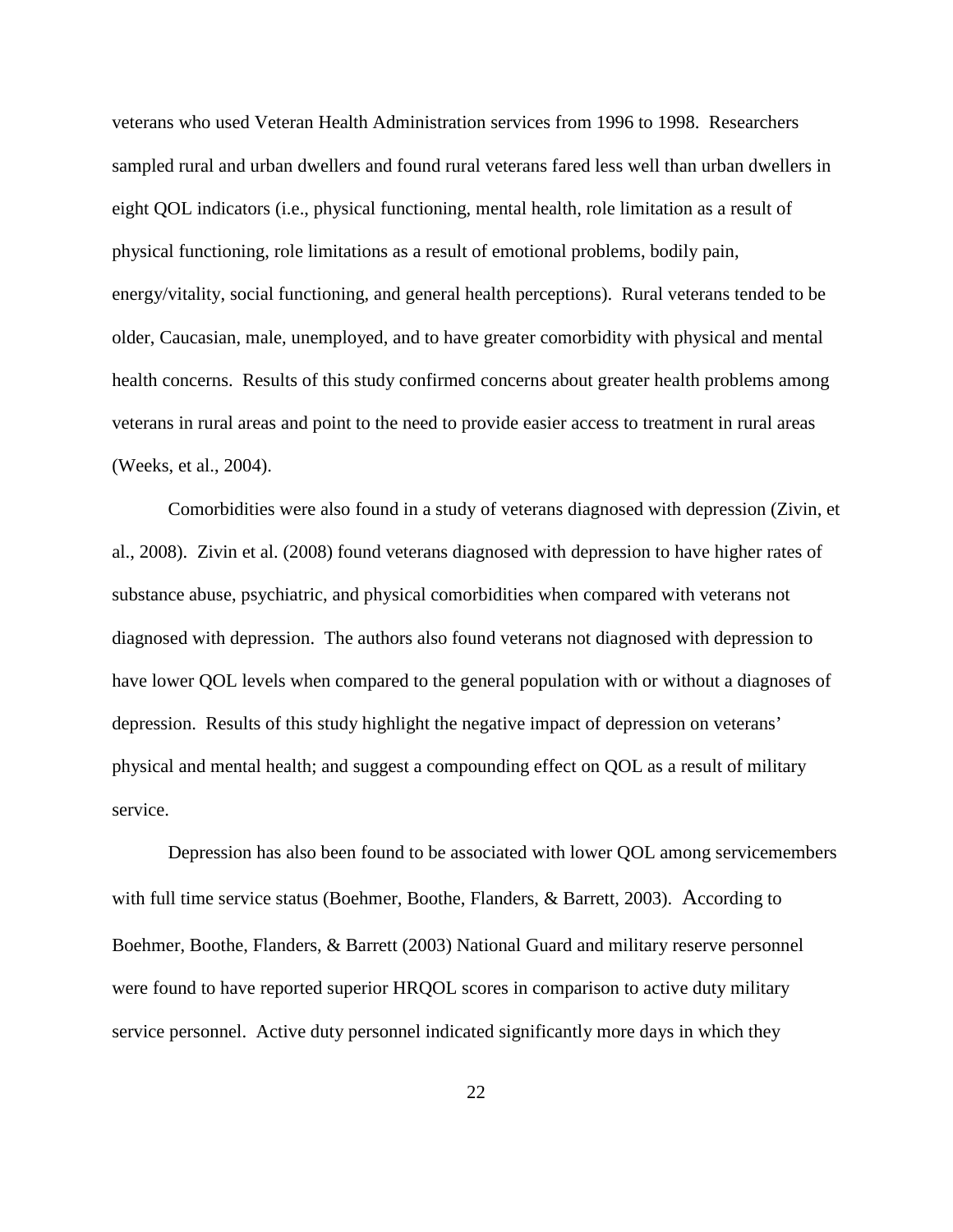experienced limited activity, physical pain days, and nights of limited sleep. They also reported more days with poor physical health, anxiety, and depression.

 Poorer health moreover has been found to be related to veterans sent to combat when compared to those serving in a noncombat capacity (Proctor et al., 2001). When Gulf War combat veterans were compared with a group of military personnel sent to Germany during the Gulf War researchers found the Gulf War veterans' health status to be significantly reduced. Additionally, greater psychological symptomology and more medical conditions were predictors of poorer physical health. The greater degree of mental and physical problems associated with lower physical health is understandable for veterans of war.

 In what was a physical problem that appeared to be counterintuitive, Epstein, Heinemann, and McFarland (2010) found that the impact of limb loss with Vietnam and OIF/OEF veterans and servicemembers to result in greater overall QOL. The Vietnam group with multiple limb loss and greater satisfaction with their prostheses were found to have a higher overall QOL level. Whereas overall QOL was significantly lower for the Vietnam group with depression and those for whom their amputation had a greater negative effect on their life. In comparison, the OIF/OEF group also reported better QOL in the presence of multiple limb loss, but significantly lower overall QOL when assistance was required for daily living, the presence of a combatassociated injury to a non-amputated limb, and combat-associated head injury. The authors hypothesized that the OIF/OEF group was still processing the effects of their injury and had not yet developed coping skills, which in turn resulted in lower QOL. The Vietnam group; however, was older and had a longer time to adapt to their life changes.

 The literature reviewed in this section examined the various QOL studies that addressed topics pertaining to emotional, physical, and behavioral health. Other QOL categories explored,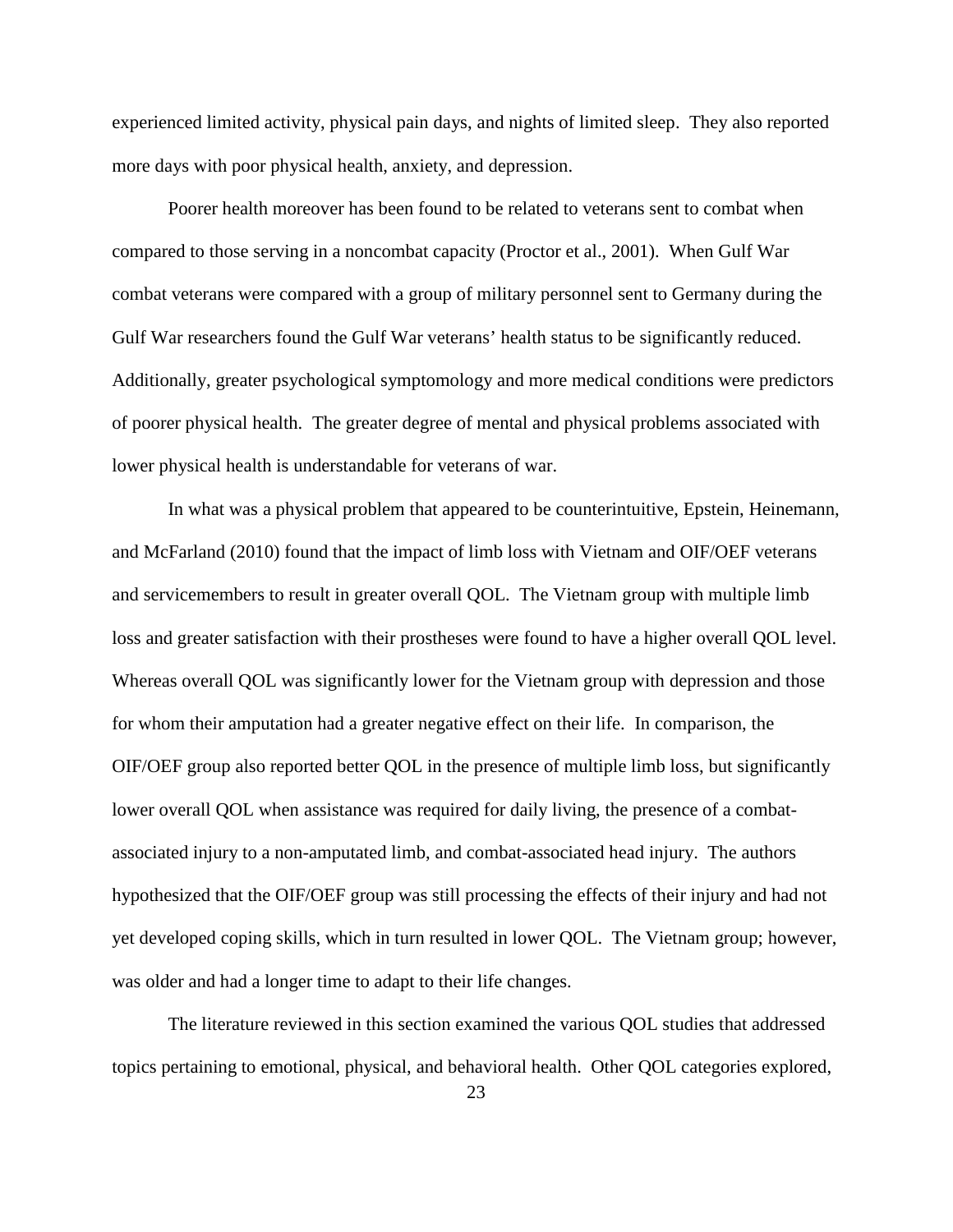but not as the main research topics included gender, social, geography, achievement, selfexpression, and general health. Despite the importance of the research presented it nonetheless is presented from a medical perspective and does not take into account a wellness point of view. The U.S. military is beginning to give greater consideration to veteran strengths in their care programs thus providing treatment from a wellness perspective.

#### **Military Wellness Programs**

The U.S. military has recognized the importance working with veterans from a strengths based perspective (United States Department of Veterans Affairs, 2008). In line with this standard has been an increased focus on wellness (Goldberg & Resnick, 2010). In this section wellness programs and resources that are made available by the military to veterans, service members, civilians, and their families are reviewed.

A number of military branches have embraced the wellness paradigm by providing centers for use by civilian staff, service members, veterans, and their families. The Army Civilian Wellness Program, established by the Department of the Army to support and encourage civilian health and fitness, is such an example ("U.S. Army Medical Association," n.d.). Several wellness centers that represent this initiative include the Mountain Post Wellness Center (U.S. Army Medical Department, 2011), the Fort Bragg Army Wellness Center (Gervasoni, 2010), and the Fort Hood Army Wellness Center (U.S. Army Medical Department, 2009). Moreover the U.S. Air Force has recognized the importance of wellness and has implemented a wellness program, for example, at the Kirtland Air Force Base Health and Wellness Center (Kirtland Air Force, 2007). While the wellness programs documented thus far are affiliated with a specific military branch The Military Wellness Program at Holliswood Hospital serves veterans of all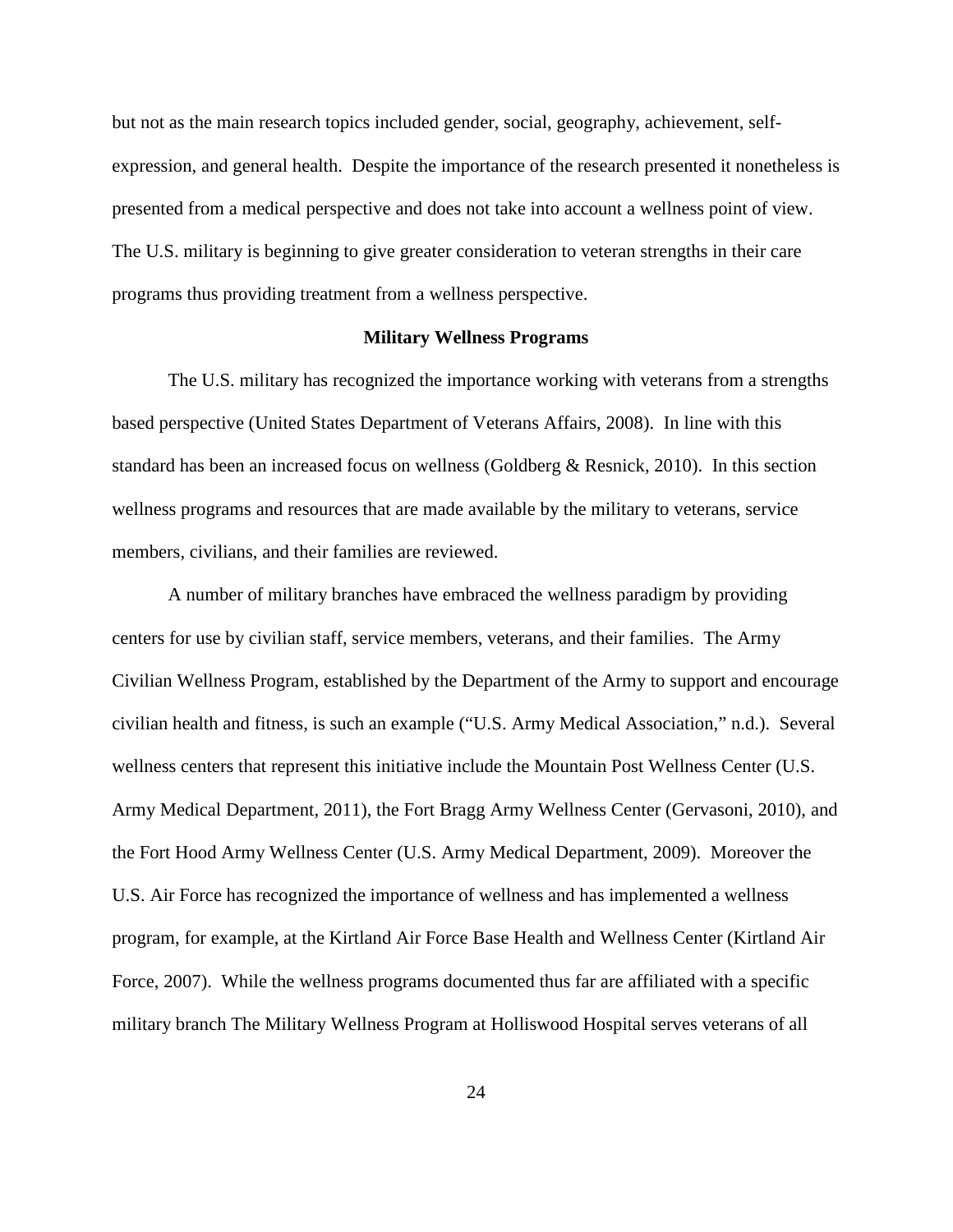service branches, servicemembers and their families using researched based treatment that address mind, body, and spirit (The Holliswood Hospital, 2010).

The use of Internet technology has also been used to address wellness within the U.S. Army. Hooah4Health, a website dedicated to wellness and prevention (U.S. Department of Defense, 2011) is an example of such a program. Through this site veterans, servicemembers, and families are encouraged to take responsibility for their wellbeing. The site contains educational information reflective of a holistic approach to wellness. Care for mind (e.g., stress management, suicide prevention, and combat stress), body (e.g., fitness, nutrition, readiness fitness, and readiness nutrition), and spirit (e.g., spiritual fitness) are incorporated into a selfdirected approach to self-care.

As was revealed veteran care has included wellness programs. Veteran wellness programs appeared to be suited mostly for those that maintaind an affiliation with a military base or military affiliated organization. Many veterans, however, choose to take advantage of the Post 9/11 GI Bill and attend higher education where programs run through the military are either unavailable or difficult to attend due to academic schedules.

#### **College Student-Veterans**

Academic achievement is fundamental to education. Among higher education personnel it is well known that there is an association between health and academic achievement (National Association of Student Personnel, 2004). The National Association of Student Personnel Administrators recognizes the need to focus on holistic wellness, in part, to address college student health. In terms of military veterans in higher education, the earliest research focused on academic achievement, while research on holistic wellness as it is defined in this study was lacking. This review will consider these issues from WWII through the Vietnam wars, while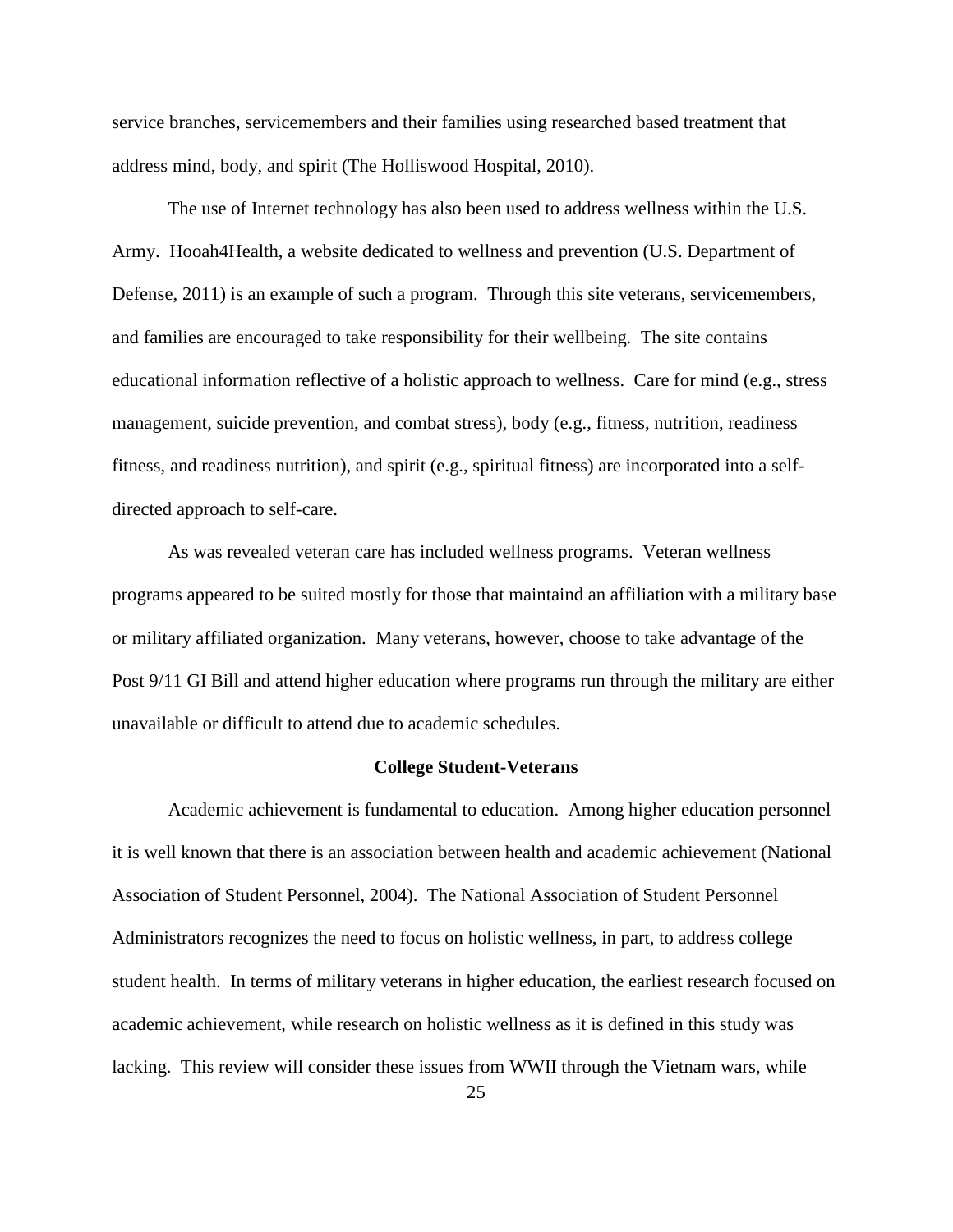more attention will be given to the literature on student-veterans of the Iraq and Afghanistan wars.

#### **WWII Through Vietnam**

One legislative response by the U.S. government to WWII veterans was the enactment of the GI Bill, which for the first time supported and encouraged veterans to attend higher education institutions (Smole & Loane, 2008). Results of the GI Bill left colleges and universities unprepared for the influx of student-veterans arriving on campuses (Atkinson, 1949; Justman, 1947). At the end of the war, for example, almost one million student-veterans had enrolled in colleges across the U.S. (Friederiksen & Shrader, 1951). As higher education institutions dealt with the increased numbers of veterans, some educators questioned the academic preparedness of student-veterans (Atkinson, 1949).

In a study comparing WWII student-veterans to nonveterans, older veterans of WWII were found to perform better academically than nonveterans (Owens & Owens, Jr., 1949). However, the longer veterans were in the military service the poorer they performed, as measured by their grade point average (GPA; Owens & Owens, Jr., 1949). Alternatively, Garmezy and Crose (1948) found that younger veterans performed slightly better academically (mean GPA of 2.20 versus 2.05). The authors additionally noted a trend of student-veterans performing better academically than nonveterans, although results were not statistically significant.

Clark (1947) also found veterans achieved academically higher than nonveterans; however his study focused on student-veterans who entered college as freshmen rather than the age of the veteran as done in Garmezy and Crose (1948). Clark concluded that higher achievement levels were the result of veterans working harder and being more motivated than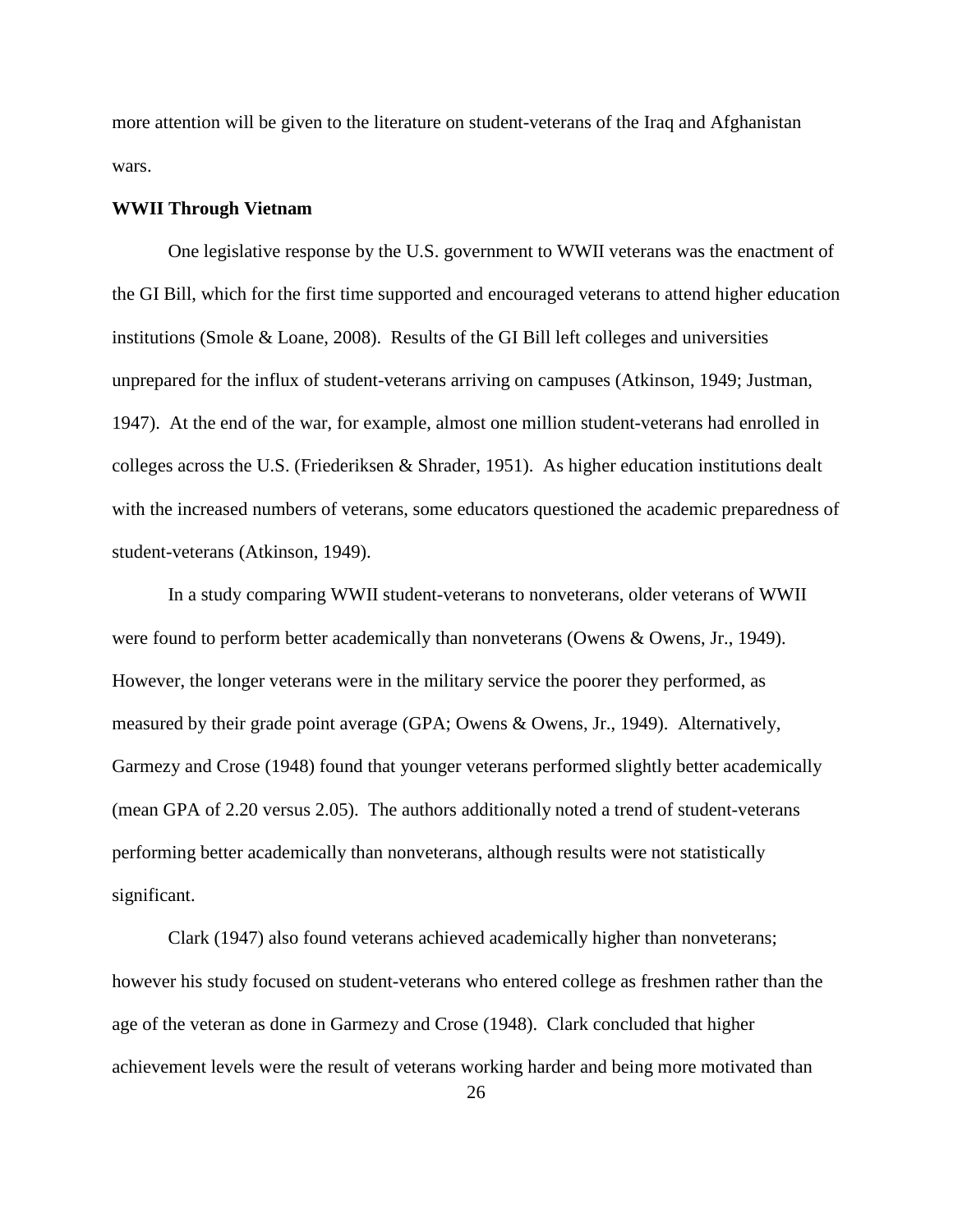their nonveteran counterparts. Atkinson's (1949) research with World War II student-veterans revealed similar results regarding academic achievement. When student-veterans' and nonveteran students' GPAs were compared, in five out of six academic areas and across two consecutive semesters, student-veterans outperformed nonveterans.

It is evident that early research on student-veterans demonstrated a trend toward higher academic achievement of student-veterans in comparison to nonveterans. Frederiksen and Scharder (1951) also found similar results in their study of sixteen colleges and approximately 11,000 students (veterans and nonveterans combined). However, they expanded their investigation to student-veteran adjustment to college in comparison to nonveterans. Results indicated that student-veterans performed at a slightly higher academic level, they were more mature, more worked while enrolled, more were sure of their vocational goals, they spent more time studying, and veterans were motivated to obtain better jobs rather than preparing themselves for a profession as nonveterans were.

Several of the positive findings from early student-veteran studies are akin to third-order factors/latent factors found in the 5F-Wel. For example, *work* student-veterans engaged in to meet financial needs and *thinking* as demonstrated by the desire to learn (Myers & Sweeney, 2005c) are viewed as strengths utilized by student-veterans that enhanced holistic wellness. Additionally, motivation to achieve academically that was reported in several of the early studies suggest strengths in the second-order factor the Coping Self as student-veterans demonstrated the ability to persevere and cope with the challenges of higher education (Myers & Sweeney, 2005c). Despite the positive qualities attributed to student-veterans and wellness inferences made as a result holistic wellness as a concept was missing from the studies.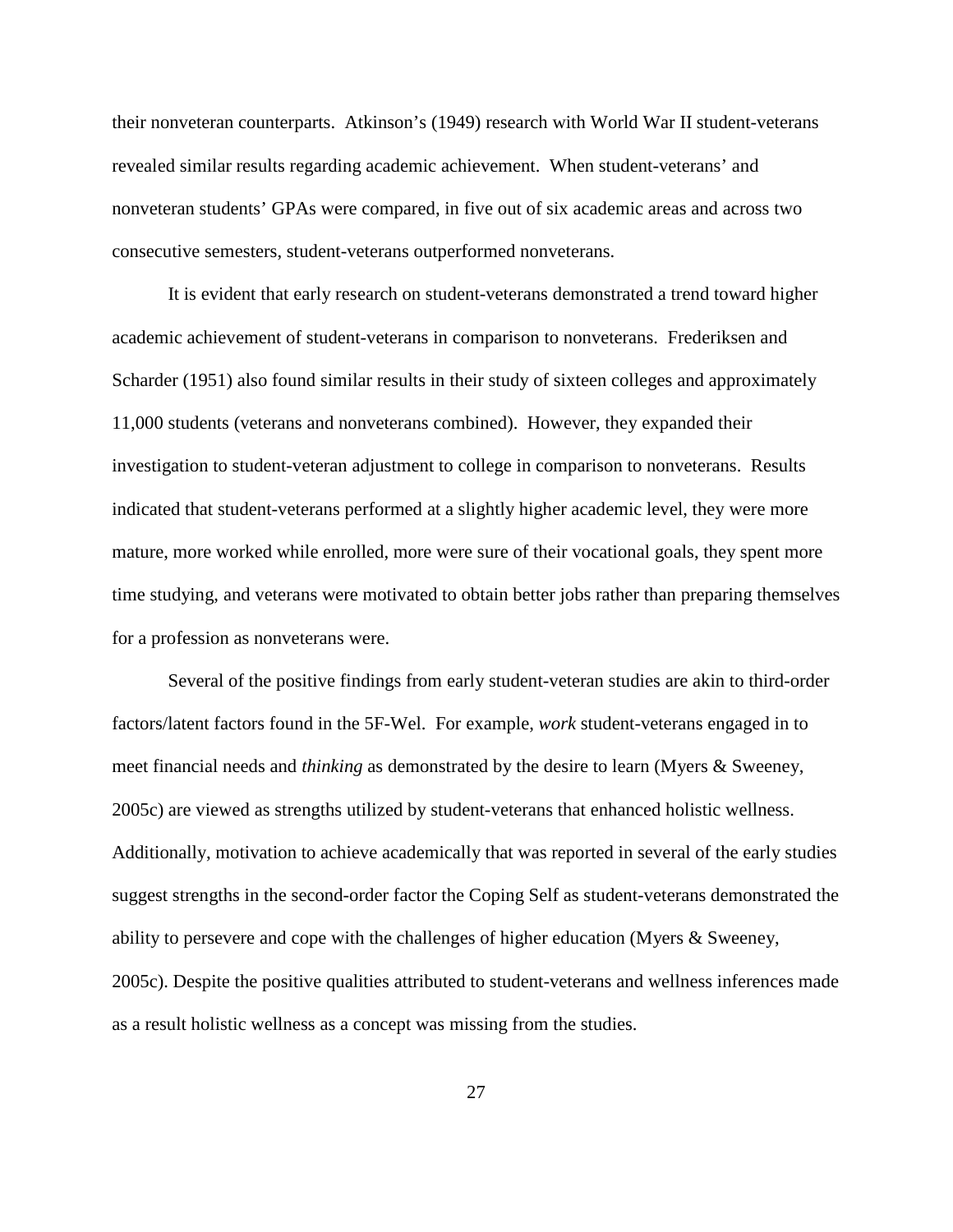Additional research by Frederiksen and Schrader (1951), Atkinson (1949), and Clark (1947) found veterans to be more academically advanced than nonveterans, Vincour (1947) found student-veterans to be more mature than nonveterans (as did Frederiksen and Schrader [1951]) and dissatisfied with their educational experience. Student-veterans indicated that they desired course work that had greater utility, professors that were more competent, and greater involvement in university decision-making that directly affected them. The desires on the part of student-veterans seem to be related to their advanced maturity level in comparison to nonveterans. Despite the lack of a focus on holistic wellness academic achievement on the part of student-veterans reflects a desire to learn and thus is synonymous with *thinking* a component of holistic wellness (Myers & Sweeney, 2005c). Thinking, in part, might be thought of as a growth oriented activity related to cognitive development that occurs in conjunction with the learning process.

Research on student-veteran achievement continued with veterans of the Cold War. Paraskevopoulos and Robinson (1969) studied Cold War veteran students in comparison to nonveteran students on measures of academic potential and achievement. The authors noted that student-veterans significantly outperformed nonveterans as measured by GPA in the first term of college, which led the authors to conclude that precollege projections underestimated studentveteran academic potential.

In an effort to replicate earlier research findings that demonstrated higher student-veteran academic achievement levels in comparison with nonveteran students Joanning (1975) investigated veterans of the Vietnam War. Results indicated that student-veterans earned higher grades than nonveterans, while reenrolled student-veterans earned much higher GPAs when compared to veterans entering college for the first time. Whereas Joanning found Vietnam War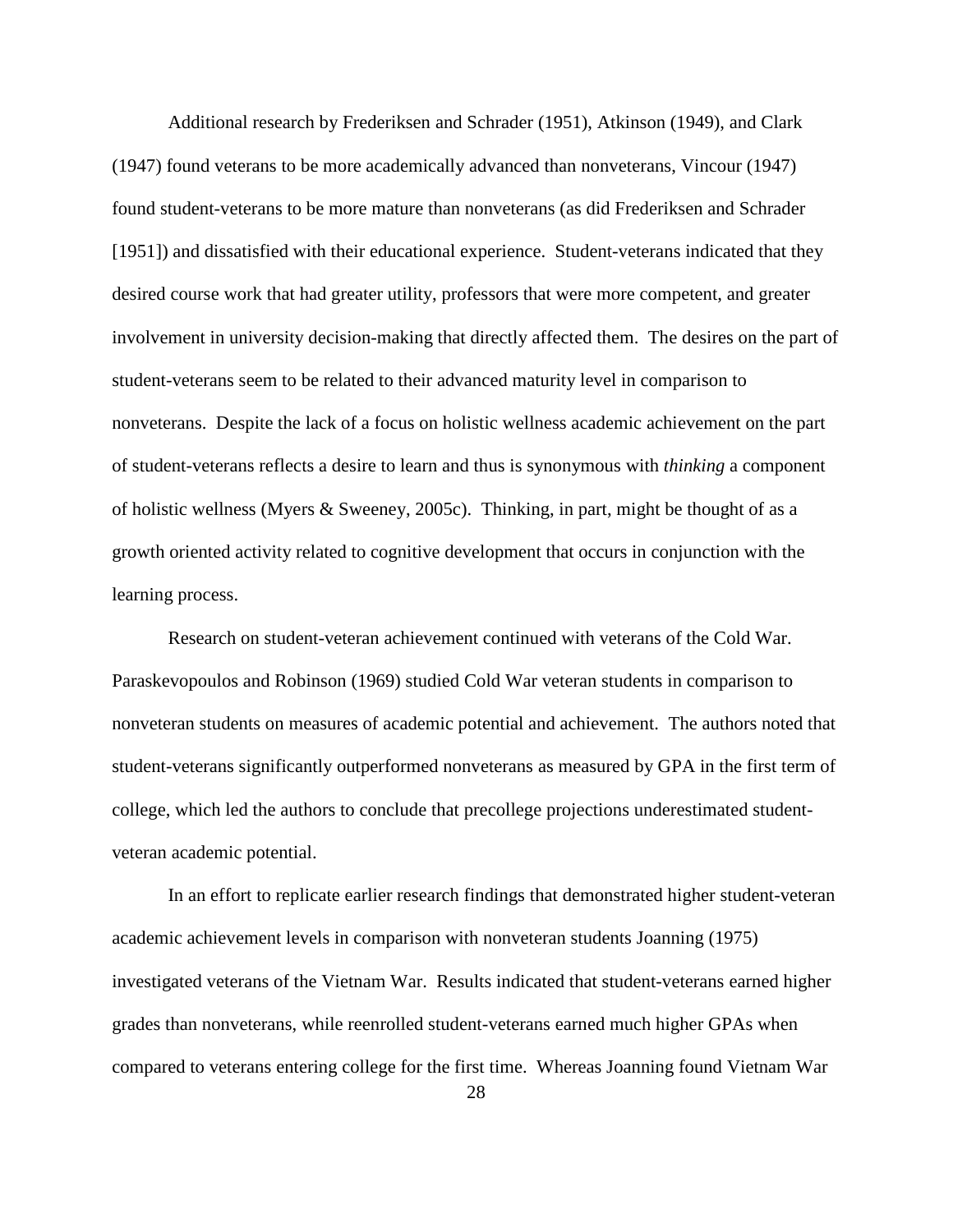student-veterans achieving higher than nonveterans Peter (1975) found Vietnam War studentveterans achieving at a lesser degree than nonveteran students as determined by GPA.

Peter (1975) assessed student-veteran freshmen performance resulting from entrance into one university under Project More Education, More Opportunity (MEMO). MEMO was intended to attract the enrollment of Vietnam War veterans into Michigan State University; however, as the author observed, admission requirements were dismissed and therefore studentveterans had lower GPAs and entrance exam scores than what the university would usually accept. Additionally, remediation for deficiencies in academic areas and skills was not provided.

Participants in Peter's (1975) study were randomly selected, although they were not matched, thus making accurate comparability untenable, whereas Joanning's (1975) utilized randomized sampling and matching according to scores obtained on the American College Testing composite. Results of Peter's research suggest that veterans enrolled in higher education institutions may need social support and financial assistance to be successful. Research on Gulf War veteran students confirms that disabled veterans would benefit from additional income and social supports to be successful in college (Smith-Osborne, 2009).

These studies point out challenges veterans of previous wars have met in regards to academics. Understanding veterans of past wars from a wellness perspective would have provided greater knowledge and insight on strengths veterans possessed while adjusting to higher education. Using the 5F-Wel as the wellness assessment instrument in these studies might have reflected elevated wellness levels among veterans in comparison to nonveterans if achievement were determined to be positively related to wellness; however, research focused on studentveterans' holistic wellness is sorely missing with service members from WWII through Vietnam and it has not increased with research on the Iraq and Afghanistan wars.

29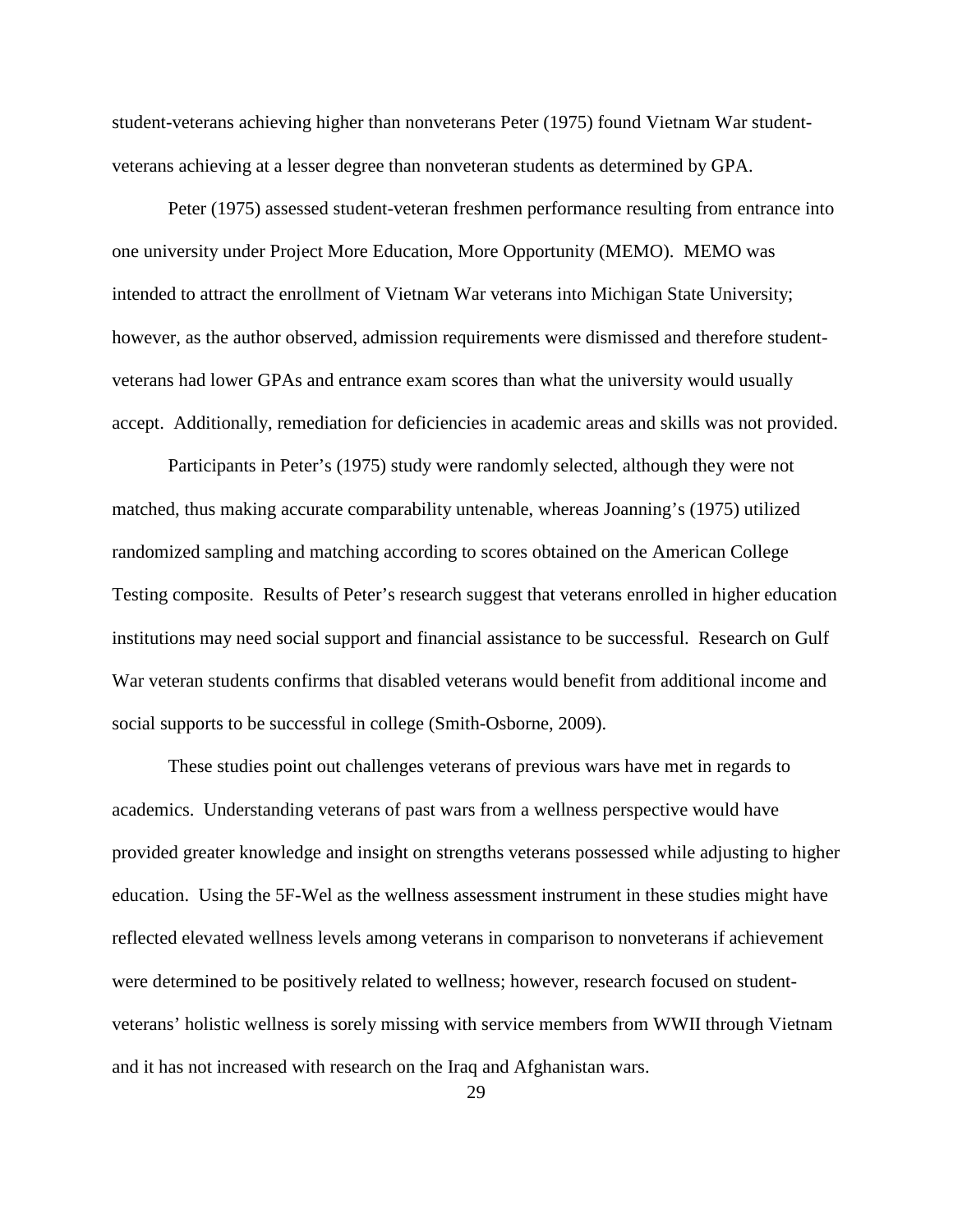#### **Iraq and Afghanistan Wars**

As veterans increase in numbers on college campuses, assistance for student-veterans may be needed while they adjust to campus life (Branker, 2009). Despite challenges, studentveterans are a population with unique experiences and training. Moreover, student-veterans are recognized as having several traits consistent with success in higher education settings, including perseverance, self-confidence, integrity, and team orientation (Hassan, Jackson, Lindsay, McCabe, & Sanders III, 2010). Previous studies of student-veterans indicated that they perform at a higher academic level than nonveterans (Clark, 1947; Frederiksen & Scharder, 1951; Joanning, 1975; Owens & Owens, Jr., 1949; Paraskevopoulos & Robinson, 1969); however, the research on student-veterans of OIF/OND and OEF remains limited. Similar to research with student-veterans from previous wars a focus on holistic wellness was found lacking, although elements associated with holistic wellness were apparent.

Studies have addressed the transitional issues of Iraq and Afghanistan student-veterans, the relationship between PTSD, and student-veterans' needs. Research reviewed includes three qualitative studies on Iraq and Afghanistan student-veterans focused on college transition (Livingston, 2009; Rumann and Hamrick, 2010; Stalides, 2008), while a fourth, a quantitative study, focused on the relationship between PTSD and health related behaviors, and lastly a mixed methods study conducted to assess the needs of community college students (Persky  $\&$ Oliver, 2011). These studies provide greater understanding to some of the complexities encountered by college student-veterans during the period of adjustment from the military to civilian life in higher education.

Stalides (2008) used a constructivist/interpretist model to investigate five college studentveterans' transition to college. The study consisted of participants who had been in the military a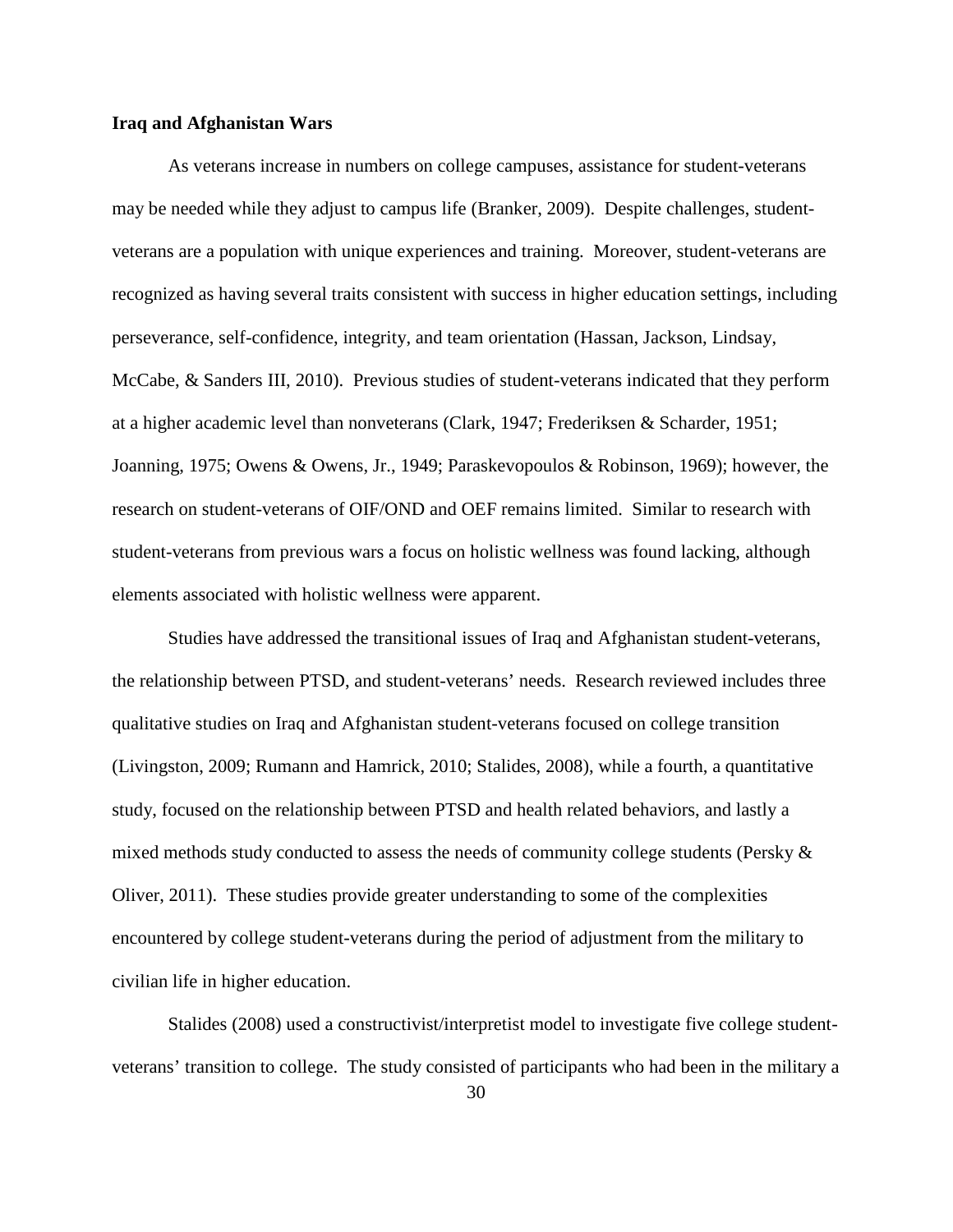minimum of three consecutive years. The author found that the primary transition concerns were feelings of isolation as a result of the cultural differences student-veterans experienced in academia that were not present in their previous military life. For example, many found that they needed to refrain from aggressive behavior that was previously reinforced and encouraged in the military. Student-veterans reported that social adjustment was difficult particularly when socializing with students who did not have military experience. Adding to the difficulty of connecting with non-veterans were age and maturity gaps; veterans were older and felt more mature. Regardless, some veterans joined campus organizations that provided social support and for one veteran an avenue to release aggression.

Stalides (2008) also discovered that the military provided a unifying experience and espoused a single vision of purpose that was not found on college campuses, in part, due to multiple goals and values inherent to college environments. While the collectivist experience created difficulties with socialization in college, military training gave veterans a work ethic that was transferable to academia.

Understood from the perspective of the 5F-Wel, isolation experienced by studentveterans is an attribute found within the secondary factor Social Self (Myers & Sweeney, 2005c). As social connectedness increases so does wellness, whereas isolation has a negative impact on wellness. The secondary wellness factor Essential Self incorporates identity (Myers & Sweeney, 2005c), for which student-veterans exhibited challenges. The implication of this study is highlighted by the significance and helpfulness of understanding student-veterans from a wellness point of view.

Whereas Stalides' (2008) study focused on military veterans who attended college for the first time, Livingston's (2009) qualitative research concentrated on re-enrolling veterans.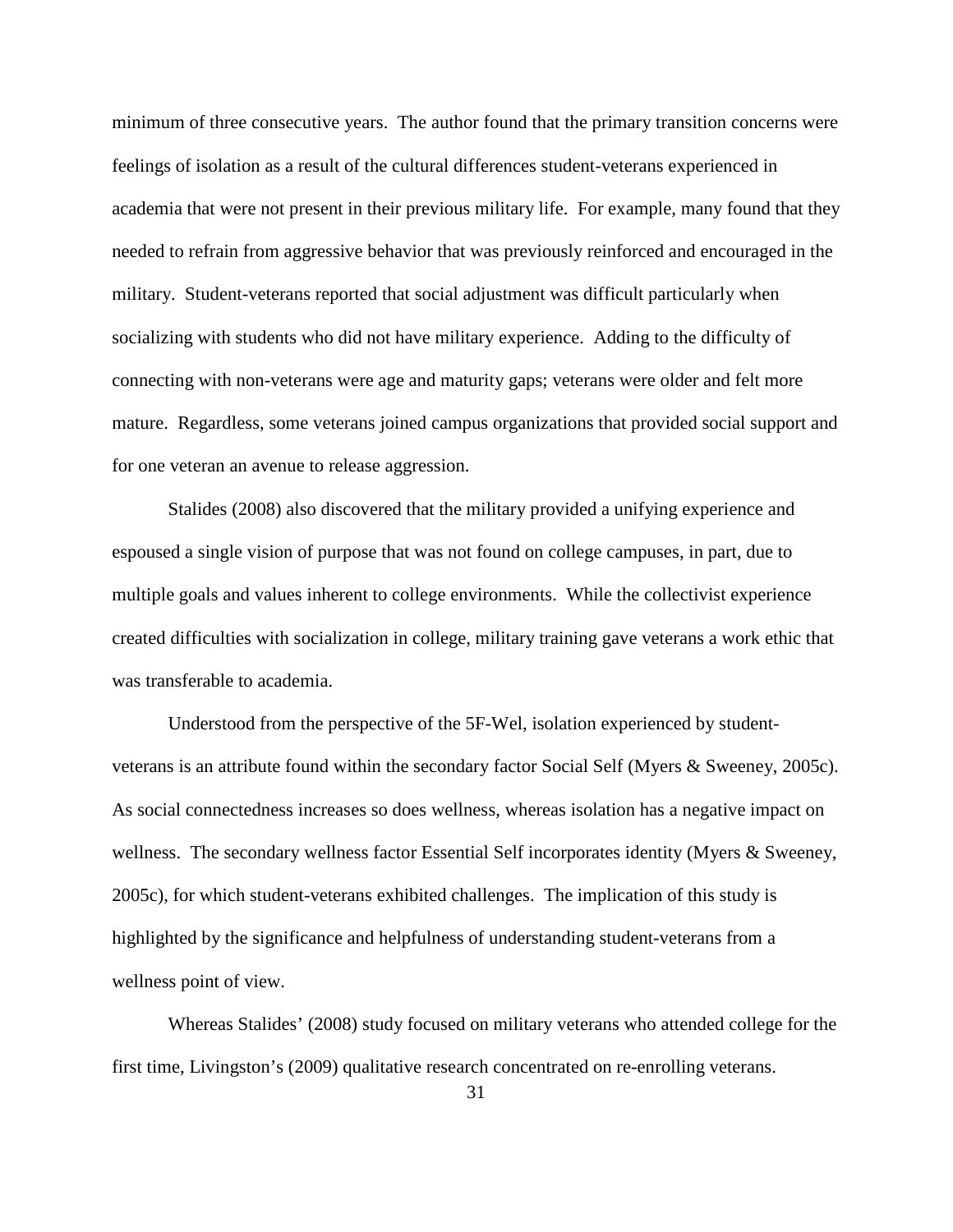Participants in Livingston's research consisted of 15 re-enrolling veterans, of which one was female. Grounded theory guided Livingston's methodology, while snowballing and convenience sampling were used to select participants. Both Stalides and Livingston found socialization to be a challenge for student-veterans, although Livingston (2009) found the transition from military to college not as difficult for the participants in his study.

Similar to Stalides' (2008) findings, Livingston (2009) discovered that veterans returning to college experienced difficulties transitioning from a military environment where structure was fundamental to a college setting that was generally unstructured. The military also provided a format whereby coherence of identity was systemic, whereas in college life the veteran's identity was subject to fragmentation. A veteran in the college environment is subject to diverse opinions and values, hence multiple identities, while military life tends to subscribe to the notions of unity of thought and purpose, or one identity.

Identity challenges among student-veterans were found with Stalides (2008) and Livingston (2009). Another area found in their research was that student-veterans faced challenges pertaining to connectedness. Livingston characterized student-veterans as *invisible*, suggesting that veterans were not well known on campus. This term appears to be commensurate with Stalides's term *isolation*. Stalides and Livingston found student-veterans to be more mature and older in age in comparison to nonveteran students. These characteristics of student-veterans may contribute to thoughts of being invisible. According to Livingston, for some veterans being invisible was a result of living off campus and lacking involvement in campus activities. While veterans embarked upon a new life within academia they naturally were impelled to make the shift toward making connections with others who might be dissimilar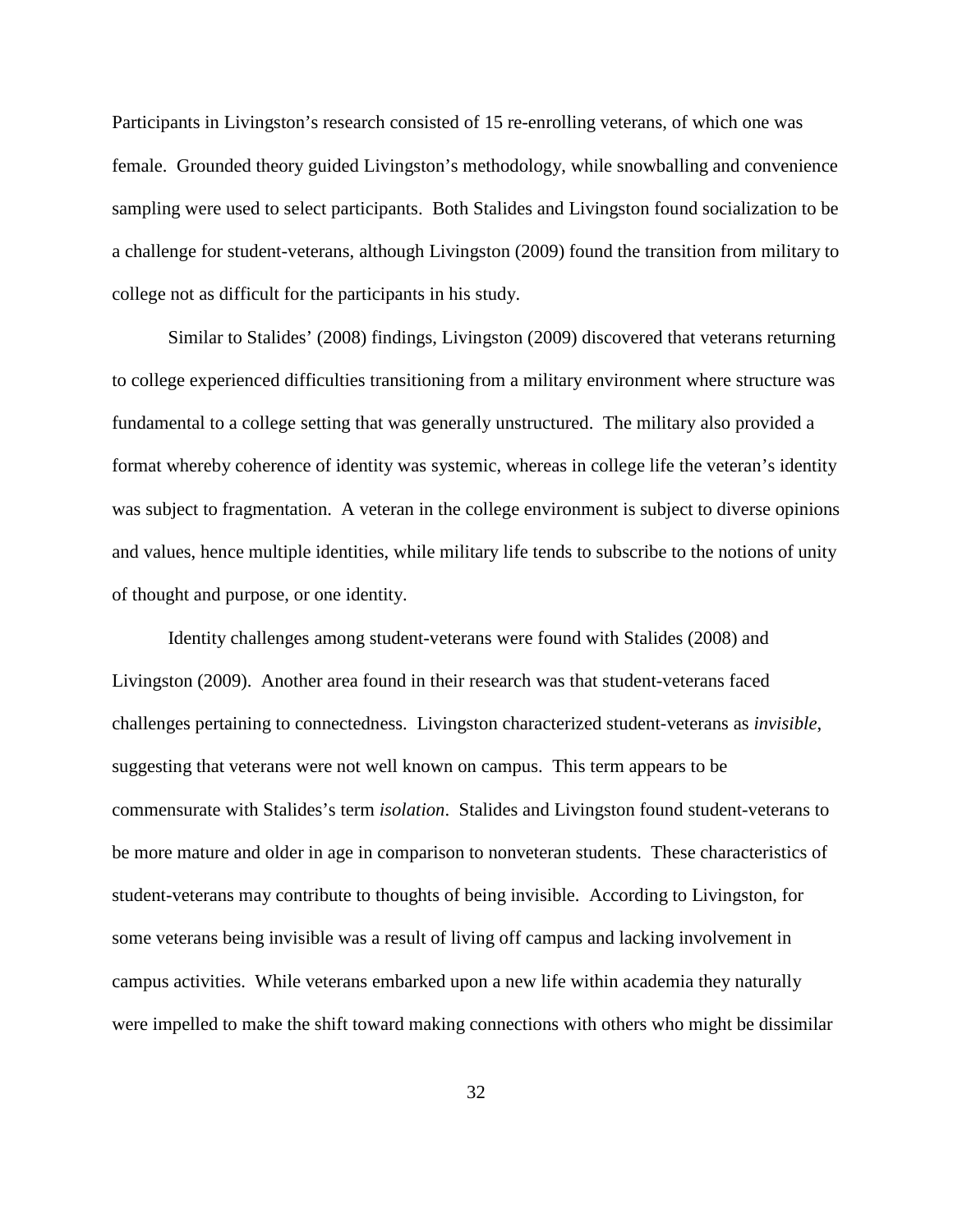from themselves. Student-veterans were challenged as they moved toward connecting with others while at the same time losing past military connections.

Contributing to the disconnect student-veterans experienced with nonveteran students was the perception that nonveteran students did not have the same financial struggles as studentveterans (Livingston, 2009). Veterans also were found to be more focused on academics than their nonveteran peers and required little academic support. Being academically self-reliant was attributed to their military experience, which was a source of pride. Nonetheless, studentveterans found social support particularly amongst each other and with employers, administrators, faculty, and family.

From a wellness perspective, specifically the 5F-Wel, the concept of social connection falls within second order factors Social Self and Essential Self (Myers & Sweeney, 2005c). Student-veterans' sense of isolation or invisibility is a reflection of their level of connectedness. Higher degrees of connectedness may be viewed as indicators of greater degrees of wellness, while lower degrees of connectedness may be viewed as indicators of lesser degrees of wellness (Myers& Sweeney, 2005c). In regards to Essential Self student-veterans, in Livingston's (2009) study, experienced challenges associated with their identity; military culture versus higher education culture. Student-veterans experienced challenges of being more mature than their nonveteran peers and having to adjust to the less structured role of student life when compared military life. It is evident that student-veterans' transition adjustments may be expressed in terms of wellness. Research on student-veteran wellness is needed in order to understand the strengths veterans bring to a college campus during the transition process.

Student-veterans transitioning back to higher education from military service after having already been to college also present challenges to campuses. Rumann and Hamrick (2010)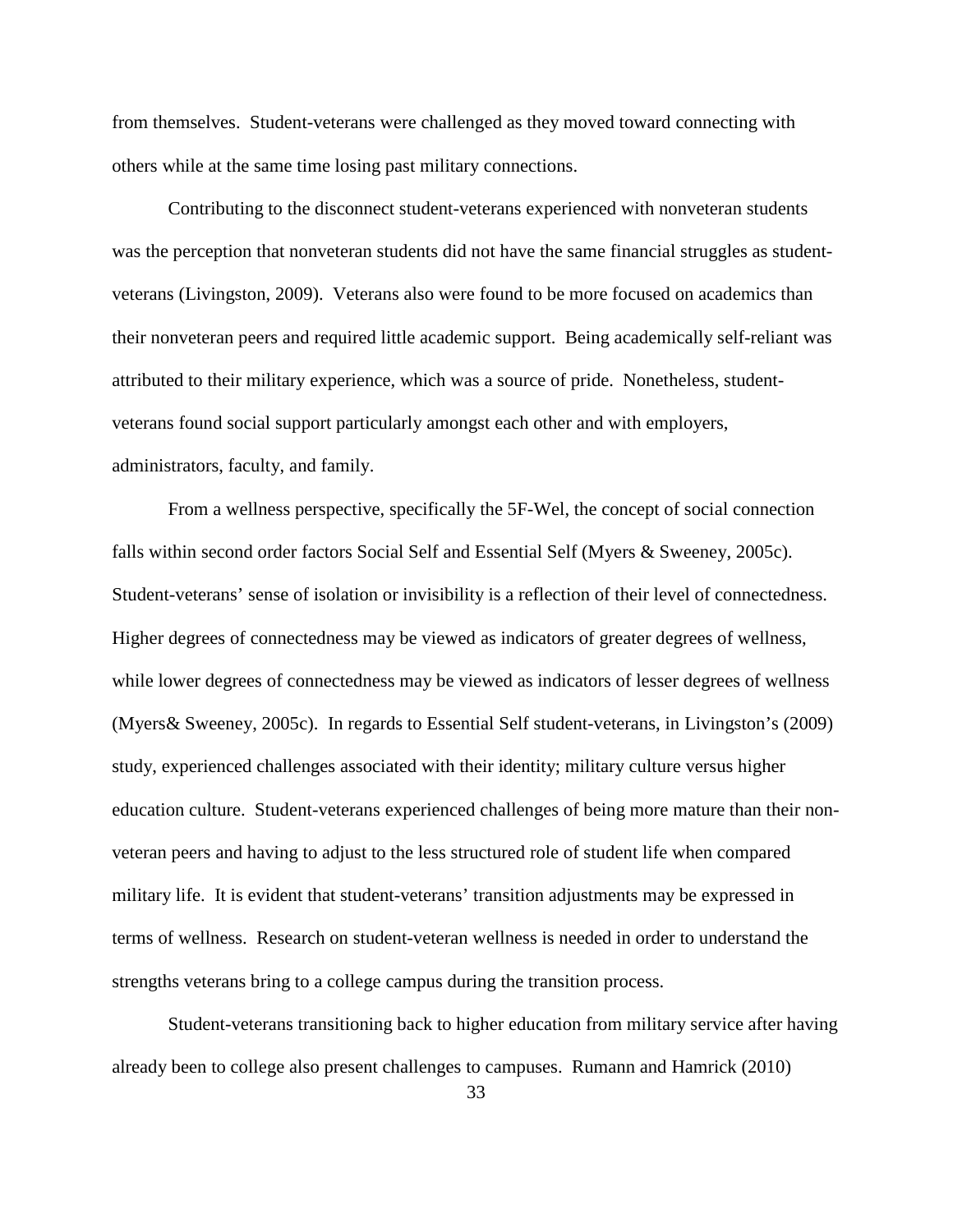investigated re-enrolling student-veterans' transition to higher education after experiencing military service within a war zone. The authors conducted a qualitative study that utilized "an interpretive theoretical perspective grounded in constructionist epistemology" (p. 436). This research employed semi-structured interviews with five men and one woman. Combat deployment distribution varied with four having gone to Iraq, one to Afghanistan, and another to Kuwait. Many of the findings of this study are similar to those of Stalides (2009) and Lvingston (2008). For example, most student-veterans expressed concerns about their temper; all participants found military life to be oriented toward daily routine, however they did not find the same within academic life; student-veterans perceived themselves as more mature than their nonveteran peers; and they discovered developing new friendships and resuming old ones to be a challenge.

Despite student-veterans' reported struggles with developing friendships and feeling as though they might be lagging behind their friends that had already graduated they felt their military experience provided them with the motivation needed to graduate (Rumann & Hamrick, 2010). Processing past and present experiences was a perceptible theme as student-veterans also experienced identity renegotiation in an effort to understand who they were post-deployment in relation to pre-deployment. Student-veterans navigated changes in emotionality, maturity, goal orientation, and social life. In adjusting to college life military experience resulted in most participants in the study being more accepting and interested in others. Interaction with another culture and with service members of varying backgrounds provided an opportunity for studentveterans to examine their preconceptions of people with dissimilar backgrounds.

The positive effects as a result of increased exposure to other cultures may be recognized in terms of the 5F-Wel secondary factor Social Self. Even though participants reported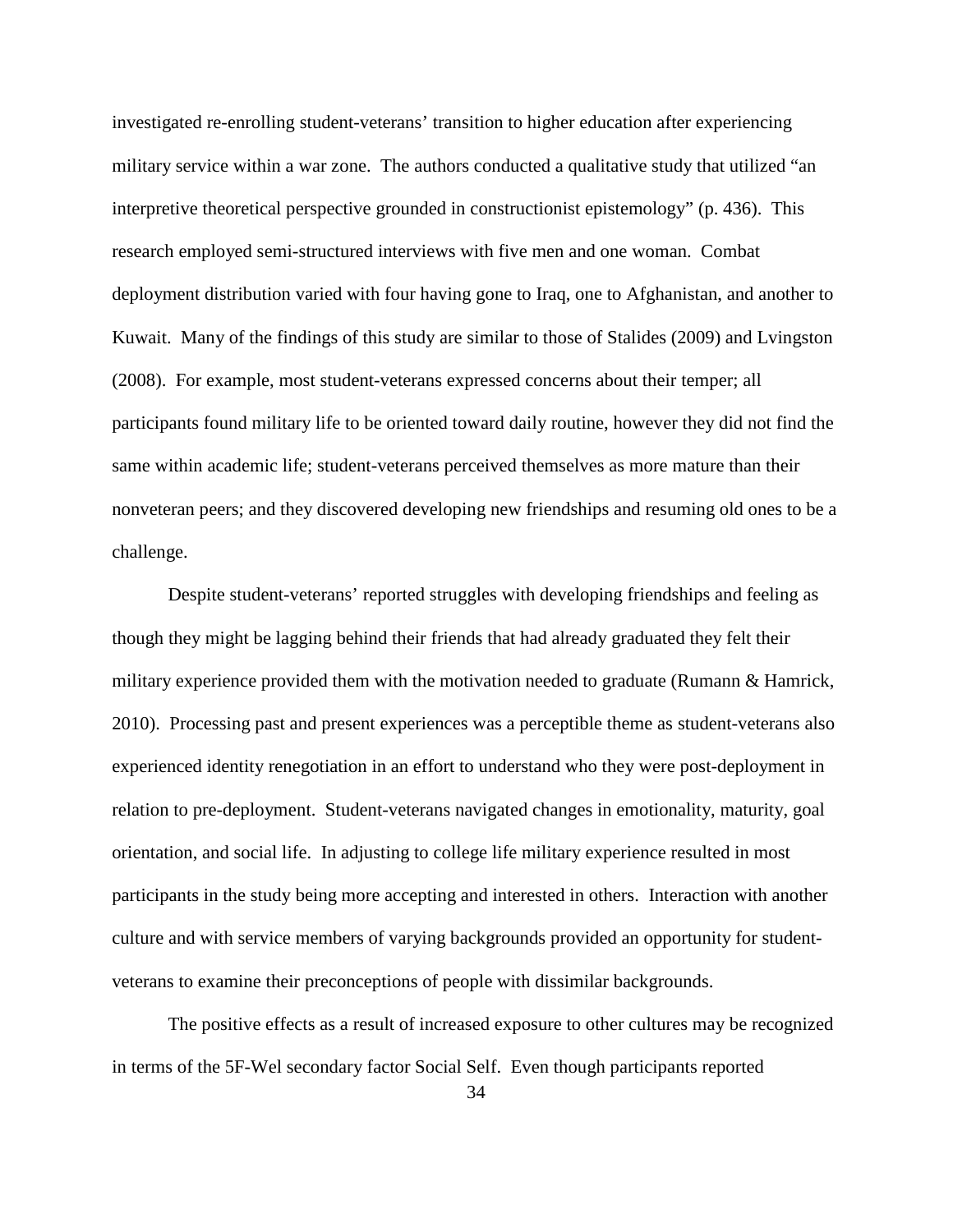difficulties developing connections their openness to accept others despite differences may be greater because of their exposure to diverse cultures. Additionally, identity renegotiation, as a result of student-veterans processing their military experience, may be conceptualized as being associated with Essential Self of the 5F-Wel. Research in the area of wellness would further the understanding of how Social Self and Essential Self, as well as other wellness factors, manifest in student-veterans.

While wellness is viewed as a strengths based paradigm health risk behaviors are also an important characteristic of college students to investigate. Widome, et al. (2011) studied the association between PTSD and health risk behaviors of student-veterans. The authors utilized subjects, selected randomly, from 14 two and four year colleges and universities from Minnesota. Their research consisted of secondary data obtained from the University of Minnesota's Boynton Health Service's College Student Health Survey. The authors found a significant positive association between PTSD and physical fights (i.e., engagement in a physical fight in the past 12 months) and a marginal positive association between PTSD and high risk drinking (i.e., consumption of five or more drinks at one time in the past two weeks). A significant association was not found between PTSD other health risk behaviors including, cigarette smoking, motorcycle riding, and driving or riding in a vehicle with an alcoholically impaired driver. The results of this study suggest that student-veterans may benefit from campus counseling programs developed specifically to address PTSD. Higher education mental health professionals, employed within counseling services clinic, may also benefit from additional education about the increased risk for alcoholic consumption and physical fighting among student-veterans diagnosed with PTSD.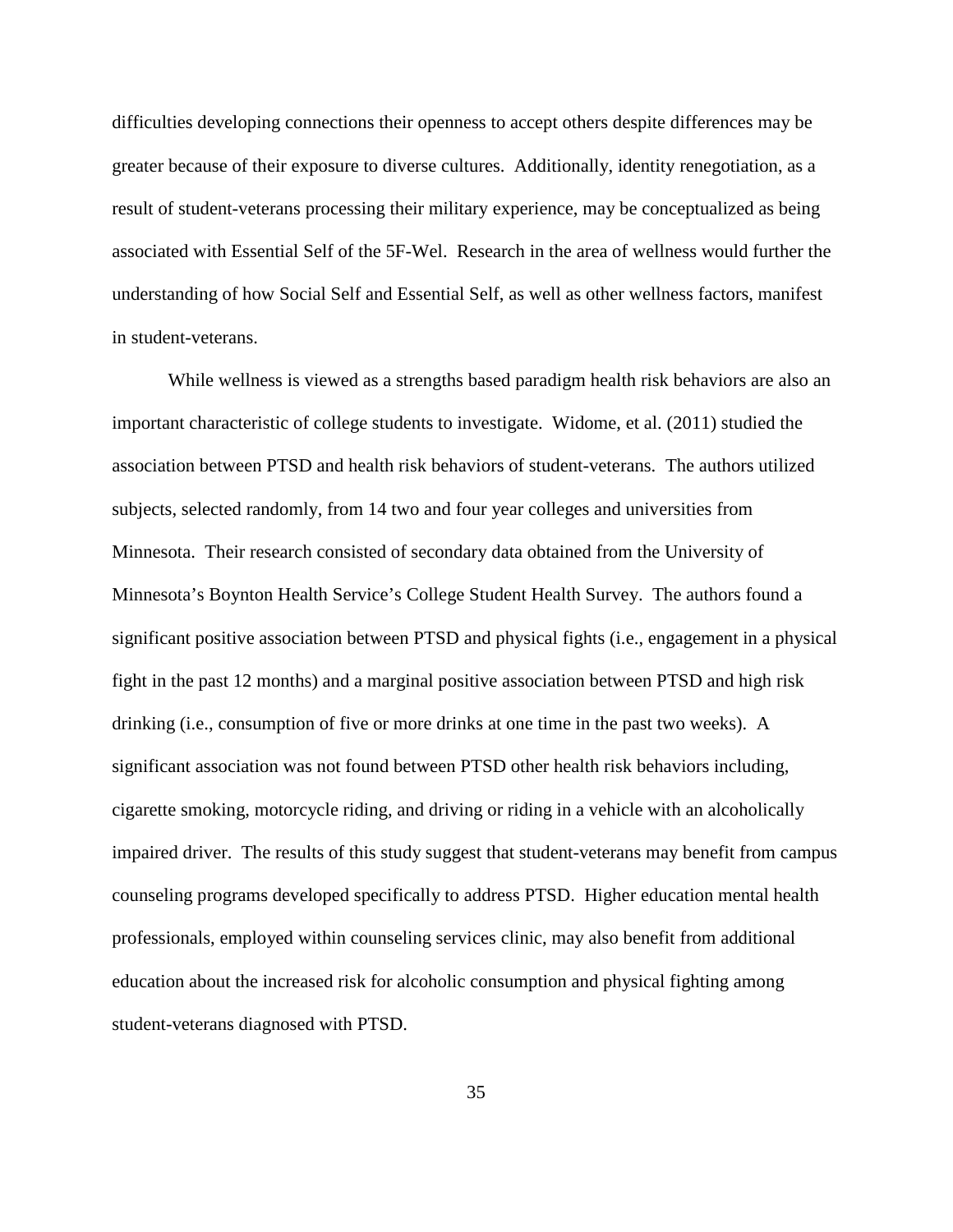The examination of student-veteran health risk behaviors and PTSD from a wellness perspective has not been conducted. Nevertheless, health risk behaviors and PTSD may be thought of in terms of a number of 5F-Wel secondary wellness factors including, for example, Coping Self, which addresses stress management and Essential Self, which addresses self-care. PTSD is a signature injury for veterans of OIF/OND and OEF, therefore understanding the impact PTSD has on student-veteran wellness would be a significant piece of information to have in order to provide comprehensive treatment and support services on college campuses.

While the research reviewed thus far has addressed student-veteran achievement, transition, health risk behaviors, and PTSD, Persky and Oliver (2011) sought to examine veteran needs. A mixed methods study conducted to assess the needs of community college students from Afghanistan and Iraq consisting of 60 participants produced five major themes (Persky & Oliver, 2011). The first entailed credit streamlining; meaning student-veterans determined that their transition to academia would be more efficient if they were allowed to receive academic credit for military experience and coursework obtained while in the military. Participants reported that some of the courses taken in college were redundant because they were already taken while in the military. Student-veterans additionally reported on the importance of having programs and services specifically targeted for student-veterans; such programs and services would help facilitate camaraderie and enhance the campus' veteran friendly culture. In addition to providing programs for student-veterans participants recognized the need to provide training for staff to offset an antimilitary bias among some instructors and to enlighten staff on the higher maturity level found among student-veterans as compared to nonveterans (Persky & Oliver, 2011). One significant area of concern for veterans of OIF/OEF has been PTSD. There is abundant research on PTSD, although research specific to student-veterans in this area is limited.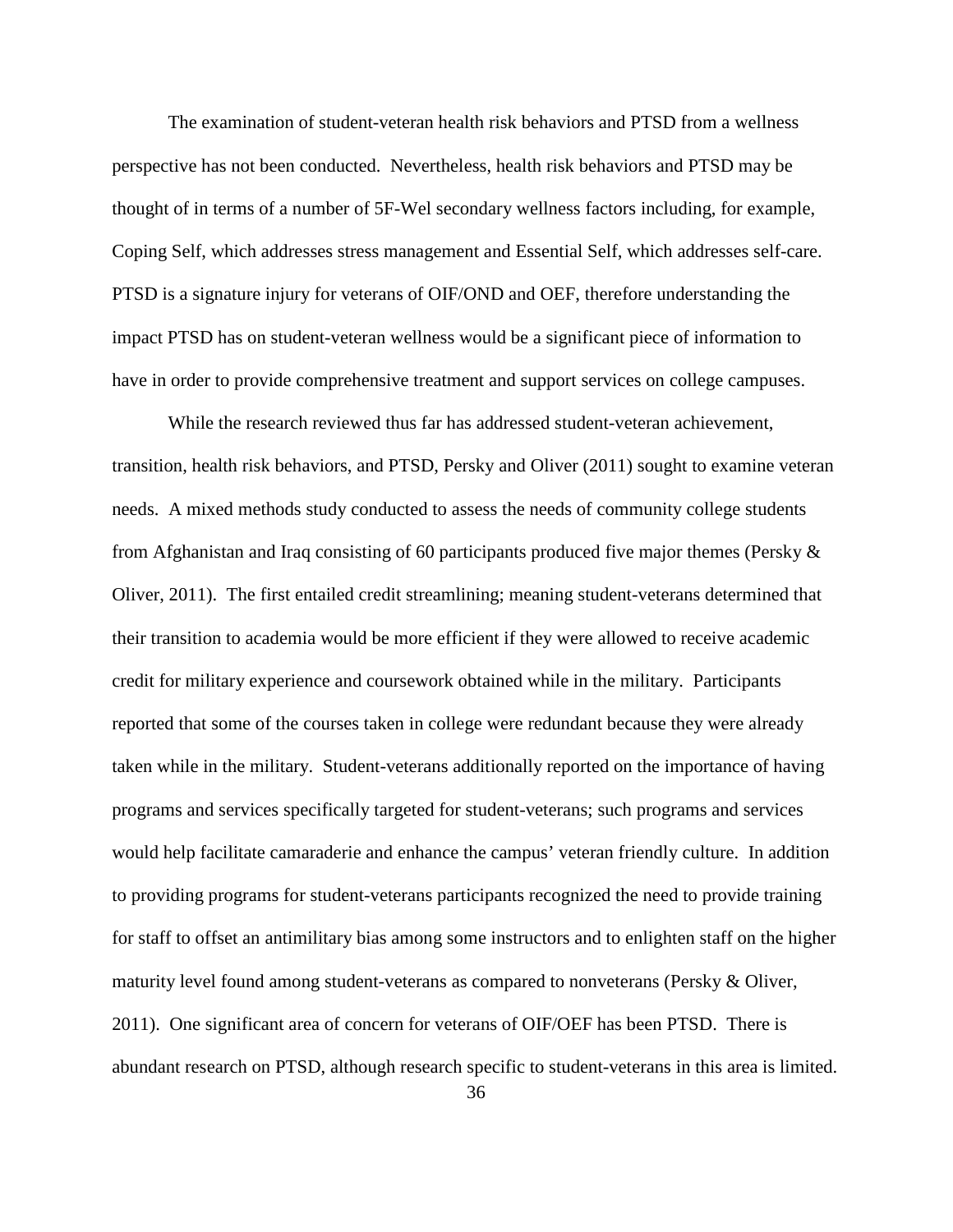The student-veterans in Persky and Oliver's (2011) study demonstrated, in part, the attribute of self-care, which corresponds to the secondary factor Essential Self of the 5F-Wel. Considering student-veteran needs from a wellness viewpoint would add another dimension of understanding to the literature on student-veterans.

The studies reviewed demonstrated the need to address student-veterans' social, emotional, and psychological needs. However, there have been modest efforts to consider student-veteran needs holistically. A holistic perspective would include an analysis of the integration and interaction of strengths and weaknesses. In order to fill the gap in this area of research this study utilizes the wellness paradigm, a construct that is evidenced-based and fundamental to the counseling profession.

#### **Wellness**

# **Introduction**

Wellness is a concept founded in medicine that has evolved to become a common part of the counseling discipline. The historical conceptualization of wellness, from a Western perspective, is rooted in ancient Greece (Myers & Sweeney, 2005a). Before the Greeks expounded on their philosophies of health and wellbeing, a holistic perspective of health had already been conceptualized in ancient China (Johnson, 2000). In this study, however, wellness will be discussed in relation to its historical and theoretical roots. Wellness research associated with military veterans, college students, and college student-veterans are examined. Within the counseling profession wellness may be measured utilizing the Five-factor Wellness Inventory, the only theoretically based counselor assessment instrument, and it is the instrument of choice for this study.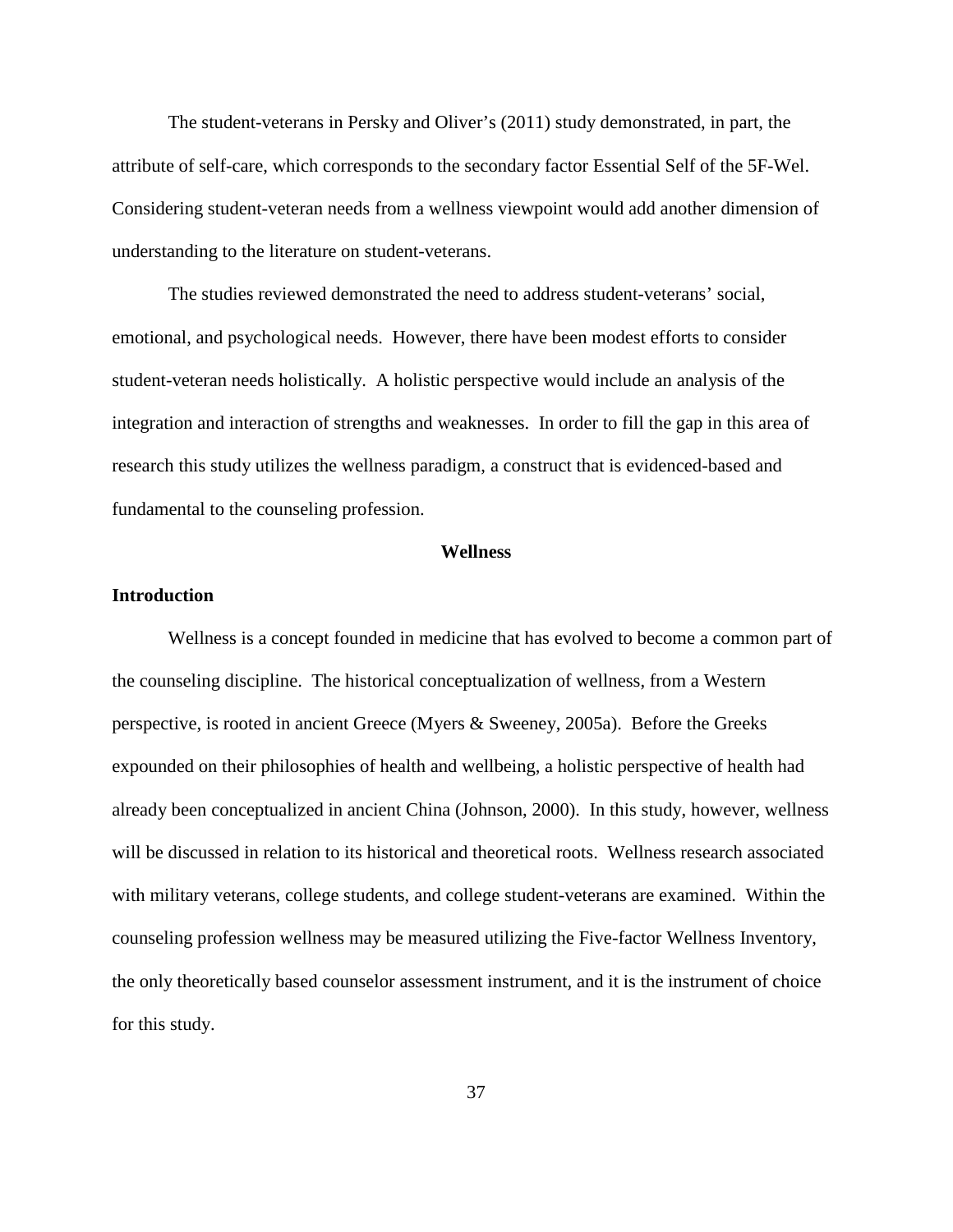# **History**

For more than 5000 years Chinese doctors (Johnson, 2000) practiced treating people from a holistic and preventative view point (Hou & Wiley, 1999). According to Kit (2002), the Chinese medical system is the longest continuous medical system in the world. From this perspective wellness may be viewed as an ancient tradition. Traditional Chinese medicine incorporates such concepts as *qi* and *yin-yang*. Whereas yin is known for the representation of feminine properties yang is known for masculine qualities. Qi may be thought of as energy that permeates everything including the human body. It is considered the life force that is the animating essence of existence including the physical and mental (Beinfield & Korngold, 1991). Qi, yin, and yang interact within and outside the human body creating a unified interrelated model of individual well-being and wellness. Medical doctors from Asia may feel comfortable with this paradigm of wellness; however, western trained medical doctors may find this paradigm of wellness to be difficult to comprehend and would probably be more comfortable with allopathy.

The western medical model originated in Ancient Greece. Before the scientific era was established, Asclepius, a physician, utilized a number of therapeutics including baths, exercise, and intervention by "the god of healing" (Kit, 2002, p. 4). Asclepius lived about 1200 BC and was eventually deified. Asclepius was also known to have a staff around which a snake was wound. This later became the modern day symbol for the medical profession. It was not until Hippocrates, who lived approximately from 460 BC to 377 BC, established the teaching that disease was naturally rather than supernaturally caused that the scientific viewpoint of medicine was established. He is probably most commonly known for founding the Hippocratic Code and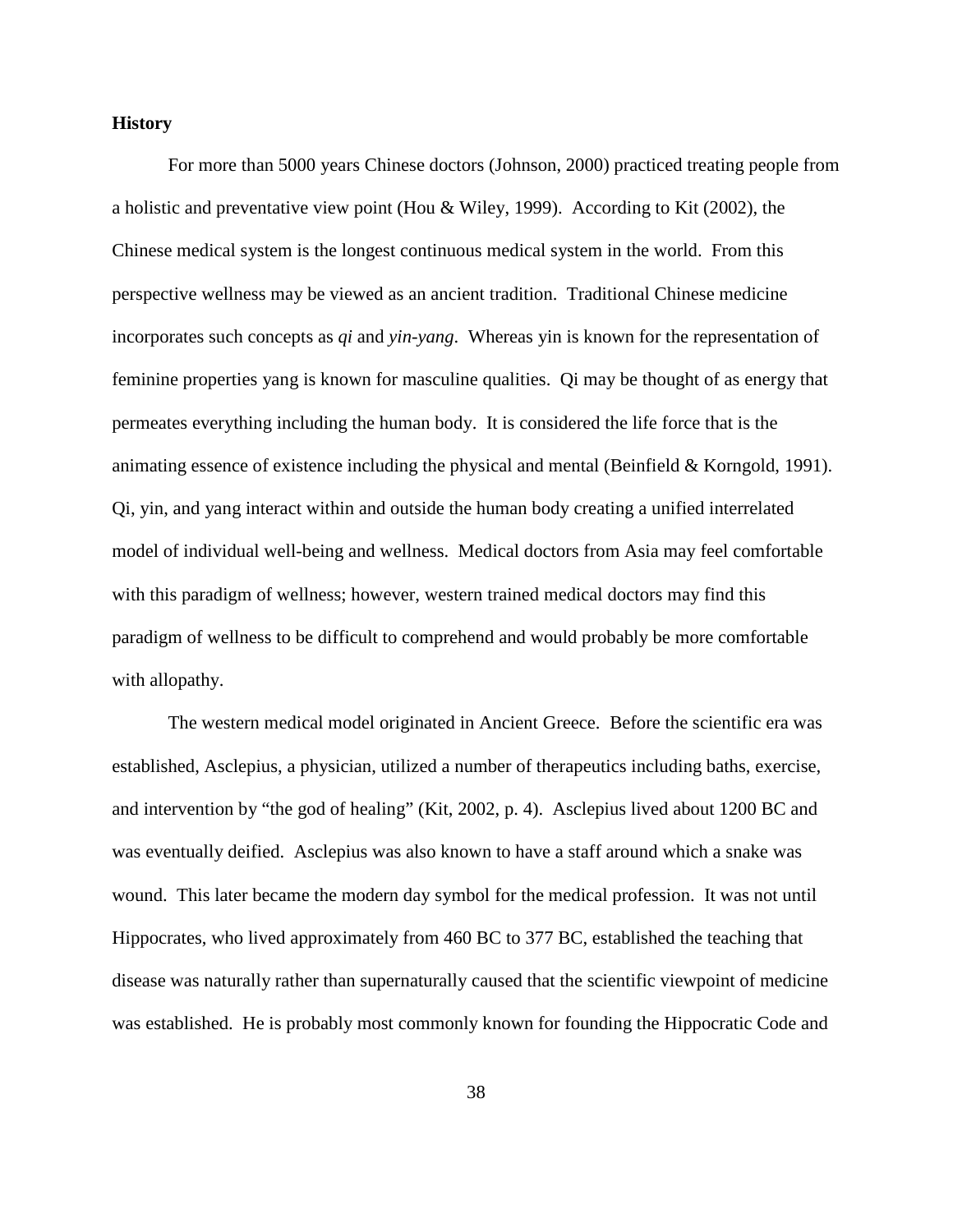less for his collection of almost seventy books on medicine. One of Hippocrates' teachings was that medical treatment included the whole person (Kit, 2002).

While Hippocrates wrote and practiced medicine reflecting a holistic perspective it was Aristotle who during his lifetime originated in his writings and lectures the concept of wellness (Myers & Sweeney, 2005). In his writings (i.e., lecture notes) he proposed that people are goal directed with the final destination being *eudaimonia* (Johnston, 1997). *Eudaimonia* may be interpreted a number of ways including happiness, flourishing, or well-being ("Stanford Encyclopedia," 2007). *Eudaimonia* was achieved by way of contemplation (Sim, 1995). Contemplation, in part, involved focusing on living according to a balanced life, which meant refraining from deficiencies and excesses that lead to a way of maintaining health ("Aristotle's Doctrine," n.d.). Wellness embraces the concept of individuals achieving and maintaining high levels of health and wellbeing and is associated with more recent perspectives of wellness.

## **Modern Wellness**

Several notable figures in the modern wellness movement include Halbert Dunn, John Travis, Donald Ardell, and William Hettler (Swinford, 1989). Ardell (1984) pointed out in *The History and Future of Wellness* that the movement began with the lectures of physician Albert Dunn in the 1950s. Dunn (1961) lectured on the holistic nature of human beings, where mind, body, and spirit (Dunn, 1961; Ardell, 1977) are interconnected. He introduced the term *high level wellness* (Swinford, 1989) that characterized wellness as dynamic, where people move toward optimizing their potential (Dunn, 1961). John Travis, MD was influenced by Dunn (Leafgren & Elsenrath, 1986). He became the first physician to provide wellness services and education to health professionals and the public.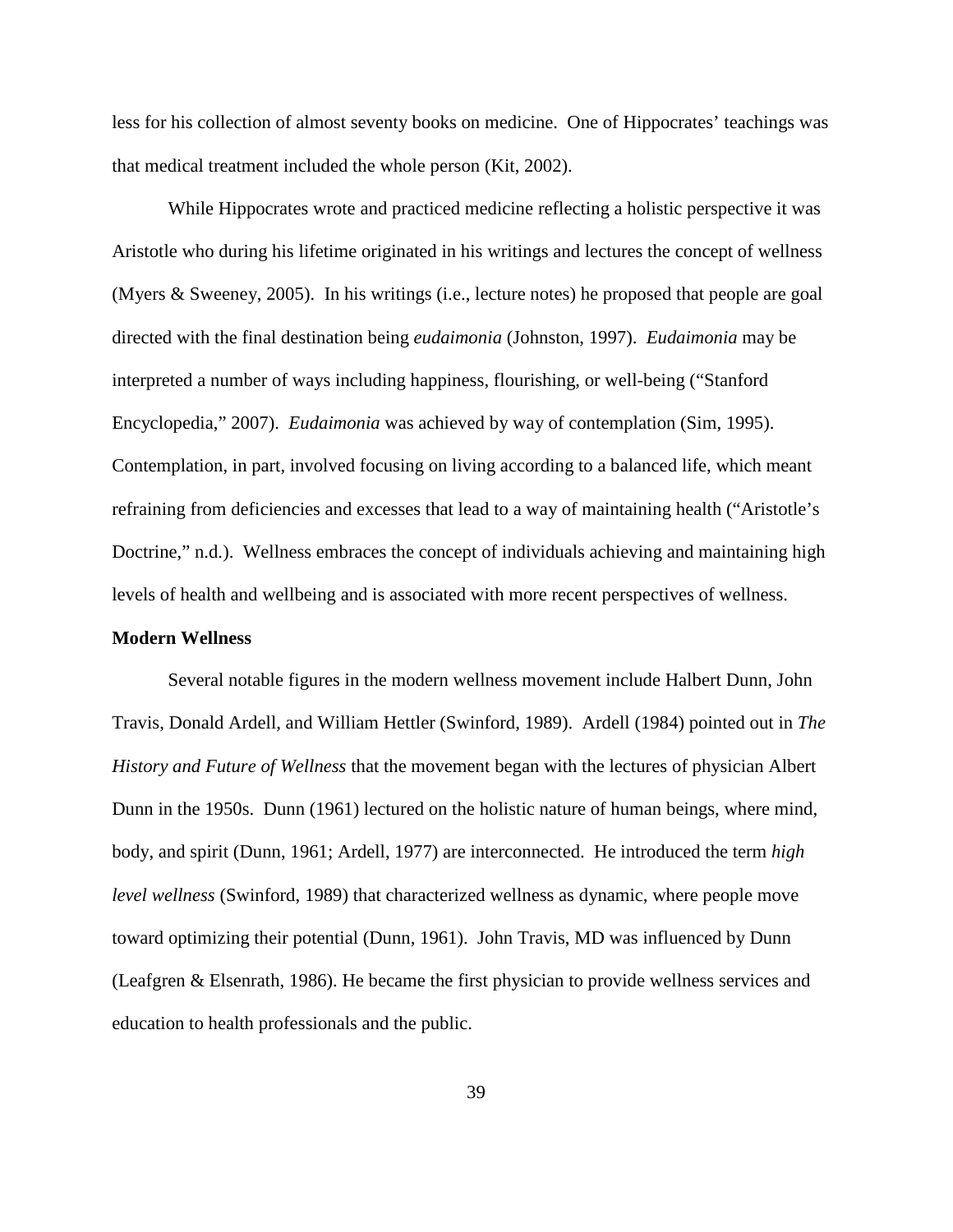Ardell (1977), formerly a health planner before focusing his efforts on the wellness movement, was motivated to some extent by Dunn's and Travis's writings. Ardell became disillusioned with the lack of impact health planning had on the health system in which he worked professionally for about 10 years. In *High Level Wellness: An Alternative to Doctors, Drugs, and Disease* Ardell (1977) encouraged individual self-responsibility for health and wellbeing and provided information on how the reader might engage in a healthier lifestyle.

Similar to Ardell, William Hettler changed his professional focus. A physician at the University of Wisconsin, Stevens Point (UWSP) and the director of the University Health Service, he made the transition in his professional work from following a disease model of health to a wellness model (Swinford, 1989). Two significant influences Hettler had on modern wellness were in the establishment of an annual international wellness convention at the UWSP and the introduction of the wellness paradigm to the university setting (Swinford, 1989). In the article *Wellness Promotion on a University Campus* (Hettler, 1980), Hettler outlined a comprehensive wellness program situated at the UWSP. Hettler (1980) described wellness as "an active process through which the individual becomes aware of and makes choices toward a more successful existence" (p. 77). Wellness programs on college campuses present an opportunity for students to take proactive responsibility for their overall well-being (Leafgren, 1986).

Conceptually based on the concepts of Individual Psychology (Adler, 1956) Sweeney and Witmer (1991) created the Wheel of Wellness (WoW). Yet, while Individual psychology serves as the central theoretical base, Sweeney and Witmer drew inspiration from multiple disciplines, including education, anthropology, psychology, and behavioral medicine. Essentially, Witmer and Sweeney (1992) envisioned the WoW as a wellness paradigm in which the holistic nature of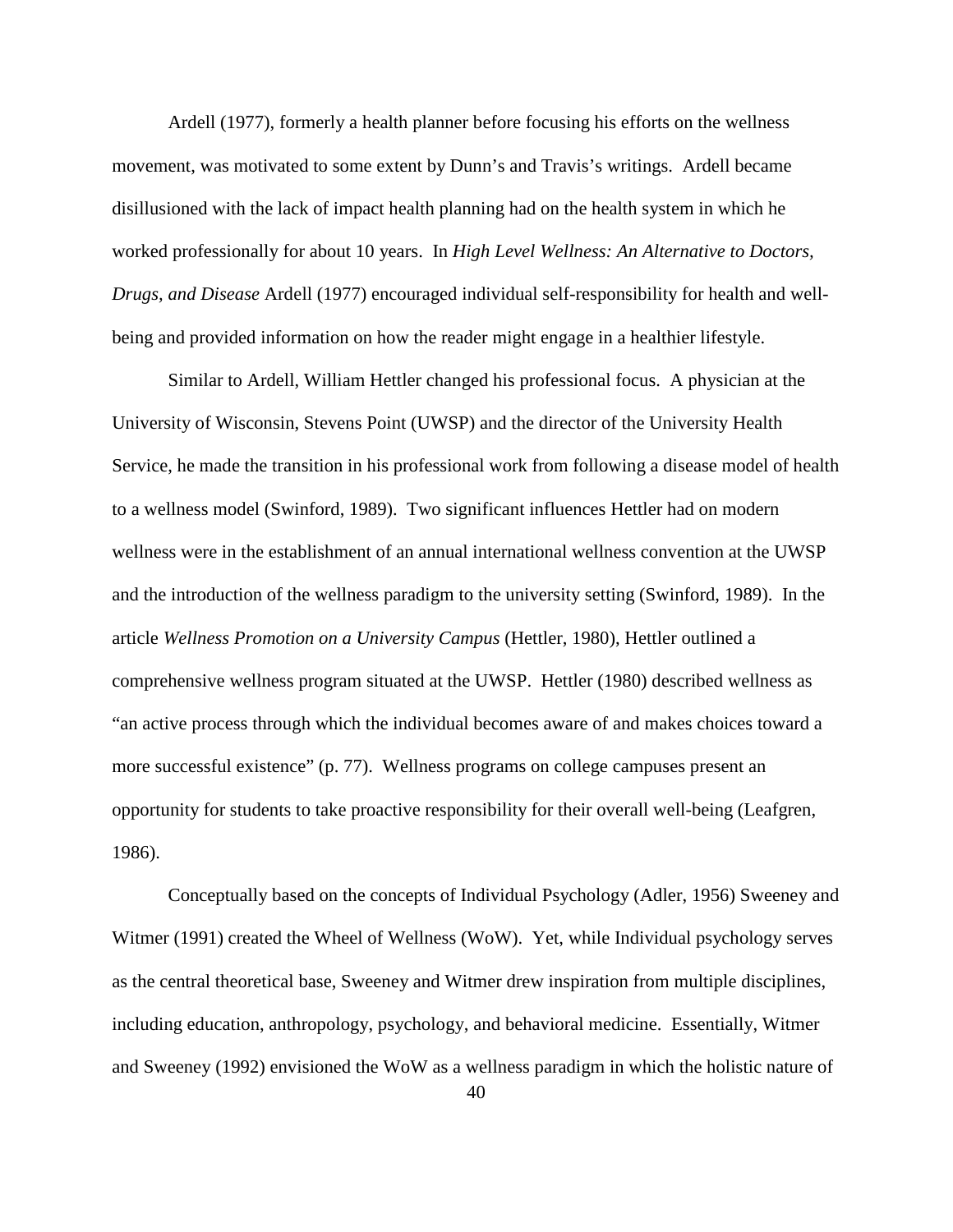human well-being is presented. The Wellness Evaluation Lifestyle (WEL) was developed to assess wellness based on the WoW (Hattie, Myers, & Sweeney, 2004). Over time, a data-base grew from data collected from the WEL. Hattie, Myers, & Sweeney, (2004) then analyzed this database of 3,043 children and adults, the largest grouping being university students. The results of their factor analysis confirmed the original 17 dimensions of the WoW, but revealed five second order factors (i.e., Coping Self, Creative Self, Essential Self, Physical Self, and Social Self) and an overall higher order factor Wellness. These findings led to the creation of the Indivisible Self: An Evidenced Based Model of Wellness (IS-Wel) and the Five Factor Wellness Inventory, an assessment instrument for measuring wellness based on the IS-Wel (Myers & Sweeney, 2007). This model has been used in research with numerous college aged individuals and is used to assess the wellness of student-veterans in this study.

#### **College Student Wellness**

Literature on college student wellness dates back to 1987 with Archer, Probert, and Gage's (1987) study of college student wellness attitudes. In their study 3,190 students from 11 higher education institutions were surveyed. Researchers used Hettler's (1980) model of wellness that consisted of six dimensions of wellness including Physical, Emotional, Spiritual, Occupational, Social, and Intellectual. Students assessed each dimension using a 5-point Likerttype scale to determine their (a) current wellness level, (b) how their health and wellness were affected, and (c) where they needed more assistance. Results indicated that students perceived that the Physical dimension affected their wellness most and the Spiritual dimension affected their wellness least. Students indicated that they needed the most assistance with the occupational dimension of wellness, while they believed Physical wellness was the dimension where the least assistance was needed. Behaviors beneficial for wellness noted by students were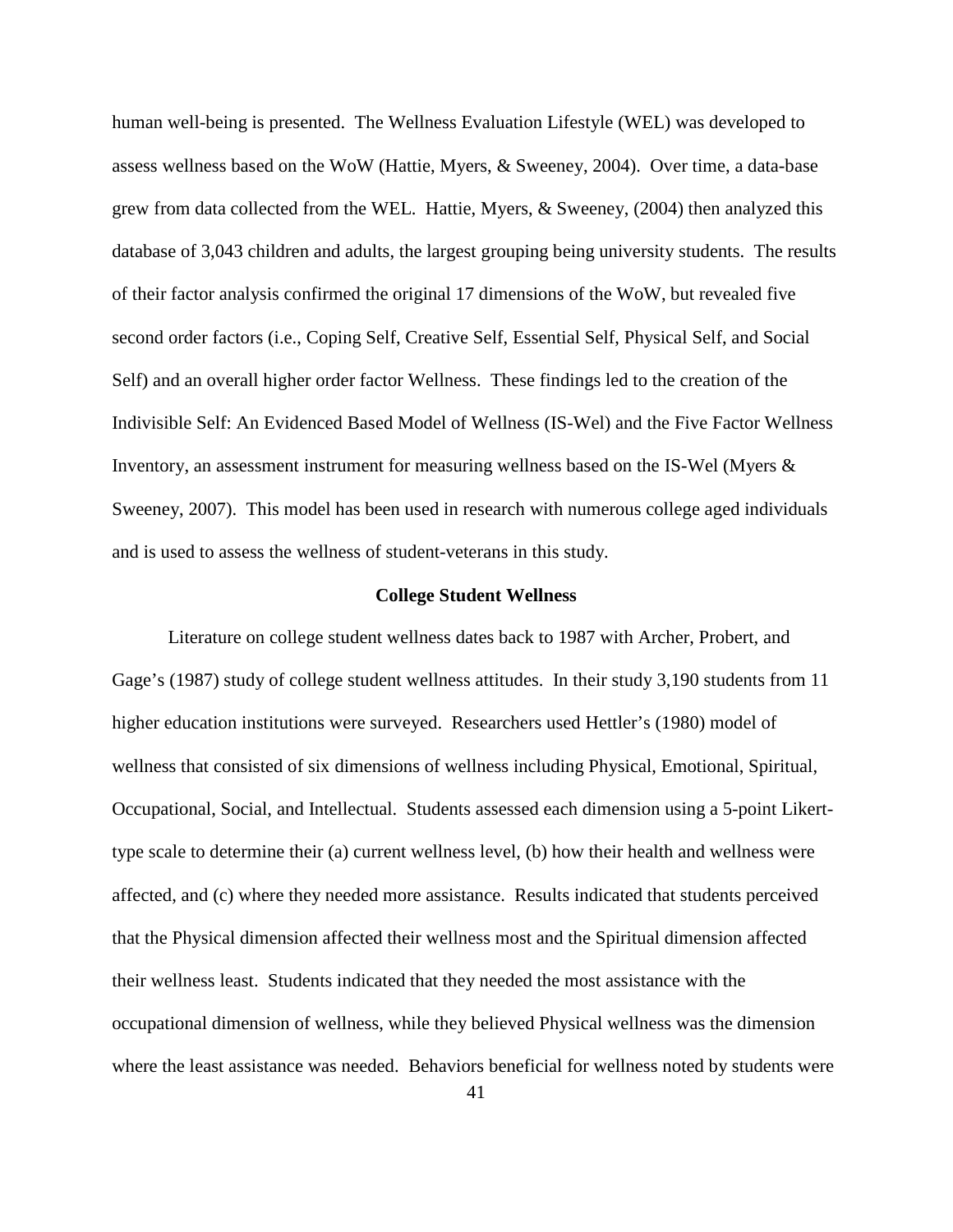close relationships, exercise, and socializing. The detrimental activities rated highest were worry and poor sleep habits.

The results of this study suggest that students believed that the physical dimension of wellness impacted their level of wellness the most and that it is also the factor in which they had the greatest self-efficacy. Students additionally perceived the behaviors that contributed the greatest wellness benefits were, in order, close relationships, exercise, and socializing. Students' belief that having close relationships is more beneficial to their level of wellness contradicts the belief that the Physical dimension of wellness has the greatest impact on their level of wellness. The results of this study point to the need for further wellness research specifically among college students' perception of wellness, behavior that leads to greater wellness, and the effect of belief in facilitating behavior toward greater wellness.

 Hybertson, Hulme, Smith, and Holton (1992) also used Hettler's six dimensions of wellness to measure wellness levels, in this case, among non-traditional and traditional college students. The authors found, as did Archer, Probert, and Gage (1987), the Physical dimension was perceived to have the greatest effect on wellness among traditional students. However, among non-traditional students (those older than 25 years) the Social dimension was perceived to have the greatest impact on wellness. The top three dimensions for traditional and nontraditional students were the same, but ranked differently. For traditional students the Emotional and Social dimensions were ranked two and three respectively, while for non-traditional students Physical and Emotional were ranked two and three respectively. This study suggests that wellness programs made available to students might focus differently depending on the subpopulation being targeted. Programs that seek to attract non-traditional students may be more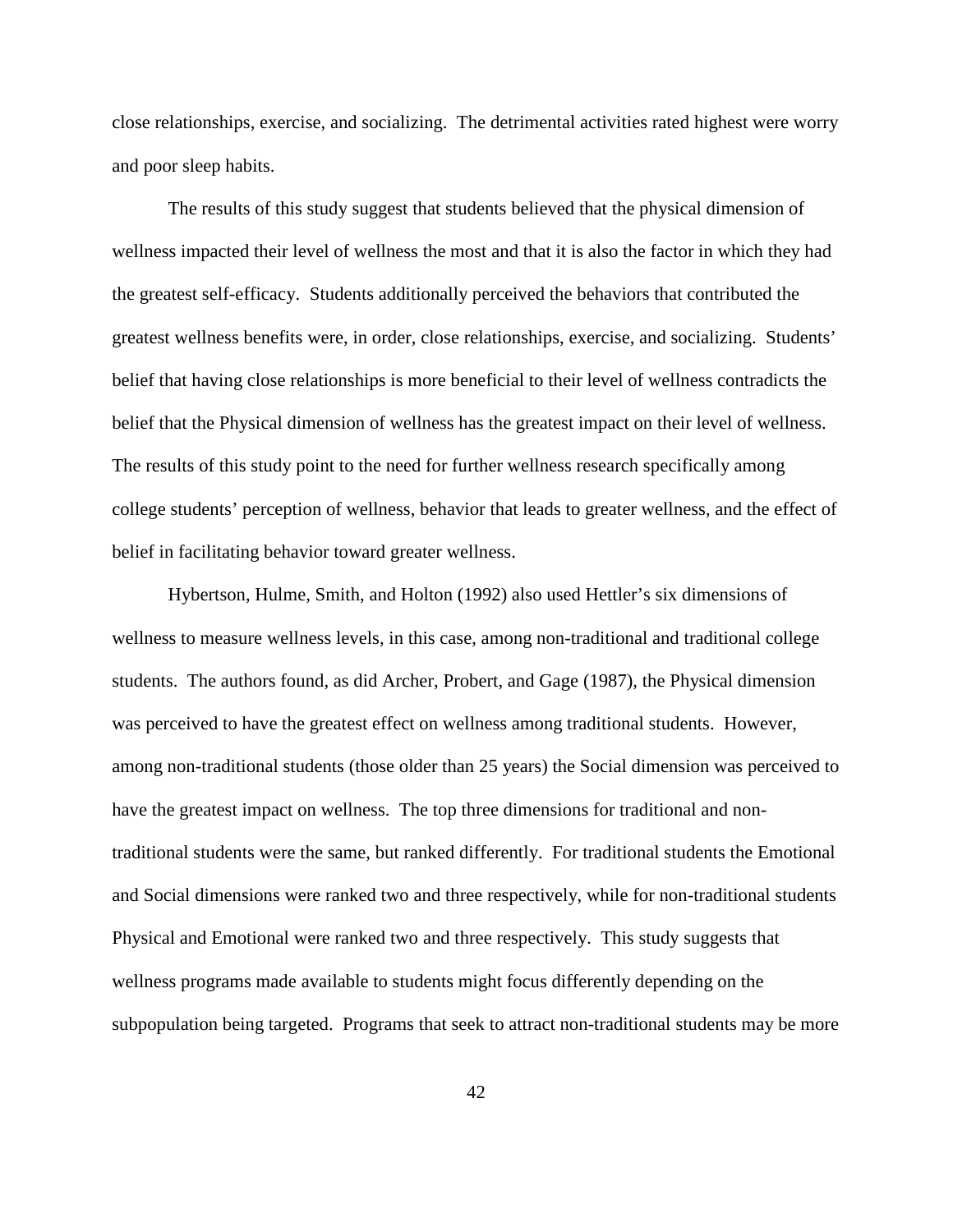social in content, while programs for traditional students may involve more physical activities (Archer, Probert, and Gage, 1987).

Using a sample size of 1,049 students Olenckno and Blacconiere (1990) studied wellness in relation to gender, race, and class standing. They used the Health-Promoting Lifestyle Profile (Walker, Sechrist, & Pender, 1987) to measure six dimensions of wellness on a Likert-type scale consisting of Stress Management, Interpersonal Support, Nutrition, Self-Actualization, Health Responsibility, Exercise, and an overall wellness score. Results indicated that females reported significantly higher levels of wellness than males. On the six dimensions of wellness females scored significantly higher when compared to males on Health Responsibility and Interpersonal Support. Racial differences revealed that whites exhibited significantly higher levels on three scales including Exercise, Interpersonal Support, and Self-Actualization. As class standings increased wellness levels also tended to increase.

Overall, college students demonstrated approximately an average level of wellness. College students demonstrated above average levels of wellness for the subscales Self-Actualization and Interpersonal Support. On the subscale Health Responsibility, results were below average, while results were close to average on Stress Management, Nutrition, and Exercise. The sample size was robust for both studies and the results were meaningful within themselves. However, the scales used in the two studies did not use consistent measures of wellness dimensions. This made comparative analysis difficult. Nonetheless, the Social dimension in Archer, Probert, and Gage's (1987) study appears to correspond with Interpersonal Support dimension in Olenckno and Blacconiere's (1990) study. In both studies these dimensions were rated as the highest wellness level. The Physical dimension of wellness in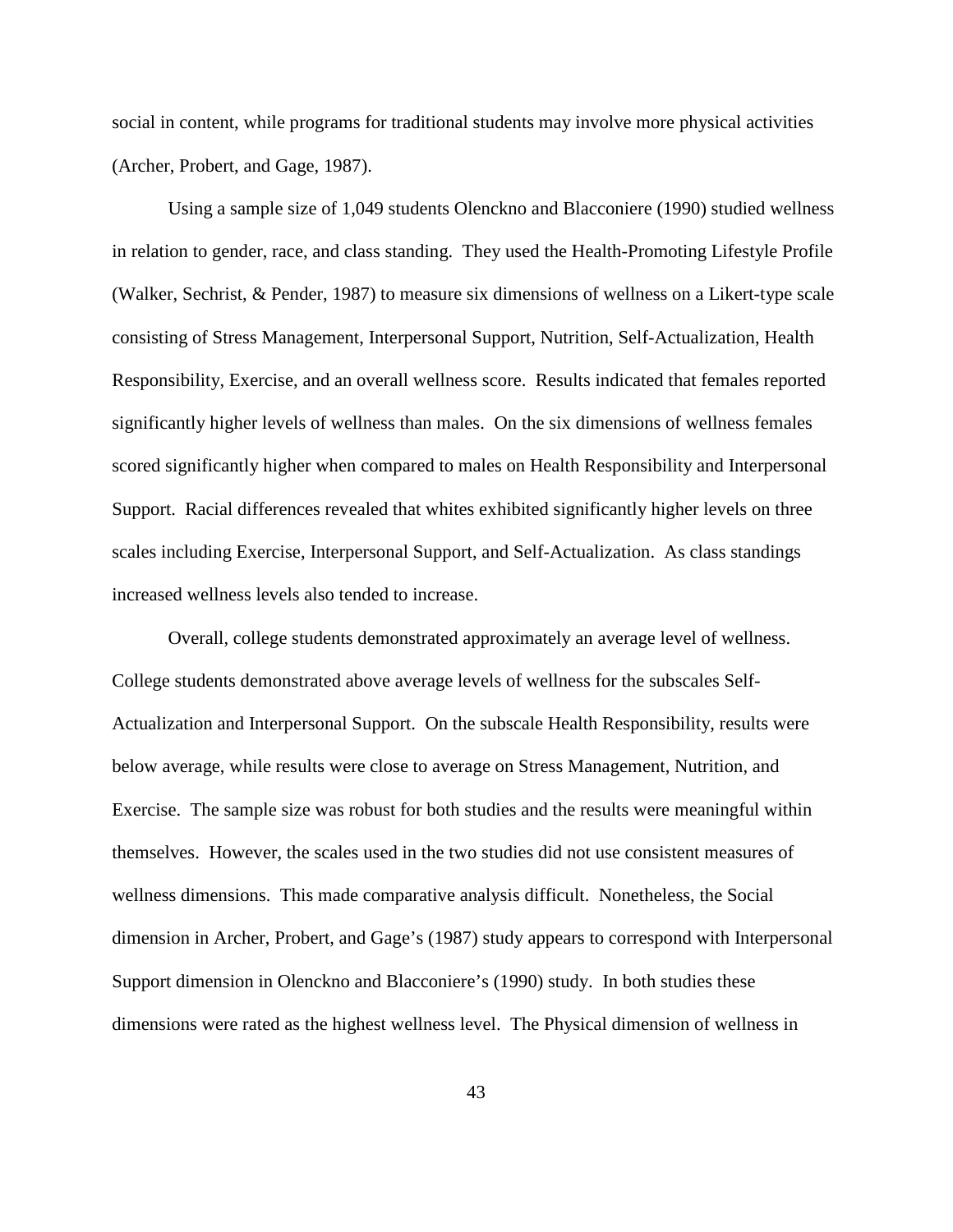Archer, Probert, and Gage's study was rated above average. Similarly Exercise and Nutrition dimensions, which approximate the physical dimension, were also rated above average.

While these studies are important additions to the literature on college student wellness they lack a foundation that is established within a counseling theory. This study uses the Indivisible Self, a model of wellness based on Individual Psychology (Adler, 1956) to assess the wellness of student-veterans.

#### **Wheel of Wellness and Indivisible Self**

## **Introduction**

There have been numerous studies conducted with college students using the theoretical models the Wheel of Wellness (WoW) and the Indivisible Self: An Evidenced-based Model of Wellness (IS-Wel). While each wellness model is based in counseling theory the IS-Wel is the only evidenced based model of wellness developed for counselors (Mysers & Sweeney, 2005). The WoW uses the Wellness Evaluation of Lifestyle Inventory (WEL) to measure its different components. The Five Factor Wellness Inventory (5F-Wel) is used to assess the various components of the IS-Wel (Myers and Sweeney, 2007). This research will use the 5F-Wel. The structural arrangement that this section follows is consistent with Osborn's (2005) study of undergraduate student wellness research in which she categorized studies into two groups that included those utilizing the WEL and those using the 5F-Wel.

# **WEL: First Year Students**

 There have been many studies, including doctoral dissertations that utilized the WEL to analyze characteristics of college students in relation to wellness. In a study of first year West Point cadets Myers and Bechtel (2004) found that there was a significant negative correlation "between perceived stress and wellness in the areas of work, realistic beliefs, and stress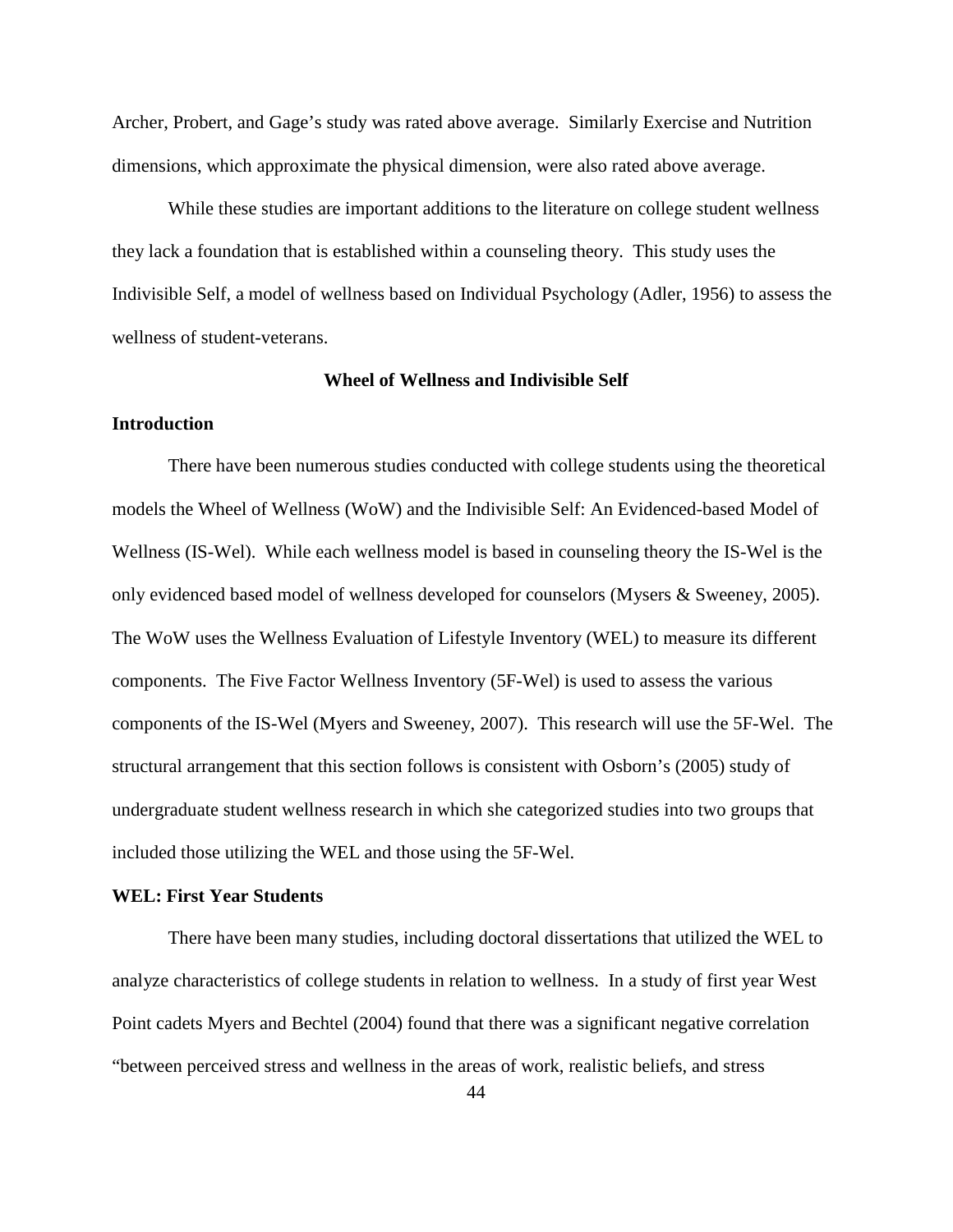management" (p. 479). Results suggest that Cadets found work and self-regulation to be stabilizing factors and their thinking process to accurately reflect reality (Myers & Bechtel, 2004). Additionally, the highest measures of wellness found were Friendship, Love, and Exercise. Friendship and Love point to connections with others, although when measured against a norm population Friendship scored significantly higher, while Love did not. According to the authors these results might be indicative of the strong camaraderie engendered by the military environment. Love, which is more closely related to intimate and familial relations are not as immanent as in the civilian population. As for Exercise being rated significantly higher than the norm population it may be the result of its importance within the military culture (Myers & Bretchel, 2004). Results of this study suggest that the cadets perceived social connections and physical exercise to be helpful in terms of maintaining wellness.

Further research investigating wellness of first year college students revealed Love and Sense of Worth as the areas rated highest on the WEL (LaFountaine, Neisen, & Parsons, 2006). The sample used in this study, of 1,007 students, when compared to a national normative sample scored significantly higher on Exercise, Stress Management, and Nutrition. Authors reported that 46.9 percent of the sample indicated that they did not have a sexual partner; therefore the high Love indicator may be reasoned to have occurred because of relations involving friendships, family, and other non-sexual connections. Results of this research suggest the importance that connections with others contribute to wellness. While authors found Stress Management and Nutrition to be two significantly high scoring factors this has not been the case with other research.

According to Choate and Smith (2003) Stress Management and Nutrition were factors in need of the greatest change in their study of first year college students. In a study of 59 students,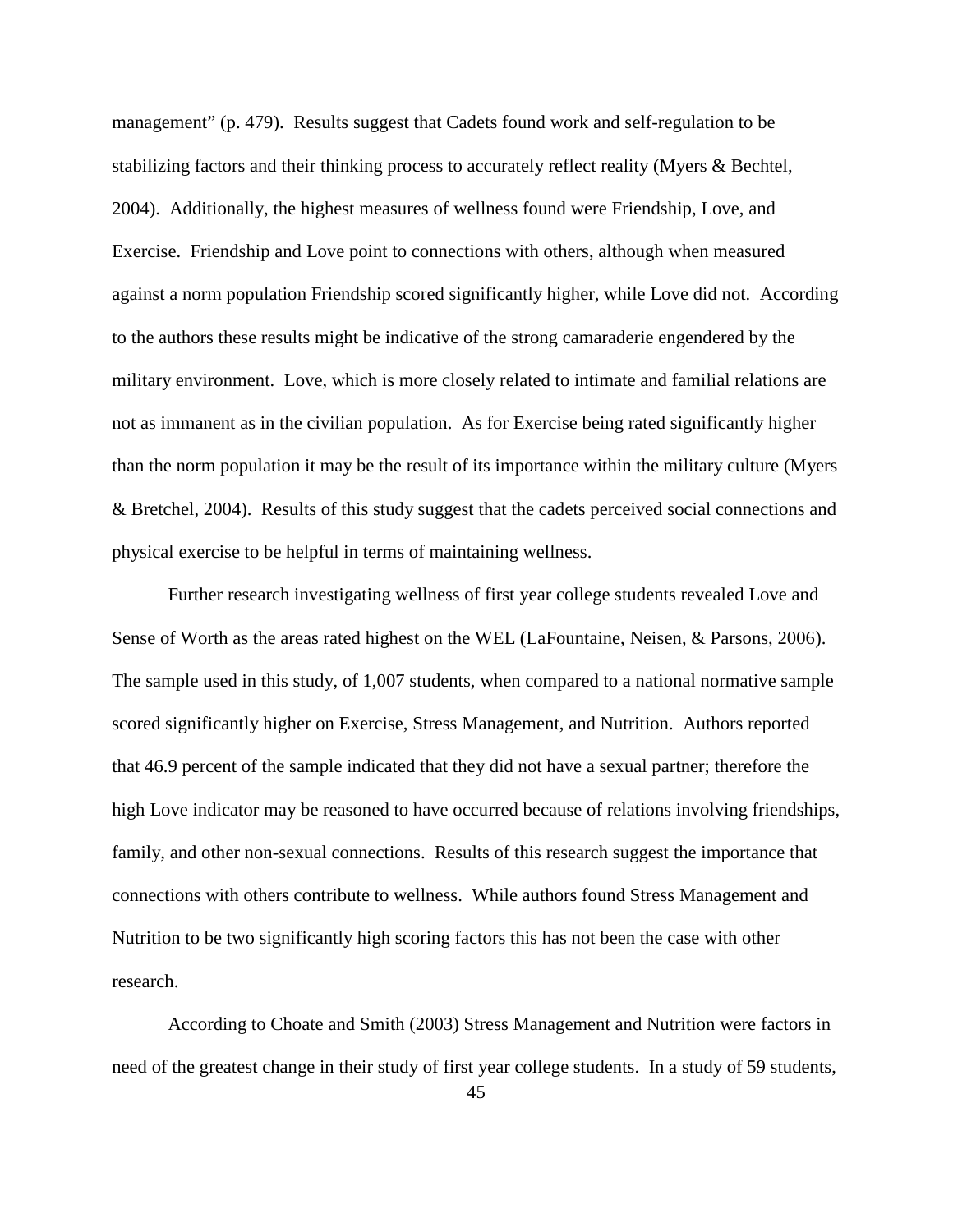who participated in a class that contained wellness components from the WoW as part of the curriculum, Stress Management and Nutrition were two areas students most frequently targeted for change. As a result, students significantly increased their ratings in the wellness areas targeted for change over the course of a semester and subsequently this resulted in increased overall wellness scores. This study suggests that as college students increased their awareness in relation to wellness they were also making adjustments to their self-perception. As students made adjustments to their self-perception they were also impacting their identity formation (Herman, 2008). This study exemplified that college can be a time when students are able to make changes on their wellness level while they continue to develop their identity.

Adolescence is a time of identity formation (Herman, 2008). When college students acquire experiences they help facilitate the individuation process. They continue to maintain some of the foundation of their family identity as well as develop their own. Many first year college students have been found to have a diffused identity, in which lifestyle or values have not been solidified (Louden, 2005). Louden (2005) found in her study that freshmen and older adults (over sixty years) scored highest on Work and Leisure and both identified as having diffused identities. These results suggest that work and leisure activities were the most enhancing for maintaining wellness and identity that was in a state of being developed. For both the older adult and the traditional college student adjustments to life changes are taking place.

For the college student assistance with adjustment to college life will help enhance wellness (Enochs, 2001). There is an interactive effect between adjustment and wellness that was shown to be significant in Enochs' (2001) study of 511 first year students. She demonstrated that first year students living in a Freshmen Experience residence hall experienced higher levels of adjustment and wellness than freshmen living in a traditional residence hall.

46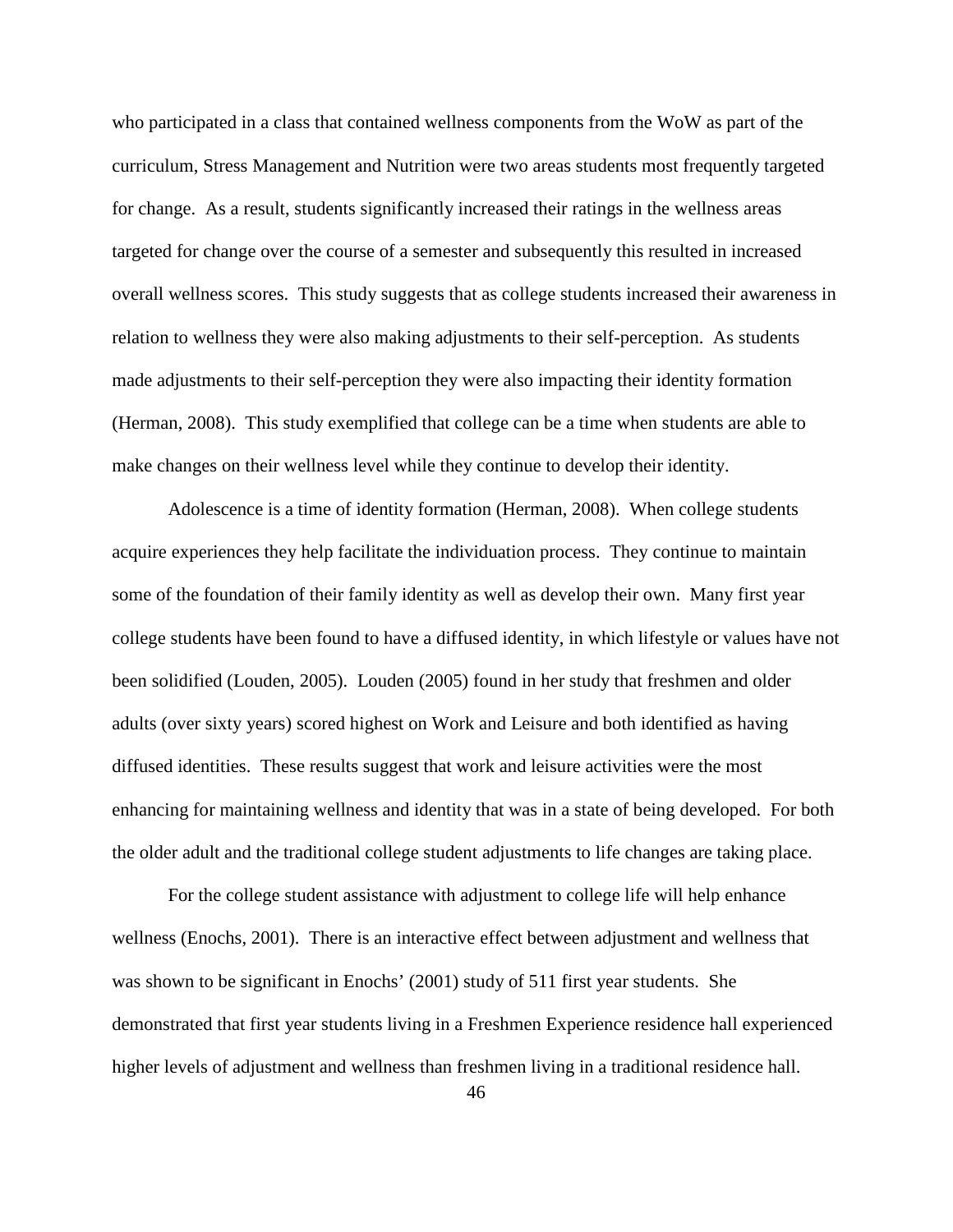Freshmen Experience halls were specifically intended for traditional aged students and provided special programs to enrich their first year experience. Additionally, Enochs (2001) found that there was not a significant difference in the level of wellness between males and females despite males having slightly higher levels of adjustment.

The freshman year is a period of adjustment for college students. Research with freshmen college students has provided insight on WEL factors that enhance wellness. Studies that address psychological constructs in relation to wellness are also informative.

## **WEL: Psychological Constructs**

Several studies have focused on psychological, social, or behavioral aspects of undergraduate college students. Warner (2000) found in his study that college students who were identified as alexithymic (i.e., poor emotional development) to have scored significantly lower on total wellness than college students who were nonalexithymic. Congruent with this finding the author found among non-college students who were nonalexithymic substance dependent subjects, when compared with alexithymic substance dependent subjects, that Total Wellness was significantly higher with the nonalexithymic substance dependent group. The author proposes that emotional development is potentially an important feature of Total Wellness and that substance dependence may be understood and targeted for treatment by addressing alexithymia.

Research suggests that focusing on emotional regulation in clinical practice is one possible means of affecting positive change in a client's overall wellness. While happiness in a study by Granello (1999) utilizing 100 undergraduate college students demonstrated that it correlated with Total Wellness. Additionally, WEL variables Self-regulation, Work, Recreation, and Leisure, and Friendship had been found to be the best predictors of psychological well-being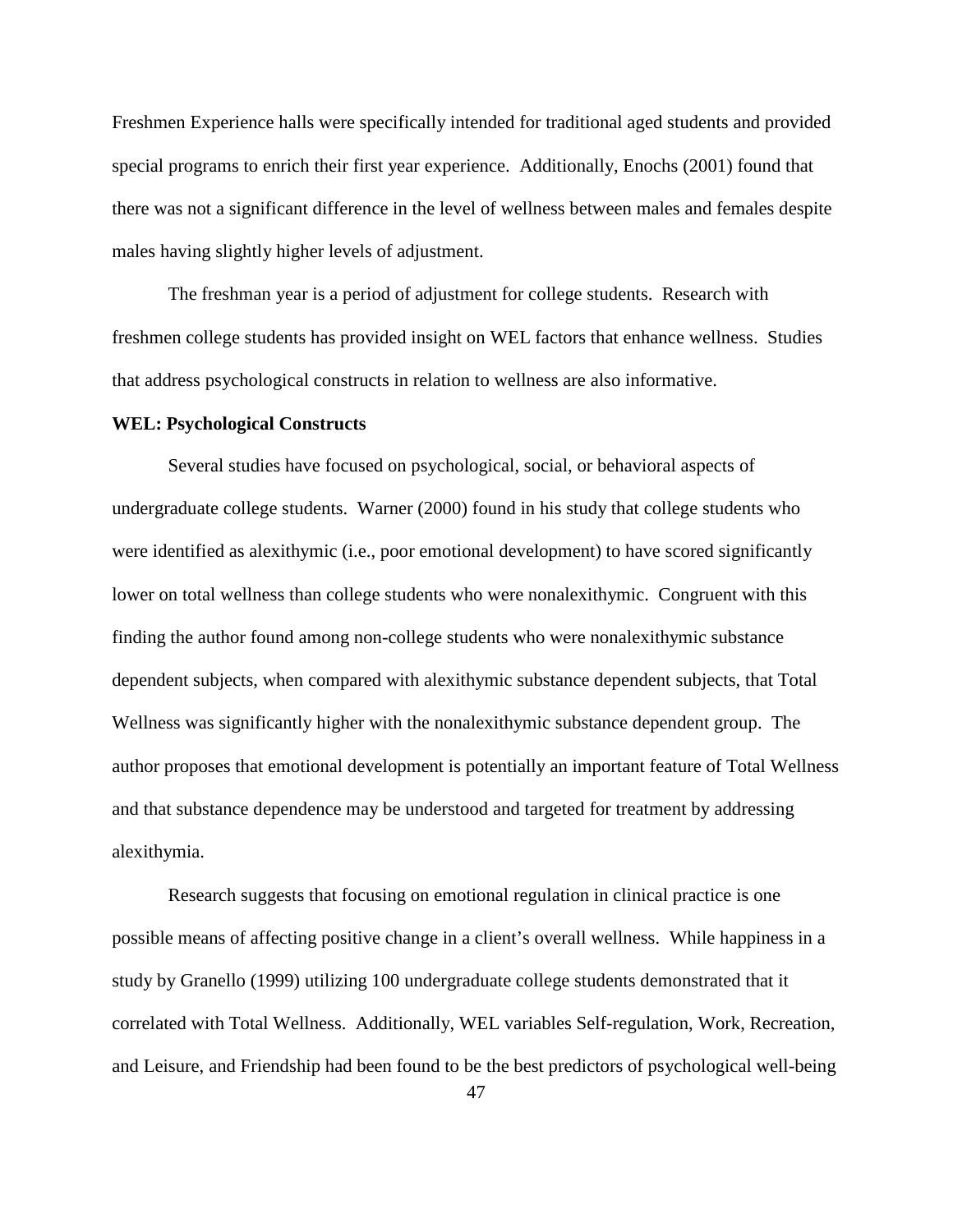for college students in an analysis of 155 undergraduates (Hermon & Hazlor, 1999). Implementing higher education programs that promote self-regulation (i.e., stress management, nutrition, exercise, emotional responsiveness, etc.), assist students with meaningful vocational pursuits, and support free time activities, facilitates movement toward well-being (Hermon & Hazlor, 1999).

A number of researchers using the WEL focused on psychological constructs. Results of studies suggest that there may be a relationship between Total Wellness and emotional regulation and Total Wellness and happiness. Targeting either variable, emotional regulation or happiness, in clinical practice may affect Total Wellness. Other studies using the WEL may provide insight into the application of wellness for clinical use.

## **Other WEL Research**

 Other WEL research are not easily grouped and will therefore be presented in no particular order. Steigerwald (2000) found in her study of undergraduates and their family-oforigin structure (i.e., intact, nuclear, single parent, blended, remarried, step family) and the association with Total Wellness did not produce significant results. In other words family-oforigin did not impact an individual's overall level of wellness. The author points out that previous research has produced mixed results about the negative impact of family structure on offspring. Further research in this area is suggested; however, results suggest family structure should be viewed as not contributing negatively to the overall level of wellness (Steigerwald, 2000).

Sinclair (2001) also did not find, in her study of 190 females, a significant relationship in her investigation of objectified body consciousness and Total Wellness. This would suggest that college women who may experience body shame, body surveillance, and appearance control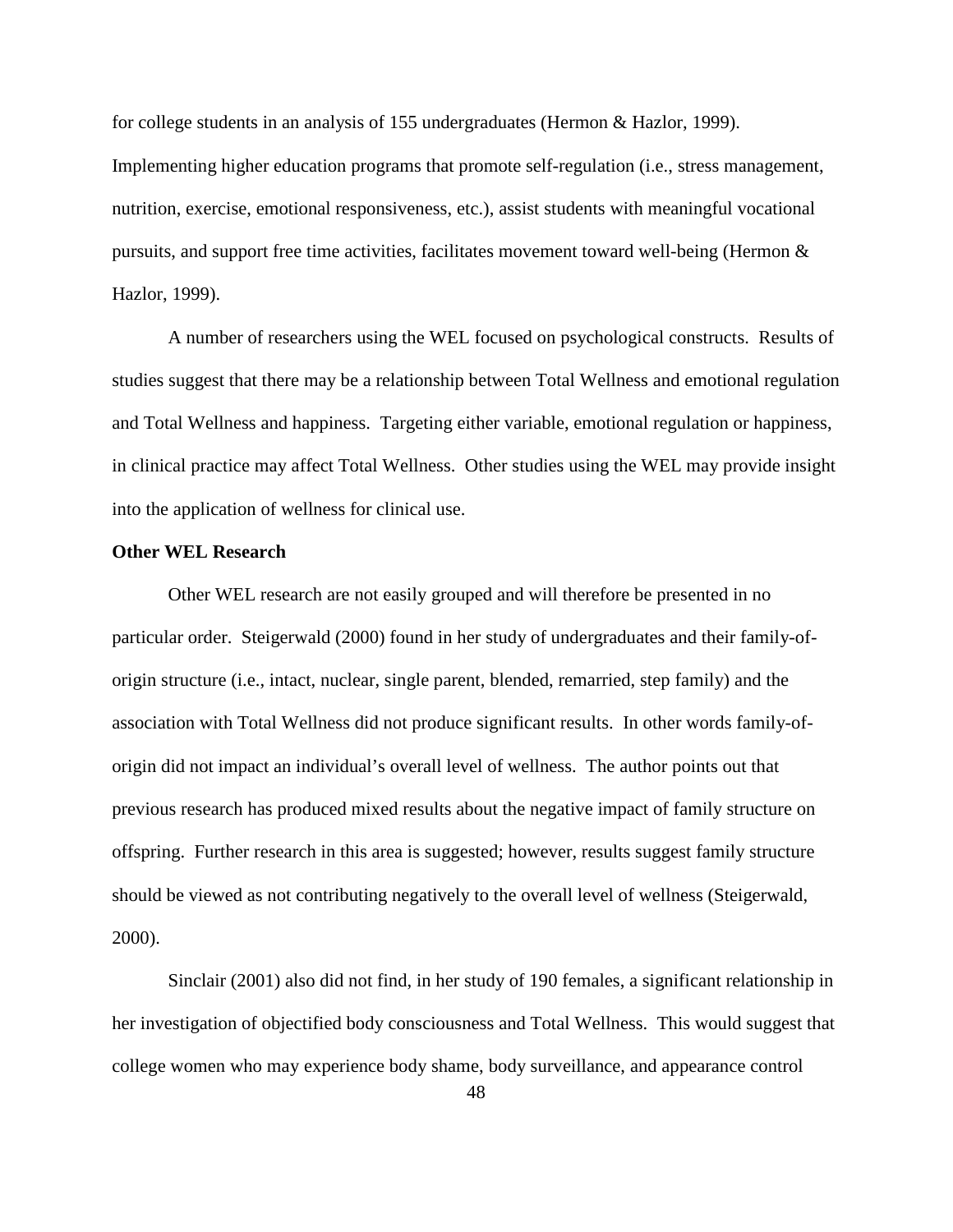beliefs, all associated with body objectification, do not experience significant wellness loss. Although, when appearance control beliefs were examined separately the author found that it was related positively with Total Wellness. This suggests that the college women in this study gained psychologically from feeling that they were in control of their appearance, which in turn positively impacted their wellness.

College students are involved in making choices that facilitate the sense of control, both minor and significant, throughout their experience in higher education. One of the areas that may be of interest to college student decision-making involves spirituality. Vecchione (1999) found in his study of 160 undergraduates that there was a negative relationship between career development attitude and Spirituality on the WEL. The author found this to be confounding and attributed it, in part, to developmental aspects college students may be experiencing (e.g., a time of exploration) and the nature of the questions that addressed spirituality may not have clearly presented spirituality as it was understood by the students.

Another group of students that have received research attention are those in counselor training programs. Research with graduate students of counselor training programs revealed that doctoral level students scored higher on Total Wellness than counseling students at entry-level (Myers, Mobley, & Booth, 2003). Wellness may contain a developmental component and therefore doctoral students may have been more developmentally advanced in comparison to entry-level students (Myers, Mobley, & Booth, 2003). When both groups of students were compared to the WEL's normed population counseling students scored higher on eight out of nineteen scales. This difference may be attributed to counseling students having developed greater awareness by having taken counseling courses and being exposed to others (e.g., counselor educators) who may have served as wellness role models (Myers, Mobley, & Booth,

49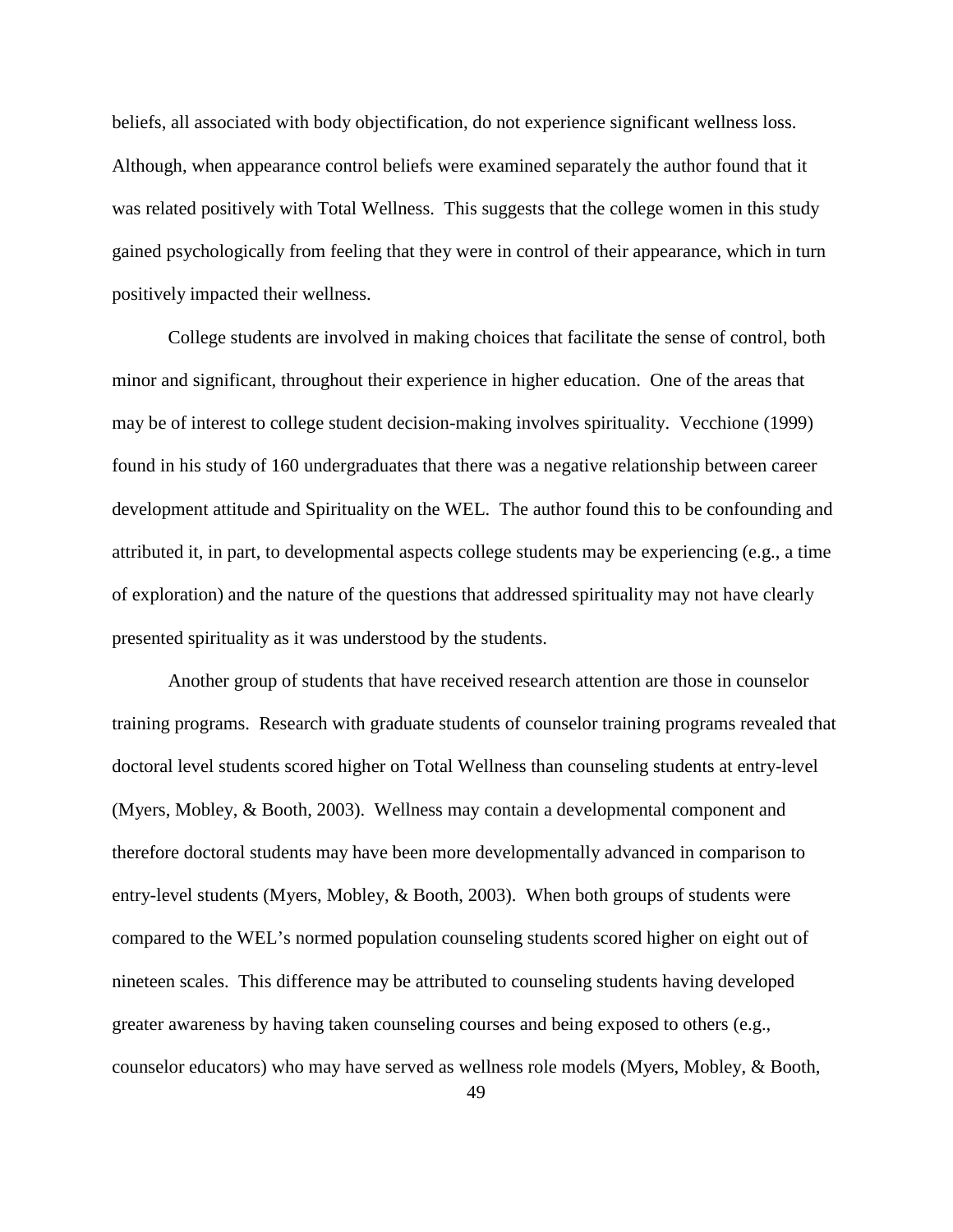2003). When within group analysis was conducted authors found that female students scored higher on Gender Identity than males and non-Caucasian students scored higher than Caucasian students on Cultural Identity. These results may reflect greater awareness among minority groups in the U.S. that have experienced a history of discrimination and thus are more sensitive to issues involving gender and culture. Despite the authors' caution about interpreting the results, because of varying sample sizes, information from this study is revealing about counselors in training.

Research that compares traditional and nontraditional students may also be informative to counselor education programs because counselor education programs consist of both subpopulations. Hermon and Davis (2004) compared wellness levels between traditional (17-23) and nontraditional students (24-51years). Nontraditional aged students scored higher on Self-Care and Realistic Beliefs than traditional aged students, while traditional aged students scored higher on Physical Exercise. This study is a reminder that different wellness strengths can be found among different college age groups. However, it is not always the case that differences are found between two groups. For example, there was no significant difference found in Total Wellness when African American males in a historically Black college or university (HBCU) were compared with African American males of a predominately White institution (PWI; Spurgeon, 2009). The author found that African American males from an HBCU scored significantly higher in WEL areas of Friendship, Love, Sense of Control, and Gender Identity than did African American males in a PWI, while students from the PWI scored significantly higher in the area of Sense of Self Worth. As can be seen by the number of wellness areas omitted (i.e., Work, Leisure, Realistic Beliefs, Emotional Awareness and Coping, Problem Solving and Creativity, Sense of Humor, Exercise, Nutrition, Self-Care, Stress Management, and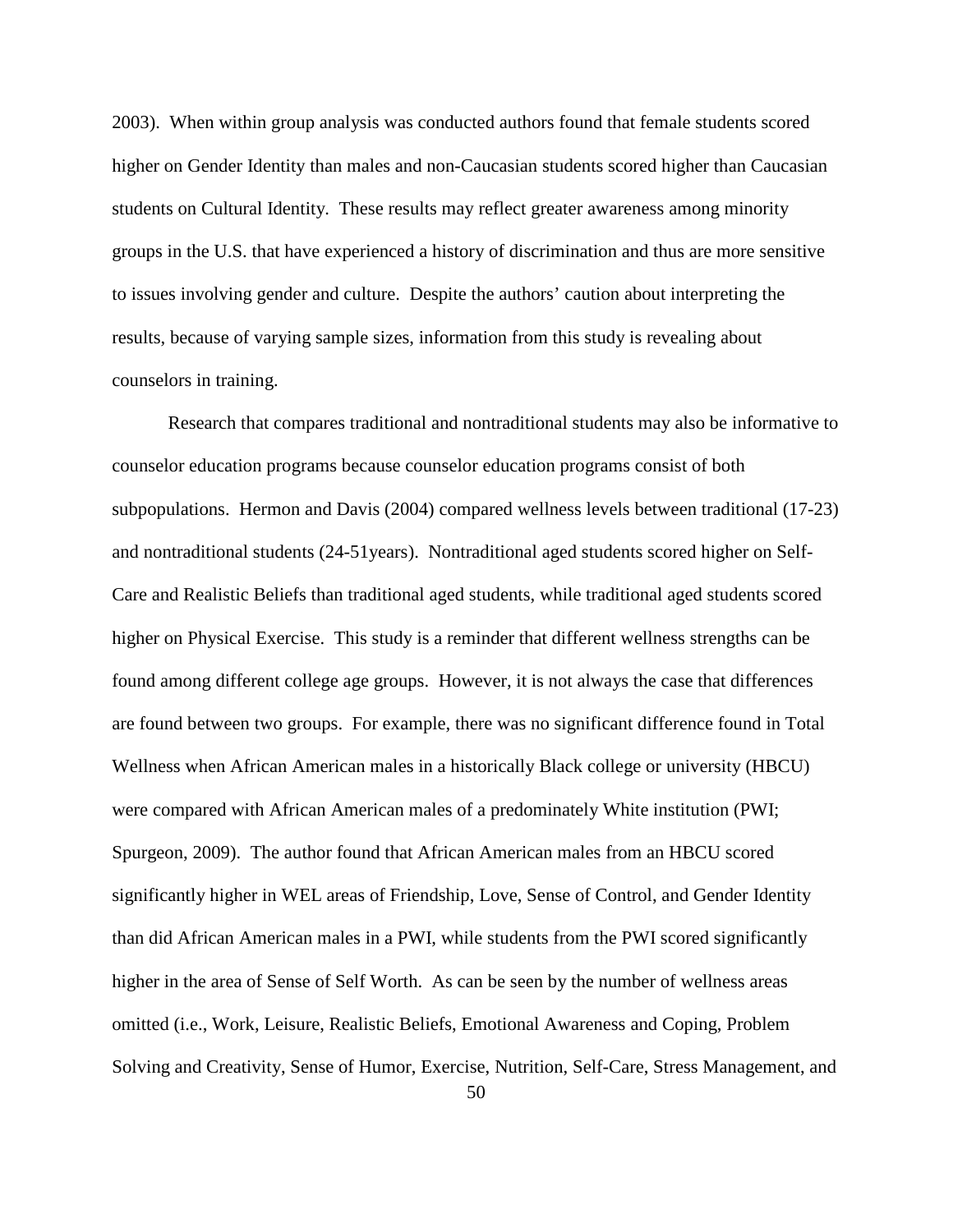Cultural Identity) it is apparent that African American males from an HBCU when compared to African American males from a PWI have more wellness areas in common than not.

The studies just reviewed represented a number of research topics using the WEL. Several topics considered included family of origin, objectified body consciousness, and career development attitude, while participants included counselor education students, undergraduates, and nontraditional college aged students. Research using the WEL has been informative, but since the development of the WEL the 5F-Wel was developed. The 5F-Wel has been used in many studies including those involving undergraduate female students.

# **5F-Wel: Undergraduate Women**

Sinclair and Myers (2004) studied the relationship between objectified body consciousness and wellness in a sample of 272 undergraduate women. Their findings resulted in subjects scoring highest on the Social Self and Physical Self scales of the 5F-Wel. A correlation calculation revealed a significant negative relationship involving Creative Self and Coping Self with Body Shame (the feeling of shame that occurs when recognizing the body does not adhere to societal standards). Additionally, a significant negative correlation was found between Coping Self and Body Surveillance (viewing the body as though one is on the outside). Positive correlations were found between Body Surveillance and Essential Self as well as between Appearance Control Beliefs (the degree of control one believes she has over appearance) and Creative Self, Social Self, Physical Self, and Total Wellness scales. One of the important aspects found in this study is the connection discovered between how women view their bodies, through the lens of societal values, and as the authors pointed out, how women may be encouraged to resist societal scrutiny so that levels of wellness may increase.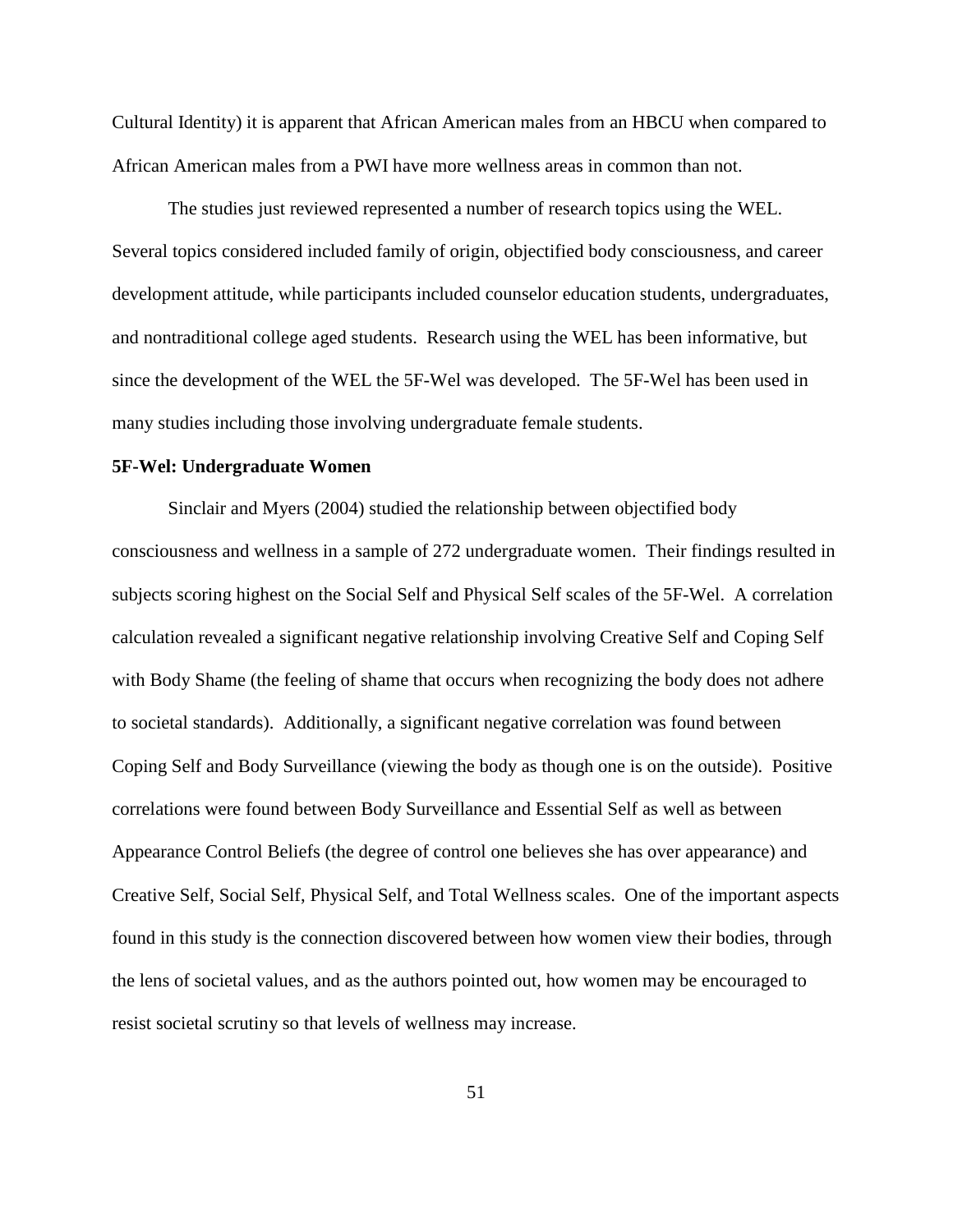Related to societal values is the pressure some women feel to be thinner (Castle, 2008) than they are currently. According to Castle (2008), in her research of 563 undergraduate females, Creative Self was correlated with disordered eating, while anxious attachment style was indirectly associated with disordered eating. Moreover, women's Coping Self levels were found to predict disordered eating. Results of this study suggest that increasing Creative Self and Coping Self wellness levels may mediate disordered eating behavior among women.

Other wellness research involving women has focused on career motivation (Booth, 2005). Booth (2005) included 246 subjects in her research, for which results indicated that career motivation was predicated by multiple role planning attitudes (i.e., orientation, attitude, and planning for different life roles, such as parent, spouse, and employee) and wellness (Booth, 2005). Additionally, multiple role planning attitudes and wellness were found to have greater variance with the Caucasian sample than the African-American sample. African-American women were found to be "more knowledgeable, certain, and committed to a multiple role planning lifestyle and had greater career motivation than their Caucasian counterparts" (p.250). This study highlighted the challenges undergraduate women faced regarding multiple role planning attitudes and wellness and the effects they have on career motivation. Lastly, as the author emphasized, this study confirms findings of previous research that indicated African-American women learn from a young age that they will work.

A number of studies focused on using the 5F-Wel with undergraduate women. The literature in this area addressed apparent topic areas historically of concern to women including objectified body consciousness, disordered eating, and career motivation in relation to wellness components. Certainly this is not the full extent of needed research regarding women's concerns in relation to wellness, but it is a start. As was demonstrated a number of researchers have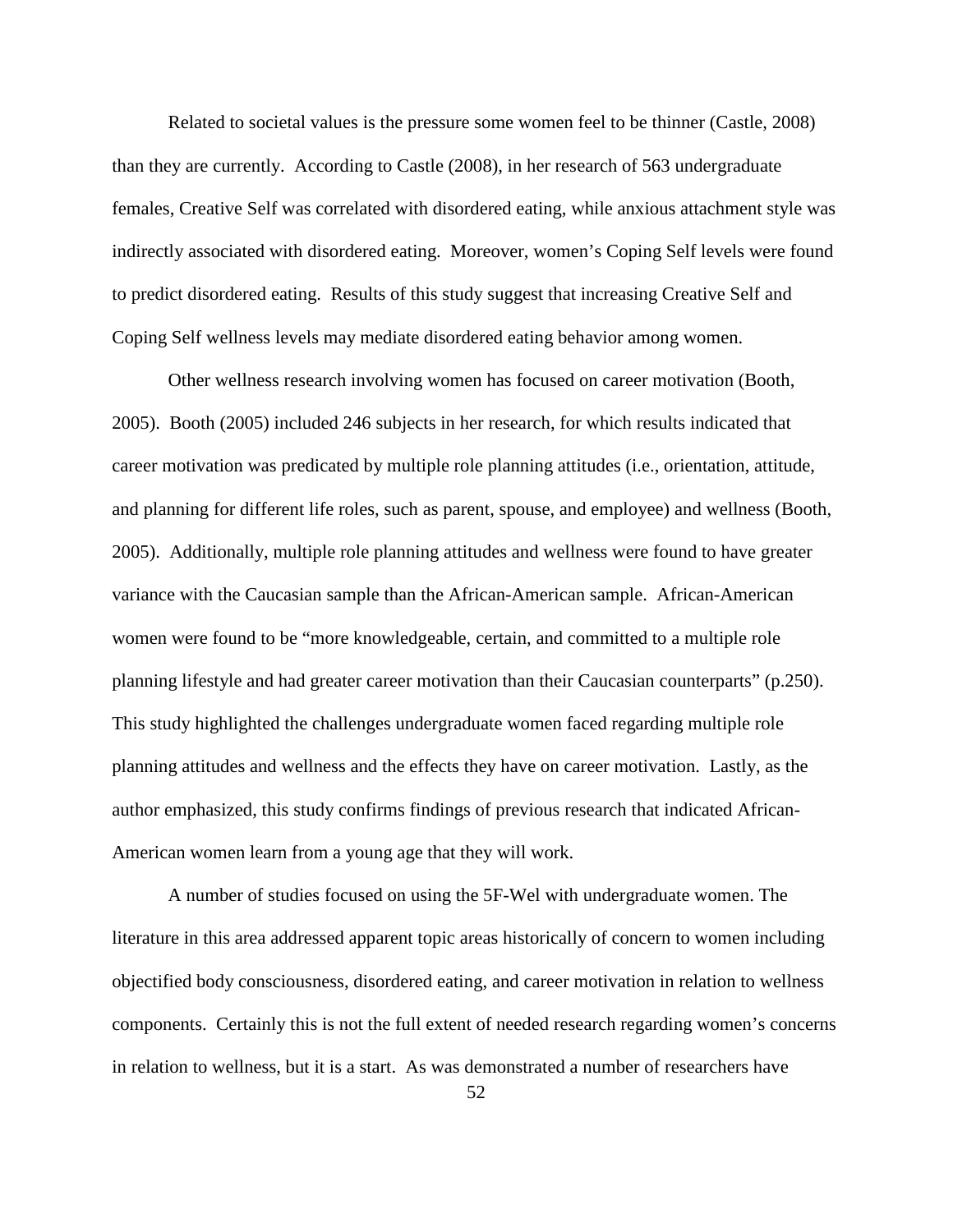advanced the knowledge of wellness regarding female undergraduates, while others have continued with this college subpopulation and have further narrowed their focus to student athletes.

# **5F-Wel: Undergraduate Athletes**

Student athletes are a unique subpopulation on many college campuses. Student athletes have demanding roles as athletes and traditional students (Williams, 2007). There have been two studies that have used the 5F-Wel to measure wellness among student athletes.

Williams (2007) sampled 160 student athletes to examine athletic identity, sport commitment, time in sport, social support, life satisfaction, and wellness. He found that sport commitment, life satisfaction, and social support predicted Holistic Wellness (i.e., Total Wellness). These results suggest that student-athletes that have a lot of dedication to their sport, contentment with their lives, and support from others for their participation in sport may contribute to higher levels of overall wellness. Moreover, Williams (2007) found that females scored higher than males on Holistic Wellness, suggesting that females may have experienced a higher level of overall wellness than males. While an analysis of differences between African-Americans and Caucasians revealed that African-Americans scored higher on Essential Self, specifically the Spirituality and Cultural Identity elements, suggesting that African-Americans may have experienced a greater sense of spirituality and identity. However, Caucasians scored higher than African-Americans on Social Self and the corresponding elements Friendship and Love, and on Physical Love and the corresponding element Exercise. These results suggest that Caucasian athletes in relation to African-American athletes, in this study, may have experienced greater degrees of support from connections with others and a higher degree of maintaining physical activity and conditioning.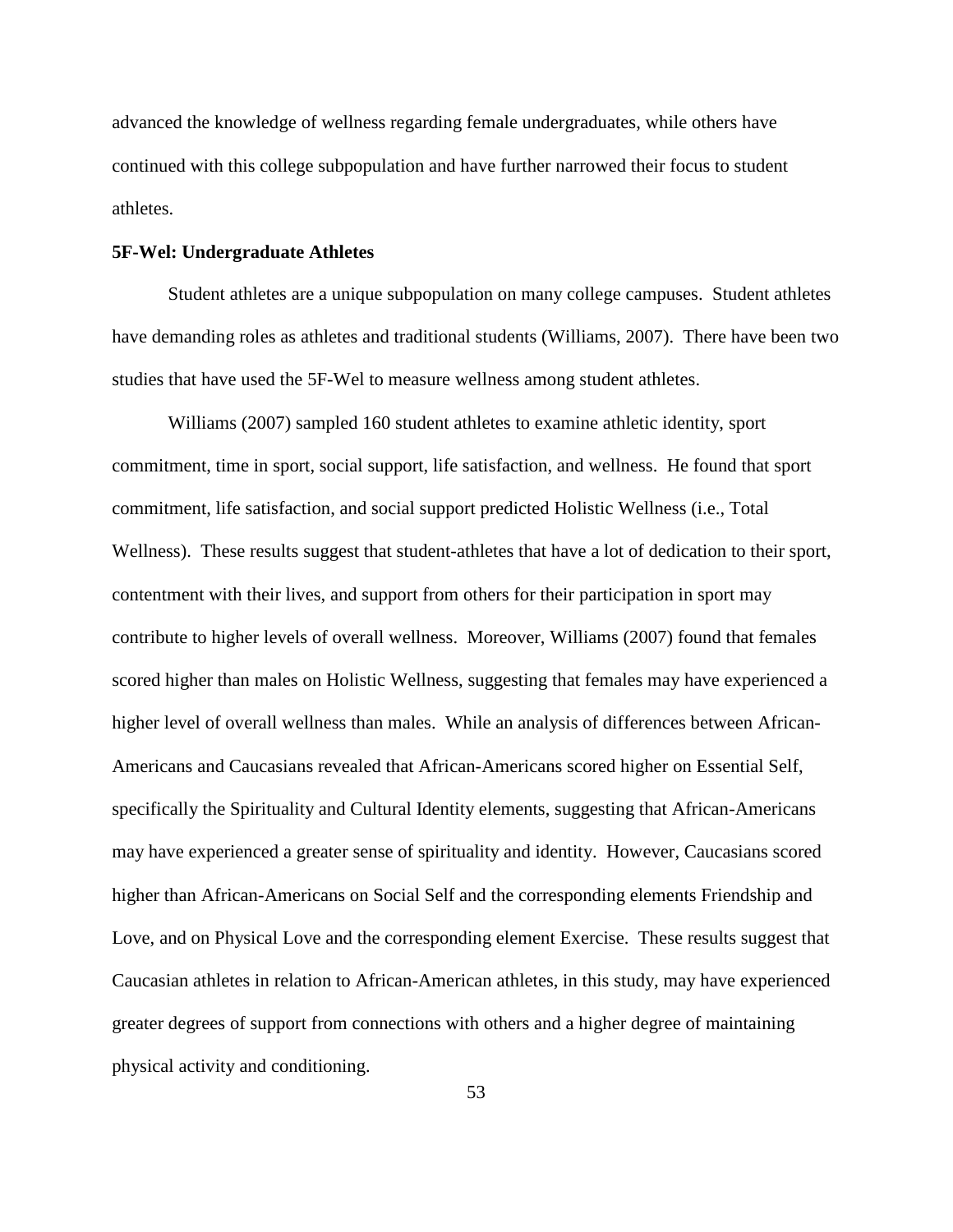The second study that focused on wellness and student athletes included 62 student athletes and 95 nonathletes (Watson & Kissinger, 2007). Researchers found that nonathletes received higher wellness scores across 22 of 23 factors on the 5F-Wel (Watson & Kissinger, 2007). The results were consistent with the researchers' hypothesis that student-athletes' experience demands related to their activities in sport that it would have a negative impact on their wellness. Nonathletes also scored higher than student-athletes on Essential Self. When analyzing second order factors nonathletes scored higher on Social Self and Essential Self than student-athletes. The authors stipulate that athletes spend significant amounts of time involved in athletic related activities including, but not limited to, traveling to sporting events, training, and participating in sporting events. These activities may be detrimental to athletes developing social connections and thus may have contributed to lower Social Self scores in comparison to nonathletes. Additionally, the amount of time student-athletes commit to their respective sport may hinder their ability to focus more on developing meaning and purpose in their lives (Watson & Kissinger, 2007), which is characteristic of Essential Self.

Each of the above studies bring into view the complexity of student-athletes' wellness profiles. Both studies emphasize the need for further research in order to understand why student-athletes' wellness profiles present as they do. Additionally, research would contribute to understanding implications for counseling treatment and the necessity for services focused on their unique needs and concerns.

## **Other 5F-Wel Research**

There have been a number of studies conducted using the 5F-Wel as a measure of wellness among college undergraduates. The following studies do not conform easily into a distinct category other than the utilization of college undergraduates as subjects. In a study of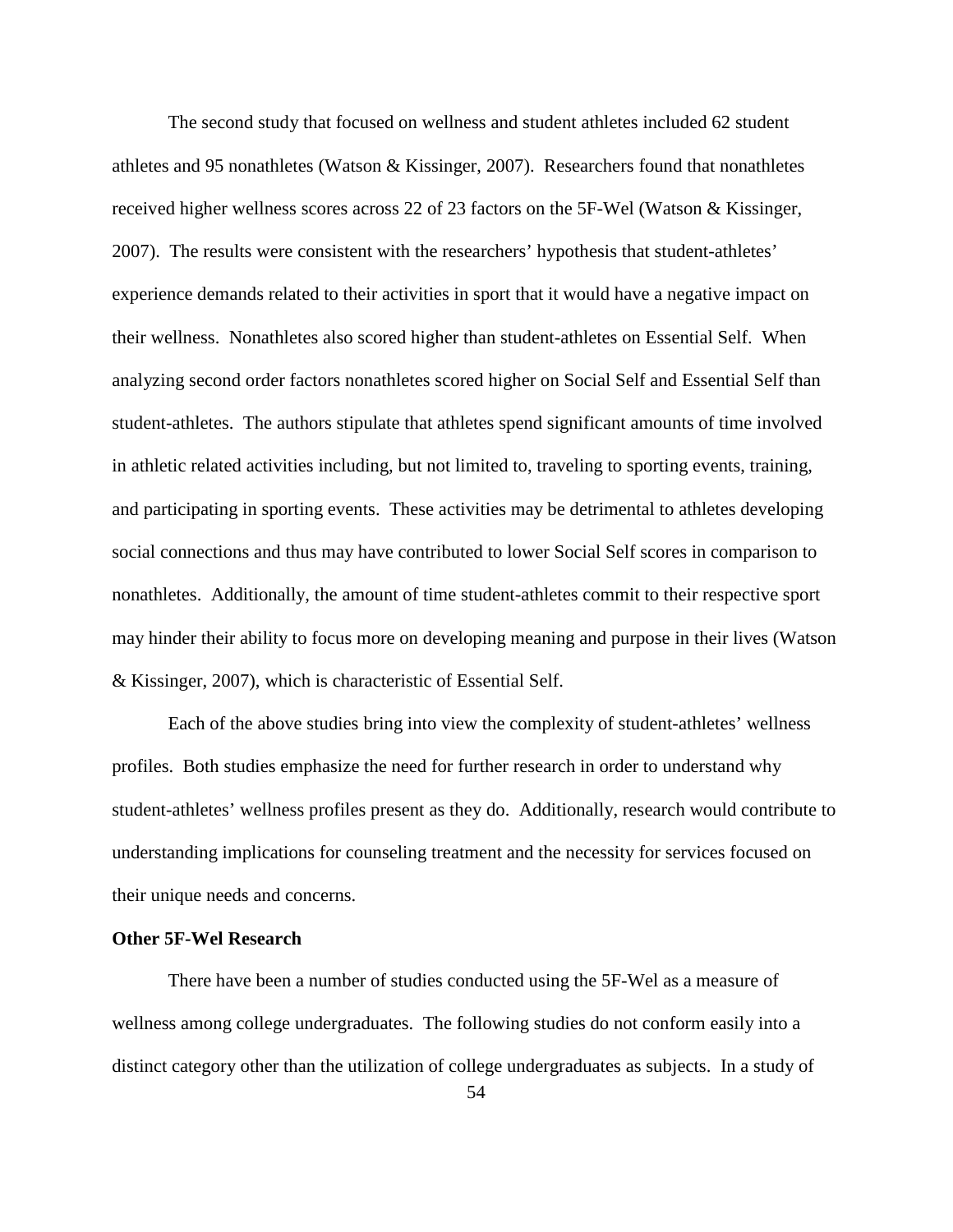234 first year military academy cadets of The Citadel, another unique subpopulation, Gibson  $\&$ Myers (2006) sought to investigate wellness levels and to compare these levels to West Point Cadets. Overall wellness factors were negatively skewed for the Citadel cadets, although compared to nonmilitary undergraduate students Citadel and West Point cadets scored higher on Self-Worth. The authors speculate that students in military colleges may share similar experiences that help enhance their confidence, while nonmilitary college students may not feel the camaraderie that is derived from a common experience, which may in turn quell their sense of confidence. Confidence appears to be affected by a person's ability to successfully manage life challenges, which Coping Self represents, and was the highest rated secondary factor. Whereas Essential Self represented the lowest rated secondary factor, suggesting that Citadel cadets may have experienced difficulties deriving meaning and purpose for their lives. In comparison to West Point cadets, Citadel cadets scored higher on Thinking, a third order factor/latent factor. This was an unanticipated finding for which the authors suggest further research is warranted, although results suggest that thinking processes play a more significant wellness role in the lives of Citadel cadets than in the lives of West Point cadets. In another area of interest involving Citadel cadets was the finding that Perceived Stress was positively correlated with Exercise. This may be the result of the demanding nature of exercise at the Citadel and that it is mandatory rather than recreational and self initiated (Gibson & Myers, 2006). This is also a unique study given the military perspective of this study.

In another study of undergraduates Shurts and Myers (2008) analyzed liking, love styles and wellness using a sample of 168 students. Their findings revealed that Social Self resulted in the highest secondary factor wellness mean score, while the Eros (i.e., romantic love) received the most endorsements for love style on the Love Attitudes Scale. Total Wellness was found to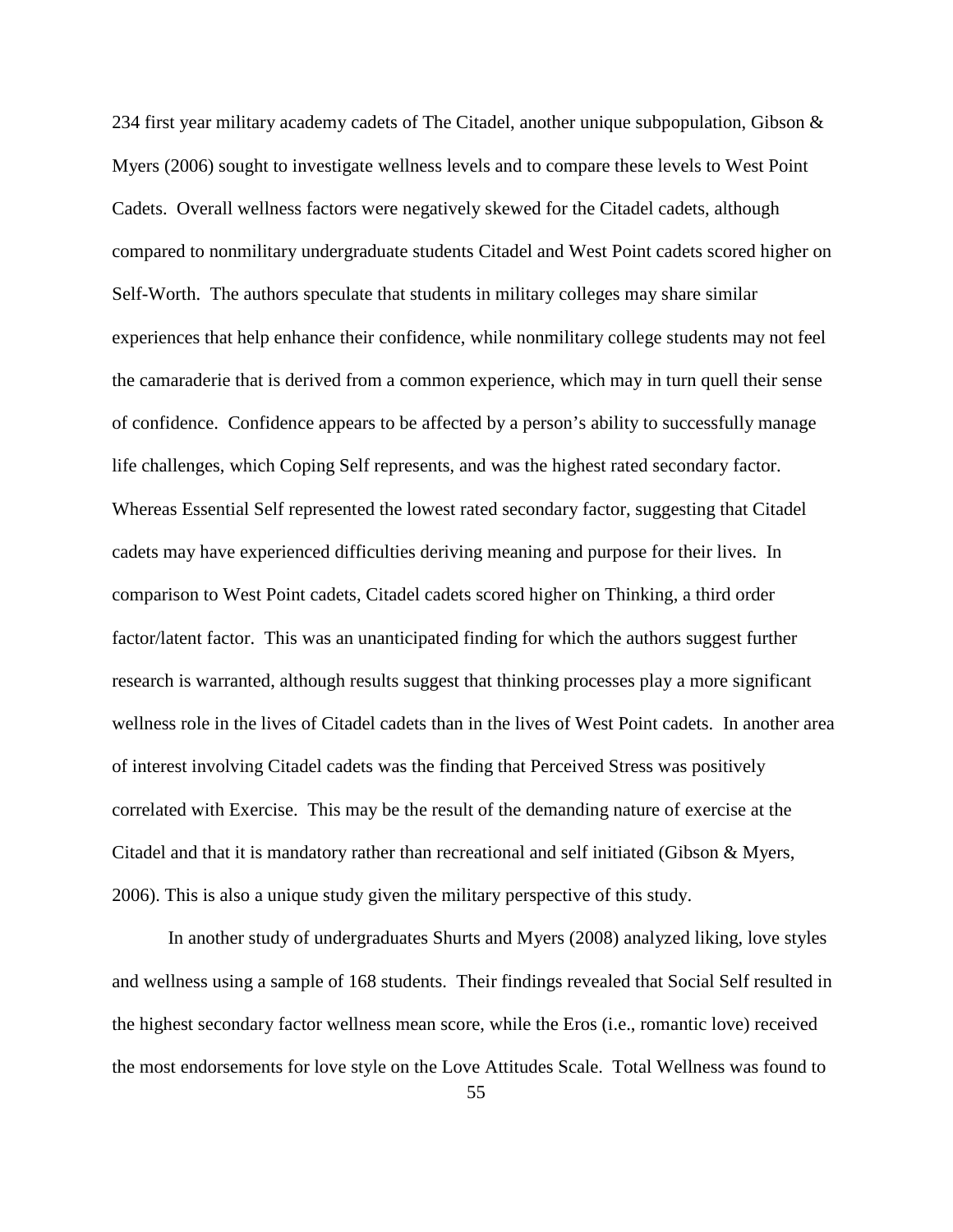be predicted by Liking and Mania love styles (i.e., obsessive love). The authors also found positive correlations between positive love styles (e.g., Eros, romantic love; Pragma, practical love; and Agape, altruistic love) and Total Wellness, whereas negative correlations occurred between negative love styles (e.g., Ludus, game-playing love; and Mania). The correlation findings of negative love styles and positive love styles with wellness make intuitive sense and can be helpful in understanding how college students' love relationships affect their wellness. Wellness among this group of undergraduates appears to be impacted positively by positive love styles and negatively by negative love styles.

Wellness so far has focused on undergraduate students in four-year institutions. McNeely (2010) examined 223 students in a community college on the dimensions of wellness. The author found that Hispanic-Americans, African-Americans, and other (noncategorized) ethnic groups scored significantly higher than European-Americans on Essential Self, suggesting that minority students, within this study, presented with a an enhanced level of identity. Additional analysis of this research revealed that males scored significantly higher than females on Coping Self, and Physical Self, while there was no difference between males and females on Total Wellness. The author suggests that society places great demands on women, which may have been reflected in Coping Self and Physical Self scores, whereas women have other strengths that augment weaknesses. Lastly, the medium socioeconomic group was found to have a significantly lower Total Wellness score than the high socioeconomic group and the low socioeconomic group was lower than the high socioeconomic group but it was not significant. McNeely (2010) points out that students from higher socioeconomic families have greater income, which may allow them to develop more positive wellness behaviors. According to the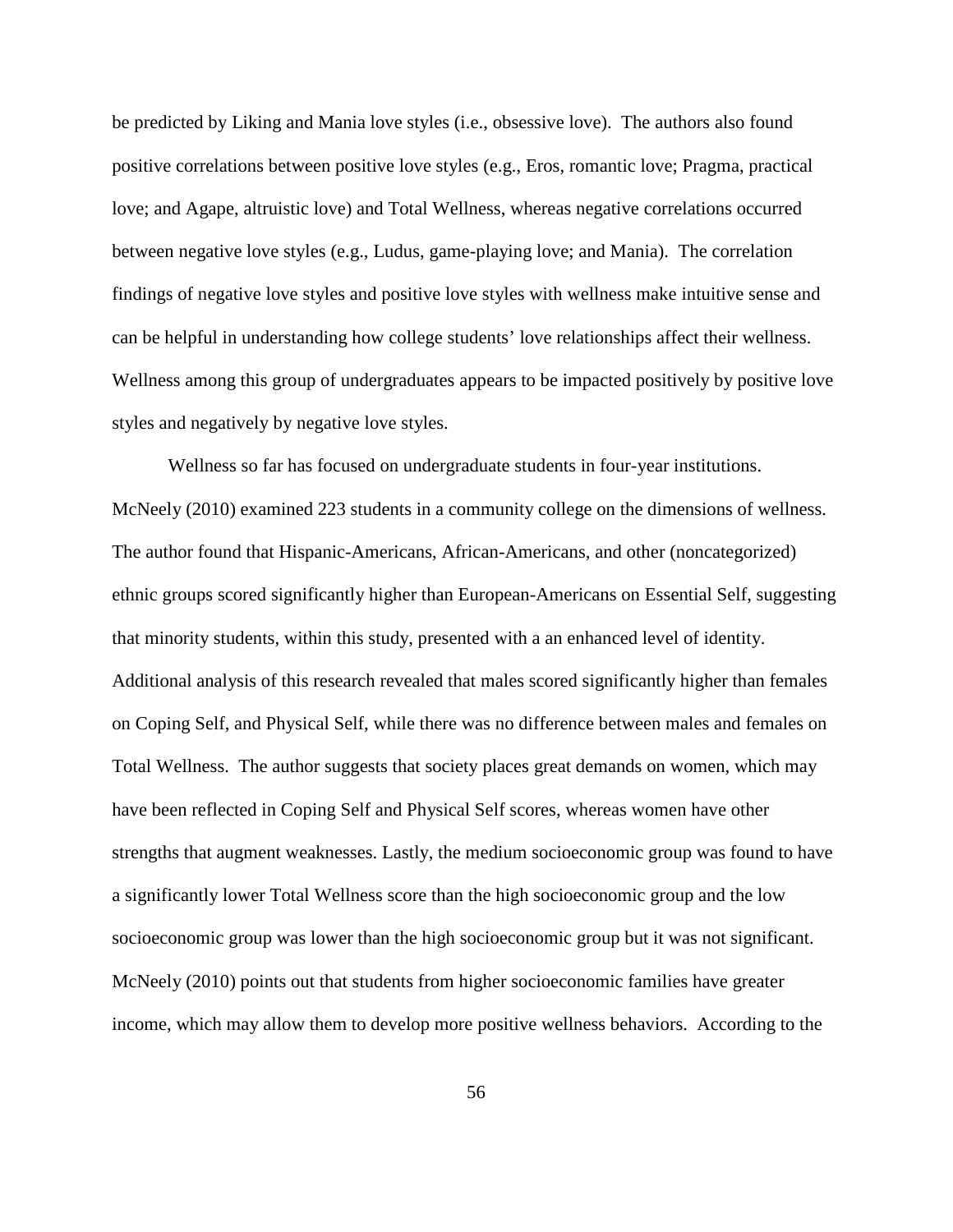author these results suggest that students from moderately ranked socioeconomic level families may experience the greatest challenge in sustaining wellness behaviors.

The literature just reviewed demonstrated the diverse populations that have been studied using the 5F-Wel. Participants represented ranged from undergraduate West Point Cadets to community college students. Counselor education students are another subpopulation that has been a frequent area of research focus.

# **5F-Wel: Counselor Education Students**

Psychological distress is the most frequently occurring impairment among counselors (Smith, Robinson III, & Young, 2007). Studying wellness, what may appear to be a mediating variable to distress, makes it an important phenomenon to investigate.

 Smith, Robinson III, and Young (2007) found in their study of 204 entering master's level counseling students that a negative relationship existed between Psychological Distress and Wellness. These results suggest that wellness may be useful as a measure of counseling student distress and potential impairment (Smith, Robinson, & Young, 2007). While wellness and distress levels of a counseling student may seem to be factors that influence counseling effectiveness, research by O'Brien (2007) suggests otherwise. In O'Brien's (2007) dissertation on the relationship between master's level counseling students' wellness and treatment outcomes of clients a significant relationship was not found (i.e., counselor student wellness did not predict client treatment outcomes). The author noted the small sample size  $(N=58)$  was one of the limitations of her study. The impact of counseling student wellness on performance, clinical or otherwise, appears to warrant further exploration. Understanding variables that impact wellness may prove helpful.

57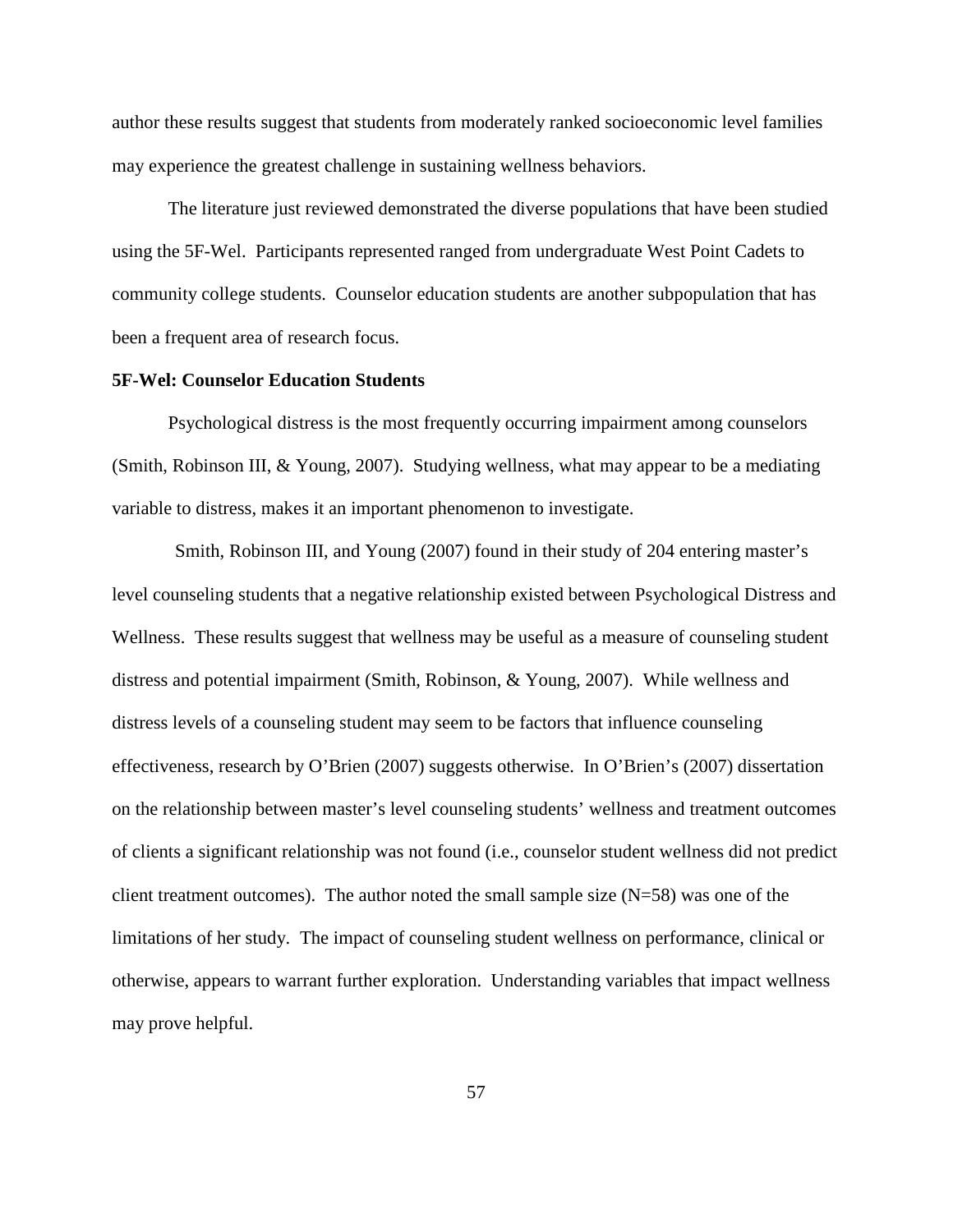Several researchers have attempted to discover variables that are capable of predicting counselor education student wellness. The relationship of self-efficacy to wellness was investigated by several researchers (Curry, 2007 & Nunnery, 2011). Curry (2007) analyzed wellness, in isolation of other variables, but did not find it to be predictive of self-efficacy among counselor education students. Similarly, Nunnery (2011) examined Total Wellness and academic factors (i.e., internship hours, clinical hours completed, supervised hours completed, and GPA) and found that they did not predict counselor education student self-efficacy. However, a negative relationship between counselor education student grade point average and Total Wellness (Nunnery, 2011) was reported. Nunnery (2011) found as students' grades increased their level of wellness decreased. These results suggest that the better a counseling student performed, as measured by GPA, the worse his or her wellness became. A possible explanation is that greater effort was needed to attain better grades, however the effort exerted had a negative impact on students' lives. Furthermore, Perepiczka (2008) analyzed potential wellness predictor variables among counselor education doctoral students. Variables the author investigated included age, matriculation in a doctoral counselor education program, and relationship status. Results did not find the variables to be predictive of counselor education doctoral student wellness. These studies point to the difficulties in discovering variables that are predictive of counselor education students and levels of wellness and they demonstrate the need for further research in this area.

Roach and Young (2007), in a sample of 204 subjects, sought to investigate the healthiness (i.e., wellness) of counselor education programs by measuring students in the programs at three different points (i.e., beginning, middle, and end). Results indicated that all groups (i.e., beginning, middle, and end) demonstrated higher Total Wellness mean scores and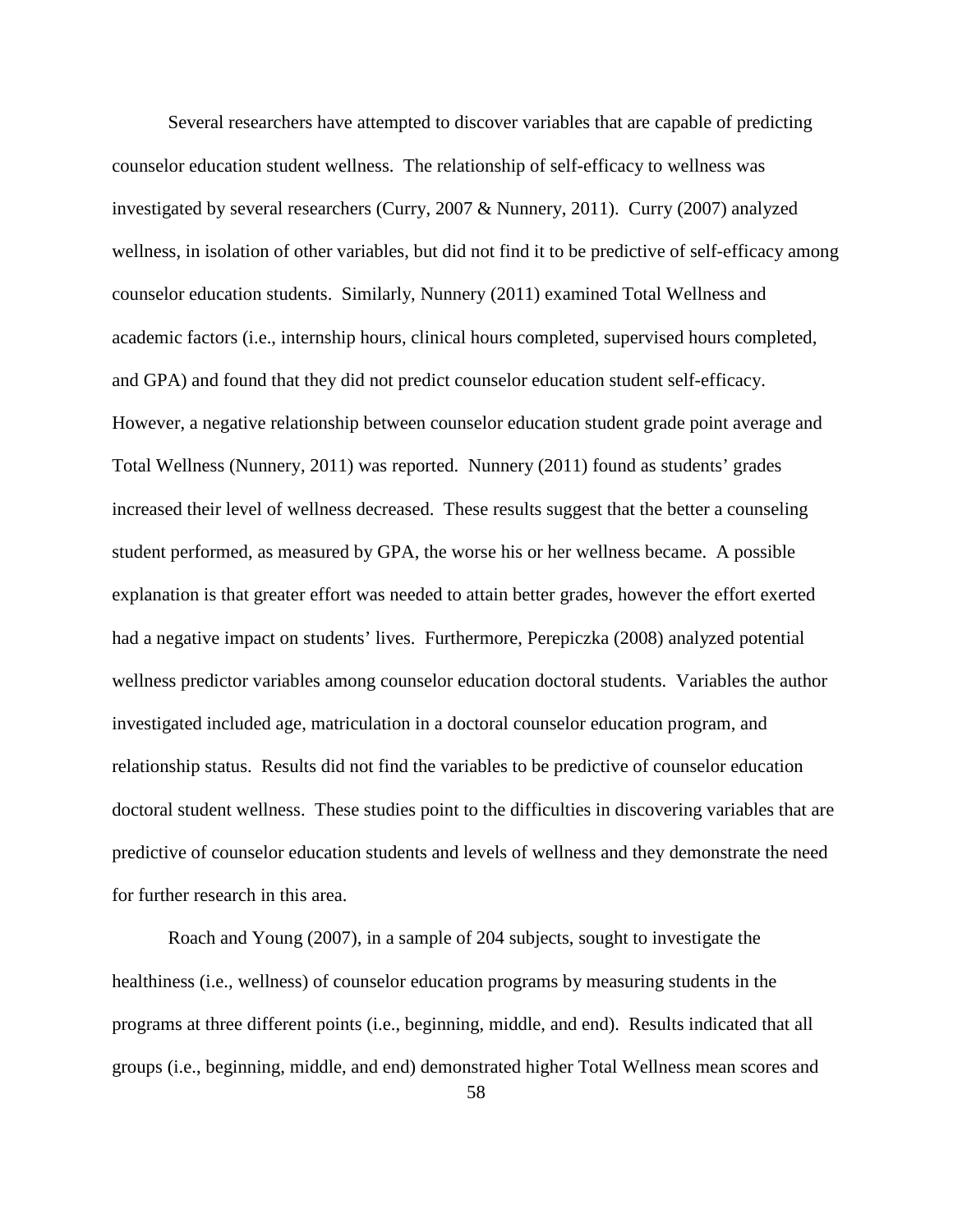higher second order mean scores in the areas of Social Self, Essential Self, Creative Self and Coping Self when compared to the norm group. However, results did not confirm a trend among groups based on the amount of time in counselor education programs. The results indicated by the authors illustrate the consistent nature of wellness across different time periods for counselor education students. Results additionally identified Physical Self as the factor that was relatively weak. Counselor education students might have benefit from focusing on exercise and nutritional (Myers & Sweeney, 2005) dimensions of their lives in order to improve their overall wellness and Physical Self.

Another strategy for increasing wellness levels among counselor education students may involve working with students to develop a higher level of gratitude (Kahlo, 2009). Kahlo (2009) found a moderate positive relationship between gratitude level and Total Wellness among counselor education students. Secondary factors of the 5F-Wel revealed that Coping Self, Creative Self, Social Self, and Essential Self had moderate positive relationships with gratitude, while Physical Self had a weak relationship.

The wellness literature reviewed in this section represented a variety of participants from higher education institutions. Wellness research included use of the WEL and 5F-Wel. College student subpopulations studied included, in part, cadets from several military academies, freshmen, nontraditional, females, and athletes. There have not been any studies using the WEL or the 5F-Wel to study student-veterans. This study will utilize the 5F-Wel to study studentveteran wellness and it will help fill the gap in the wellness literature on higher education students.

# **Summary**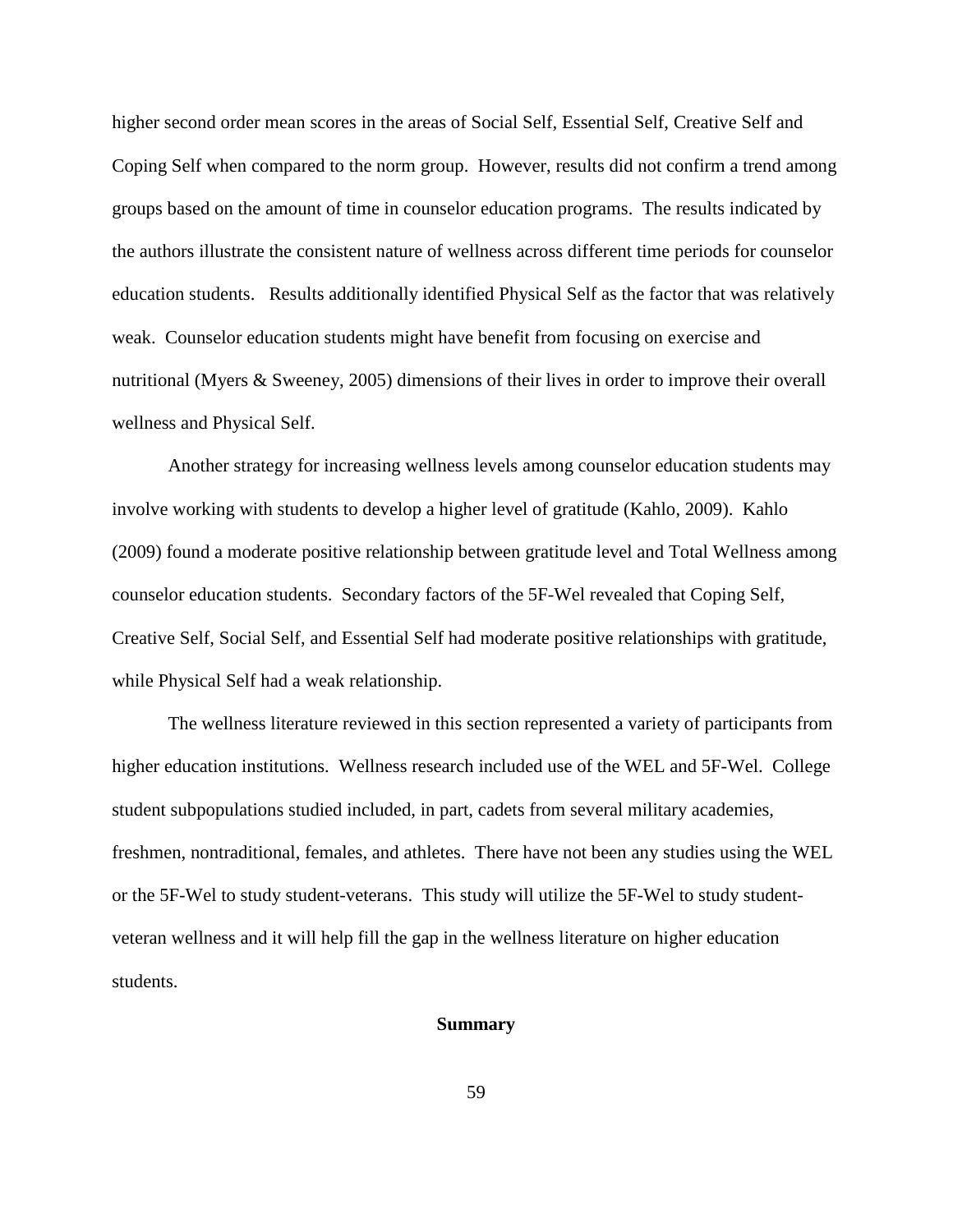A review of the literature revealed a number of research areas associated with veterans and wellness that warrant mention. There had been a number of studies that addressed veterans and health related quality of life (HRQOL). Health related quality of life is conceptually similar to wellness. Health related quality of life was found to be negatively associated with depression, PTSD regardless of veteran gender, and veterans that lived in rural areas versus those that lived in urban settings.

 Veterans have a long history of receiving educational assistance and as a result many veterans have entered higher education with challenges due to their combat experiences. A number of studies were conducted to investigate the adjustment of World War II veterans attending higher education institutions. Research revealed that they academically outperformed non-veterans, they tended to be older, and more mature than their non-veteran classmates. Currently, as a result, in part, of the Post 9/11 GI Bill veterans returning from the wars in Afghanistan and Iraq have enrolled in colleges and universities across the U.S. in great numbers. Results of studies that focused on veterans from the Afghanistan and Iraq wars similarly revealed student-veterans to be older, more mature, more academically focused, and being challenged with acclimating to a less structured university environment after having been in a more structured military environment. Missing from early studies on student-veterans is research related to wellness.

 Wellness is a concept that is fundamental to the counseling profession, while the 5F-Wel is a wellness assessment instrument that is research based and theoretically grounded in a counseling theory. There have been numerous studies conducted using the 5F-Wel and the Wellness Evaluation of Lifestyle Inventory (WEL) the precursor to the 5F-Wel. There have also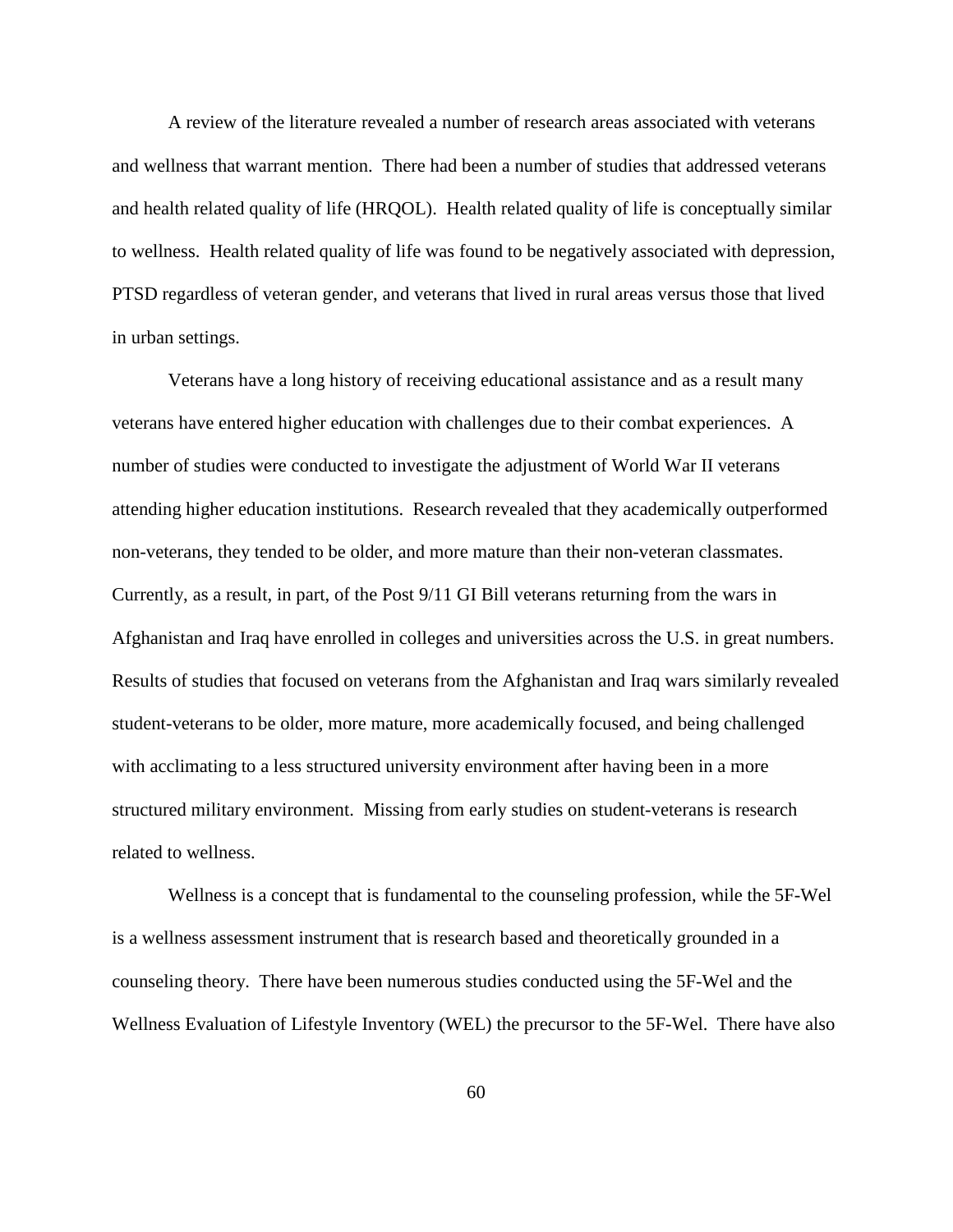been a number of early studies that have used other wellness instruments to investigate student wellness.

Early wellness studies used instruments such as Hettler's six dimensions of wellness (Hybertson, Hulme, Smith, and Holton, 1992) or the Health-Promoting Lifestyle Profile (Walker, Sechrist, & Pender, 1987). Findings from these instruments suggest that college students found wellness to be impacted by the degree of socialization, while different student subpopulations indicated varying wellness perceptions. In terms of gender females were found to have a significantly higher level of wellness compared to males (Walker, Sechrist, & Pender, 1987).

 A number of studies involving first year students utilized the WEL (Myers and Sweeney, 2007). Several wellness constructs were found to be areas of strength for students including love, exercise and self-worth, while freshmen were found to have diffused identities. Additionally, no significant wellness differences were found between male and female first year students, although this finding was different than earlier research that did not use the WEL. Lastly, research that focused on psychological constructs found that happiness and emotional development were associated with Total Wellness.

Wellness research that utilized the 5F-Wel investigated numerous college student subpopulations including athletes, females, gender, and counselor education students. In general nonathletes scored higher on wellness than athletes, while sport commitment life satisfaction and social support predicted Holistic Wellness; females were found to have a significant negative relationship involving Creative Self and Coping Self with Body Shame and career motivation was predicated, in part, by wellness; males scored relatively higher than females on Coping Self, and Physical Self, while there was no difference between males and females on Total Wellness; wellness and treatment outcomes were not related for counselor education students, while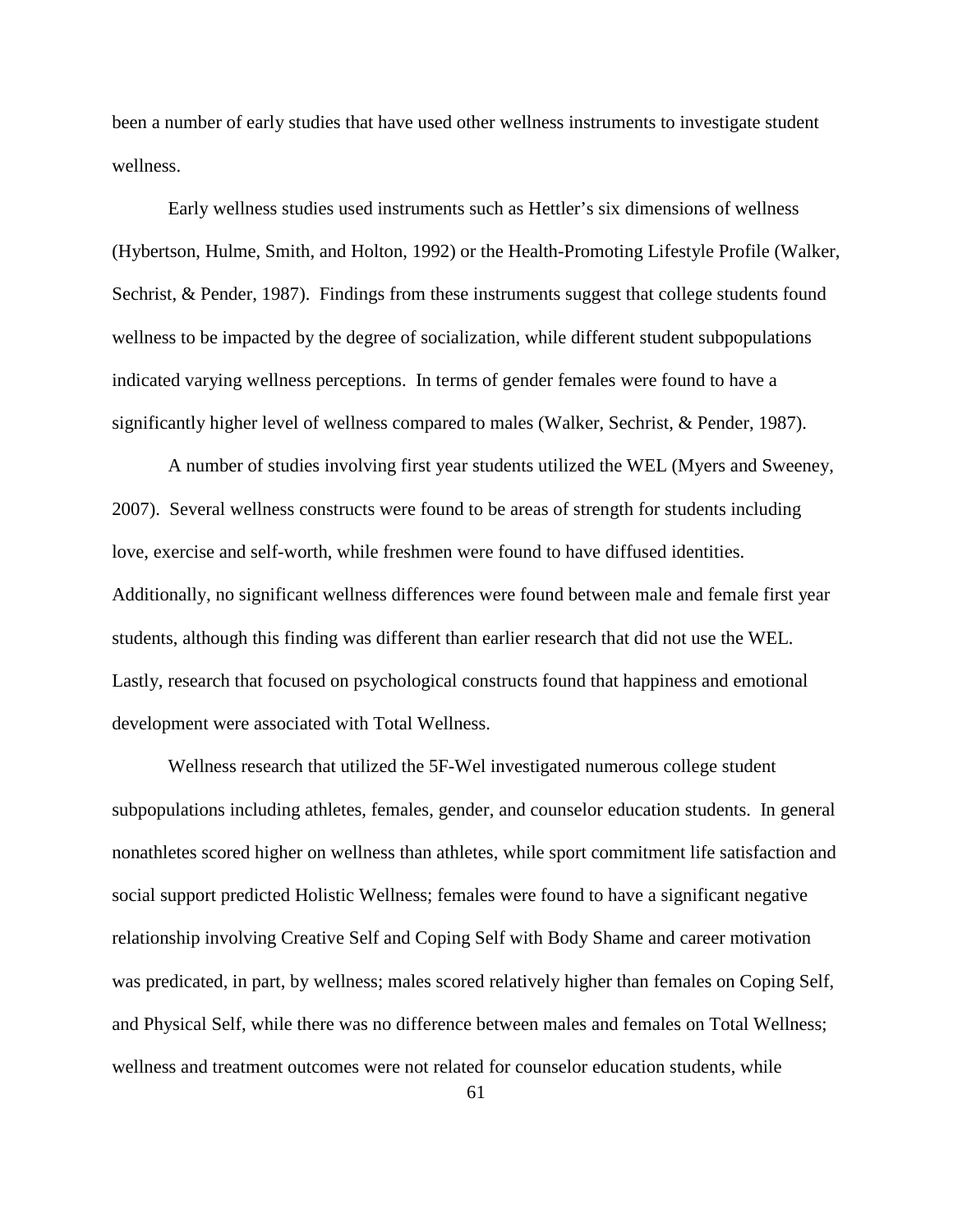wellness was not predictive of self-efficacy, a negative relationship between counselor education student grade point average and Total Wellness, and a moderate positive relationship was found between gratitude level and Total Wellness among counselor education students.

 This literature review showed that there has been an interest in student-veterans since WWII. Research on wellness and college students has been conducted; however, studies on student-veterans holistic wellness as defined in this research has not been done. The current study on student-veteran holistic wellness will help fill this gap in the literature.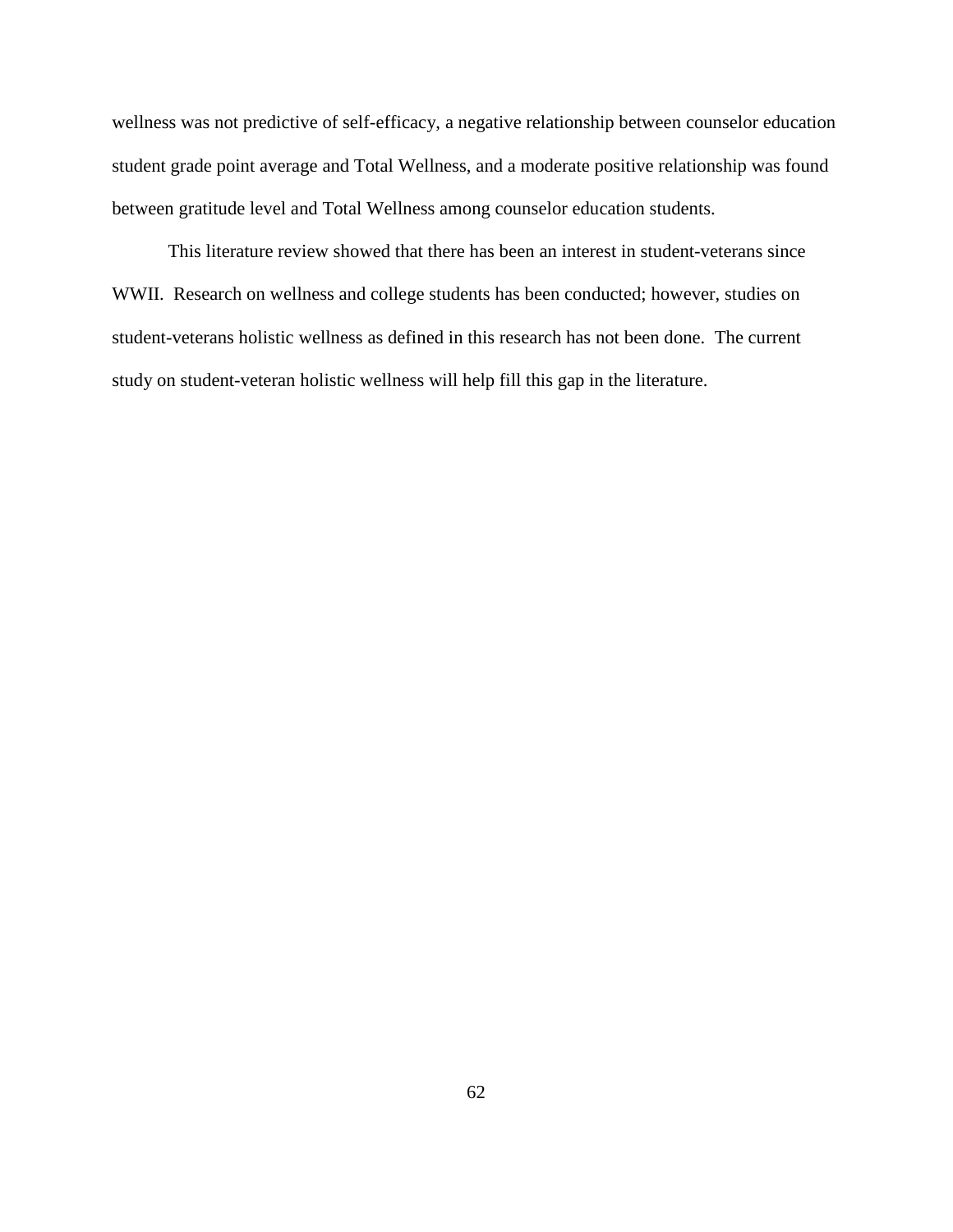## **CHAPTER THREE: METHODOLOGY**

# **Participants**

 Participants in the study were student-veterans from the Afghanistan and Iraq wars located at colleges and universities across the United States that represented the top 30 institutions with the largest number of participants in the Post 9/11 GI Bill. Access to these students was obtained by obtaining approval for research by the participants' IRB office and through the assistance of participants' university veterans support services office. All participants were enrolled (at least part time) in 4-year colleges and universities in the United States. Upon online receipt of their informed consent, participants were asked to complete the Five-Factor Wellness Inventory (Myers & Sweeney, 2005c) and a demographic data form. Based on an alpha level of .05, a power of .80, and medium effect size, the minimum number of participants was determined to be 198 (Hair, Anderson, Tatham, & Black, 1998).

#### **Research Design**

 An expo facto study was conducted in order to explore wellness factors among college veterans. An expo facto study has been identified as one in which subjects have a common condition through which they may be identified (Kirk, 1995). With this type of study experimental conditions are not used and independent variables are not manipulated. Convenience sample was used as the means to obtain data from preexisting groups (Crosby, DiClemente, & Salazar, 2006). Two surveys utilized in this study included the Five Factor Wellness Inventory (Myers & Sweeney, 2005) and a demographic questionnaire.

#### **Instruments**

## **Demographic Questionnaire**

The demographic questionnaire was created by this author to obtain data for the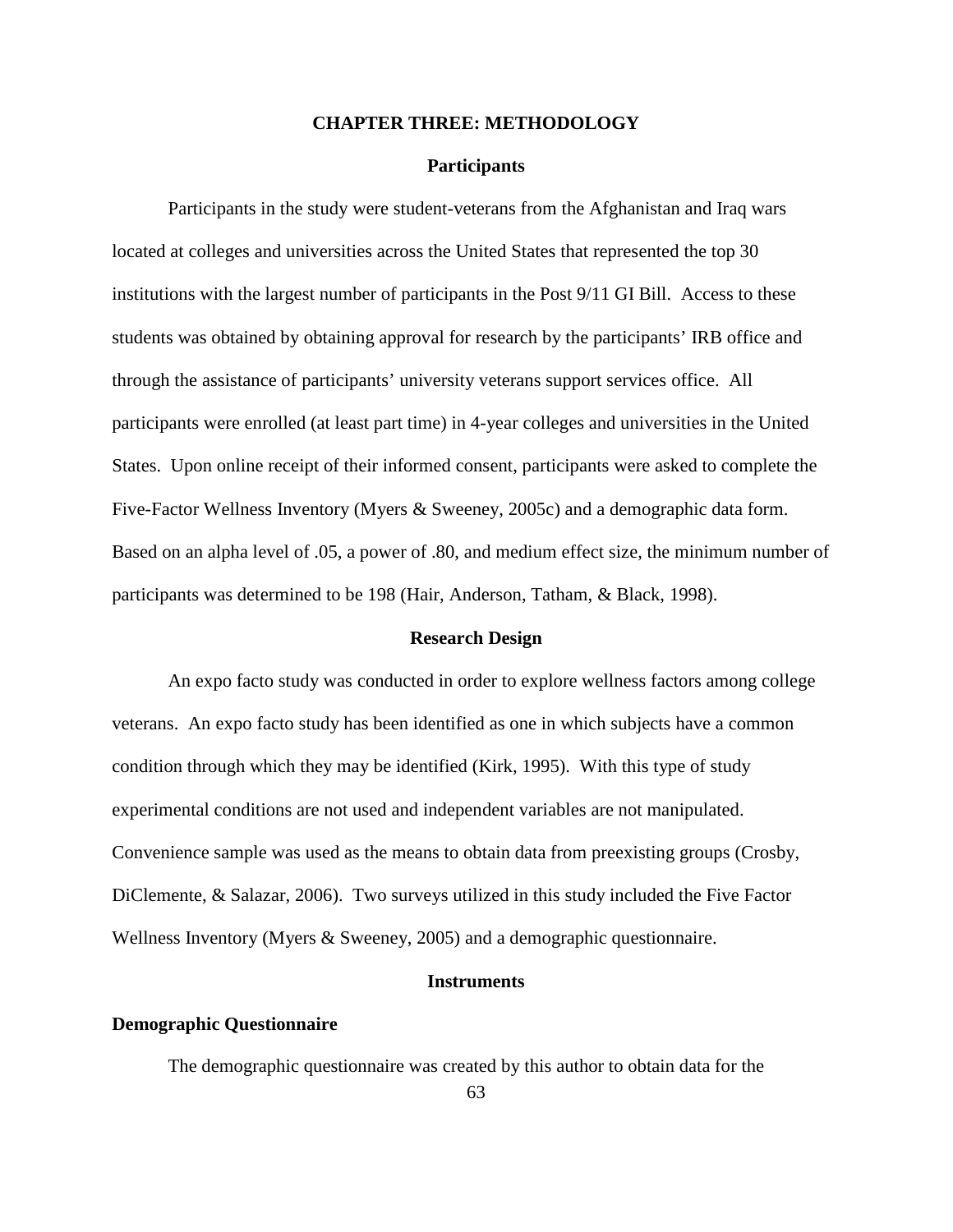investigation of demographic variables among student-veterans in relation to wellness factors. Demographic data was requested first followed by the completion of the 5F-Wel. Information sought from the demographic questionnaire included sex, age, race/ethnicity, college classification (freshman, sophomore, junior, senior, graduate student), college enrollment status (first time attending college or re-enrolled after serving in military), part time or full time enrollment, major area of study, cumulative grade point average, total number of tours in Iraq, total number of tours in Afghanistan, other tours, last/current military rank, military branch, marital status, and housing status (off-campus or on-campus).

## **Five-Factor Wellness Inventory**

 The Five Factor Wellness Inventory (5F-Wel; Myers & Sweeney, 2005c) is an assessment instrument based on the Indivisible Self: An Evidenced-Based Model of Wellness (IS-Wel; Myers & Sweeny, 2005a). The IS-Wel was developed from an exploratory factor analysis of the Wheel of Wellness (WoW; Myers & Sweeney, 2007). The Wellness Evaluation Lifestyle is the assessment instrument used to measure WoW components. Structural equation modeling, involving an analysis of 3,043 individuals ranging from 10 to 56+ years (Hattie, Myers, & Sweeney, 2004) who had been assessed using the WEL, resulted in the creation of the IS-Wel (Mysers & Sweeney, 2007). The pool of subjects consisted of 1,347 university students (Hattie, Myers, & Sweeney, 2004), almost one half of the sample size, which makes it particularly meaningful considering the subjects used in this study are higher education students. Two hundred thirteen were 10- to 18 years old, 1,186 were 26 to 55 years old, and 184 were 56 years old and older. Fifty-four percent were male and 46% female. Racial make-up consisted of 81% Caucasian and 9% African-American (Hattie, Myers, & Sweeney, 2004).

Seventeen original components of the WoW remained viable in the new IS-Wel and 5F-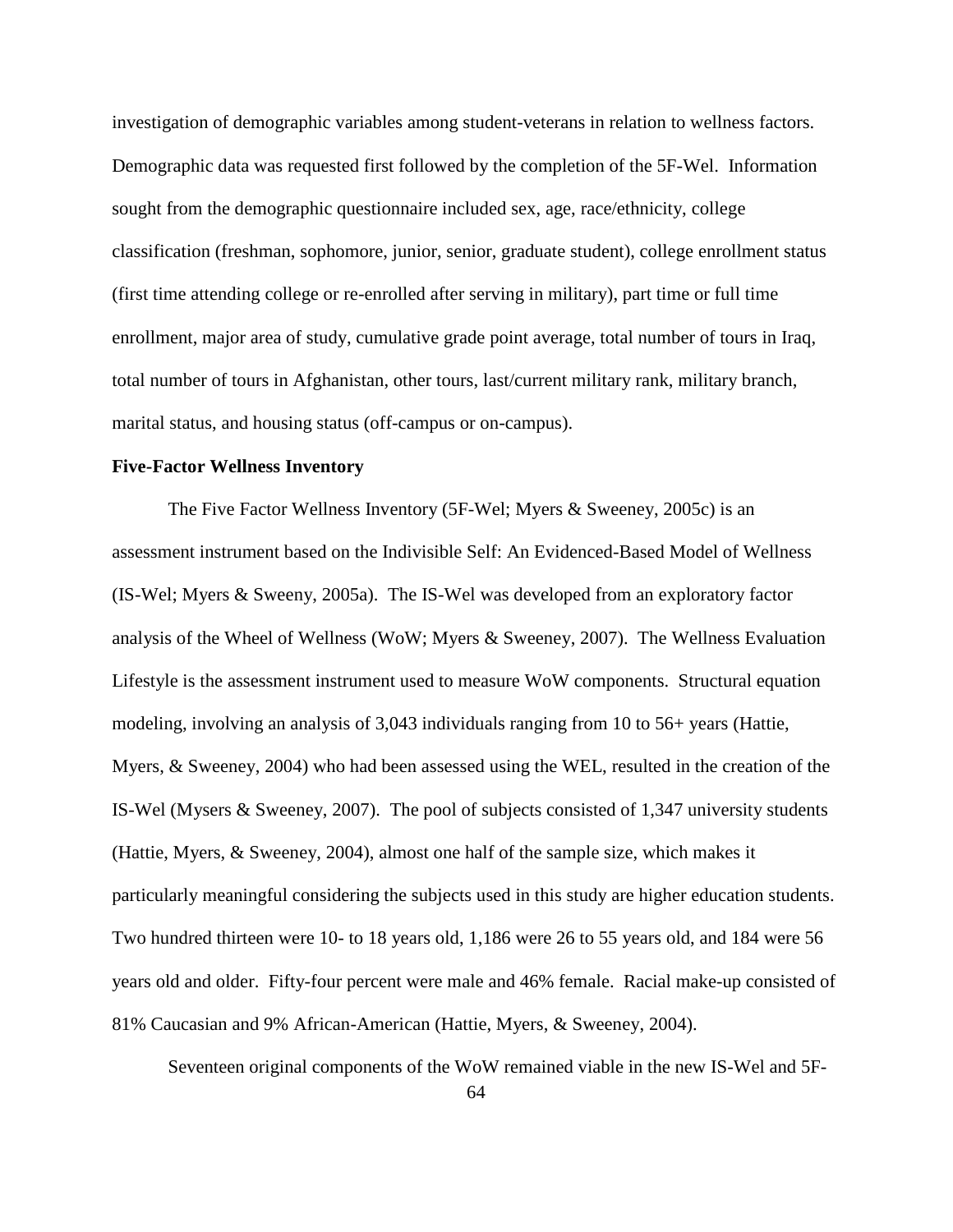Wel. There are three versions of the 5F-Wel including adult (5F-Wel-A), teenage (5F-Wel-T), and elementary school (5F-Wel-E). For the purposes of this study the adult form will be the focus for this review and will be identified as 5F-Wel. The 5F-Wel is comprised of three levels of factors. Higher-order Wellness, the first-order factor, is comprised of all other factors (Myers & Sweeney, 2005a, 2005c). The five second-order factors each have third-order factors/latent factors associated with them as follows (third-order factors/latent factors are in parenthesis) Creative Self (Thinking, Emotions, Control, Work, and Positive Humor), Coping Self (Leisure, Stress Management, Self Worth, and Realistic Beliefs), Social Self (Friendship and Love), Essential Self (Spirituality, Gender Identity, and Cultural Identity), and Physical Self (Exercise and Nutrition).

The 5F-Wel was created to be self-administered, with an average time for completion of 10 to 20 minutes (Myers & Sweeney, 2005c). Test items consist of a four-point Likert-type scale ranging from *strongly agree* to *strongly disagree*. The 5F-Wel is comprised of 90 test items, which include 17 contextual items. Contextual items provide additional information about the testee from the viewpoint of her interaction within her institutional, global, and local environments. The reading level required for adults is a maximum ability at the  $9<sup>th</sup>$  grade level.

Myers and Sweeney (2005c) report on a number of studies that have provided evidence of divergent and convergent validity. Studies in which first-order and second-order factors were found to discriminate among population variables, in part, have included: mattering and acculturation (Rayle & Myers, 2004), happiness (Granello, 1999), liking (Shurts & Myers, 2008), gratitude (Kahlo, 2009), and spirituality, (Webster, 2004). Construct validity was examined using assessment instruments with similar component characteristics. Over a period of four years Myers administered the WEL and other assessment instruments to a sample of 299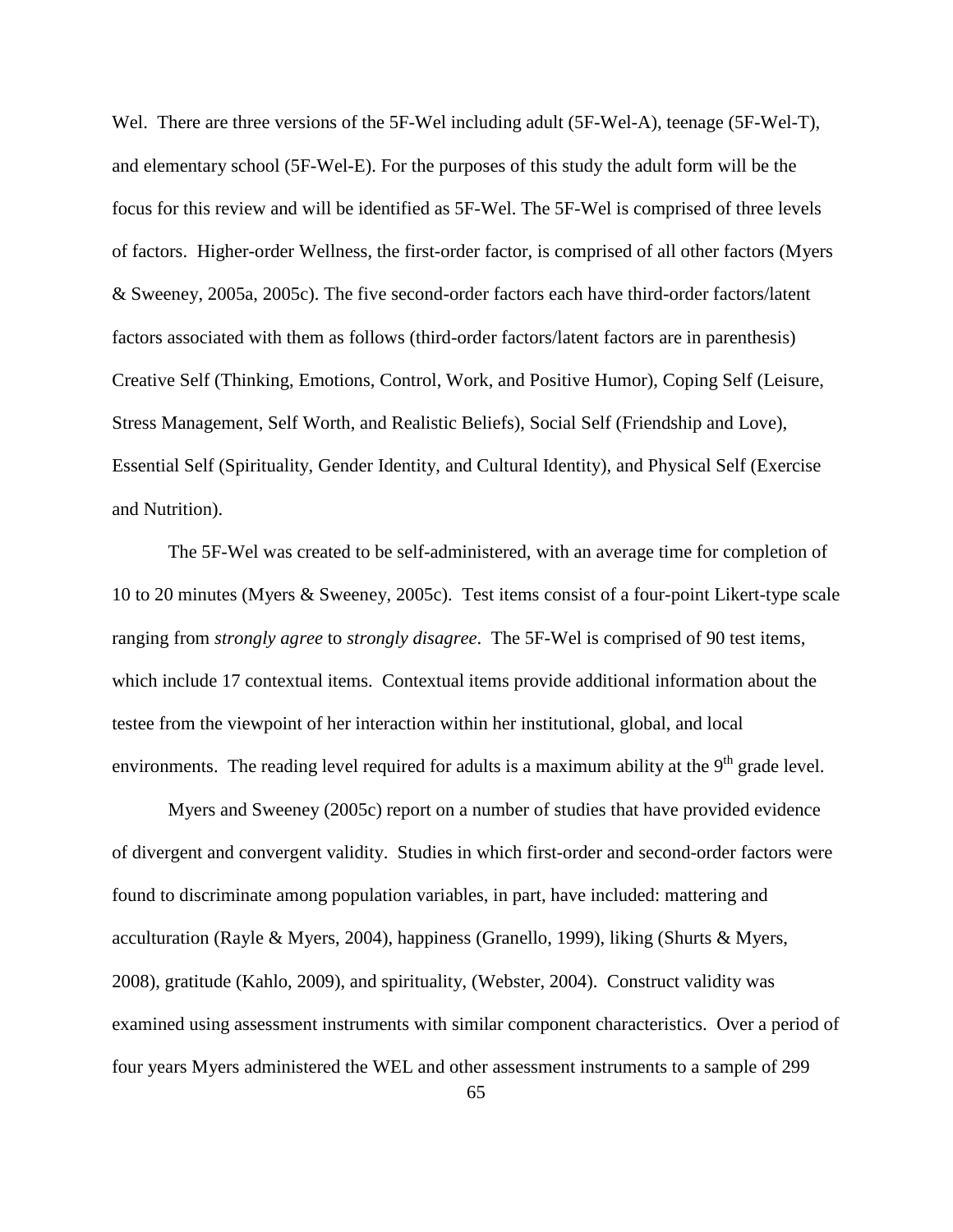students (Hattie, Myers, & Sweeney, 2004). Instruments utilized included the Testwell, derived from Hettler's wellness model; Coping Resources Inventory, CRI; Measures of Psychosocial Development, MPD; Inventory of Self Actualizing Characteristics, ISAC; and Developmental Counseling and Therapy, DCT. Correlations ranged from a low of .28 ( $p < .05$ ) between Problem Solving and Creativity, a third-order factor/latent factor, on the 5F-Wel and Initiative, a factor, on the MPD to a high of .74 ( $p < .01$ ) between Nutrition, a third-order factor/latent factor, on the 5F-Wel and Nutrition, a factor, on the Testwell.

Myers and Sweeney (2005c) reported reliability, in the 5F-Wel manual, as measured using alpha coefficients, for first-order wellness and the five second-order subscales as follows: Total Wellness (.94), Creative Self (.93), Coping Self (.92), Social Self (.94), Essential Self (.91), and Physical Self (.90).

After the creation of the 5F-Wel-A (adult form) a new database was developed from a sample of 2,093 individuals to measure internal consistency (Myers & Sweeney, 2005). Internal consistency as measured by alpha coefficients for the first-order factor and the five second-order factors were: Total Wellness (.98), Creative Self (.96), Coping Self (.89), Social Self (.96), Essential Self (.95), and Physical Self (.90). Racial makeup of the sample consisted of 52% Caucasian, 29% African-American, 4.3% Asian Pacific Islander, and 32% Hispanic. Fifty-two percent were male and 48% female, with a range in age of 18 to 101.

#### **Data Collection**

 Institutional Research Board (IRB) approval was obtained from the University of Arkansas (U of A). After receiving IRB approval the 10 public four-year universities with the greatest numbers of Post 9/11 GI Bill recipients were contacted in the Fall of 2012. The IRB offices for each university was contacted in order to obtain approval to conduct research with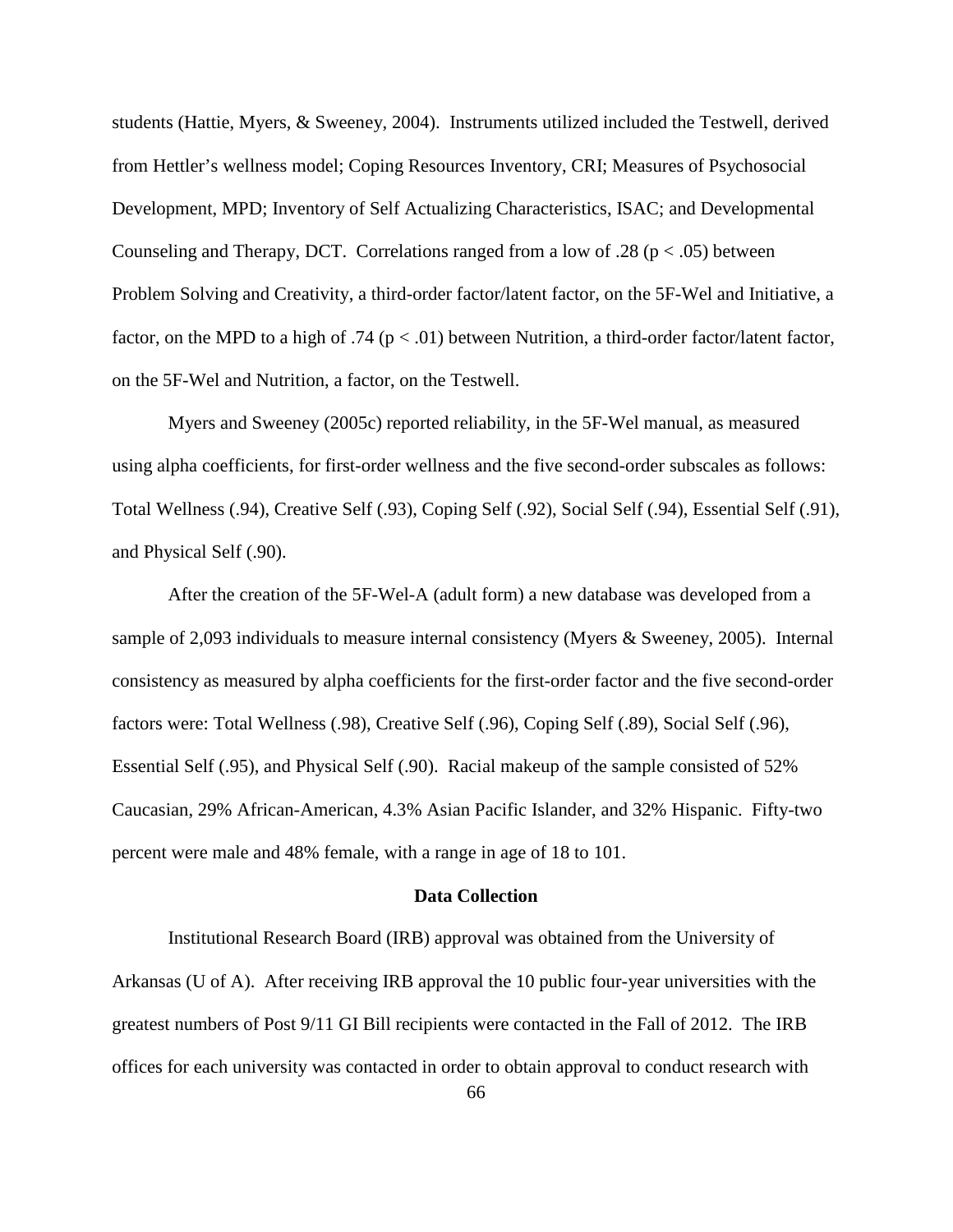student-veterans attending their institution. Once IRB approval was obtained the university student-veteran support service office(s) was contacted to seek assistance with the distribution of an introduction letter to student-veterans for participation in this research. Six out of the ten universities sought for participation in this research were used. Twenty-nine student-veteran participants were obtained.

As a result of the low number of participants the next 20 public four-year universities with the greatest number of Post 9/11 GI Bill recipients were solicited during the Spring of 2013 using the same procedures that were previously used. Eleven out of the twenty universities participated in this research. Veteran support services offices solicited students for participation mostly through e-mail, although there were two universities that used a newsletter, two universities used a Facebook posting and one solicited research participants through their website. The number of participants totaled from the eleven universities was 114 for a total of 143 participants.

The list of top Post 9/11 GI Bill institution participants was obtained from the United States Department of Veterans Affairs (2012), Office of Policy and Planning, National Center for Veterans Analysis & Statistics. The 5F-Wel was purchased through Mindgarden ("Mindgarden," 2010). The 5F-Wel and the demographics form were administered online. Results from the two instruments were collected by Mindgarden and saved for this researcher for statistical analysis.

## **Statistical Treatment**

 Descriptive (e.g., mean and standard deviation) and inferential statistics were utilized in this study. Two-way Analysis of Variance (ANOVA) were used to analyze data obtained from student-veterans who completed the 5F-Wel and the demographics form. Two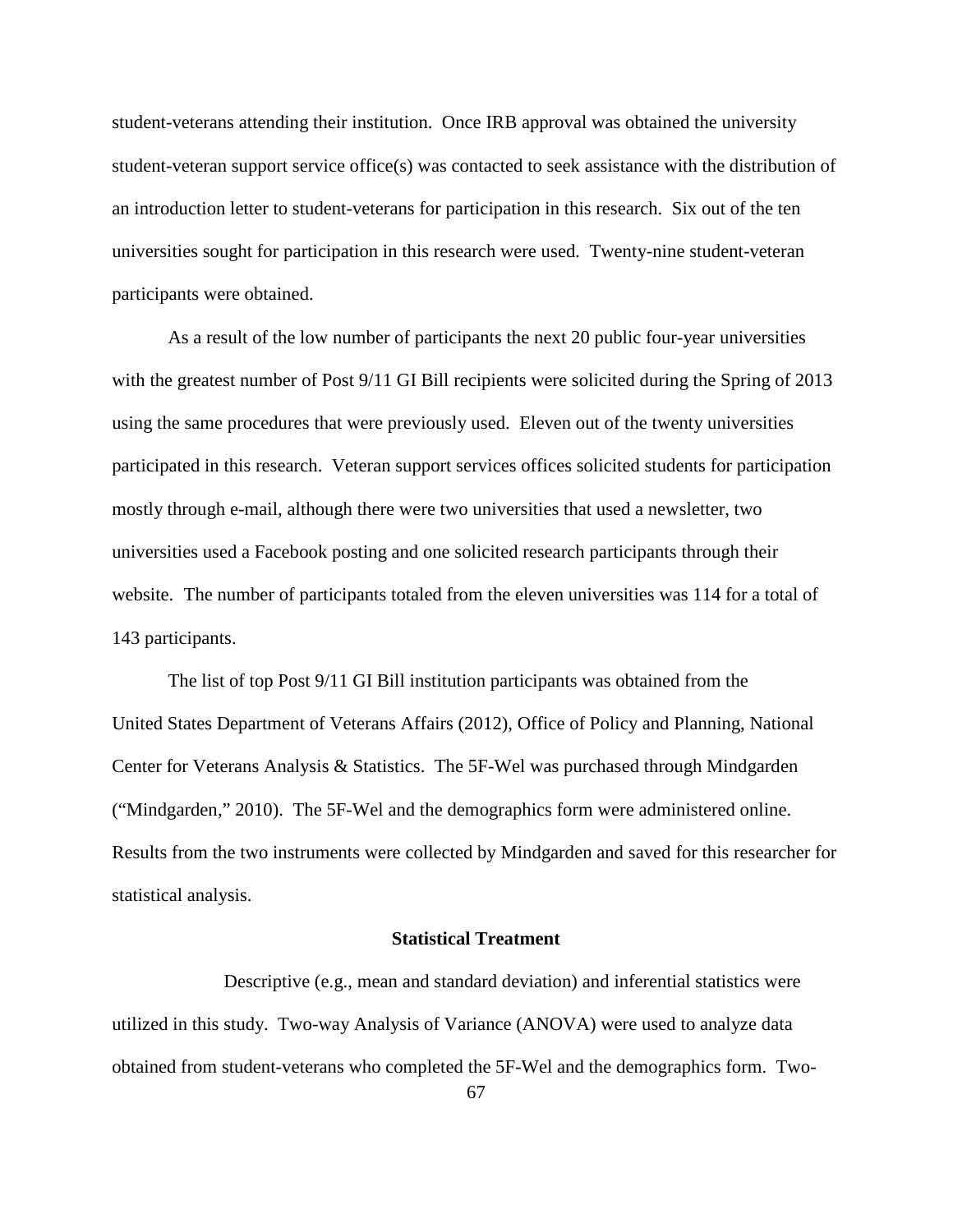way ANOVAs "allow the joint effect of the independent variables on the dependent variable(s)" (Stevens, 2002; p. 322) and allow for "more powerful tests by reducing error (within cell) variance (p. 323). The dependent variables consisted of Total Wellness, Creative Self, Coping Self, Social Self, Essential Self, and Physical Self. The independent variables consisted of gender, number of tours (i.e., one tour and more than one tour) and deployment (i.e., studentveterans that stayed in the U.S. and those that were deployed to Afghanistan and/or Iraq).

#### **Limitations**

 There were several limitations involved in this study. Randomization was not used as a strategy to obtain data. The target population in this study was student-veterans. Studentveterans that were enrolled in 4-year colleges and universities that received funding through in the Post 9/11 GI Bill were available for participation in this study, thus those student-veterans in higher education institutions that did not meet these guidelines were not considered for this study. The results of this type of sampling will make generalization less tenable. Another limitation of this study involves situational factors (Crosby, DiClemente, & Salazr, 2006). Situational factors such as responding in socially desirable ways and the perception of the level of privacy and confidentiality held by participants may affect responses. The perceptions of participants is beyond the control of this researcher, nevertheless informing participants about confidentiality and anonymity that is assured as much as possible may help mediate situational factors. Limitations in this study are important and as such have been given consideration regarding their impact.

#### **Summary**

 The methodology presented in this chapter provided organization through which this study was accomplished. The 5F-Wel, the instrument of choice for this study, is the only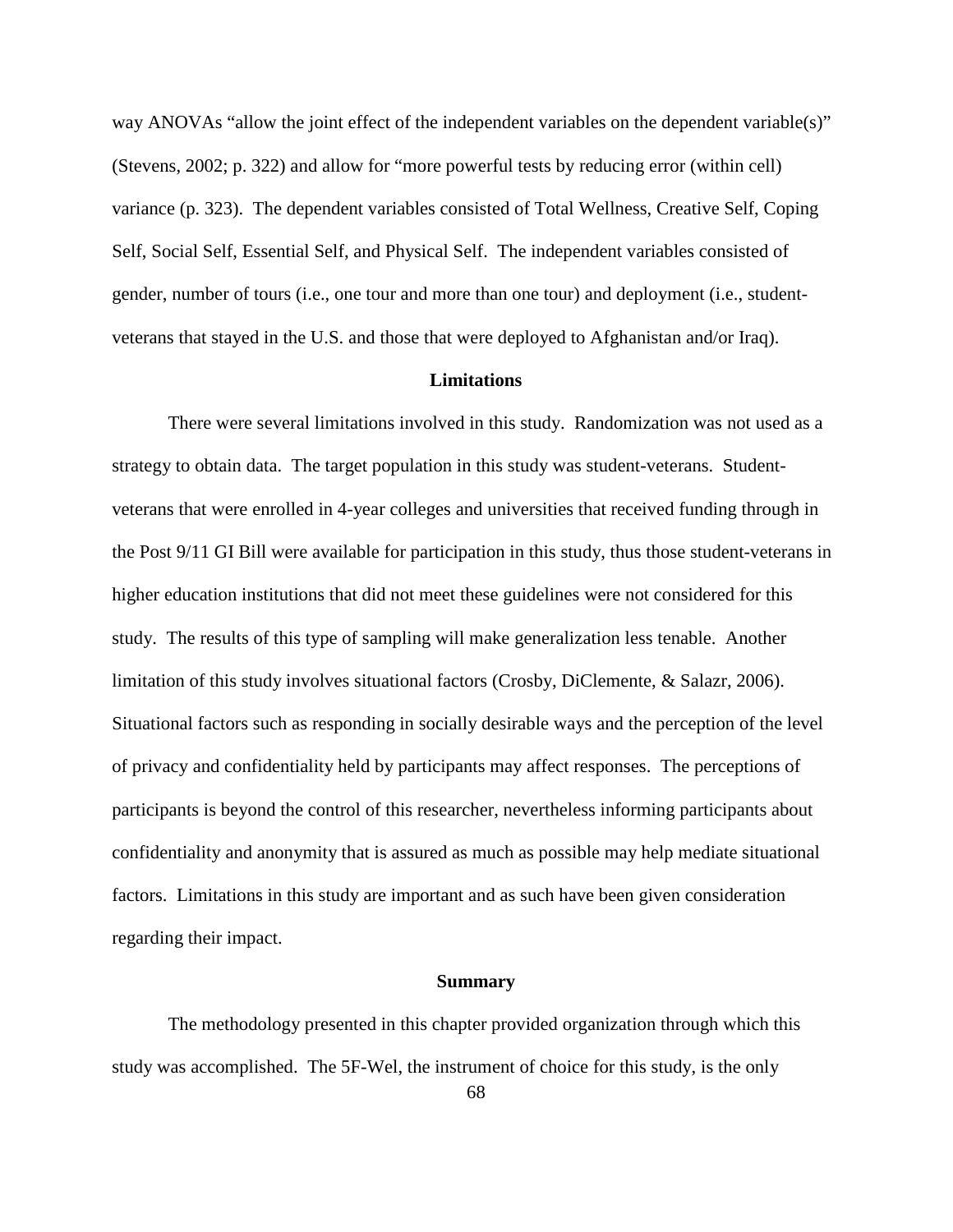wellness assessment instrument in the counseling profession that is research based and theoretically founded on a counseling theory. Information obtained from the 5F-Wel and the demographics form was analyzed using two-way ANOVAs. This analysis provided a strong statistical design for analyzing the data. Limitations for this study have been considered. The results of information from this study are reviewed in chapter four. This study will provide mental health professionals, medical personnel, higher education staff, and other individuals who work with student-veterans the opportunity to gain a better understanding of this unique population from a strengths based perspective.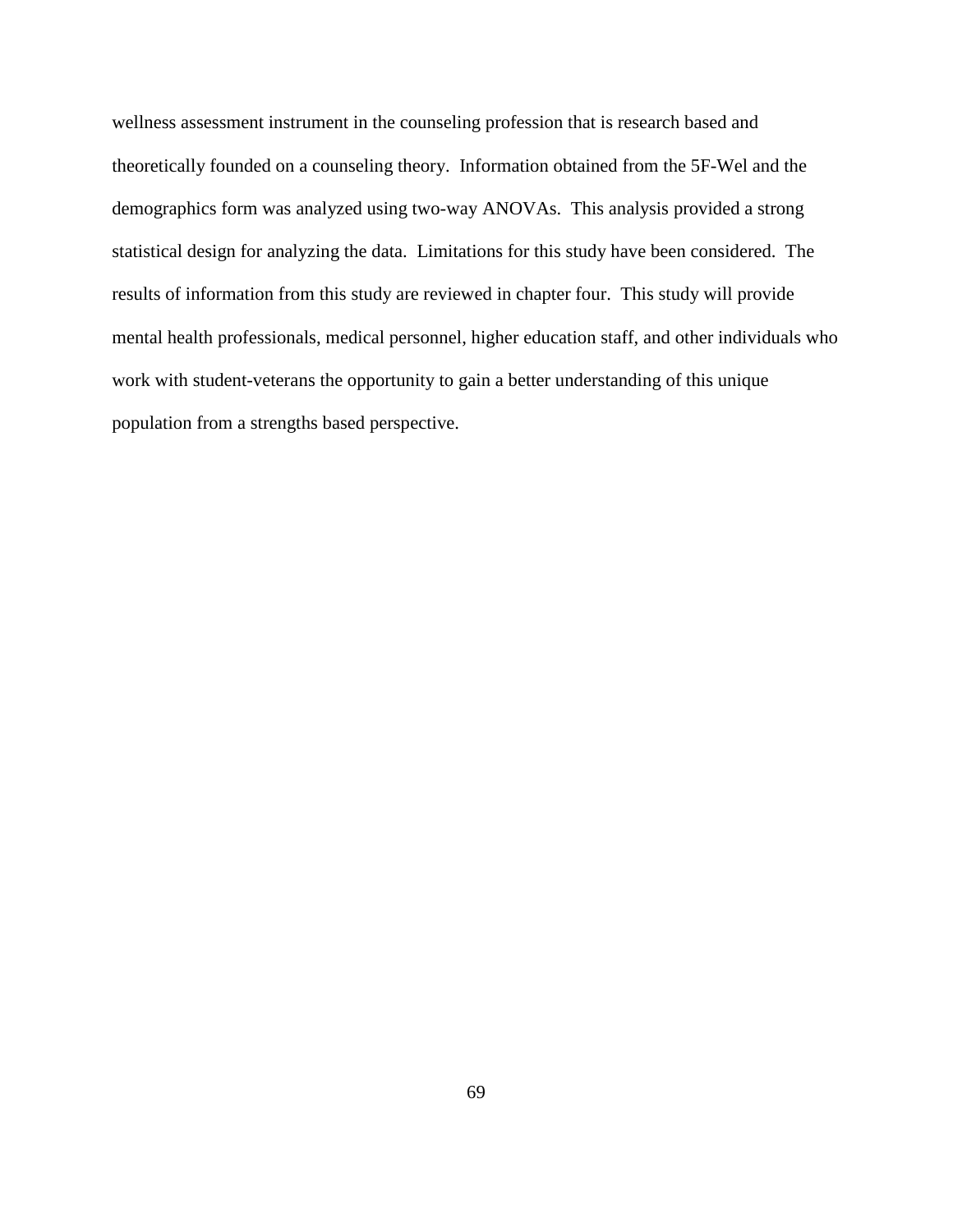#### **CHAPTER FOUR: RESULTS**

 This chapter presents descriptive and data analyses of the research questions in this study. This study examined the association of student-veteran gender the number of combat tours, and deployment on holistic wellness. The top 30 universities in the U.S. with the largest populations of student-veterans using the Post 9-11 GI Bill were solicited for participation in this study. Two-way analyses of variance (ANOVA) tests were used to study the research hypotheses.

Research hypotheses 1 states: There will be a difference in Total Wellness scores between gender and deployment for the sample as a whole. A review of the data revealed that there were eight participants that served only in the United States. As a result of the low number of participants that had served only in the United States research hypotheses 1 could not be analyzed. The low numbers of participants that had only served in the United States, additionally, did not allow statistical analysis of the other five research hypotheses that included student veterans that had only served in the United States. Additionally, three participants' responses were inconclusive as to whether they served only in the U.S. or were deployed to Afghanistan and/or Iraq and therefore they were not included for analysis.

Levene's test of equality of error variance did not reveal a significant difference for Creative Self, Coping Self, Physical Self or Total Wellness at the .05 alpha level, however, significant differences at the .05 alpha level for Social Self *F*(3, 128), *p* = .019 and Essential Self  $F(3, 128)$ ,  $p = .007$  were found. Error variance may be the result of sampling error and therefore caution is warranted when interpreting the results. What follows are the descriptive analysis and the results of the data analysis of the research hypotheses.

### **Descriptive Analysis**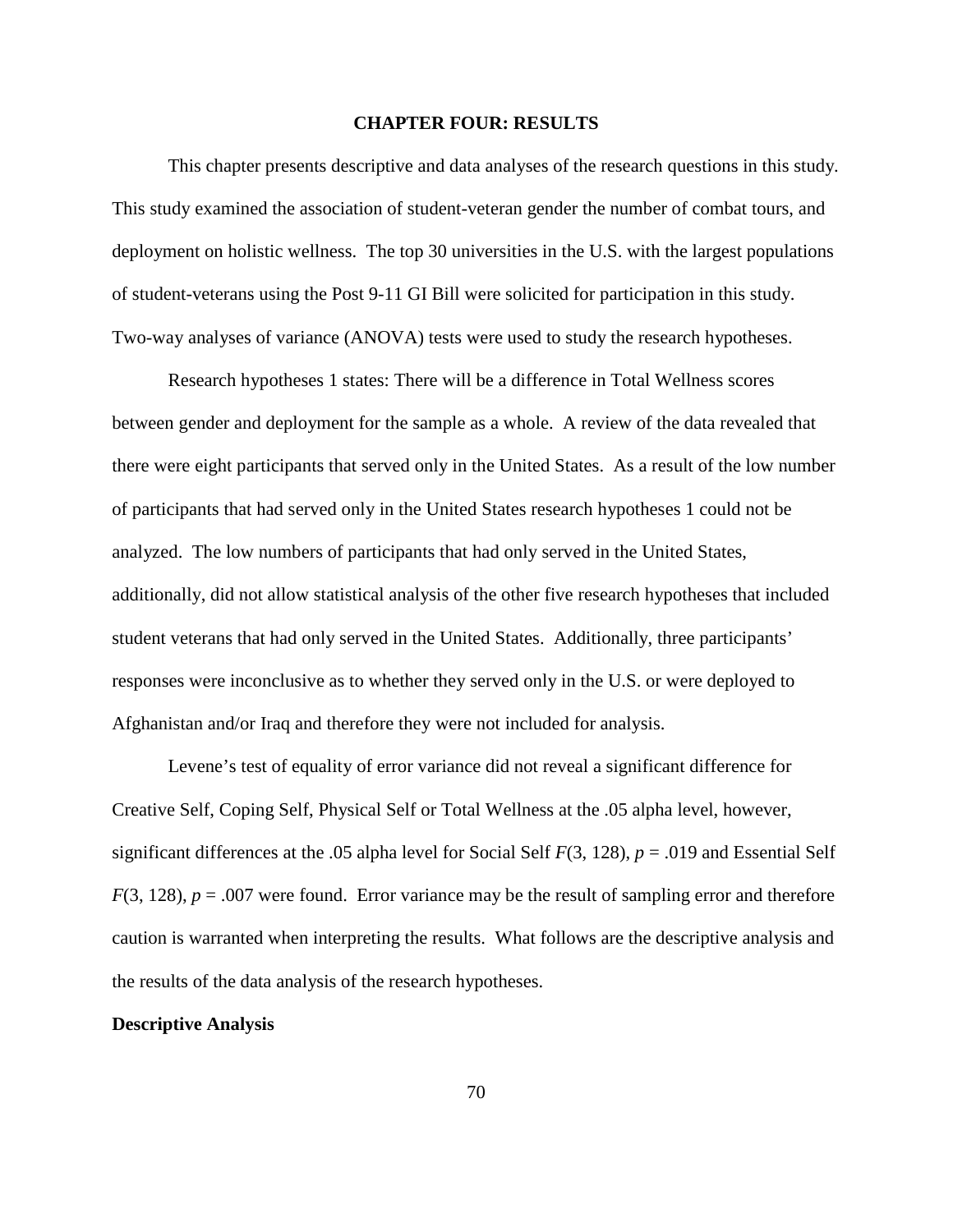Demographic data collected for this study included gender, age, race, and the number of tours student-veterans reported. A total of 143 student-veterans completed the questionnaires, of which eight indicated that they had not been deployed to Afghanistan and/or Iraq, while another three participants' responses were inconclusive regarding deployment to Afghanistan and/or Iraq. Thus a total of 11 participants were not included for further analysis. The results of descriptive statistics are displayed in Table 1.

 The total number of participants was 132 and included 35 females (26.5%) and 97 males (73.5%), of which 68 (51.5%) deployed to Iraq and/or Afghanistan one time only, while 64 (48.5%) deployed more than one time. The largest age group ranged from 20 to 29 years old  $(n = 73; 55.3\%)$ , while the smallest age group consisted of 50 years old or above  $(n = 2; 1.5\%)$ . The majority of participants were Caucasian ( $n = 81$ ; 61.4%), while Hispanics ( $n = 29$ ; 22.0%) made-up the next largest number consisted of Hispanics ( $n = 29$ ; 22.0%).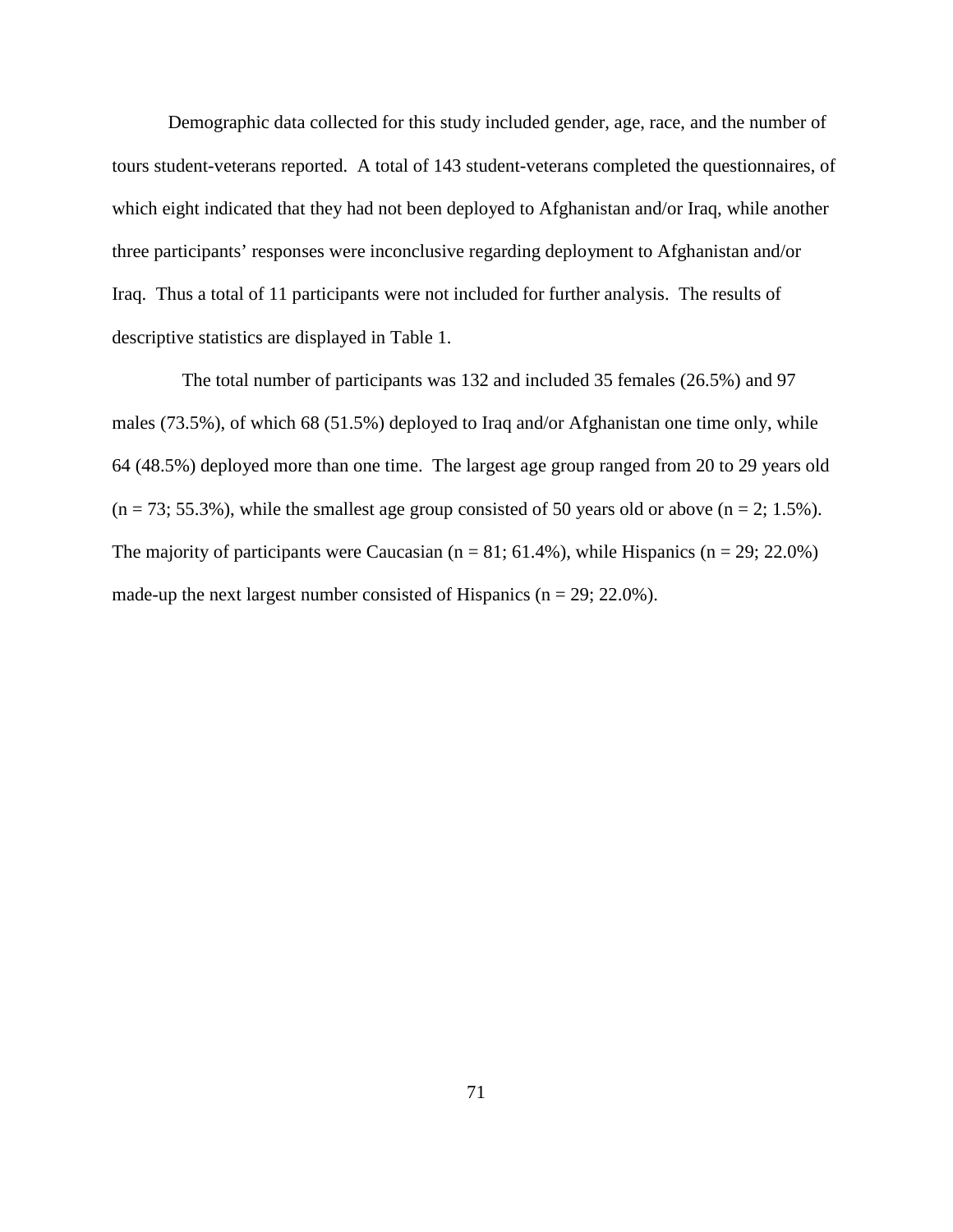Table 1.

| Variable                  | n              | $\%$ |
|---------------------------|----------------|------|
| Gender                    |                |      |
| Female                    | 35             | 26.5 |
| Male                      | 97             | 73.5 |
| Age                       |                |      |
| $20 - 29$                 | 73             | 55.3 |
| $30 - 39$                 | 47             | 35.6 |
| $40 - 49$                 | 10             | 7.6  |
| 50 and above              | $\overline{2}$ | 1.5  |
| Race                      |                |      |
| Caucasian                 | 81             | 61.4 |
| African American          | 8              | 6.1  |
| Hispanic                  | 29             | 22.0 |
| Asian or Pacific Islander | 5              | 3.8  |
| Native American           | $\overline{4}$ | 3.0  |
| Other                     | 5              | 3.8  |
| Number of Tours           |                |      |
| One                       | 68             | 51.5 |
| More than one             | 64             | 48.5 |

*Demographic Statistics for Participants (n = 132)*

## **Data Analysis**

 Table 2 displays the means and standard deviations of Total Wellness, Creative Self, Coping Self, Social Self, Essential Self, and Physical Self for male and female student-veterans deployed to Afghanistan and/or Iraq for one tour or more than one tour. Among the 5F-Wel subscales mean scores ranged from a low among females in the area of Coping Self (*M* = 68.32,  $SD = 13.60$ ) with more than one tour to a high among females in the area of Social Self ( $M = 13.60$ ) 86.73,  $SD = 10.50$ ) with more than one tour.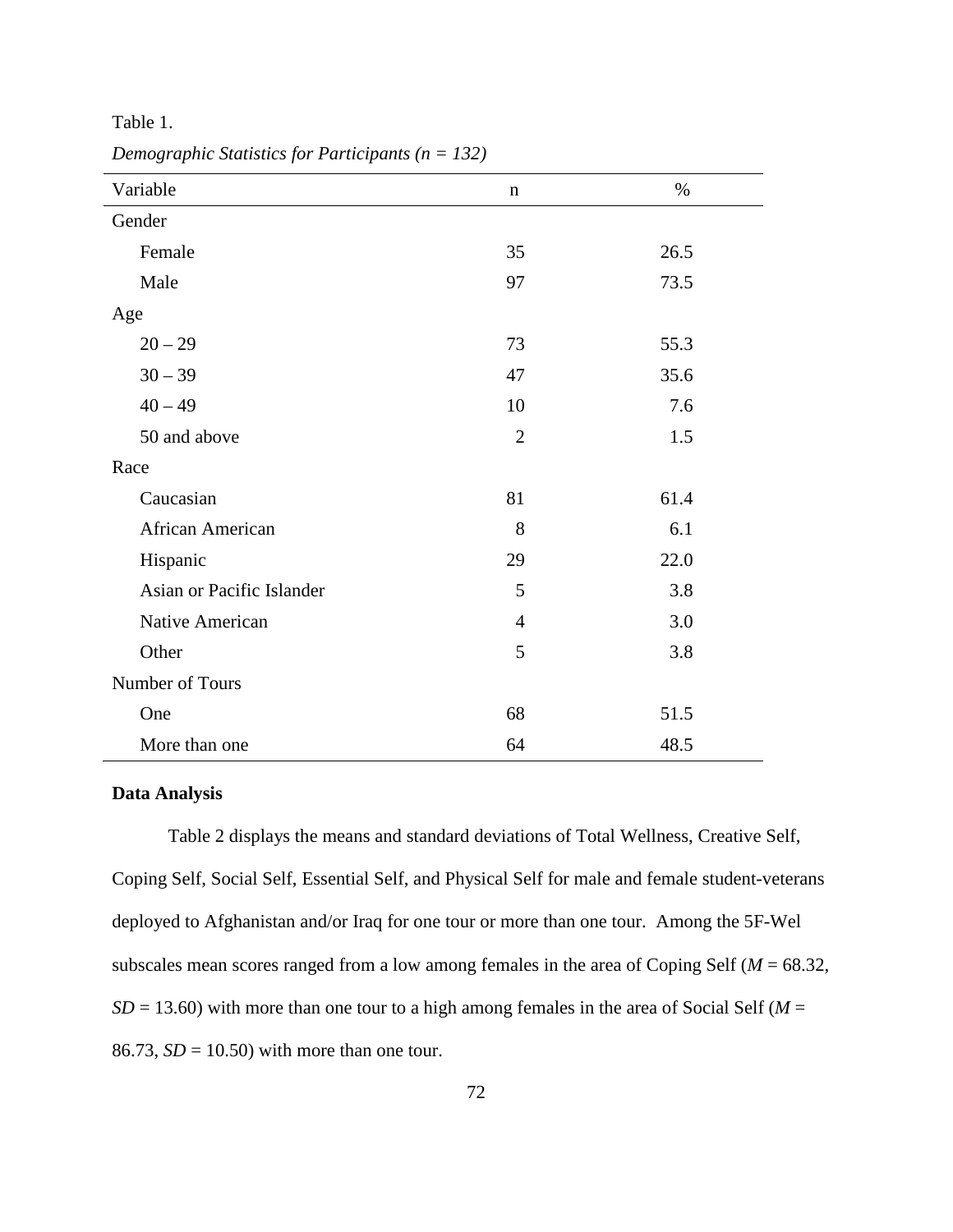# Table 2

|                       |                  | One tour |        |                  | More than one tour |
|-----------------------|------------------|----------|--------|------------------|--------------------|
| Scale                 | $\boldsymbol{M}$ | SD       |        | $\boldsymbol{M}$ | SD                 |
|                       |                  |          | Male   |                  |                    |
|                       |                  | $n = 45$ |        |                  | $n = 52$           |
| <b>Total Wellness</b> | 75.46            | 9.32     |        | 72.51            | 7.76               |
| <b>Creative Self</b>  | 77.64            | 9.98     |        | 76.10            | 8.64               |
| Coping Self           | 72.51            | 10.27    |        | 70.59            | 11.27              |
| Social Self           | 81.47            | 15.33    |        | 80.60            | 12.05              |
| <b>Essential Self</b> | 74.38            | 12.19    |        | 69.35            | 7.93               |
| Physical Self         | 73.50            | 15.09    |        | 71.68            | 14.93              |
|                       |                  |          | Female |                  |                    |
|                       |                  | $n = 23$ |        |                  | $n=12$             |
| <b>Total Wellness</b> | 75.42            | 8.92     |        | 76.27            | 9.78               |
| <b>Creative Self</b>  | 77.48            | 9.81     |        | 78.99            | 8.74               |
| Coping Self           | 70.20            | 9.08     |        | 68.32            | 13.60              |
| Social Self           | 79.63            | 18.09    |        | 86.73            | 10.50              |
| <b>Essential Self</b> | 76.63            | 12.56    |        | 76.68            | 13.95              |
| Physical Self         | 77.72            | 15.09    |        | 76.04            | 15.97              |

*Means and Standard Deviations of the 5F-Wel-A Subscales by Number of Tours by Gender (n = 132)*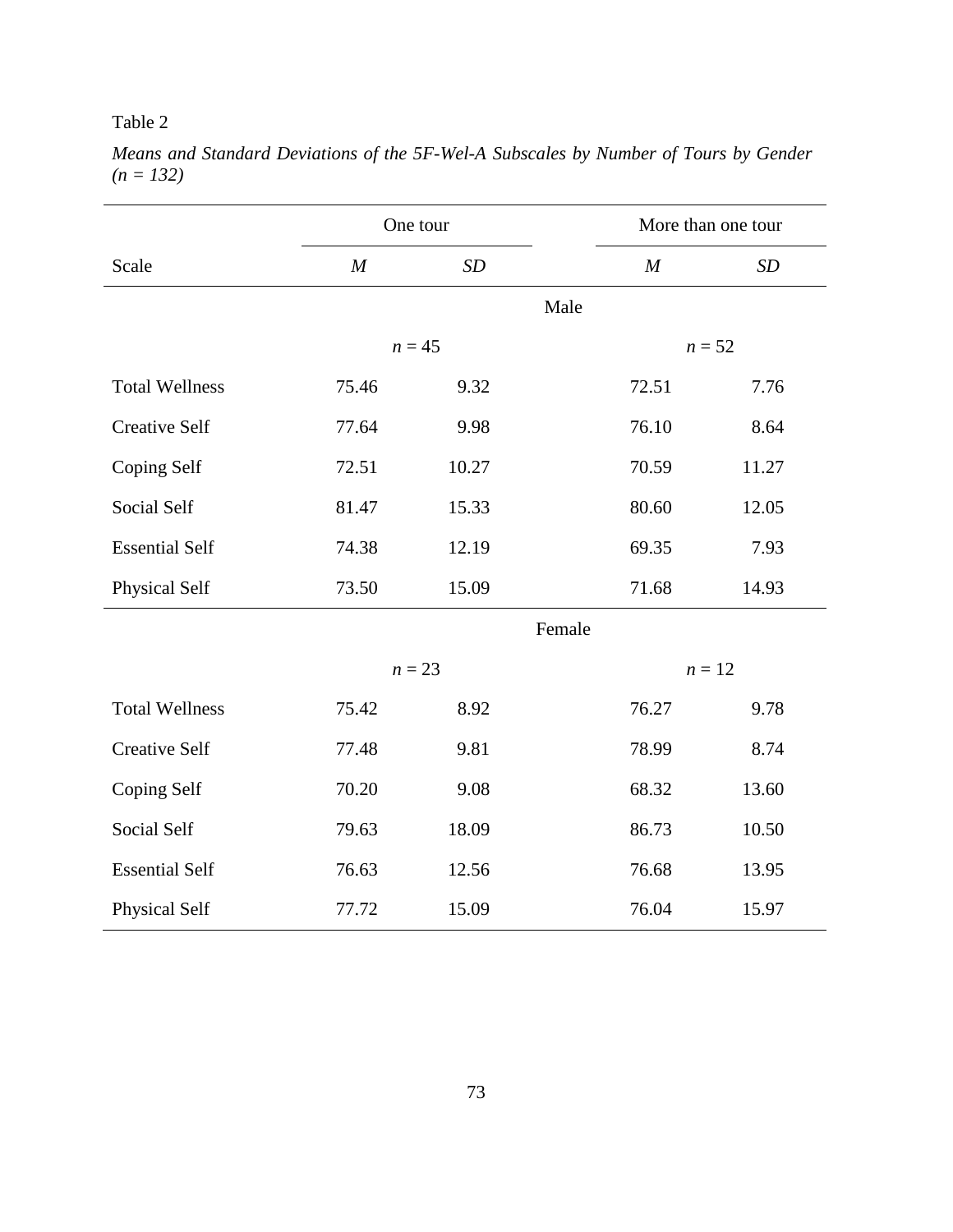The two-way ANOVAs were used to investigate the association between gender and the number of tours on wellness. The effect sizes  $(\eta^2)$  were also calculated to indicate the strength of association between the independent variables and the dependent variables (Maxwell, Camp, & Arvey, 1981). In this research effect sizes were determined by the calculation of eta squared  $(\eta^2)$ . According to Cohen (as cited in Fritz, Morris, & Richler, 2012) effect size strengths are as follows, small .01, medium .06, and large .14. Eta squared is the preferred statistic for social scientists for reporting estimates of effect size used with an ANOVA (Levine & Hullett, 2002). The results of Total Wellness and the five subscales are reported:

 **Total Wellness scale.** The association of the main effects, gender and number of tours, on Total Wellness, including the interaction effect, was not statistically significant.

Table 3

*Two-way Analysis of Variance for the Number of Tours and Gender Conditions on the Total Wellness Scale (n = 132)* 

| Source                | df  | SS        | MS     | $\boldsymbol{F}$ | $\boldsymbol{p}$ | $\eta^2$ |
|-----------------------|-----|-----------|--------|------------------|------------------|----------|
| <b>Tours</b>          |     | 26.126    | 26.126 | .345             | .558             | .003     |
| Gender                |     | 82.193    | 82.193 | 1.085            | .300             | .008     |
| Tours $\times$ Gender |     | 85.601    | 85.601 | 1.130            | .290             | .009     |
| Within Cells          | 128 | 10000.411 |        |                  |                  |          |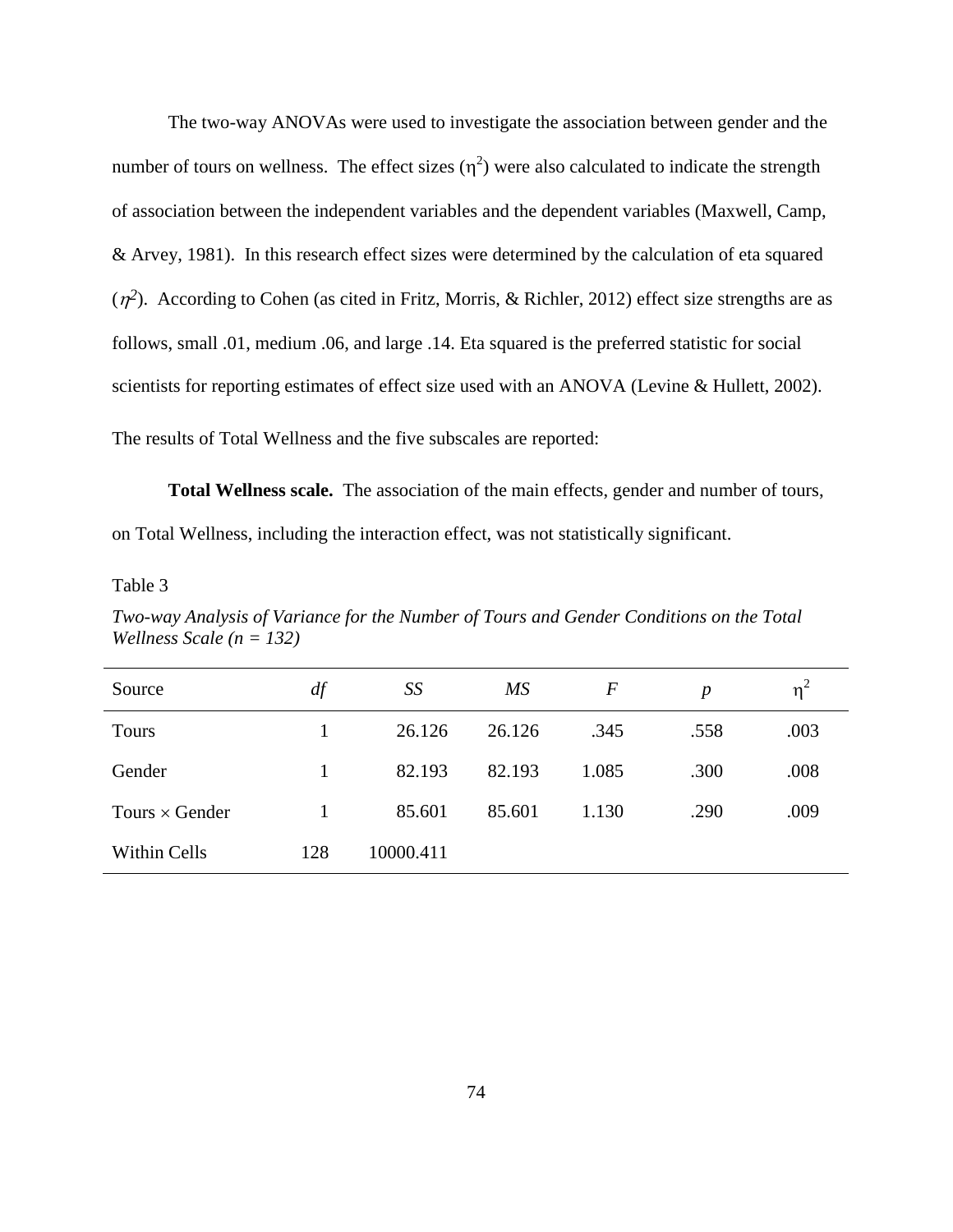**Creative Self scale.** There was not a statistically significant main effect for gender or number of tours on the Creative Self; additionally, the interaction effect was not statistically significant.

Table 4

*Two-way Analysis of Variance for the Number of Tours and Gender Conditions on the Creative Self Subscale (n = 132)* 

| Source                | df  | SS        | $\overline{MS}$ | $\bm{F}$       | $\boldsymbol{p}$ | $\eta^2$ |
|-----------------------|-----|-----------|-----------------|----------------|------------------|----------|
| <b>Tours</b>          |     | .007      | .007            | $\overline{0}$ | .993             | < 0.001  |
| Gender                | 1   | 44.422    | 44.422          | .510           | .476             | .004     |
| Tours $\times$ Gender |     | 55.401    | 55.401          | .636           | .427             | .005     |
| Within Cells          | 128 | 11146.102 | 87.079          |                |                  |          |

 **Coping Self scale.** The association of the main effects, gender and number of tours on

the Coping Self, including the interaction effect, was not statistically significant.

## Table 5

*Two-way Analysis of Variance for the Number of Tours and Gender Conditions on the Coping Self Subscale (n = 132)* 

| Source                | df  | SS        | <b>MS</b> | $\bm{F}$ | $\boldsymbol{p}$ | $\eta^2$ |
|-----------------------|-----|-----------|-----------|----------|------------------|----------|
| <b>Tours</b>          |     | 85.927    | 85.927    | .734     | .393             | .006     |
| Gender                |     | 125.257   | 125.257   | 1.071    | .303             | .008     |
| Tours $\times$ Gender |     | .008      | .008      | $\theta$ | .994             | < .001   |
| Within Cells          | 128 | 14975.257 | 116.994   |          |                  |          |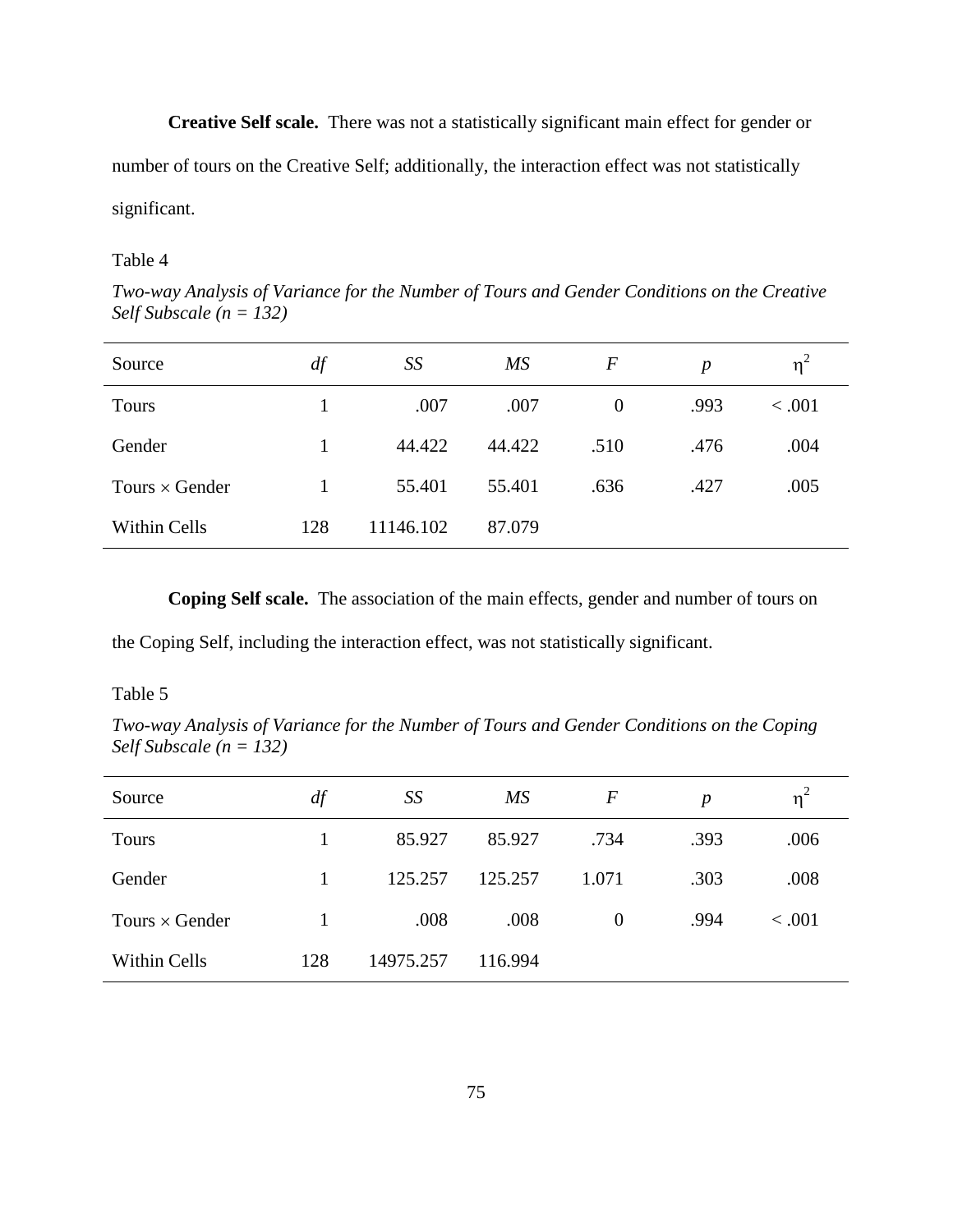**Social Self scale.** The relationship of the main effects, gender and number of tours, on

the Social Self, including the interaction effect, was not statistically significant.

## Table 6

*Two-way Analysis of Variance for the Number of Tours and Gender Conditions on the Social Self Subscale (n = 132)* 

| Source                | df  | SS        | MS      | F     | $\boldsymbol{p}$ | $\eta^2$ |
|-----------------------|-----|-----------|---------|-------|------------------|----------|
| <b>Tours</b>          |     | 230.039   | 230.039 | 1.125 | .291             | .009     |
| Gender                |     | 109.185   | 109.185 | .534  | .466             | .004     |
| Tours $\times$ Gender |     | 377.279   | 377.279 | 1.846 | .177             | .014     |
| <b>Within Cells</b>   | 128 | 26167.253 | 204.432 |       |                  |          |

 **Essential Self scale.** There was not a statistically significant main effect for number of

tours on the Essential Self or for the interaction effect, however there was a statistically

significant main effect for gender.

## Table 7

*Two-way Analysis of Variance for the Number of Tours and Gender Conditions on the Essential Self Subscale (n = 132)* 

| Source                | df  | SS        | МS      | $\boldsymbol{F}$ | $\boldsymbol{p}$ | $\eta^2$ |
|-----------------------|-----|-----------|---------|------------------|------------------|----------|
| Tours                 |     | 147.493   | 147.493 | 1.229            | .270             | .01      |
| Gender                | 1   | 545.881   | 545.881 | 4.549            | .035             | .04      |
| Tours $\times$ Gender | 1   | 153.299   | 153.299 | 1.277            | .260             | .01      |
| Within Cells          | 128 | 15361.024 | 120.008 |                  |                  |          |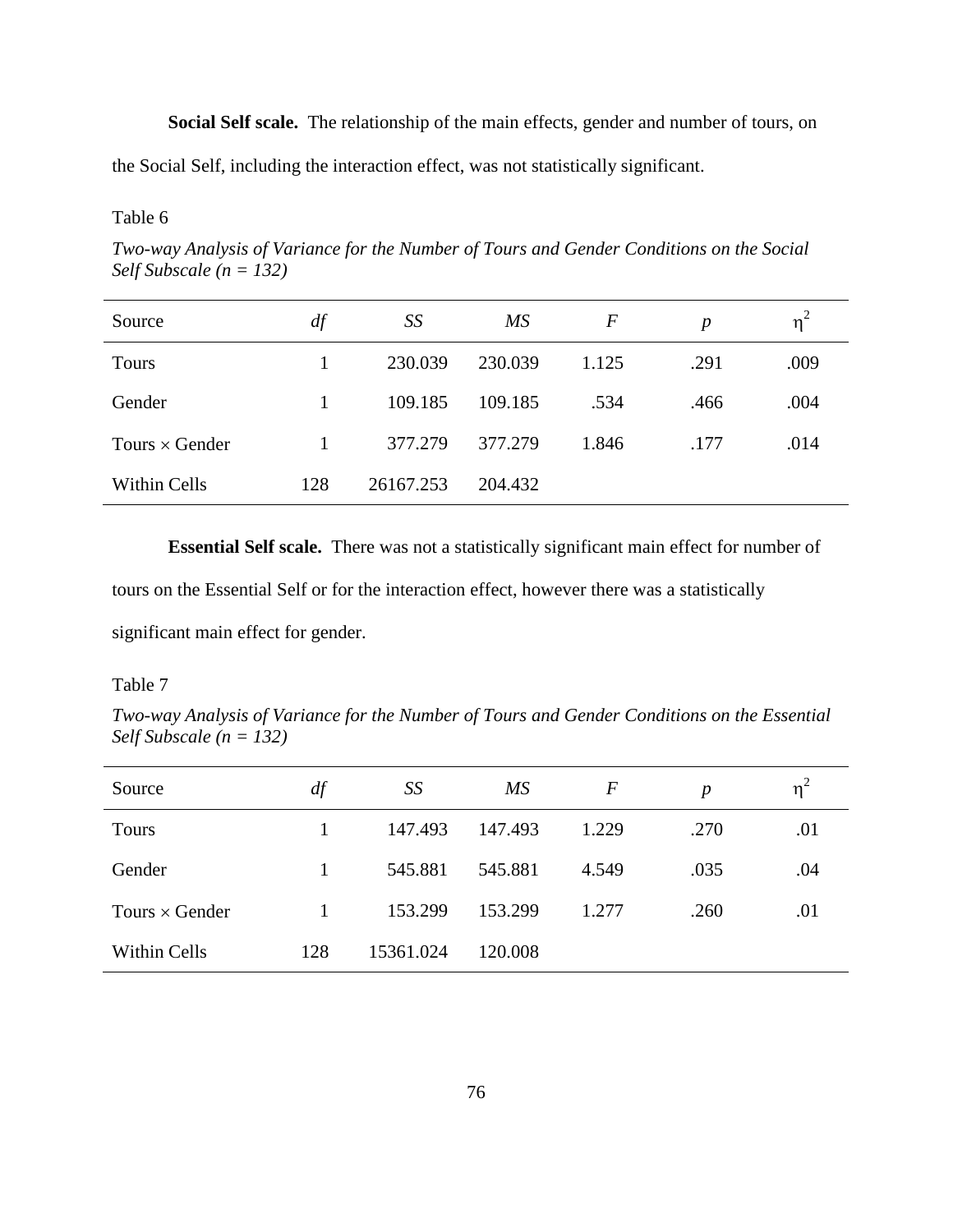**Physical Self scale.** The association of the main effects, gender and number of tours, on the Physical Self, including the interaction effect, was not statistically significant.

## Table 8

*Two-way Analysis of Variance for the Number of Tours and Gender Conditions on the Physical Self Subscale (n = 132)* 

| Source                | df           | SS        | МS      | $\bm{F}$ | $\boldsymbol{p}$ | $\eta^2$ |
|-----------------------|--------------|-----------|---------|----------|------------------|----------|
| <b>Tours</b>          | 1            | 72.512    | 72.512  | .318     | .574             | .002     |
| Gender                | 1            | 437.133   | 437.133 | 1.916    | .169             | .015     |
| Tours $\times$ Gender | $\mathbf{1}$ | .119      | .119    | .001     | .982             | < 0.001  |
| Within Cells          | 128          | 29206.157 | 228.173 |          |                  |          |

### **Summary**

 This chapter included a description and summary of the data collected and the statistical analysis of the data. Research hypotheses 1, 3, 5, 7, 9, and 11 could not be analyzed because of an insufficient sample size; however, research hypotheses 2, 4, 6, 8, 10, and 12 were analyzed using two-way ANOVAs. The two-way ANOVA results of the Total Wellness scale and 5 subscales between gender and number of tours were presented on Tables 3 through 8. In general, all statistical findings were not significant except a gender main effect on the Essential Self subscale (see Table 7). In this finding, there was a pattern in which male student-veterans consistently exhibited higher second-order wellness levels under the one deployment condition compared to the more than one deployment condition, although these differences were small. However, for female student-veterans the findings were inconsistent, with female studentveterans exhibiting higher wellness levels under more than one tour condition for the Creative Self, Social Self, Essential Self, and Total Wellness, while the reverse was true for the Coping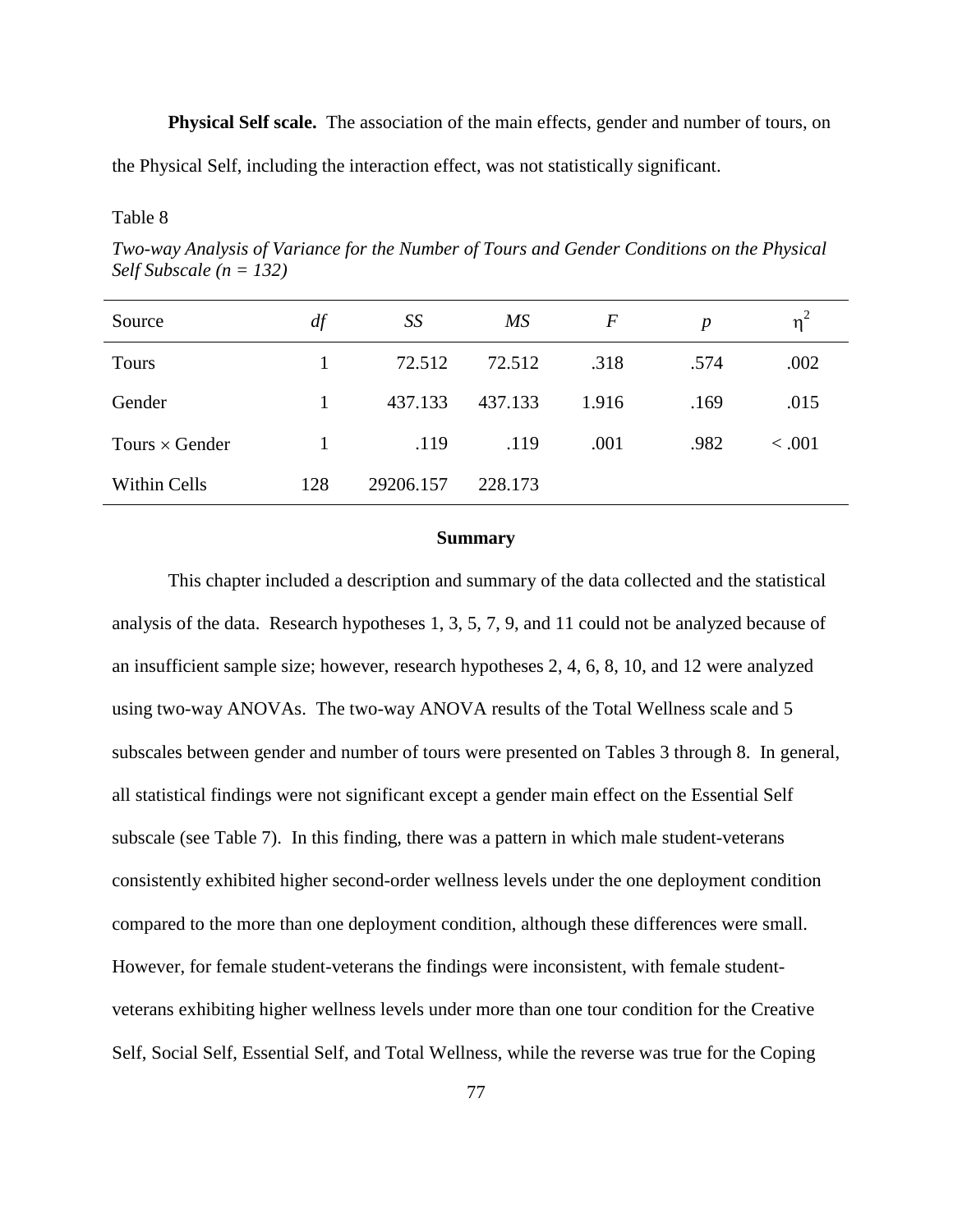Self and the Physical Self. Here again, the differences were small. The mixed results among female student-veterans may be due to the small sample size obtained for female studentveterans. Levene's test of equality of error variance was significant and therefore these results should be interpreted with caution. Effect sizes were extremely small for the main effects on Total Wellness, Creative Self, Coping Self, and Social Self; a small to medium effect for the gender main effect on Essential Self, and, a small effect for gender on Physical Self. In chapter five the results of this study will be discussed.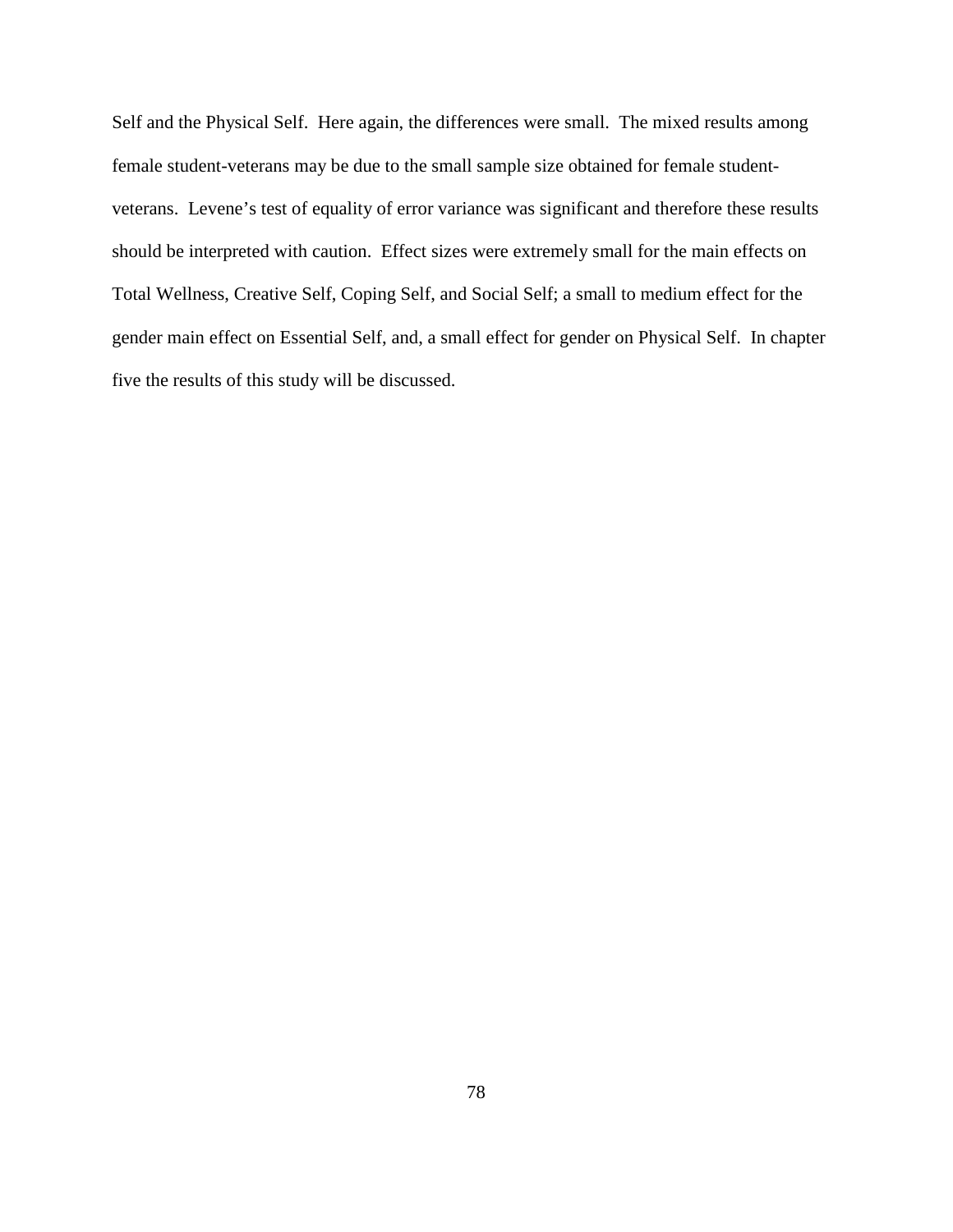#### **CHAPTER FIVE: DISCUSSION**

This chapter presents the summary of the study, the results and a discussion on the implications for future research. This chapter begins with a brief summary, the statement of the problem and moves on to the statement of the procedures. Then this chapter focuses on an analysis of the specific research hypotheses. Lastly this chapter presents limitations associated with this study, implications for future research and a summary statement.

#### **Summary**

This study investigated the wellness of student-veterans attending four-year universities in relation to their gender, deployment, and number of combat tours. Student-veterans were solicited from higher education institutions from across the United States. The Five Factor Wellness Inventory (Mysers & Sweeny, 2005c) was used to measure holistic wellness. A series of two-way ANOVAs were conducted to test the hypotheses.

#### **Statement of the Problem**

The United States of America (U.S.) had been engaged in two wars, one in Afghanistan (Operation Enduring Freedom; OEF) and another in Iraq (Operation Iraqi Freedom; OIF), in response to terrorist attacks on September 11, 2001. Over the course of these wars, over 2 million military personnel have served in OEF/OIF. While OIF officially ended on December 14, 2011(Kuhn, 2011) and the military combat mission in Afghanistan is set to conclude in 2016 (Simeone, 2014), veterans continue to benefit from the passing of The Post 9/11 GI Bill. As noted, this bill provided funding for veterans to attend higher education institutions (United States Department of Veterans Affairs, 2011).

Since the passing of the Post 9/11 GI Bill, student-veteran attendance in colleges across the U.S. have increased substantially from 34,393 in 2009 to 754,229 in 2013 using the Post 9/11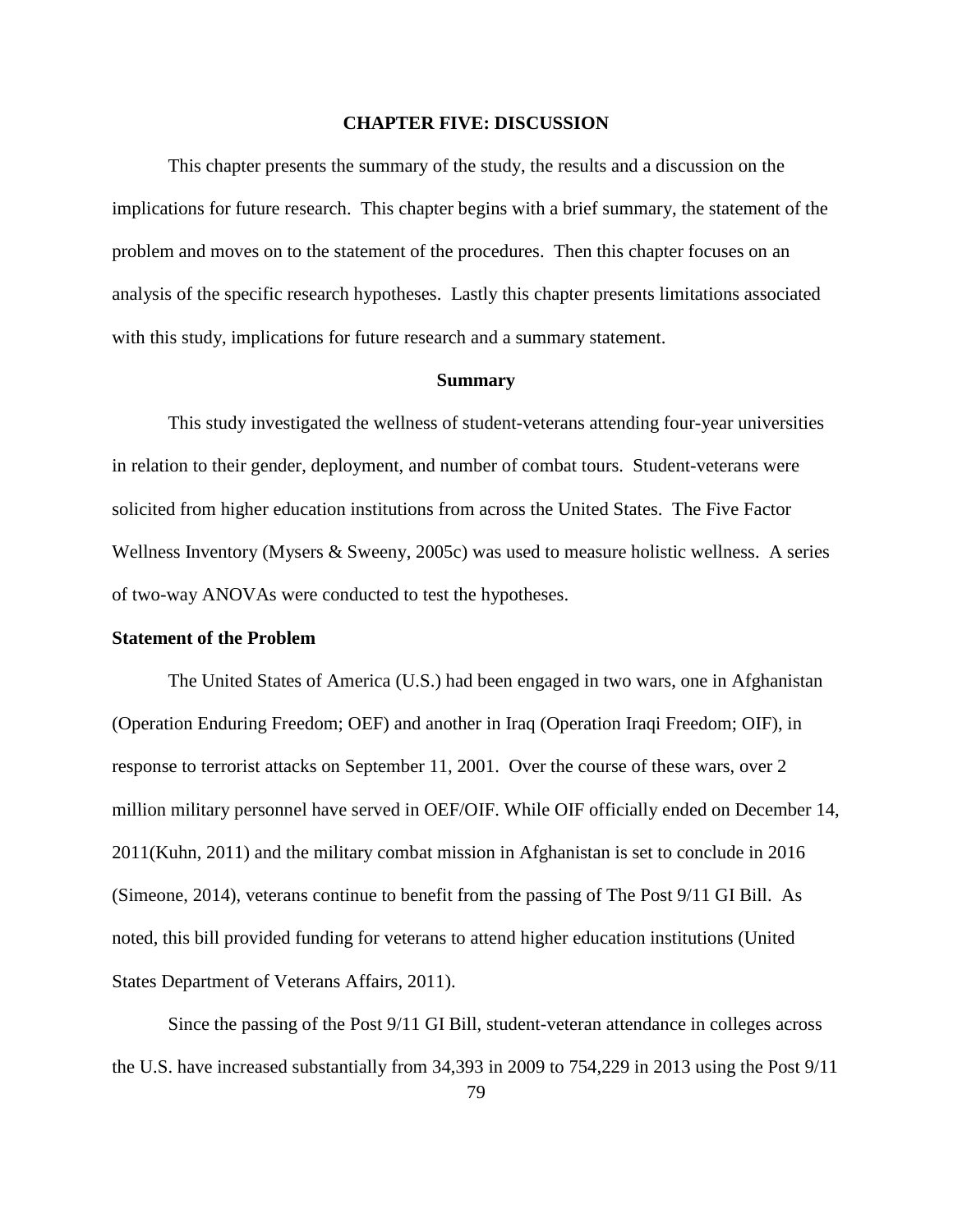GI Bill (U.S. Department of Veterans Affairs, 2013). While student-veterans experience similar concerns and issues as their non-veteran peers (Seal, Bertenthal, Miner, Sen, & Marmar, 2007; Rumann & Hamrick, 2010), it is also recognized that veterans returning from OIF/OND and OEF bring with them unique experiences as a result of their service (Cook & Kim, 2009; Hoge et. al, 2004; Shackelford, 2009).

American higher education institutions have been evolving in order to better understand and address student wellness, including the unique circumstances and experiences of different sub-populations of students, in order to optimize their academic and personal successes. Examples of this awareness and focus include Healthy Campus 2020, in which student wellbeing, disease prevention, and health promotion are a focus (American College Health Association, 2012), while the National Prevention, Health Promotion, and Public Health Counsel of the U.S. government has recognized the importance of promoting holistic health care in higher education (U.S. Department of Health, 2011). Yet, while several wellness studies have examined distinct college student subpopulations (LaFontaine, Neisen, & Parsons, 2006; Myers, 2004; Gibson & Myers, 2006; Watson & Kissinger, 2007; Spurgeon & Myers, 2010), none have addressed student-veterans from OEF/OIF. The current research utilizes The Indivisible Self Model (Myers & Sweeny, 2005b) to explore this gap in our understanding of student-veterans from OEF/OIF.

## **Statement of Procedures**

An expo facto study was conducted to explore wellness factors among student-veterans. An expo facto study has been identified as one in which subjects have a common condition through which they may be identified (Kirk, 1995). Experimental conditions are not used and independent variables are not manipulated with this type of study. Convenience sampling was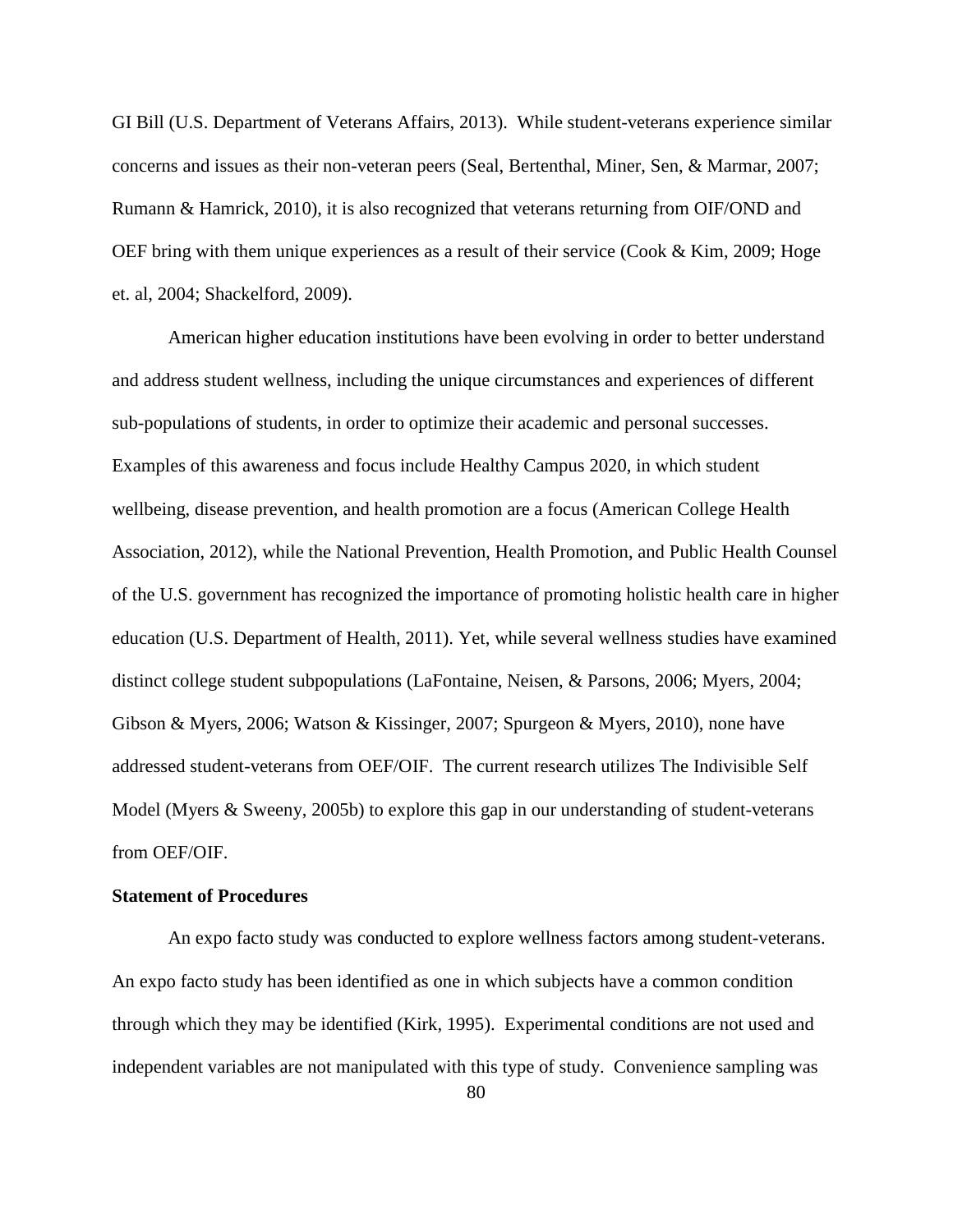used as the means to obtain data from preexisting groups (Crosby, DiClemente, & Salazar, 2006).

Participants in this study were student-veterans from the Afghanistan and Iraq wars located at 4-year colleges and universities across the United States that represented the top 30 institutions with the largest number of participants in the Post 9/11 GI Bill. Access to students was obtained by gaining approval for research by the participants' IRB office followed by assistance of participants' university veterans support services office. Veteran support services offices solicited for students for participation mostly through e-mail, although there were two universities that used a newsletter, two universities that used a Facebook posting and one that solicited research participants through their website.

 Institutional Research Board (IRB) approval was obtained from the University of Arkansas (U of A). After receiving IRB approval 10 public four-year universities with the greatest numbers of Post 9/11 GI Bill recipients, as defined by the United States Department of Veterans Affairs (2012), were contacted in the Fall of 2012. The IRB offices for each university were contacted in order to obtain approval to conduct research with student-veterans attending their institutions. Once IRB approval was obtained the university student-veteran support service office(s) was contacted to seek assistance with the distribution of an introduction letter to student-veterans for participation in this research. Six out of the ten universities sought for participation in this research agreed to participate. Upon online receipt of their informed consent, participants were asked to complete the Five-Factor Wellness Inventory (Myers & Sweeney, 2005c) and a demographic data form online.

This author created the demographic questionnaire. Demographic data was requested first followed by the completion of the 5F-Wel. Information sought from the demographic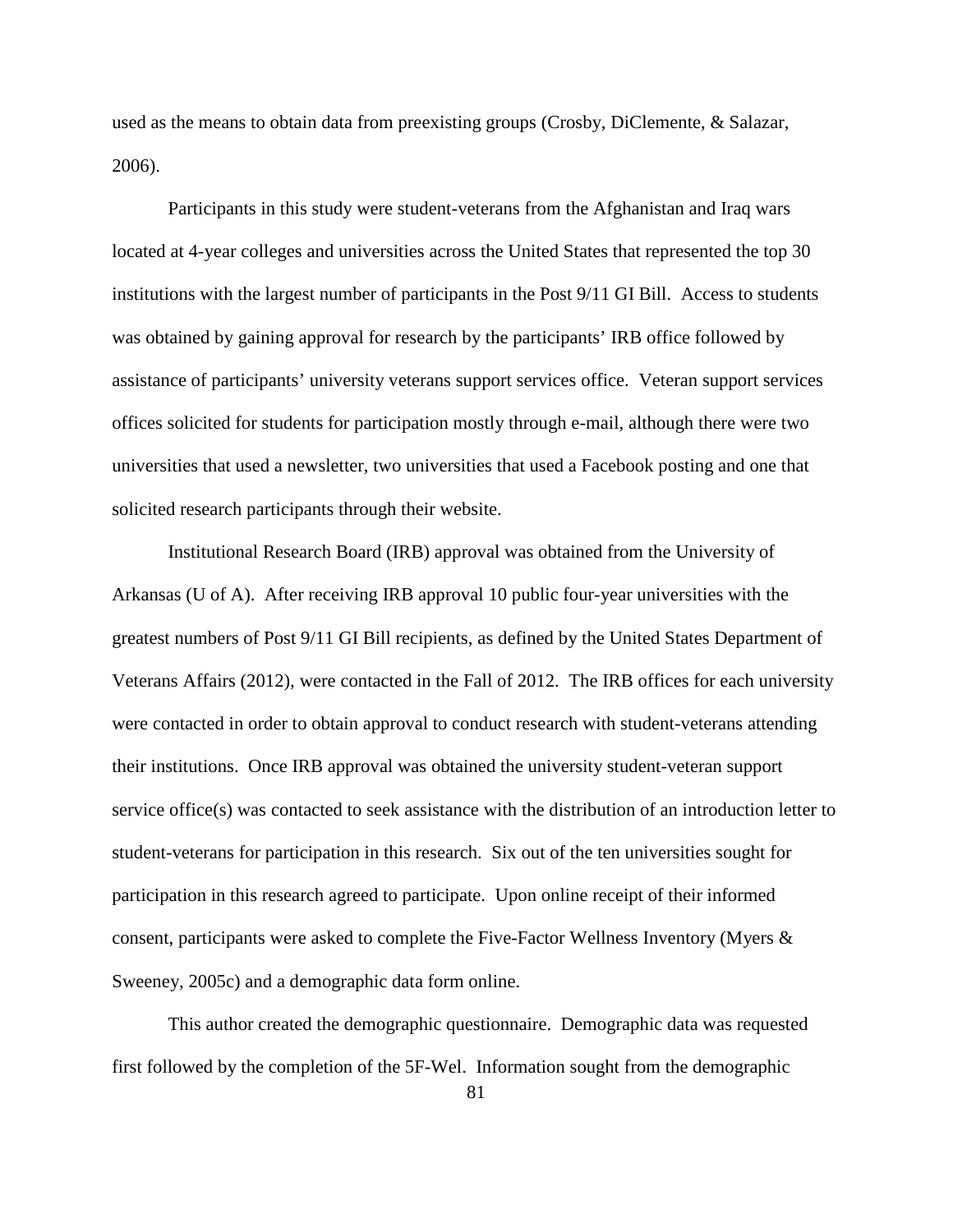questionnaire included sex, age, race/ethnicity, college classification (freshman, sophomore, junior, senior, graduate student), college enrollment status (first time attending college or reenrolled after serving in military), part time or full time enrollment, major area of study, cumulative grade point average, total number of tours in Iraq, total number of tours in Afghanistan, other tours, last/current military rank, military branch, marital status, and housing status (off-campus or on-campus).

The Five Factor Wellness Inventory (Myers & Sweeney, 2005c) is an assessment instrument based on the Indivisible Self: An Evidenced-Based Model of Wellness (IS-Wel; Myers & Sweeny, 2005a). The 5F-Wel is comprised of three levels of factors. Higher-order Wellness, the first-order factor, is comprised of all other factors (Myers & Sweeney, 2005a, 2005c). The five second-order factors each have third-order factors/latent factors associated with them as follows (third-order factors/latent factors are in parenthesis) Creative Self (Thinking, Emotions, Control, Work, and Positive Humor), Coping Self (Leisure, Stress Management, Self Worth, and Realistic Beliefs), Social Self (Friendship and Love), Essential Self (Spirituality, Gender Identity, and Cultural Identity), and Physical Self (Exercise and Nutrition). Reliability, according to Myers and Sweeney (2005c) as measured using alpha coefficients, for first-order wellness and the five second-order subscales are as follows: Total Wellness (.94), Creative Self (.93), Coping Self (.92), Social Self (.94), Essential Self (.91), and Physical Self (.90). Convergent and divergent validity were assessed from the examination of multiple studies.

The 5F-Wel and the demographics form were administered online. Results from the two instruments were collected by Mindgarden and saved for this researcher for statistical analysis. Thirty-one student-veteran participants were obtained during the fall semester. As a result of the low number of participants the next 20 public four-year universities with the greatest number of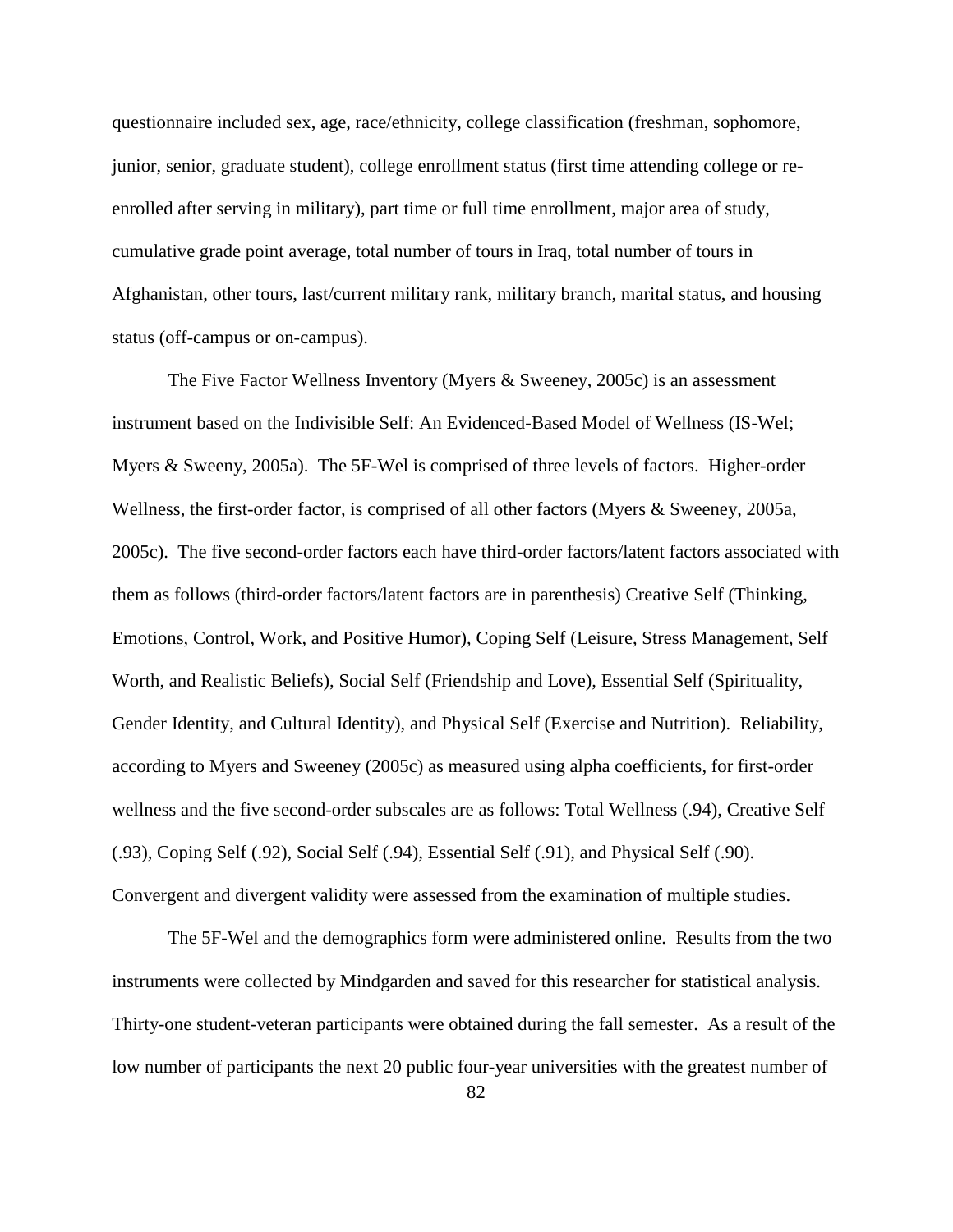Post 9/11 GI Bill recipients were solicited during the Spring of 2013 using the same procedures that were previously used. Eleven out of the twenty universities agreed to participate in this research. The number of participants from the eleven universities totaled 114, for a combined total of 145 participants. Of the 145 participants 132 met the requirements for statistical analysis.

Two-way Analysis of Variance (ANOVA) were used to analyze data obtained from student-veterans who completed the 5F-Wel and the demographics form. The dependent variables consisted of Total Wellness, Creative Self, Coping Self, Social Self, Essential Self, and Physical Self. The independent variables consisted of gender, number of tours, and deployment. Results of the hypotheses will follow.

#### **Research Hypotheses**

**Hypothesis 1: There will be a difference in Total Wellness scores between gender and deployment***.* Total Wellness has been defined as "the sum of all items on the Five Factor Wellness Inventory (5F-Wel); a measure of one's general well-being or total wellness" (Myers  $\&$ Sweeney, 2005a, p. 33). Total Wellness is a combination of five secondary factors: Creative Self, Coping Self, Social Self, Essential Self and the Physical Self. The sample size for this measure was not sufficient to run a statistical analysis of the Total Wellness.

**Hypothesis 2: There will be a difference in Total Wellness scores between gender and the number of tours.** Total Wellness has been defined as "the sum of all items on the Five Factor Wellness Inventory (5F-Wel); a measure of one's general well-being or total wellness" (Myers & Sweeney, 2005a, p. 33). Total Wellness is a combination of five secondary factors: Creative Self, Coping Self, Social Self, Essential Self and the Physical Self. The results were nonsignificant with extremely small effect sizes associated with gender and the number of tours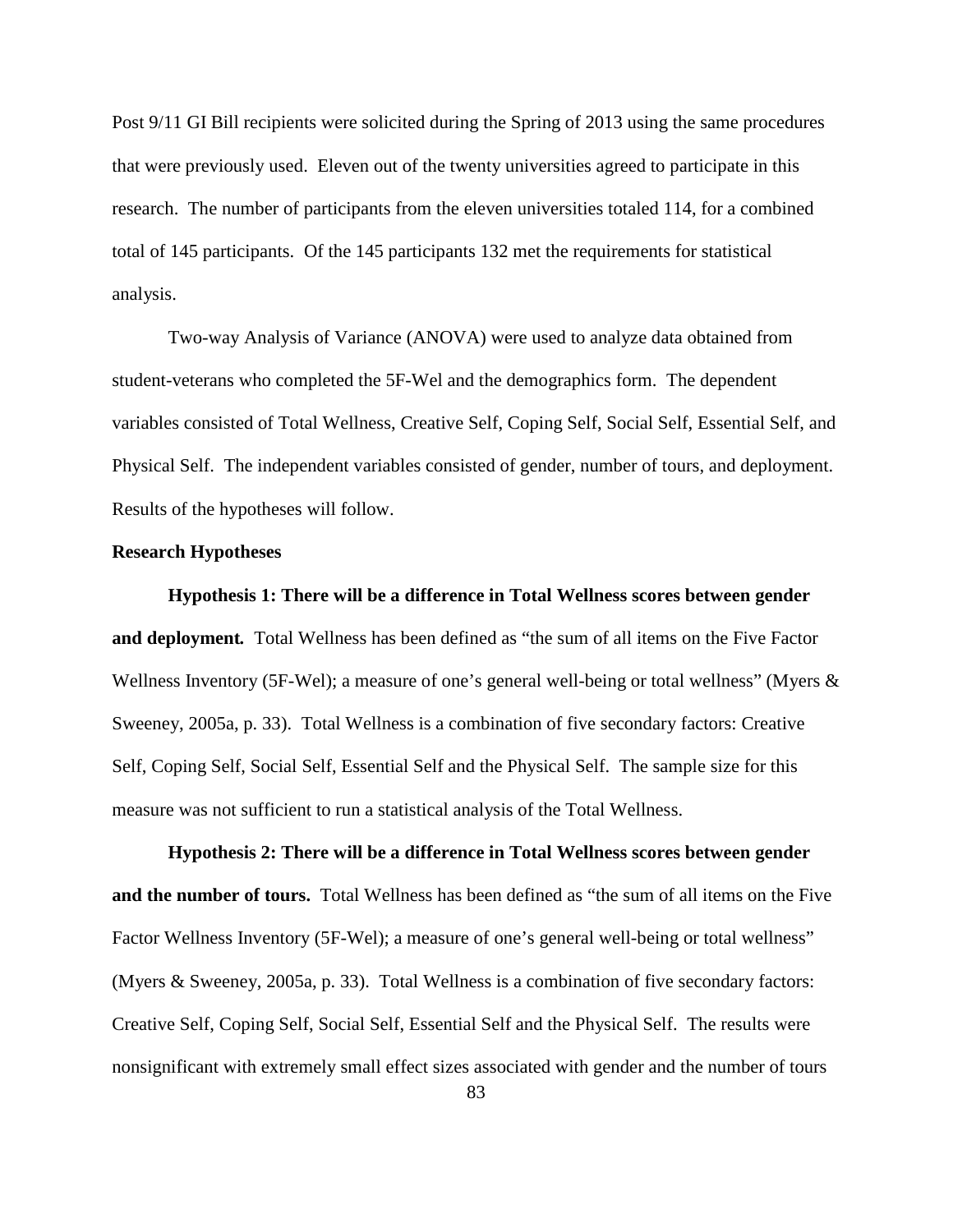on Total Wellness. These findings suggest that there are no statistical differences associated with male and female student-veterans and the number of tours deployed with Total Wellness.

Total Wellness among student-veterans is important to understand given the range of experiences, issues, and concerns related to military service overall and combat experiences specifically among military personnel deployed to Afghanistan or Iraq. As the number of student-veterans increases and as the number of women entering the military increases (Roulo, 2013) the need to understand holistic wellness from a gender perspective becomes essential. Research on student-veteran gender differences and Total Wellness as defined in this study has not been conducted previously. Nevertheless, research with veterans and other college subpopulations has been conducted in areas associated with Total Wellness that gives insight to this study.

Consistent with the current study has been quality of life (QOL) research, which is conceptually similar to holistic wellness as defined in this study and which found PTSD to be associated with poor QOL in male and female Vietnam War veterans (Schnurr & Lunney, 2008; Zatzick, Marmar, et al., 1997). Posttraumatic stress disorder is one of the signature injuries of OEF/OIF that has impacted student-veterans (Hensley, 2009). As such, there have been many studies that addressed PTSD in relation to OEF/OIF military personnel. Erbes, Westermeyer, Engdahl, and Johnson's (2007) study of PTSD and QOL with OEF/OIF veterans receiving VA services found "reductions in quality of life across several domains, including general health, energy, emotional well-being, emotional role limitation, physical role limitation, and social functioning" (p. 362). These findings on QOL suggest that male and female student-veterans are equally vulnerable to the negative impact on Total Wellness because of their wartime deployment.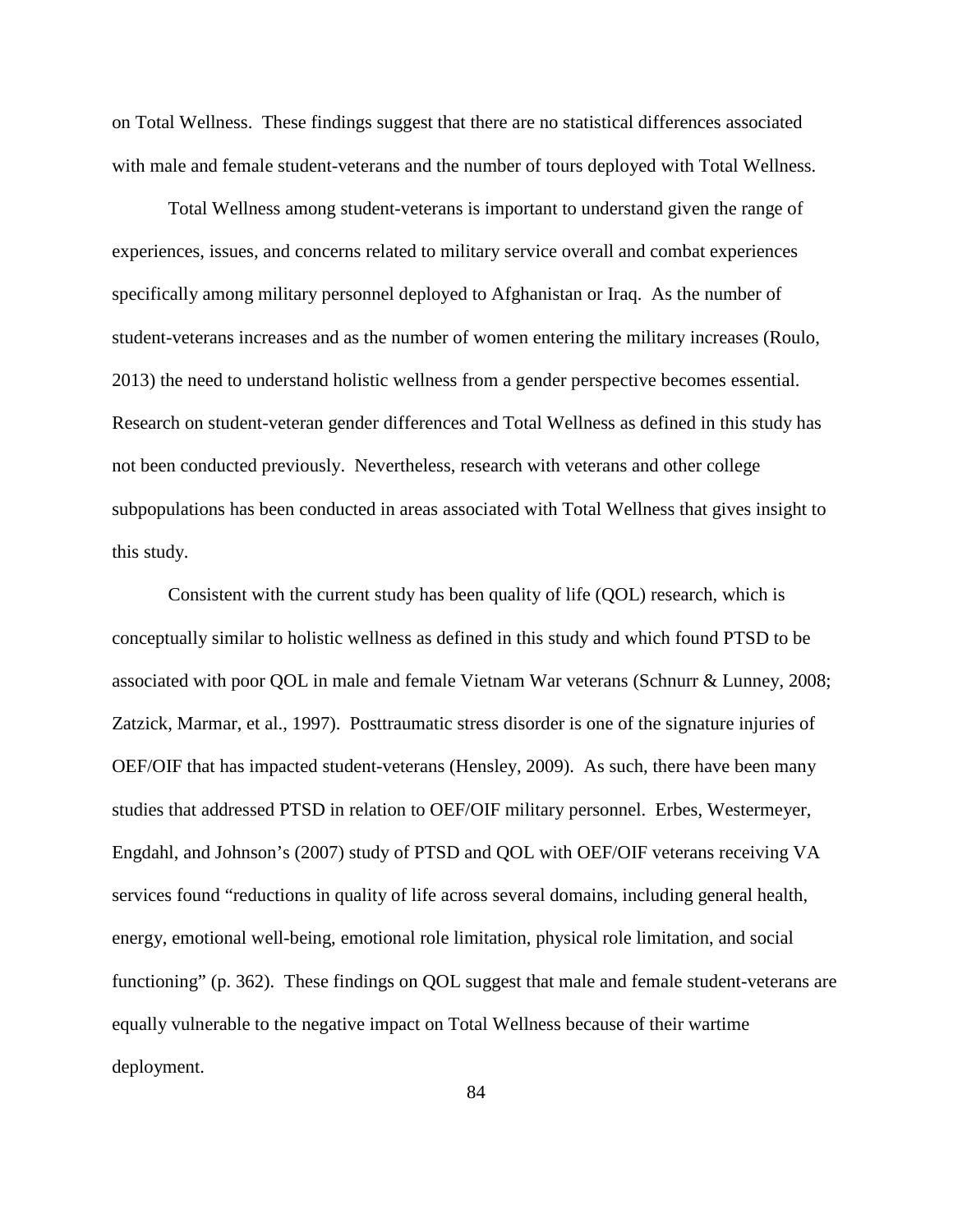Further, this hypothesis examines differences between one and multiple tours of OEF/OIF deployment. Research that examined the effects of deployment on substance use was consistent with the current study in that male and female veterans were found to increase drug/alcohol use, although the choice of substance varied (Foster, 2011). According to Foster (2011) binge drinking increased significantly for male military personnel, while marijuana use increased significantly for females when comparing one deployment with multiple deployments. Foster also found that "for suicidal ideation, the effect of multiple deployments was significant for both men and women" (p. 305). These findings suggest that the experience of a single deployment overseas was sufficient to negatively impact male and female veterans on several Total Wellness variables, such as self-care, which is associated with the Essential Self and is related to binge drinking and marijuana use, and emotions, which is associated with the Creative Self and is related to suicidal ideation. The findings presented here suggest that regardless of gender military veterans' Total Wellness is at greater risk with more combat tours completed and that even one tour is sufficient to compromise holistic wellness for both male and female student-veterans.

#### *Total Wellness implications.*

• The results of the findings on male and female student-veteran Total Wellness indicates that there is a need for further research with student-veterans on moderating factors related to Total Wellness. Some factors that deserve further analysis that have been associated with student-veteran strengths, but have not been analyzed from the viewpoint of holistic wellness, as defined in the current study, include social integration (Livingston, 2009), goal oriented behavior (Rumann, 2010), and perseverance (Hassan, Jackson, Lindsay, McCabe, & Sanders III, 2012). Potential questions this research could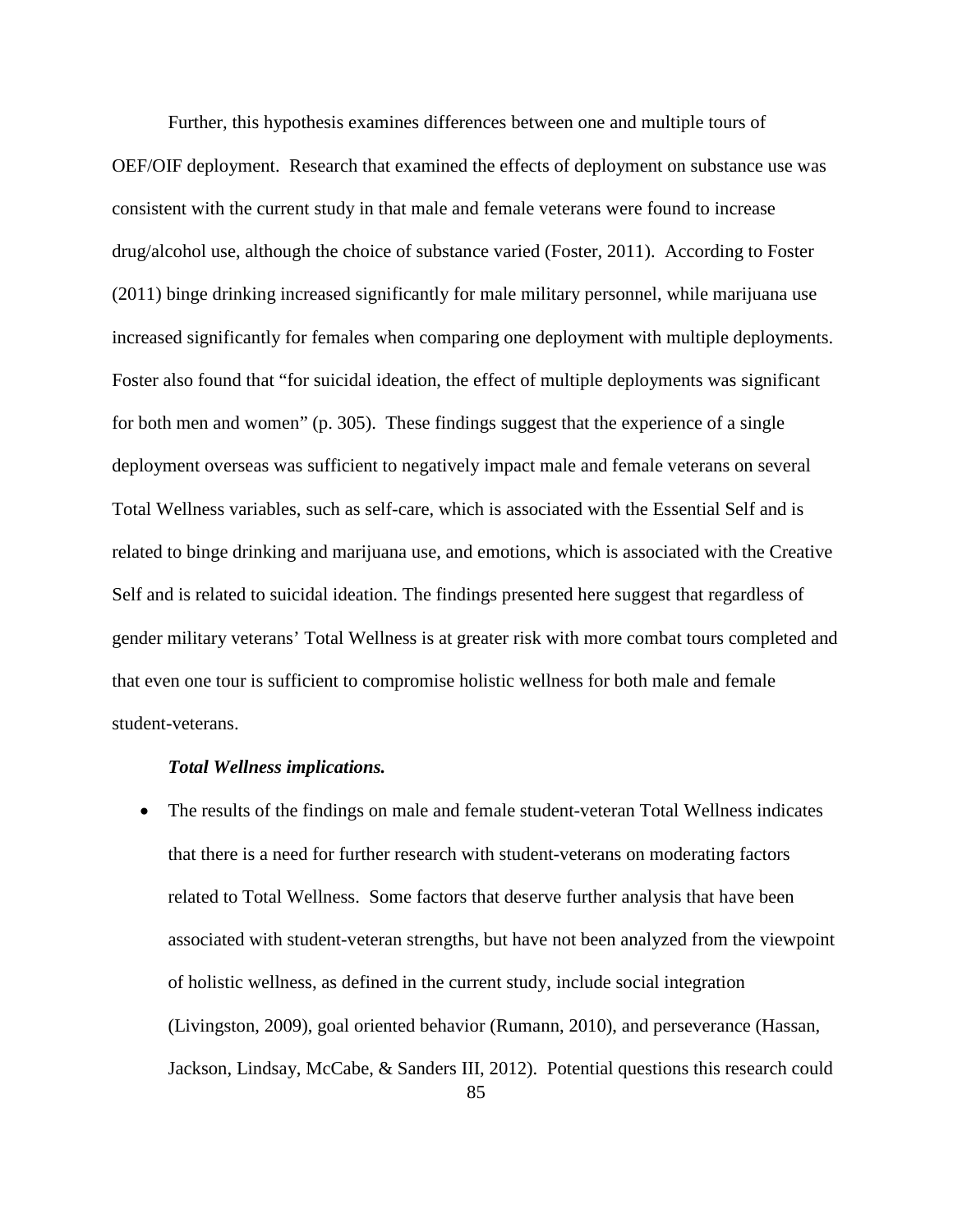answer include (a) What are the factors (e.g., the number of deployments, gender, returning student versus newly enrolled student) involved that are associated with higher holistic wellness levels? (b) How would the enhancement of Total Wellness impact student-veteran academic progress? and (c) How would specific moderating factors impact student-veteran transition adjustment to higher education institutions?

- Substance abuse among OEF/OIF male and female veterans as a means to cope with experiences from being deployed (Smith, et al., 2014) has a negative effect on Total Wellness. This creates challenges for student-veterans in learning healthy strategies on how to manage the mental and physical effects of deployment. Higher education institution counseling and wellness centers should consider assisting student-veterans with substance abuse concerns by sponsoring a class specific for student-veterans that addresses, as one of the core topics, coping strategies related to emotional and physical health. Such a class may be taken for credit, advertised as a student-veteran wellness class and enrollment may be encouraged through student-veteran resource centers and social media (Klaw, 2014). This type of class may be offered each semester and as the word spreads about the class, by way of peer contacts using social media or other connection venues, the attraction of such a class would be expected to grow. It is important for student-veterans to see their peers participate and as a result studentveterans who take the class could encourage their peers to enroll. The benefit of studentveterans encouraging peers to enroll cannot be underestimated due to their tendency to trust veterans and distrust nonveterans (Rumann, 2010).
- In light of QOL findings regarding male and female veteran mental and physical health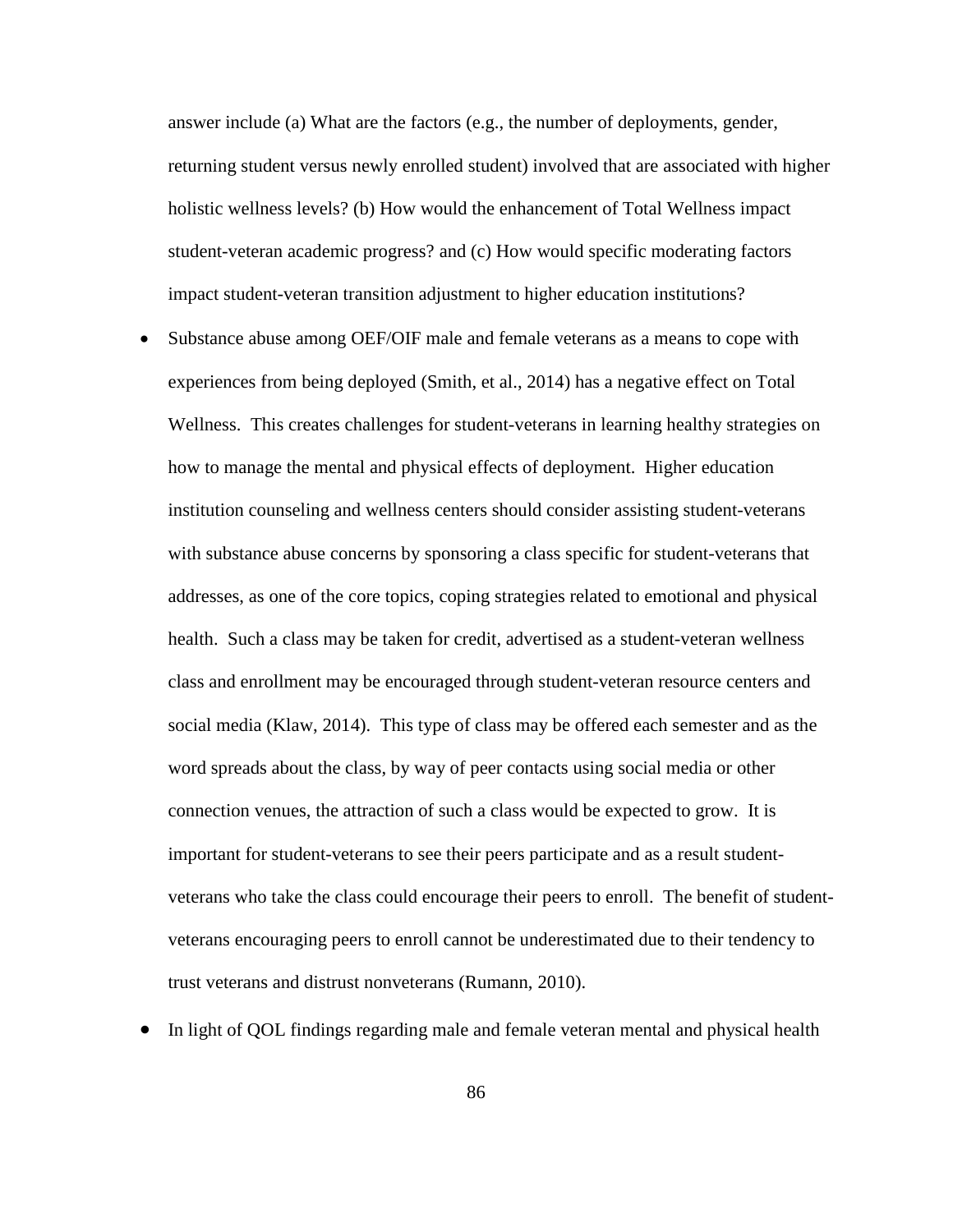issues related to deployment integrating or developing a disorder specific treatment team(s) would be helpful in addressing specific needs that may involve multiple health disciplines. Such a team would include medical and mental health professionals on college campuses. Because many student-veterans concurrently suffer from physical and emotional/behavioral concerns (Smee, Buenrostro, Garrick, Sreenivanson, & Weinberger, 2013), for example TBI and PTSD, this team would help increase the quality of care to this particular subgroup of student-veterans. The integration of campus health services may help begin the process of providing treatment from a more holistic wellness approach. Such an approach has been found to improve the "quality of services, client satisfaction, and utilization of services and efficiency of administrative processes" ("Considerations for integration," 2010, p. 593.).

 **Hypothesis 3: There will be a difference in Creative Self scores between gender and deployment.** Creative Self has been defined as "The combination of attributes that each of us forms to make a unique place among others in our social interactions and to interpret our world" (Myers & Sweeney, 2005a, p. 33). Variables associated with the Creative Self include thinking, emotions, control, work and positive humor. The sample size for this measure was not sufficient to run a statistical analysis of the Creative Self.

**Hypothesis 4: Specified that there would be a difference in the Creative Self scores between gender and number of tours.** The Creative Self is a second order wellness factor defined as "the combination of attributes that each of us forms to make a unique place among others in our social interactions and to interpret our world" (Myers & Sweeney, 2005a, p. 33). Variables associated with the Creative Self include thinking, emotions, control, work and positive humor. A two-way ANOVA was nonsignificant with extremely small effect sizes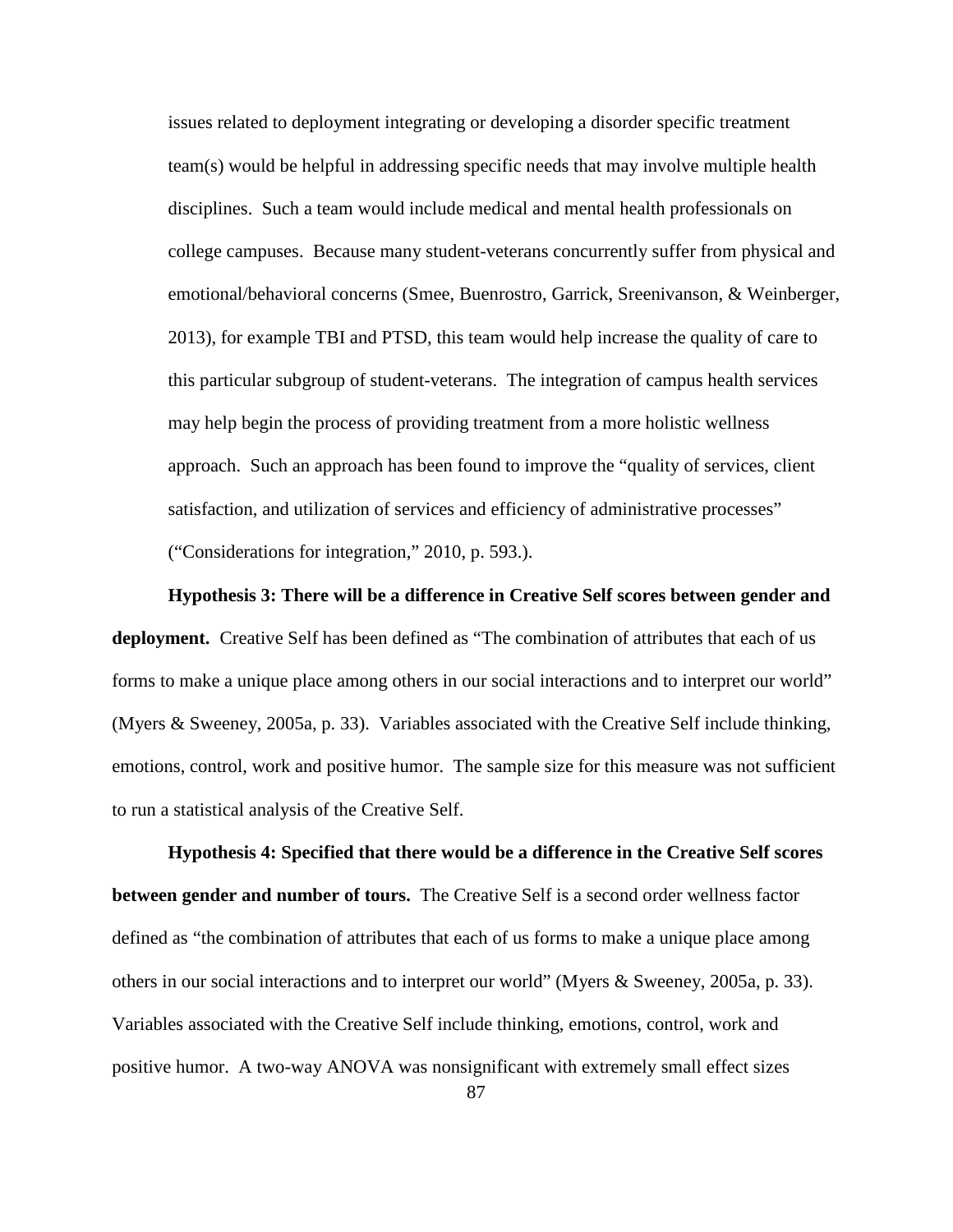between gender and the number of tours on the Creative Self. These findings suggest that there are no statistical differences associated with male and female student-veterans and the number of tours deployed on the Creative Self. The Creative Self among student-veterans is important to understand due to the challenges that impact student-veterans as a result of combat experience related to OEF/OIF.

Research with student-veterans on the Creative Self as defined in this study has not been conducted previously. Nonetheless, research with student-veterans and other college subpopulations has been conducted in areas associated with the Creative Self components that give insight to this study. For example, McNeely's (2010) study of community college students resulted in significantly higher results for males than females on the Creative Self. This finding is not consistent with the current study, which may be due to the high levels of TBI documented among combat veterans that may negatively impact male student-veteran Creative Self wellness. Male student-veterans are at greater risk for Traumatic Brain Injury (TBI) than female studentveterans, because of their higher engagement rates in combat (Roulo, 2013). The rate of TBI has been reported as high as 19% (Tanielian & Jacox, 2008) for veterans. Traumatic Brain Injury, in part, damages memory (Morissette, et al., 2011), verbal information processing (Campbell, et al., 2009), and cognitive fatigue (Smee, Buenrostro, Garrick, Sreenivasan, & Weinberger, 2013), all of which are associated with the Creative Self.

While the impact of TBI on the Creative Self is associated with thinking, emotions are another component of the Creative Self that are important to be aware of due to the great challenges in this area associated with male and female student-veterans. For example, in a national sample of student-veterans ( $N = 525$ ), 46% reported thinking about suicide, 20% had a suicide plan and 46% showed significant characteristics associated with PTSD (Rudd, Goulding,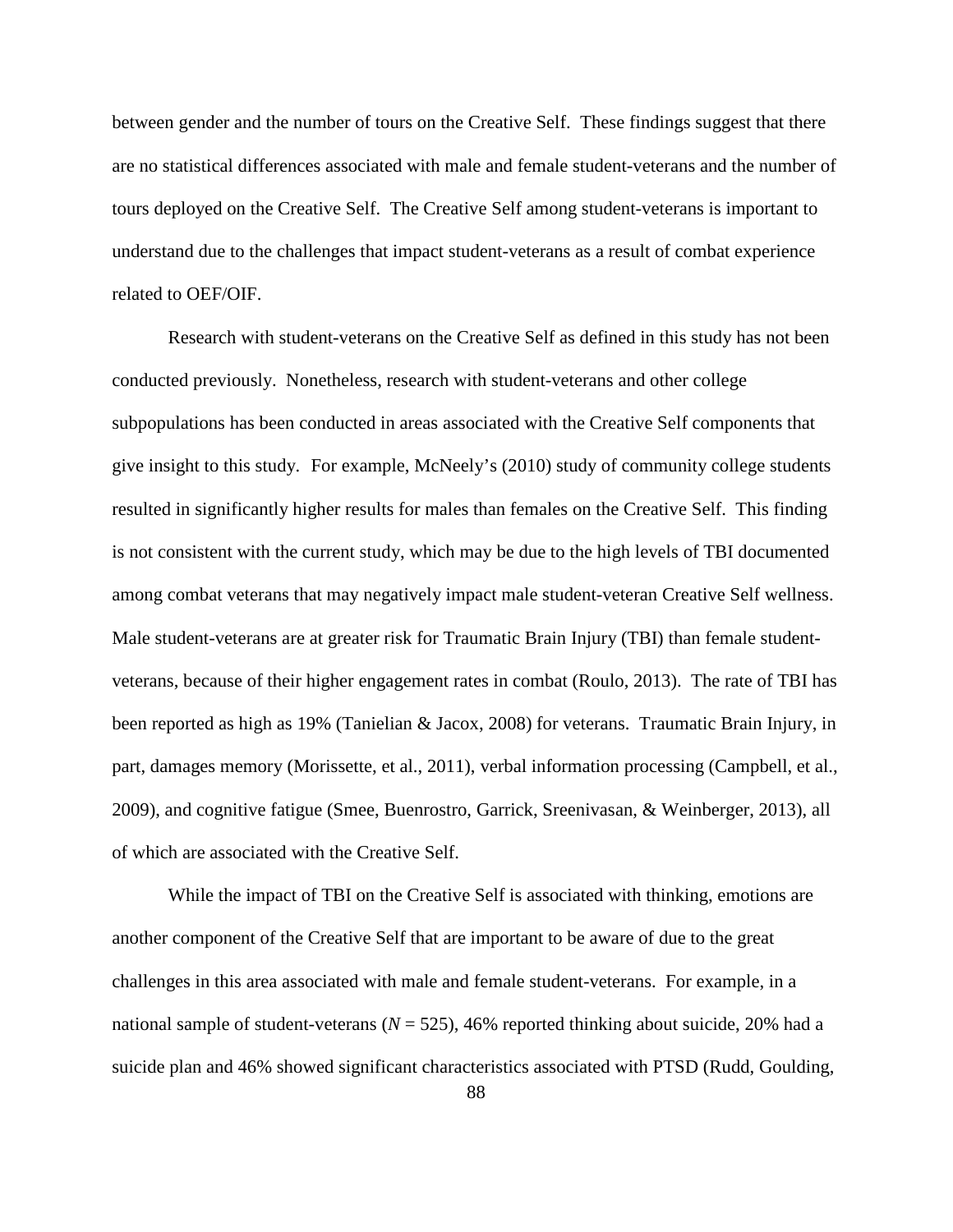& Bryan, 2011). In contrast the National College Health Assessment (American College Health Association, 2013) indicated that only 5% of undergraduate students reported that they seriously had considered suicide within the past 12 months. Emotional problems have a deleterious impact on student-veterans' academic progress (Megivern, Pellerito, & Mowbray, 2003) and as military personnel experience multiple deployments emotional challenges increase (Kline, et al., 2010). It is clear that male and female student-veterans have unique health issues related to suicidality and TBI and that these issues affect wellness as a whole and the Creative Self specifically, while at the same time potentially negatively impact academic progress.

## *Creative Self implications.*

- Positive humor is a component of the Creative Self that was found to be compromised among student-veterans with combat experience (Carne, 2011). The implementation of a humor skills training group has been shown to significantly increase "self-efficacy positive affect, optimism and perceived control," (Crawford & Caltabiano, 2011, p. 248). The development of a humor skills training group as a wellness enhancing activity would be a good fit for campus health promotions and wellness centers to implement. Campus health and wellness centers are encouraged to create a humor group on campus for student-veterans as a means to enhance Creative Self wellness with student-veterans.
- In light of the high rates of suicidal ideation and combat related emotional trauma and depression mental health professionals within higher education counseling centers should assess for each when treating student-veterans. As part of this assessment it would be important for mental health professionals to be mindful of stigma that student-veterans have toward mental health treatment. Mental health treatment stigma carries with it the self-perception of being viewed as weak, as lacking leadership, being concerned with

89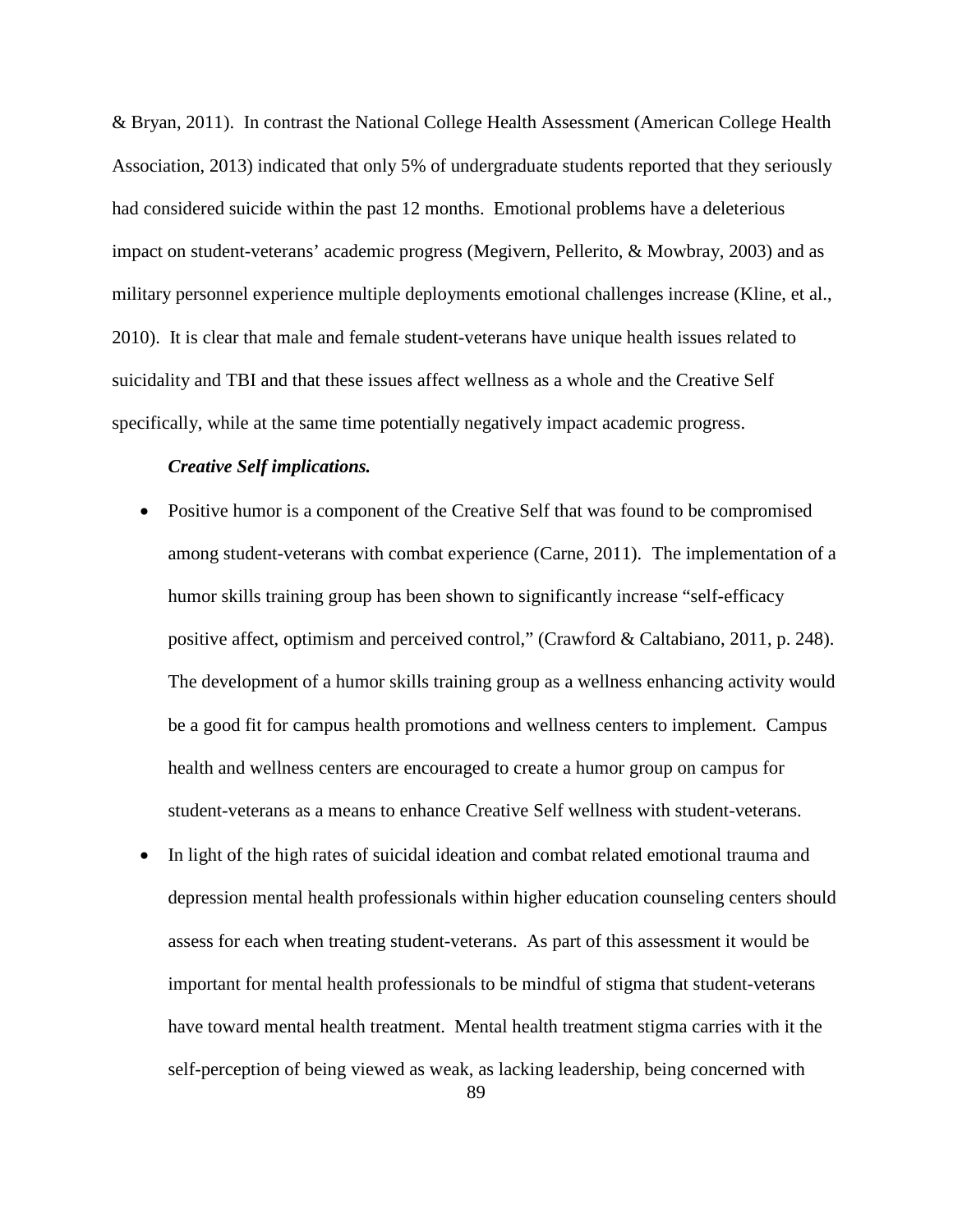confidentiality, and fears that treatment will interfere with a future military career (Kay, 2006). Because of this therapeutic rapport is vital to the process of working with studentveterans in mental health settings, hence trust is a critical part of the rapport building process.

• Traumatic brain injury is a serious condition that has the potential to negatively impact multiple cognitive areas associated with student-veteran Creative Self wellness, such as memory, concentration and mental fatigue (Smee, Buernrosro, Garrick, Sreenivasn, & Weinberger, 2013). Professors, mental health clinicians, and student disability center professionals would benefit from psychoeducational training in order to become informed about TBI related characteristics, the impact on student-veterans and the application of classroom/campus intervention/accommodation strategies. In keeping with the Americans with Disabilities Act requirements these steps are important for college campus administrators to consider.

 **Hypothesis 5: There will be a difference in Coping Self scores between gender and deployment.** Coping Self has been defined as "the combination of elements that regulate our responses to life events and provide a means for transcending their negative effects" (Myers & Sweeney, 2005a, p. 33). Variables associated with the Coping Self include leisure, stress management, self worth and realistic beliefs. The sample size for this measure was not sufficient to run a statistical analysis of the Coping Self.

**Hypothesis 6: There will be a difference in Coping Self scores between gender and the number of tours.** Coping Self has been defined as "the combination of elements that regulate our responses to life events and provide a means for transcending their negative effects" (Myers & Sweeney, 2005a, p. 33). Variables associated with the Coping Self include leisure,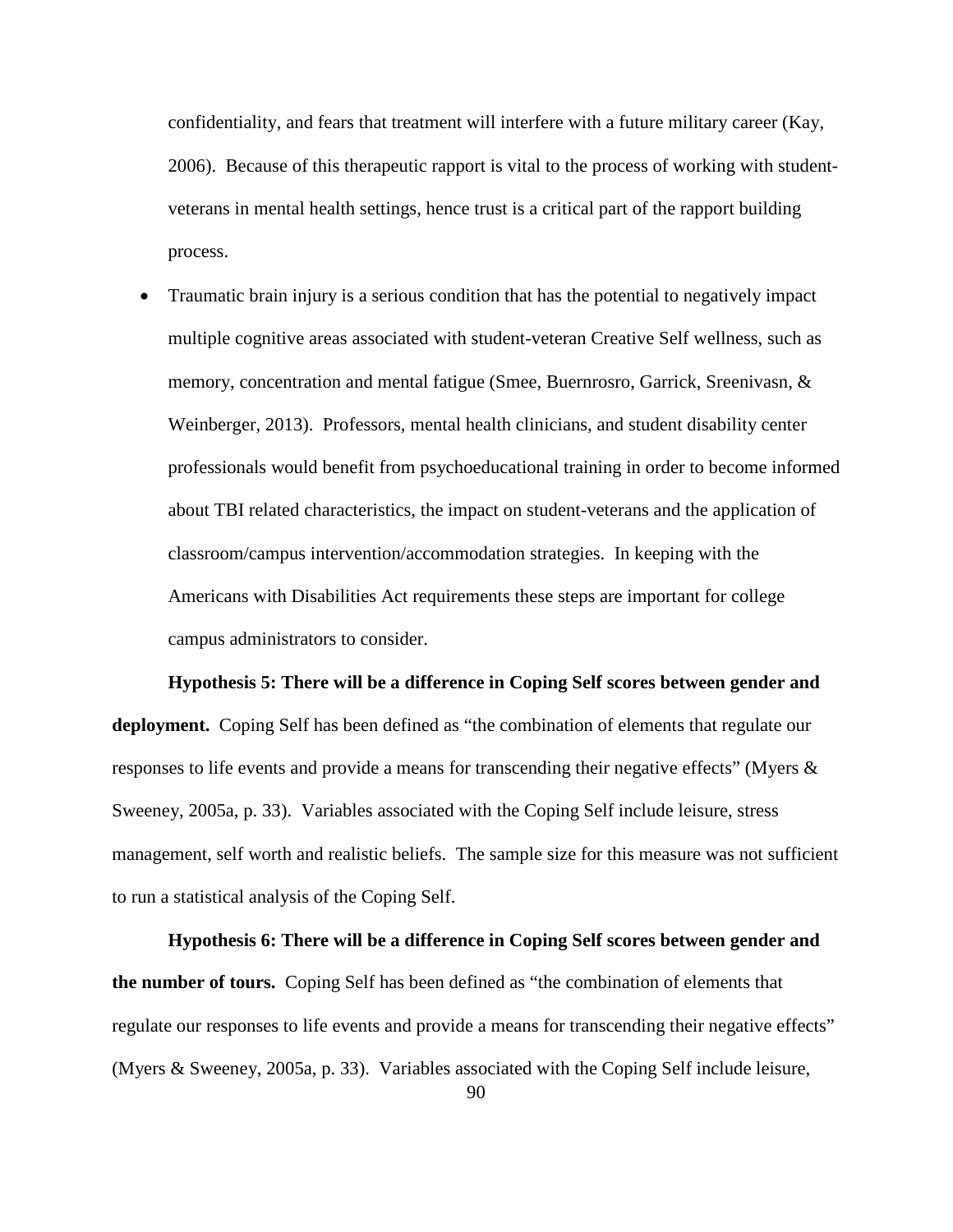stress management, self worth and realistic beliefs. A two-way ANOVA was nonsignificant with extremely small effect sizes between gender and the number of tours on the Coping Self. These findings suggest that there are no statistical differences associated with male and female student-veterans and the number of tours deployed on the Coping Self. The Coping Self among student-veterans is important in terms of understanding experiences related to deployment to Afghanistan or Iraq that impact on academic progress.

Research with student-veterans on the Coping Self as defined in this study has not been conducted previously. Nonetheless, research with student-veterans and other college subpopulations has been conducted in areas associated with the Coping Self components that give insight to this study. For example, several studies (McNeely, 2010; Myers and Mobley, 2004) involving nonveteran college students revealed that males scored significantly higher than females on the Coping Self. These findings are not consistent with the current study, which may be due to the unique challenges male and female student-veterans experience as a result of their military service. Student-veterans have been found to experience greater levels of anxiety than nonveteran students, 35 percent (Rudd, Goulding & Bryan, 2011) versus 19 percent (American College Health Association, 2013) respectively. Additionally, depression among studentveterans was found to be 24 percent (Rudd, Goulding & Bryan, 2011) versus 15 percent for nonveteran students (American College Health Association, 2013). It may be that studentveterans regardless of gender experience similar challenges associated with the Coping Self. This proposition is supported by Vogt, et al. (2011), who concluded, "gender differences in the impact of combat related stressors on mental health are minimal" (p. 804). Vogt et al., also reported that male and female subjective levels of perceived threat were similar even though male levels of combat exposure were greater. Stress management is an area of concern for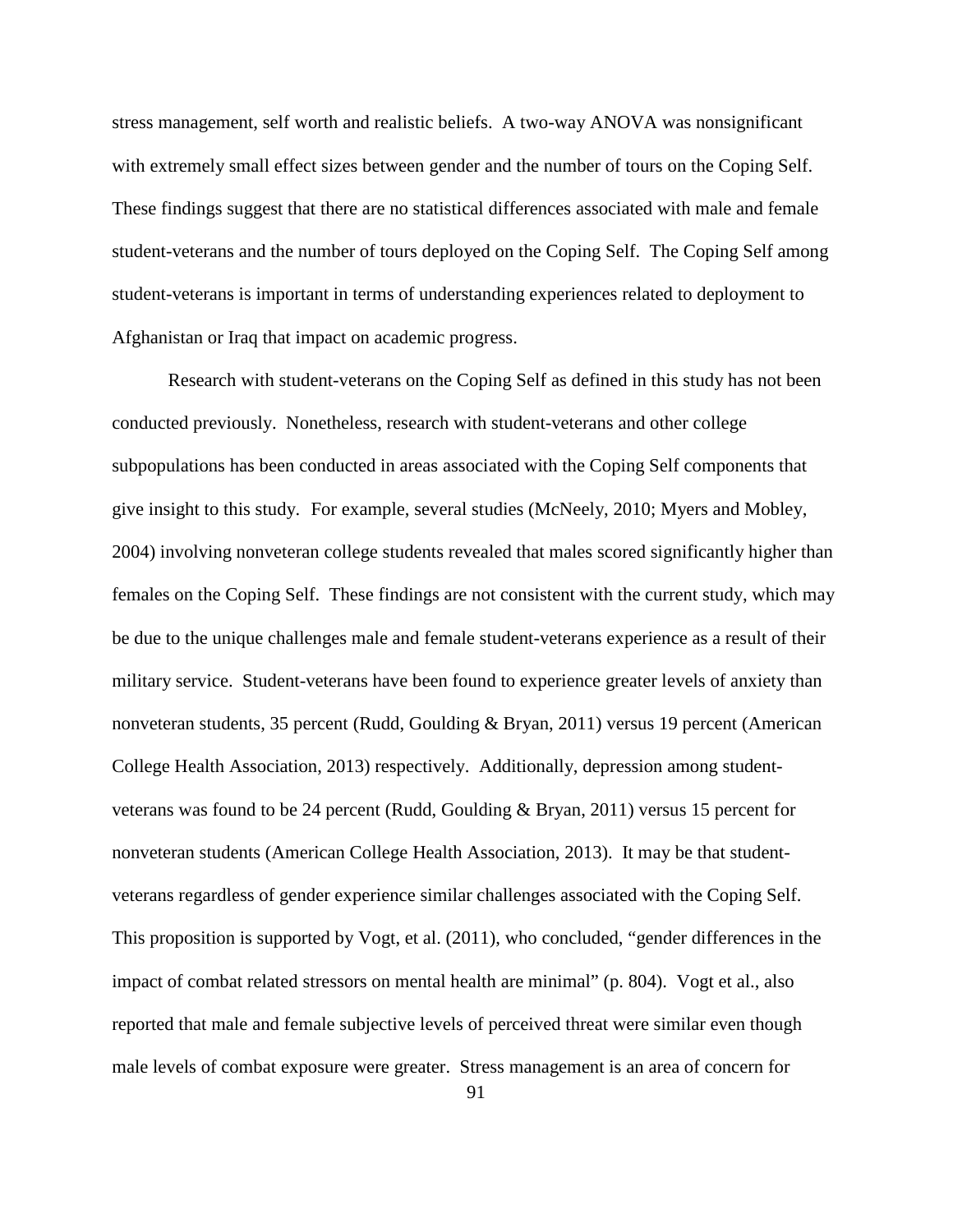student-veterans as evidence by levels of anxiety and depression among student-veterans and thus suggests it warrants attention within higher education institutions.

## *Coping Self implications.*

- In light of findings associated with the Coping Self higher education institution counseling centers could partner with health promotions and wellness centers in providing stress management skills training to student-veterans periodically throughout the school year (Klaw, 2014). Training sessions may occur within a group setting, which will take advantage of the camaraderie that exists between student-veterans and therefore help facilitate group cohesion. This program, specific to student-veterans, may be advertised at campus student-veteran resource centers and their website. Because student-veterans tend to trust each other rather than nonveterans student-veterans could assist in recruiting participants through social media or in direct in-person contacts.
- University counseling centers must recognize stigma associated with mental health treatment is a problem among veterans and as a result creative means may be needed to increase treatment compliance, such as telephonic motivational interviewing strategies (Seal, et al., 2012). Mental health professionals could use Twitter to provide encouragement and reminders for counseling appointments or psychiatrists could utilize video teleconferencing for medication consultations, while therapists and social workers could use video teleconferencing to provide counseling services (Barnwell, Hoerster, Juretic, Van de Plasch, & Felker, 2012). If these services are used specialized training would have to take place to address protocols, ethics, and training with specific electronic devices.

92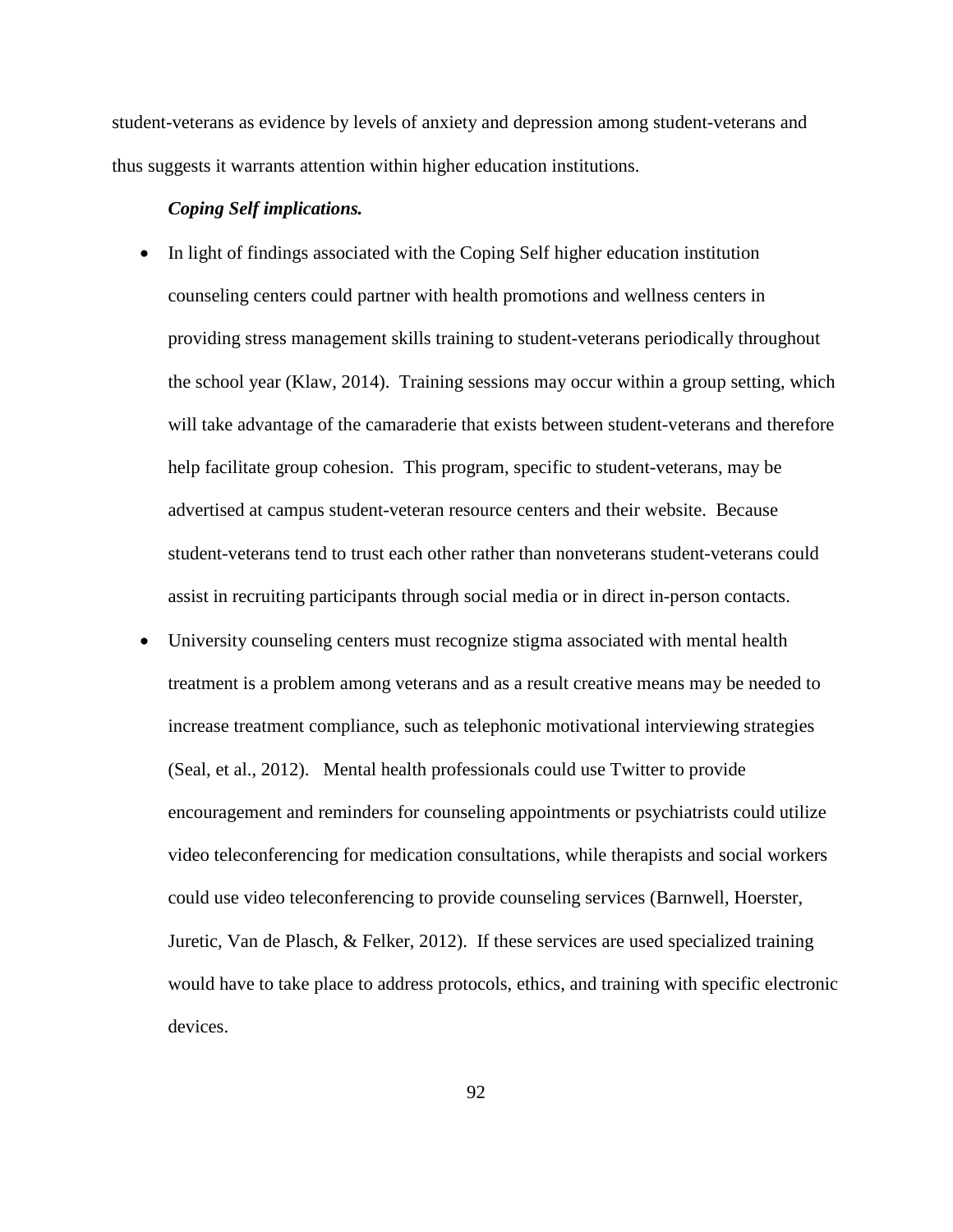• College counseling centers and health promotion and wellness centers are encouraged to work with student-veterans from a holistic wellness perspective when addressing stress management, a component of the Coping Self. Managing stress may involve strategies to enhance body, mind and spirit (Young, 2005). According to Young, progressive relaxation, imagery training, exercise and nutrition education are components that may be incorporated into a stress management program.

#### **Hypothesis 7: There will be a difference in Social Self scores between gender and**

**deployment.** The Social Self has been defined as "social support through connections with others in our friendships and intimate relationships, including family ties" (Myers & Sweeney, 2005a, p. 33). Variables associated with the Social Self include friendship and love. The sample size for this measure was not sufficient to run a statistical analysis of the results of the Social Self scores.

**Hypothesis 8: There will be a difference in Social Self scores between gender and the number of tours.** The Social Self has been defined as "social support through connections with others in our friendships and intimate relationships, including family ties" (Myers & Sweeney, 2005a, p. 33). Variables associated with the Social Self include friendship and love. A two-way ANOVA was nonsignificant with extremely small to small effect sizes between gender and the number of tours on the Social Self. These findings suggest that there are no statistical differences associated with male and female student-veterans and the number of tours deployed on the Social Self. The Social Self among student-veterans is important to understand given the range of experiences, issues, and concerns related to military service overall and combat experiences specifically among military personnel deployed to Afghanistan or Iraq.

Research with student-veterans on the Social Self as defined in this study has not been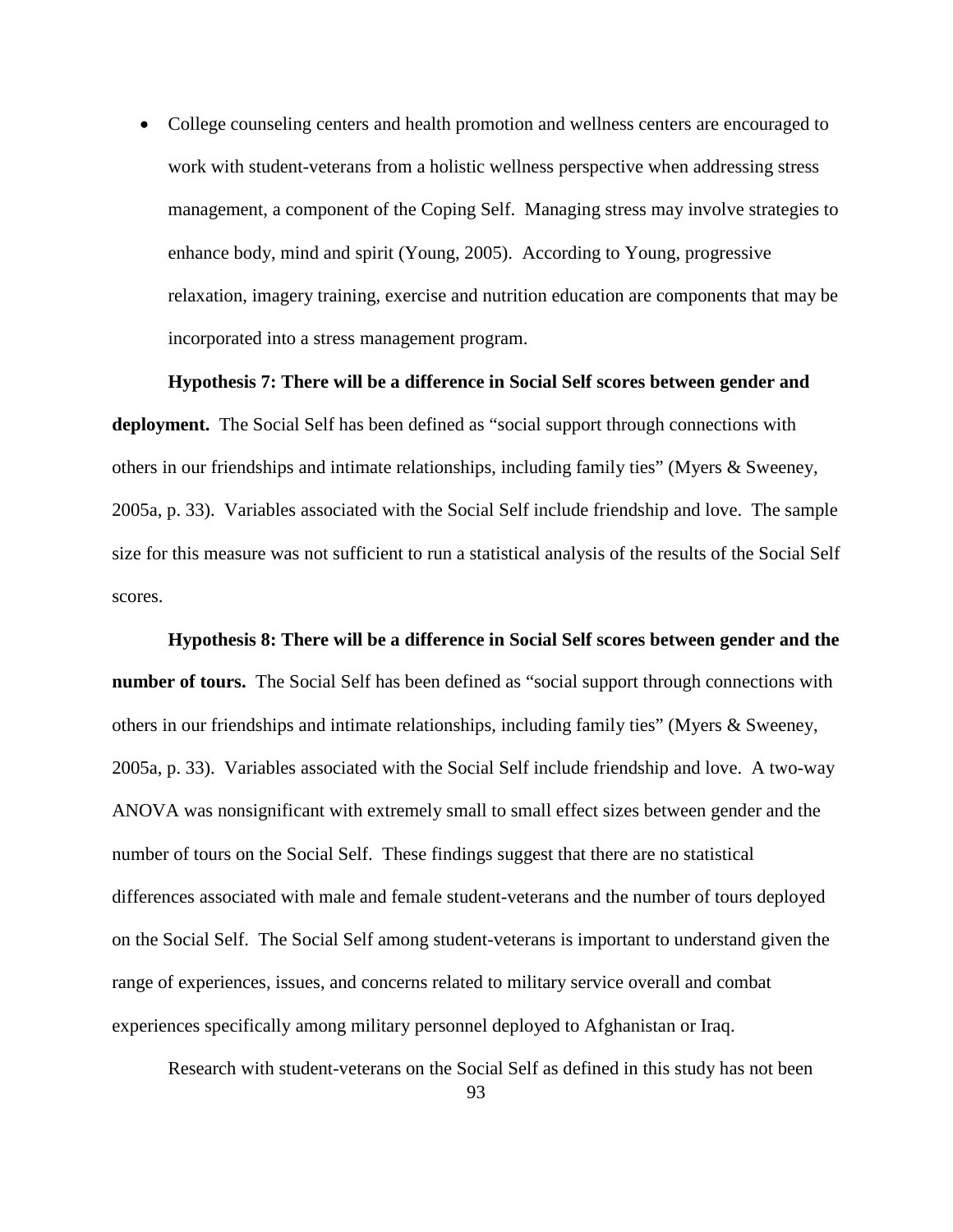conducted previously. Nonetheless, research with student-veterans has been conducted in areas associated with the Social Self components that give insight to this study. For example, research on marriage found 47.3% of veterans to be married ("VA Campus Toolkit Handout," 2014) and while not consistent with the current study female veterans with multiple deployments were shown to be at greater risk for divorce than males (Negrusa, S., Negrusa, B., and Hosek, 2014). This finding may be the result of female veterans in the study not being enrolled in higher education and experiencing greater difficulties in not being a student; difficulties that have been reported to include social support from family, engaging in isolating behavior, and feeling uncomfortable seeking treatment for emotional problems (Mattocks, et al., 2012). Colleges and universities support student veterans through programming targeting areas consistent with the Social Self, such as increasing socialization opportunities, academic support and advocacy services ("Student Veterans of America," 2011). This support for student-veteran social support is critical (Ingala, 2011; Livingston, 2009; Lolatte, 2010; McDonald, 2011), particularly since social support has been found to have a moderating effect on trauma (Brancu, et al., 2014), a major injury linked to OEF/OIF (Vogt, et al., 2011).

A specific area of concern for female student-veterans is support for sexual assault trauma. For female military personnel sexual assault related trauma complaints have increased greatly, 46% from October 2012 to June 2013 (McVeigh, 2013). Moreover, active duty women  $(6.1\%)$  reported unwanted sexual contact at a greater rate than active duty men  $(1.2\%)$ ; Department of Defense, 2013). Lastly, mild to moderate domestic abuse has been found among more than 50% of veterans who had recently returned from combat (LaMotte, Taft, Weatherill, Scott, & Eckhardt, 2014). These findings point to the need to address relationship/social problems among veterans within higher education institutions and suggest that they may have a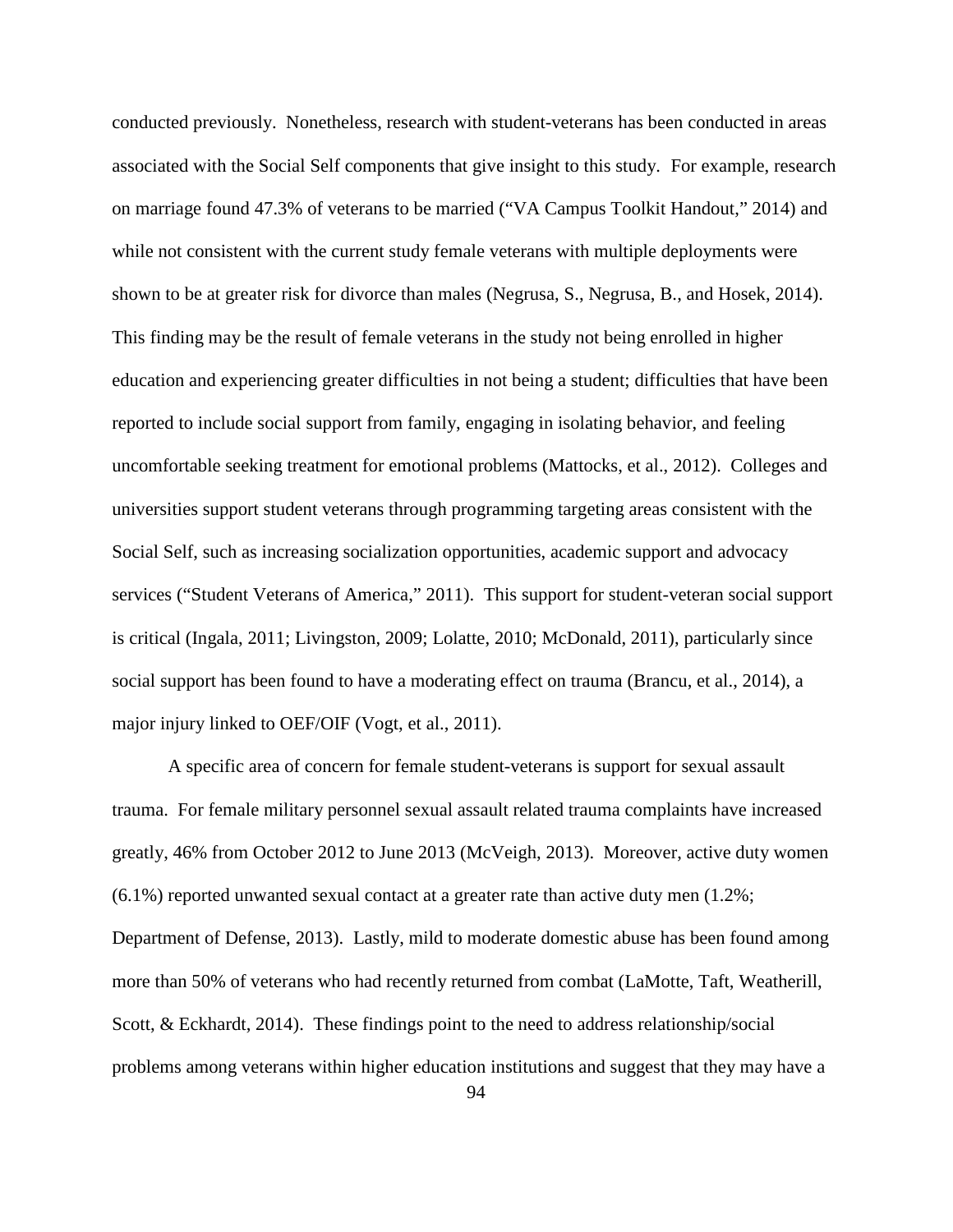negative impact on the Social Self wellness levels. Lastly these findings demonstrate challenges many student-veterans face regarding sexual trauma, involvement in domestic abuse and marital stability that point to concerns that could be addressed therapeutically and through campus programming in order to enhance Social Self wellness.

#### *Social Self implications.*

- College campus health promotion and wellness centers may assist female studentveterans by creating a support group that addresses current challenges, such as academic, social, and emotional, and past challenges, such as military sexual assault. Military sexual assault has been found to be associated with depression, alcohol abuse and PTSD (Suris & Lind, 2008); therefore support groups would provide a venue where female student-veterans are able to address potential mental health and behavioral concerns with veteran peers that have the potential to enhance Social Self wellness. Appropriate partners with campus health promotion and wellness centers in the implementation of this service could include counseling centers and campus veteran resource centers.
- Campus health promotion and wellness centers should assist student-veterans by providing educational outreach programs to student-veteran organizations that focus on partner abuse. It would be important for such a program to incorporate topics that address healthy relationship dynamics, anger management, assertiveness communication, and resources on campus as well as in the community for individual, couple and family counseling. During this type of program education about counseling expectations should be discussed as student-veterans may be reluctant to seek mental health services as it may be perceived to be contrary to their sense of toughness, hardiness and associated with stigma perceptions. Discussions, in part, may address challenges veterans experience

95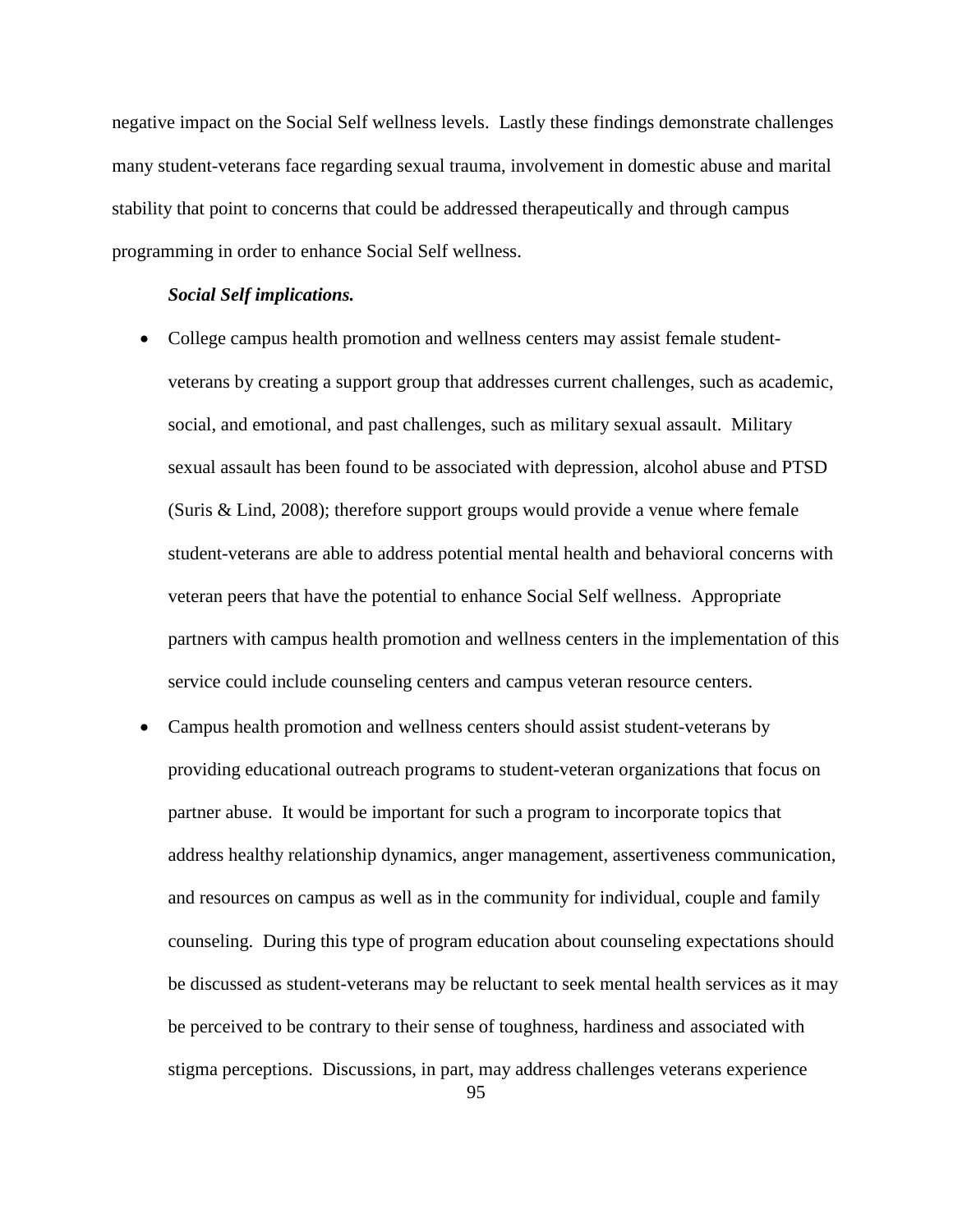during post-deployment transition to civilian life and particularly to college that relate to distrust of people outside of military peers, as this is related to relationships veterans have with their partners.

• Social relationships for student-veterans have a moderating influence on mental health concerns; therefore higher education institutions that have not established student-veteran resource centers should be encouraged to do so (Reynolds, 2013). Student-veteran resource centers provide a central location for socialization opportunities, health information, advocacy and programming information specifically targeted for studentveterans. As such student-veteran resource centers serve as a critical hub for studentveteran support on college campuses.

 **Hypothesis 9: There will be a difference in Physical Self scores between gender and deployment.** The Physical Self has been defined as "the biological and physiological processes that comprise the physical aspects of our development and functioning" (Myers & Sweeney, 2005a, p. 33). Variables associated with the Physical Self include exercise and nutrition. The sample size for this measure was not sufficient to run a statistical analysis of the results of the Physical Self scores.

**Hypothesis 10: There will be a difference in the Physical Self scores between gender and number of tours.** The Physical Self has been defined as "the biological and physiological processes that comprise the physical aspects of our development and functioning" (Myers & Sweeney, 2005a, p. 33). Variables associated with the Physical Self include nutrition and exercise. A two-way ANOVA was nonsignificant with extremely small to small effect sizes between gender and the number of tours on the Physical Self. These findings suggest that there are no statistical differences associated with male and female student-veterans and the number of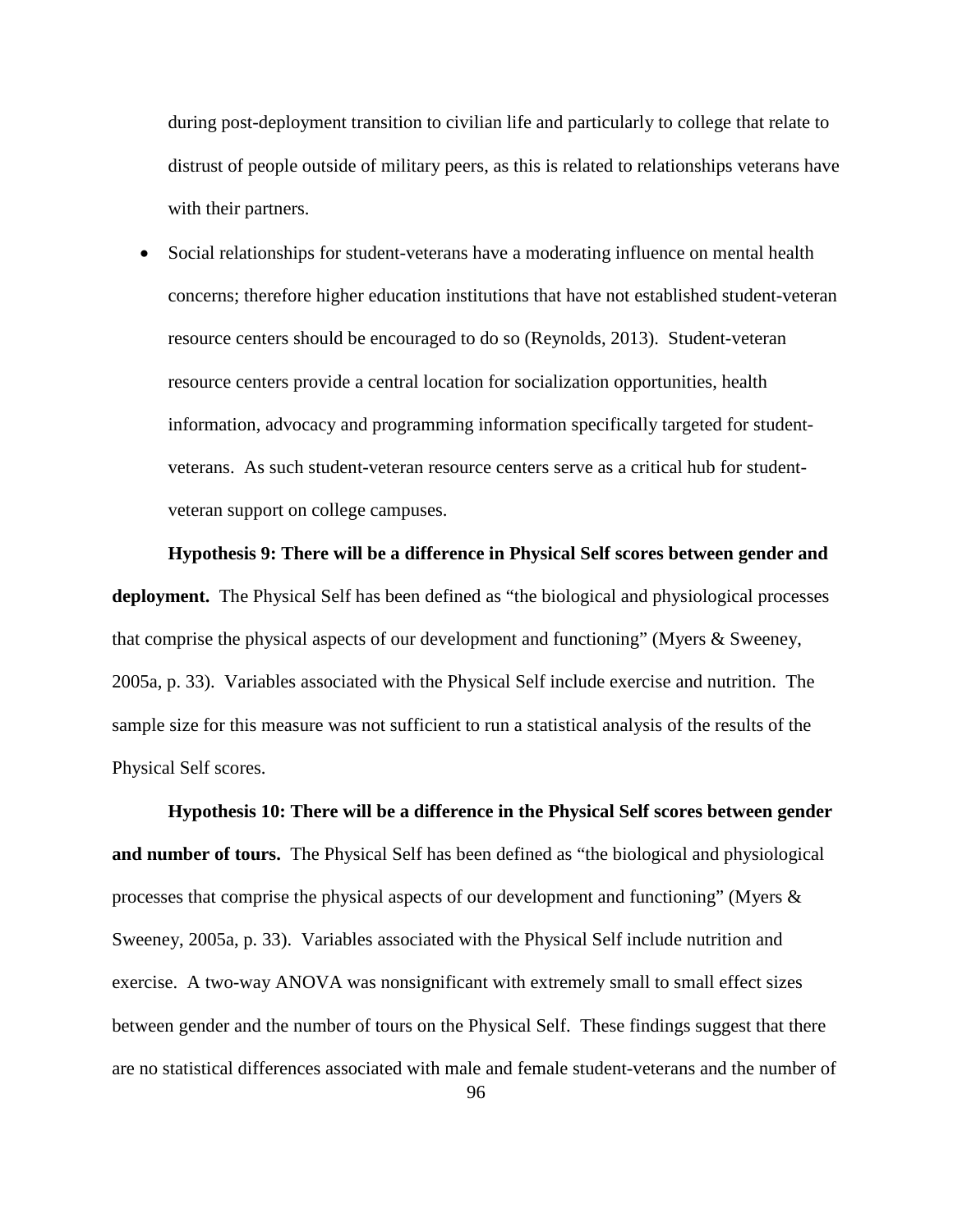tours deployed on the Physical Self. The Physical Self is important to understand in terms of nutrition and/or exercise given the impact it has on OEF/OIF student-veteran holistic wellness.

Research with student-veterans on the Physical Self as defined in this study has not been conducted previously. Nonetheless, research with veterans has been conducted in areas associated with the Physical Self components that have clear implications when considering student-veteran wellness. For example, research on physical health problems and multiple deployments resulted in male veterans experiencing greater physical problems than female veterans related to joint disorders and back problems (Brundage, Werrheimer, Olive, & Clark, (2011), although this finding was not consistent with the results of this study. This might be due to sample bias in the current study for which student-veterans, regardless of gender, are in better physical health when compared with veterans that did not attend higher education, therefore gender differences may not be apparent in terms of physical wellness among student-veterans. That is, veterans capable of enrolling or re-enrolling in higher education may have sustained fewer or less severe trauma that allowed them to attend college than those who may have incurred more serious physical or emotional injury that delayed their entry or, in some cases, voided their ability to do so.

Physical health among student-veterans is an important concept related to the components exercise and nutrition and is fundamental to understanding this area of wellness. Research with military personnel found healthy nutritional habits decreased during active duty (Jallinoja, et al., 2011), which suggests that monitoring eating habits may be an appropriate strategy for male and female student-veterans who wish to change negative nutritional habits incurred while on active duty. Additionally, exercise was found to be important in preventative physical illness such as heart disease (Hoerster, Jakupcak, McFall, Unutzer, & Nelson, 2012), to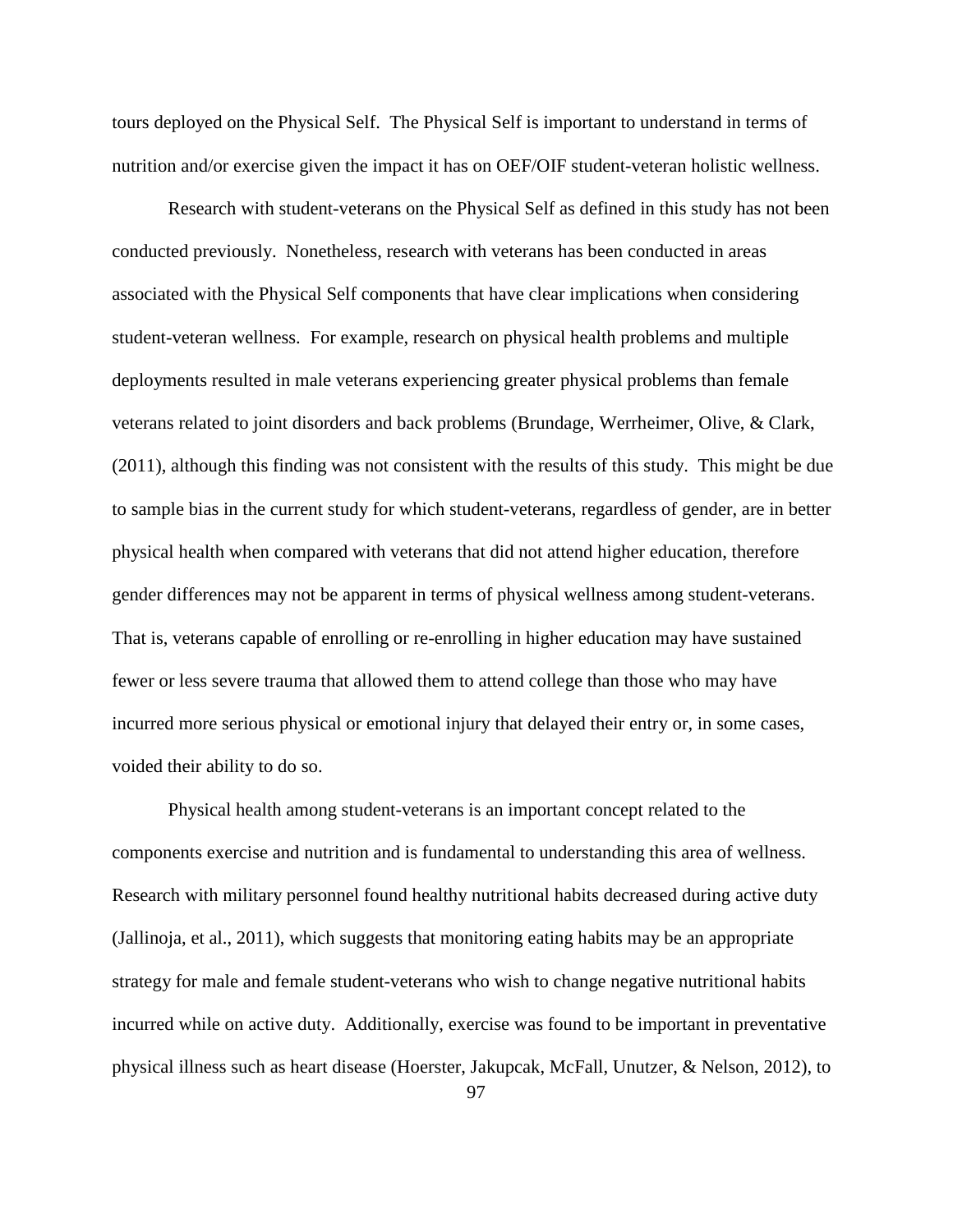have a moderating effect on depressive moods (Song, Lee, Baek, & Miller, 2011) and according to Sealy and Tope (2011), in their study with Vietnam veterans, exercise was found to significantly improve overall health outcomes. These findings highlight the importance among student-veterans, regardless of gender, of the role exercise plays in moderating health problems and suggest that there may be a need to improve nutrition related behavior.

## *Physical Self implications.*

- Due to the moderating affect physical exercise has on student-veterans' emotional and physical health higher education institutions should provide programs for studentveterans that encourage exercise. University student recreation centers are in the ideal position to promote physical exercise that may involve for example jogging, weighttraining or swimming as a means to enhance wellness as it relates to the Physical Self. Additionally, educating student-veterans on the benefits of physical exercise, such as cognitive enhancement that may directly benefit academic progress, is important considering student-veterans tend to be mindful of engaging in activities that may not add to their academic pursuits. Lastly, recreation centers, health promotion and wellness centers, and veteran resource centers may work together to implement such a program.
- Military personnel have a tendency to develop unhealthy eating habits while in the military (Jallinoja, et al., 2011), as a result student-veterans would benefit from educational programming through the campus health promotions and wellness center that addresses nutrition, eating habits and behavior change. Nutritional coaching to enhance student-veteran health has been shown to be effective (Shahnazari, et al., 2013) and could be used to improve this component of Physical Self wellness.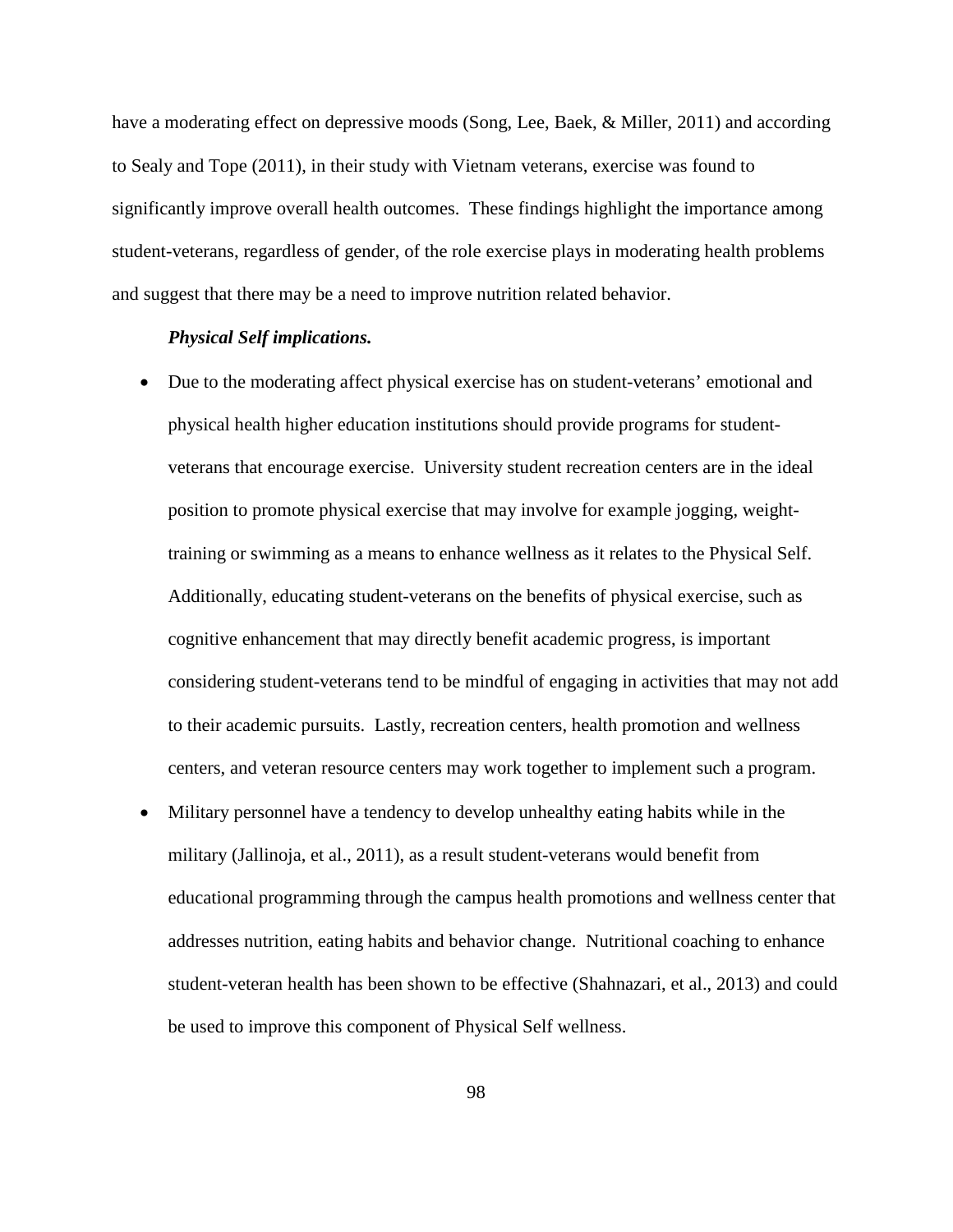• Due to the potential of student-veterans having sustained combat injuries that interfere with their academic progress information about their rights to receive accommodations, according to the American with Disabilities Act, and the location of the campus office for students with disabilities should be made available at student-veteran resource centers, health promotions and wellness offices and at counseling centers. Educating studentveterans about resources available to them on campus that will help them succeed may serve as a motivating factor to utilize these services due to student-veterans' tendency to be goal oriented regarding academic progress.

 **Hypothesis 11: There will be a difference in Essential Self scores between gender and deployment.** The Essential Self has been defined as "Our essential meaning–making processes in relation to life, self, and others" (Myers & Sweeney, 2005a, p. 33). Variables associated with the Essential Self include spirituality, gender identity, cultural identity and selfcare. The sample size for this measure was not sufficient to run a statistical analysis of the results of the Essential Self scores.

**Hypothesis 12: There will be a difference in the Essential Self scores between gender and number of tours.** The Essential Self has been defined as "our essential meaning–making processes in relation to life, self, and others" (Myers & Sweeney, 2005a, p. 33). Variables associated with the Essential Self include spirituality, gender identity, cultural identity and selfcare. A two-way ANOVA was significant with small to medium effect sizes with gender on the Essential Self. Further, females were found to have significantly higher mean scores than males on the Essential Self. These findings suggest that female student-veterans tend to have a healthier level of Essential Self wellness in comparison to male student-veterans, although this difference was found to be small to medium. The Essential Self among student-veterans is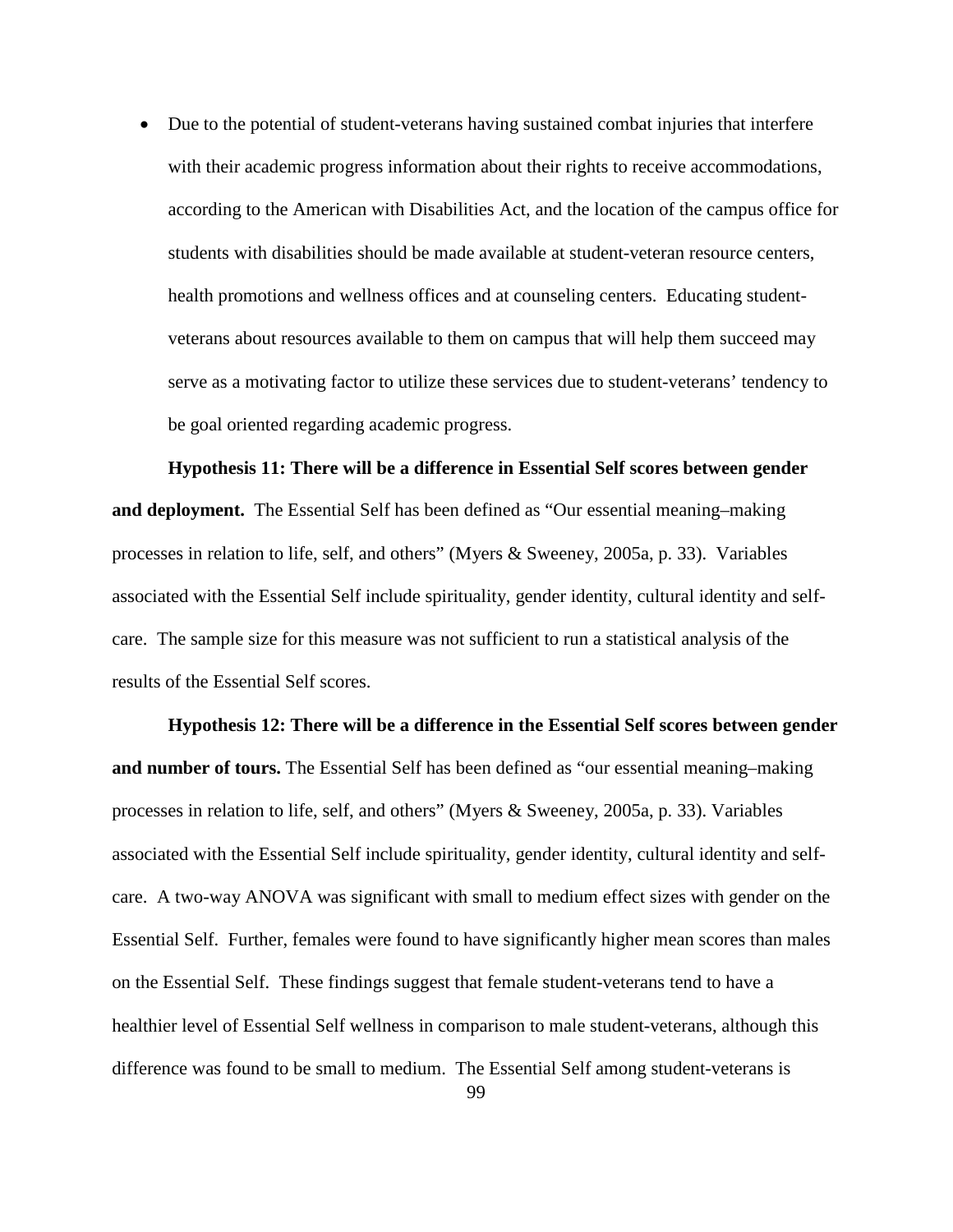important to understand as a result of the challenges related to military service among military personnel deployed to Afghanistan or Iraq that impact academic progress.

Research with student-veterans on the Essential Self as defined in this study has not been conducted previously. Nonetheless, research with student-veterans and nonstudent-veterans has been conducted in areas associated with the Essential Self components that give insight to this study. For example, research on student-veteran gender dynamics, although it appears to be inconsistent provides information that is important for understanding student-veteran gender as it relates to the Essential Self. For male veterans emotional toughness, as represented by selfsufficiency and emotional control, is part of their self-identification (Jakupcak, Blais, Grossbard, Garcia, & Okiishi, 2014) and has been found to have a negative impact on student-veteran well being (Alfred, Hammer, & Good, 2014). The reason for this is that strengths related to masculine identity that were developed while in the military are no longer as necessary in college and as a result they may be a hindrance to student-veteran adjustment. Working with male student-veterans on recognizing the non-necessity of identifying with emotional toughness may help with enhancing Essential Self wellness, since self-identifying with *toughness*, a remnant of military culture, may cause dissonance while identifying as a student within higher education environments (Alfred, Hammer, & Good, 2014).

As for females, while immersed in the male-centered military culture during active duty they were found to have struggled with gender identity, but within the college environment this struggle no longer existed as it did in the military (Smith, 2012). For female student-veterans the transition to higher education offers greater freedom to define and explore their identity. This is due to not having to conform to a male-centered culture that was part of their past military life and is no longer as relevant to their college life (DeRamio & Jarvis, 2011). Interestingly,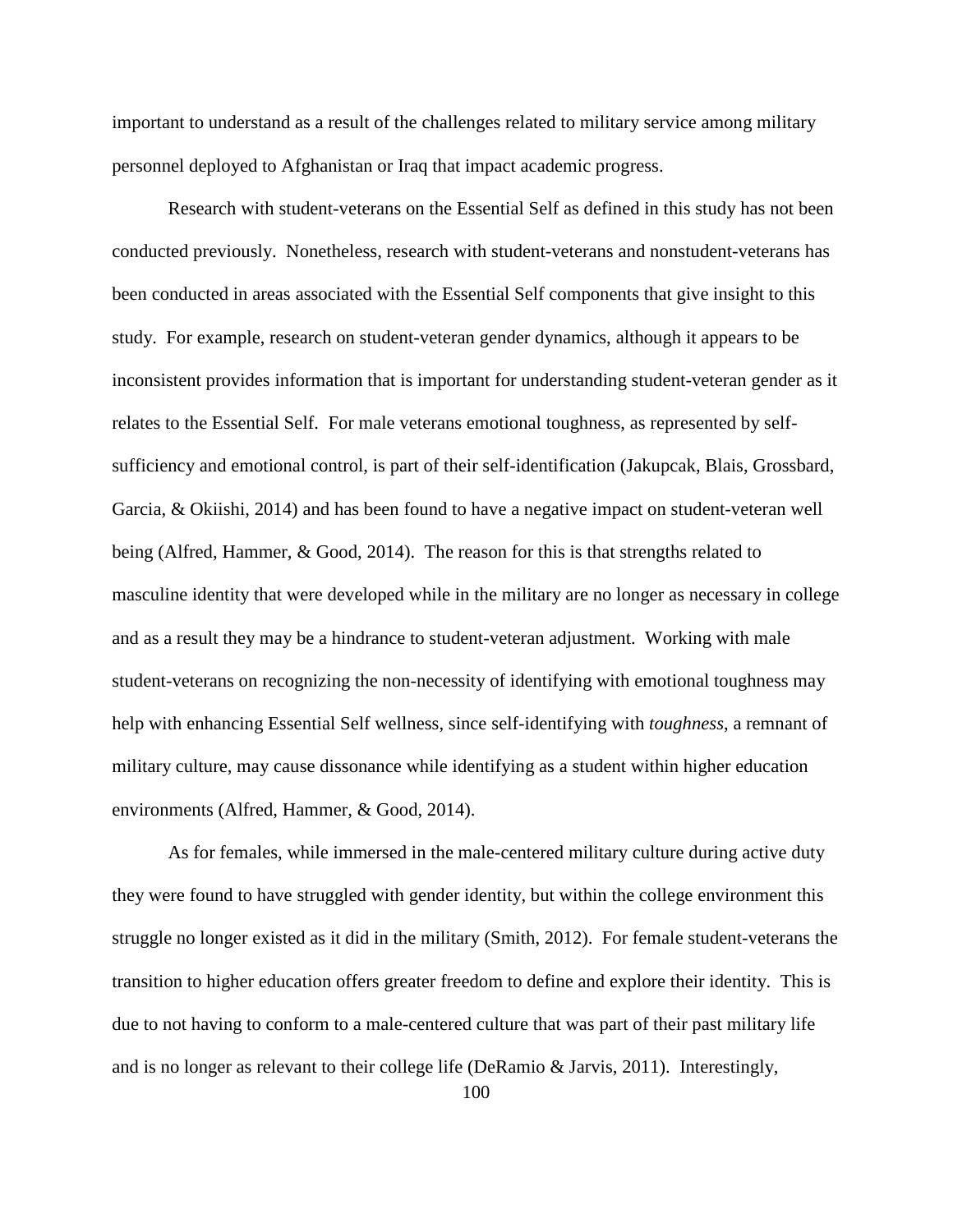Smith's (2012) research suggests that female student-veterans tend to acquire a stronger sense of self-identity in college than they did when serving in the military. The findings among male and female student-veterans, where for males gender identity is suggested to pose challenges and for females gender identity is suggested to be wellness enhancing, are consistent with the gender differences, even though they were modest, found in the current study.

Research on male and female student-veteran gender identity has become more relevant as females have recently been allowed to assume combat roles (Roulo, 2013). As noted, even one combat tour could have a damaging impact on holistic wellness (Foster, 2011). Of course, one of the distinctive features of OEF and OIF is the repeated deployment military personnel have had to experience (Zoroya, 2010). As a result veterans have had to learn to cope with mental and physical health problems that unfortunately for some veterans includes the abuse of painkillers, the most abused drugs in the Army (Zoroya, 2010). Engaging in drug abuse behavior represents potential harm to student-veterans, thus presenting a challenge for higher education personnel not only to create programming to help student-veterans address substance abuse issues, but how to engage them in these programs and services. Although, taking responsibility for enhancing one's own wellness is a concept of holistic wellness, substance abuse among college students is an unfortunate element and certainly poses a threat to the wellness of studentveterans, particularly those whose injuries require medications often used by others recreationally.

There are means of enhancing the Essential Self and its elements without resorting to potentially self-harming behavior. One method to combat negative urges or substance abusing behaviors and other psychological trauma is to utilize mantram strategies. For example, the use of a mantram among military veterans was found to reduce PTSD symptomology (Bormann,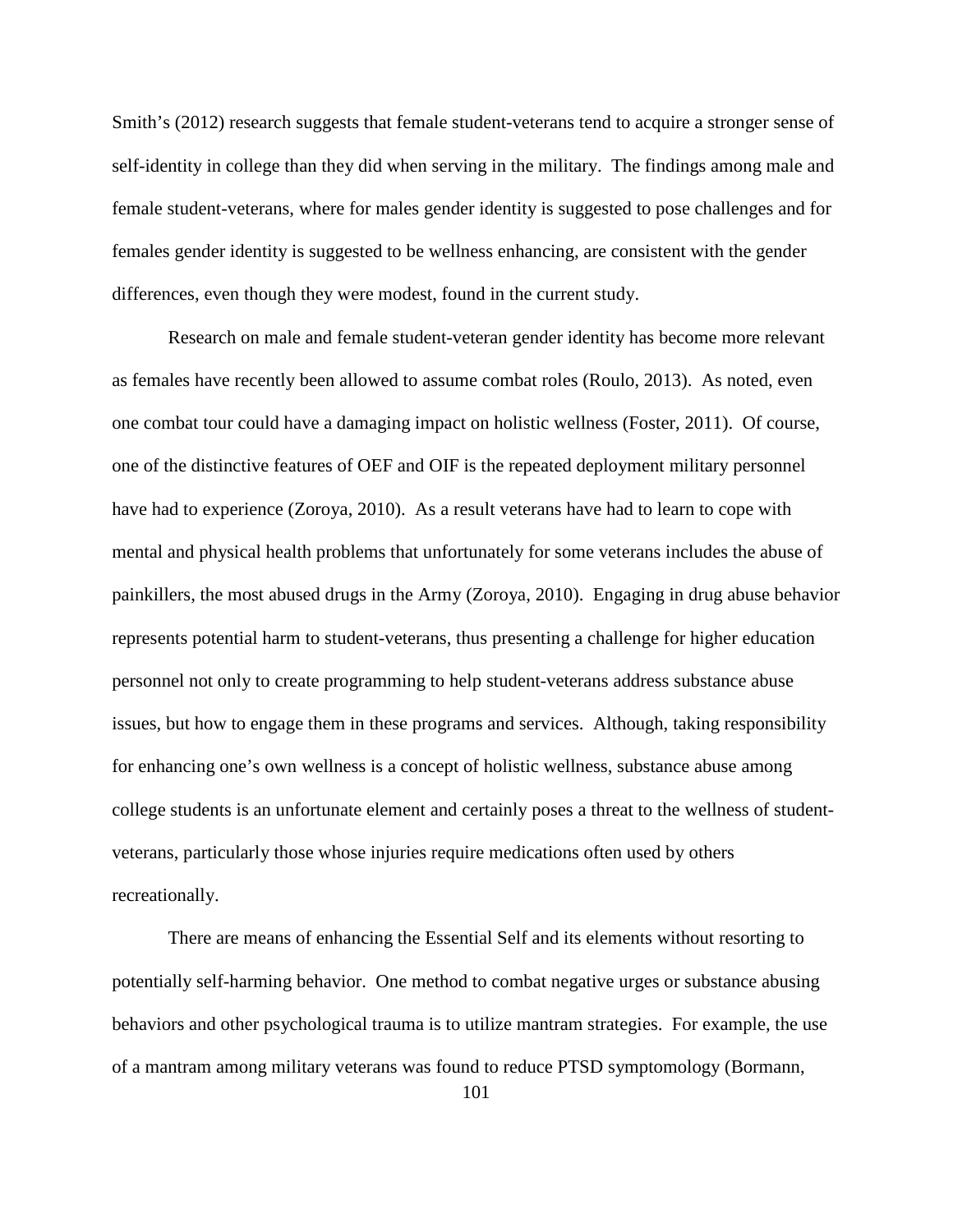Liu, Thorp, & Lang, 2012). This type of activity, geared toward increasing Essential Self components such as spiritual wellbeing, could be especially useful for student-veterans given it involves volition and self-care, two Essential Self components that facilitate holistic wellness. Ultimately, the integrative nature of holistic wellness illustrates the ongoing need for higher education administrators and allied personnel (i.e., health and wellness centers, recreation directors, counseling and psychological service professionals) to develop programming and/or services that will provide healthy campus alternatives for assisting student-veterans (and all students) address Essential Self components like spirituality, gender identity, cultural identity and self-care. Like all wellness factors, improvement in one or more components of the essential self could also (but not always) improve one's total wellness.

## *Essential Self implications.*

• The findings in this section demonstrate the need for additional research into the moderating factors pertaining to the Essential Self. The results of this study identified challenges student-veterans experience related to gender identity, as exemplified by a sense of toughness for male student-veterans (Alfred, Hammer, & Good, 2014) and substance abuse among male and female student-veterans that is detrimental to holistic wellness (Zoroya, 2010). Research would provide information that may be used in treatment by mental health clinicians, for programing by health promotions and wellness centers and by student-veteran resource centers. Research on Essential Self third-order factors/latent factors that investigates moderating factors could address spirituality, gender identity, cultural identity, and self-care for the purpose of increasing knowledge about student-veteran attributes, environmental factors, and psychosocial dynamics that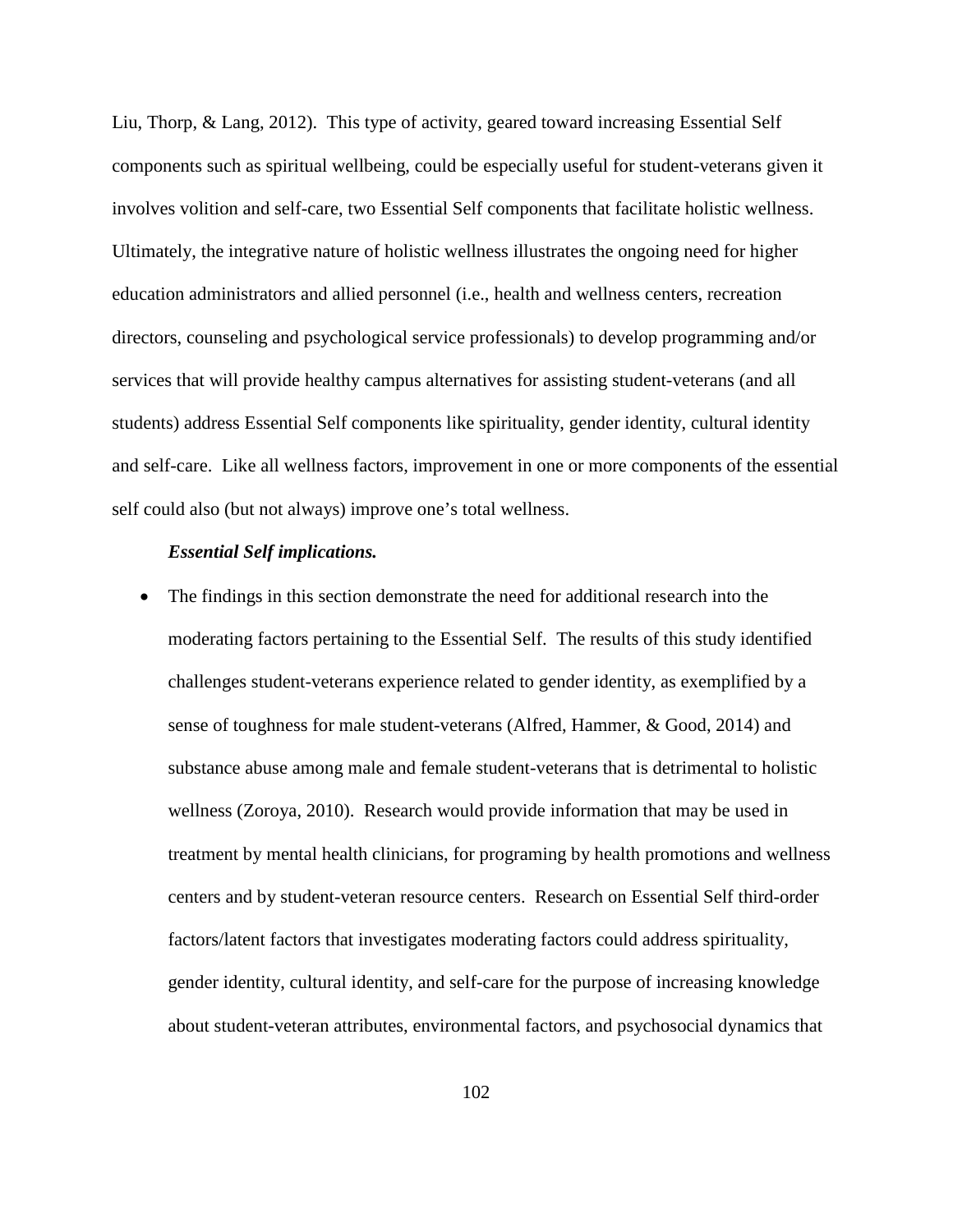are wellness enhancing and as a result contribute to assisting student-veterans in their academic pursuits.

- Considering the differences male and female student-veterans have been found to have on Essential Self components, such as a greater sense of freedom to explore ones identity for females (Smith, 2012) and challenges related to a masculine identity for males (Alfred, Hammer, & Good, 2014), mental health clinicians at college counseling centers should develop educational programing to inform therapists within their department about these differences. Differences between male and female student-veterans may include topics that address student-veteran responses to therapy as a result of gender identity perceptions. Male student-veterans, for example, have been found to personify a sense of self-sufficiency and emotional control (Jakupcak, Blais, Grossbard, Garcia, & Okiishi, 2014) that might cause them to be less receptive to sharing emotional content or resisting behavioral change in attempts to maintain their sense of *toughness* that was critical for survival when serving in the military. Additionally, female veterans that experienced sexual assault have been found to have a desire to return to a normal life and as a result may be hesitant to participate in mental health treatment (Katz, Bloor, Cojucar, & Draper, 2007) that may cause unwanted recollections. Although, resistance to mental health treatment exists for both male and female student-veterans the motivation for resistance may differ.
- 103 • College health promotions and wellness centers are encouraged to assist student-veterans by providing educational programming aimed at encouraging healthy coping behaviors. In light of the potential for some student-veterans to engage in unhealthy coping behaviors that involve alcohol (Foster, 2011) and drug abuse (Foster, 2011; Zoroya,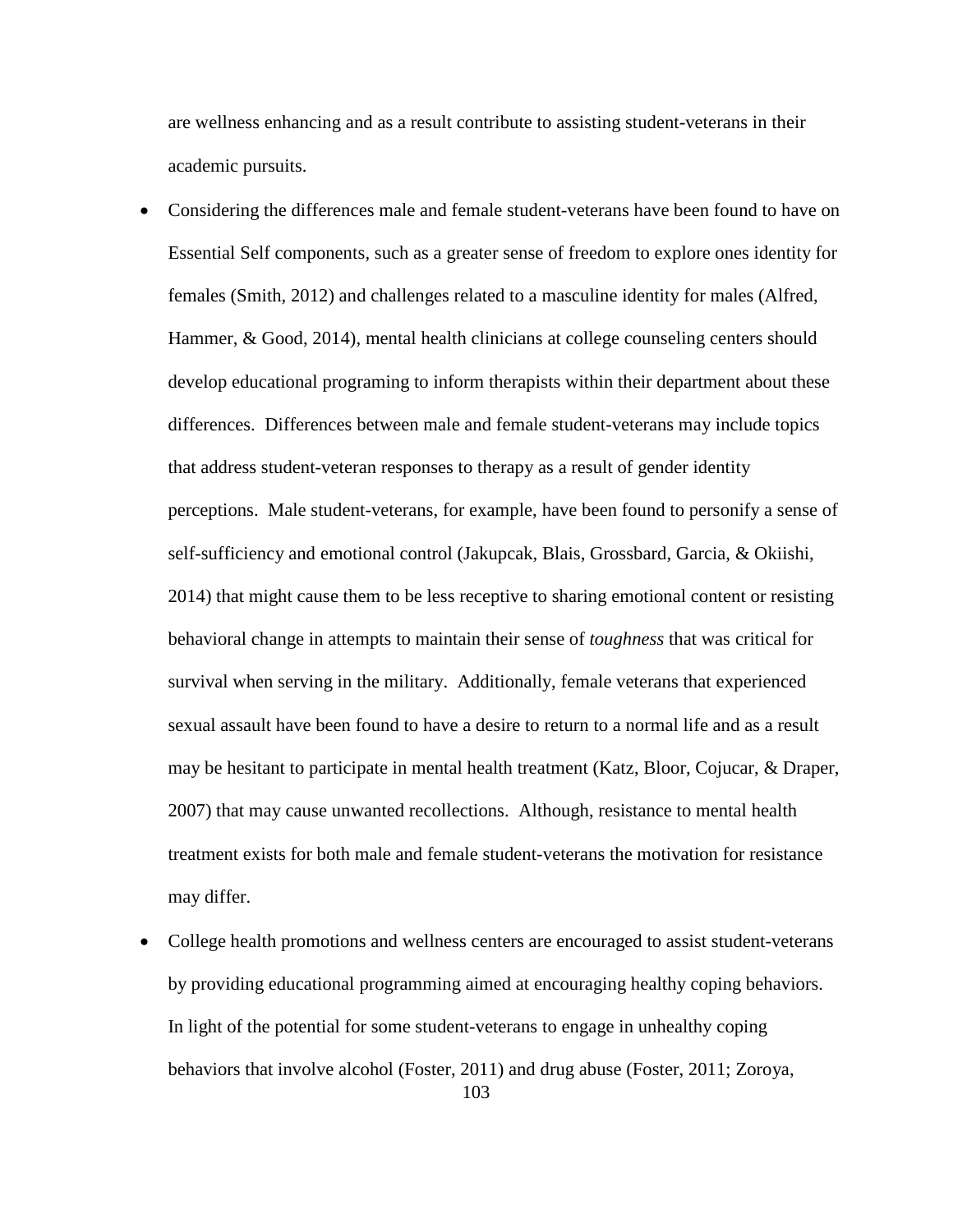2010) promoting healthy self-care behaviors is an important service for higher education institutions to have available. Educational programming that addresses healthy coping strategies should include information about the association of alcohol and drug abuse with combat trauma and stress (Schumm, Kathleen, & Chard, 2012) and healthy behaviors that may serve as viable options to build-up wellness, such as exercise, attendance at a peer support group meeting, or engagement in enjoyable hobbies that substitute for boredom (Boredom has been linked to alcohol and drug use; Corvinelli, 2005.).

 **Summary.** The hypotheses reviewed in this section indicated that there were six for which the sample size was insufficient for a statistical analysis. Moreover, there were six hypotheses for which statistical analyses were conducted. The one hypothesis involving the role of student-veteran gender and number of tours on the Essential Self resulted in a significant gender main effect with females scoring higher than males, although the effect size was small to medium.

### **Limitations**

This research is inherently limited by the parameters that define it. As such this study has a number of limitations that would be important to keep in mind. First, the generalizability of this study is limited to student-veterans who participated in the Post 9/11 GI Bill program and attended one of the top 30 four-year university programs in the U.S. with the most Post 9/11 GI Bill participants. Thus, this study was not made available to students attending community colleges, technical schools, or private institutions. Second, the methods for soliciting studentveteran participants varied among the universities. In this study most universities used email to solicit participants for this research. However, two universities used newsletters, two used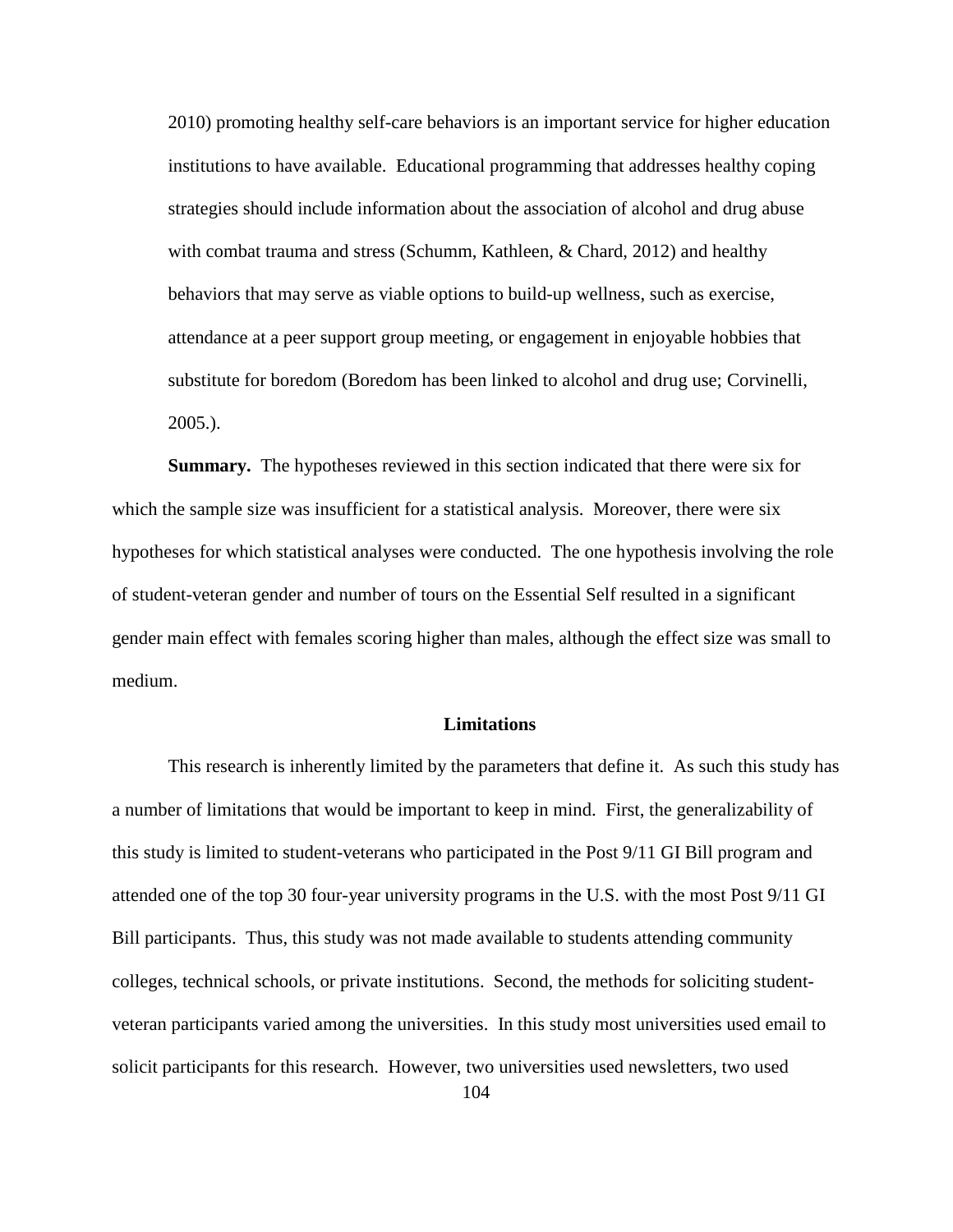Facebook, and one used a student-veteran resource center website. The problem with this is that the methods used to contact student-veterans were not uniform. Therefore, sample contamination could have occurred given that some individuals could have participated in this study that were student-veterans of OEF/OIF yet were not students at the university soliciting participants. Even though the possibility is small, the greater the ability to control this process the less potential there is for error. Third, the sample size for this study did not reach the desired amount ( $N = 198$ ) to achieve optimal statistical power. It could be that the demographic questionnaire and the 5F-Wel required too much time to complete and as a result dissuaded participation. Whereas the 5F-Wel has 95 questions the demographic questionnaire has 35. Future studies may want to minimize the number of questions on the demographic questionnaire. Lastly, this researcher did not have a military background. For example, this lack of military background proved especially challenging when operationalizing the terminology for the study and on the demographic questionnaire in particular. As a result, the researcher may be unaware of correct military terminology or protocols that could have enhanced participation or led to additional contacts with student veteran organizations or personnel. Still, even after this researcher consulted with several student-veterans and staff at a local veterans' counseling center and the researcher's university veteran resource center, disagreements on terminology remained. As a result, some demographic questions definitions may have been unclear or even confusing for student-veterans and could have led participants to answer in ways that contradict their actual experience or position.

Finally, the lack of a sufficient sample size was a significant limitation of this study. Future researchers would benefit from having a larger sample size in order to investigate all hypotheses presented in this study. One of the challenges experienced by the researcher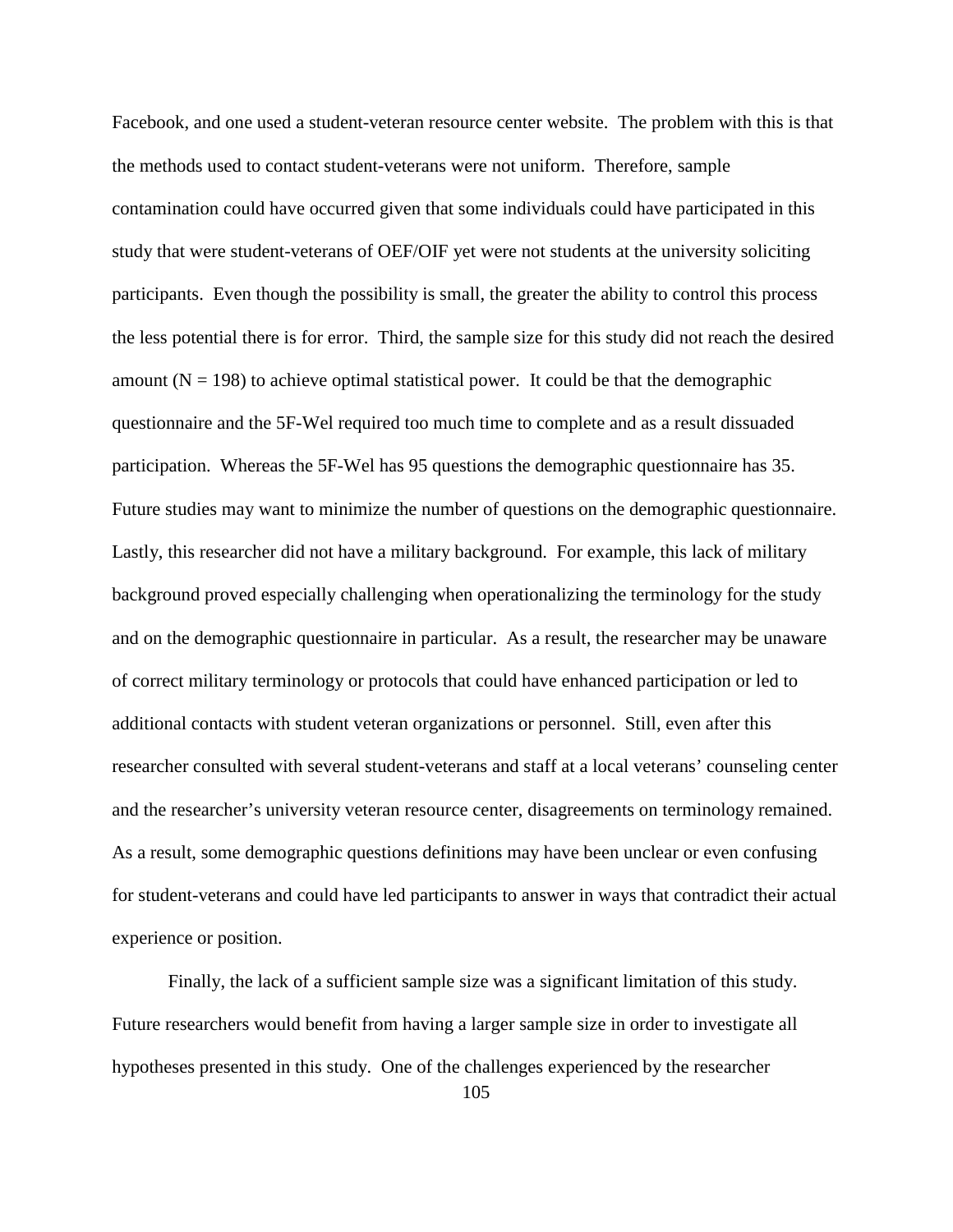involved gaining IRB approval and assistance from student-veteran resource centers of other universities outside the researcher's home university. Thirty universities were contacted, although only 17 were able to assist this researcher. Some of the reasons given among the 13 institutions that were not able take part in this study included: (a) one IRB office required a campus site *primary investigator* to be a co-researcher, (b) one IRB office required someone *affiliated* with their campus to team with the researcher, (c) one university denied access because they were conducting research with the same population and did not want to burden studentveterans with additional research requests, (d) two university student-veteran contacts identified on university websites did not reply to the researcher's contact attempts, and (e) three universities stated that they had too many requests for research with student-veterans on their campus and therefore declined to assist with this study. Future researchers may want to begin their study with a larger pool of universities to insure greater participation in light of challenges associated with gaining access to student-veterans from other institutions. Additionally, an alternative method in obtaining university support would be to ask university personnel if they are able to provide a referral to an individual at a specific institution with the knowledge or position to facilitate access to student-veterans.

## **Suggestions for Future Research**

 This study focused on student-veterans and the role of deployment, number of tours, gender and holistic wellness. This study was limited by the given dependent (i.e., Total Wellness, Creative Self, Coping Self, Essential Self, Social Self, and Physical Self) and independent variables (i.e., deployment, number of tours, and gender), the methodology and the sample size. As such there are potentially numerous areas of research that could expand on the current study, some of which will be presented below. The hypotheses that could not be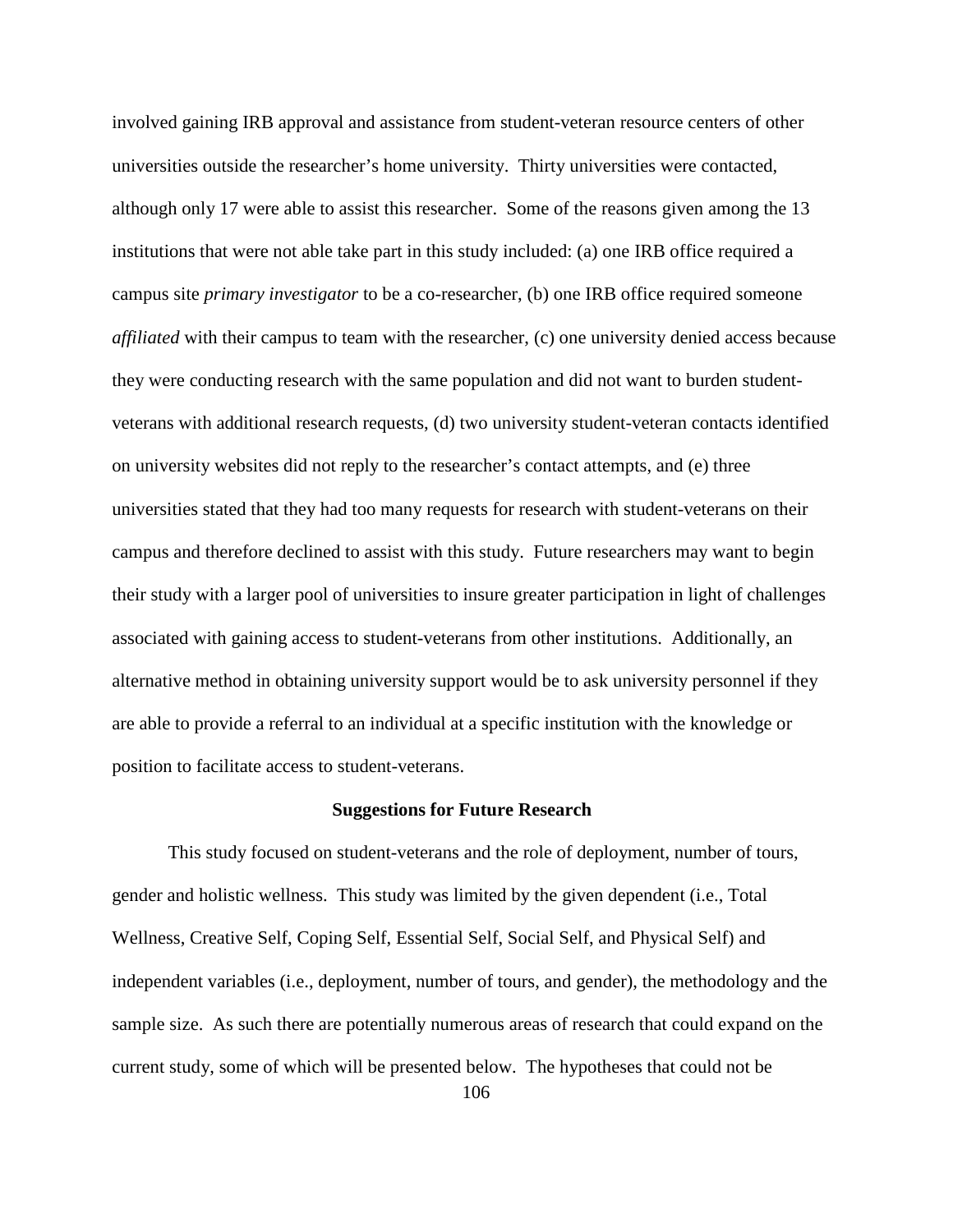analyzed because of an insufficient sample size are important for understanding student-veteran holistic wellness and are presented first, which are then followed by additional research suggestions.

- Hypothesis 1: There will be a difference in Total Wellness scores between gender and deployment*.* Total Wellness is comprised of the five secondary factors of the 5F-Wel that include the Creative Self, Coping Self, Social Self, Essential Self and the Physical Self. One of the characteristics that has defined the OEF/OIF wars has been multiple deployments to Afghanistan or Iraq. An important aspect of multiple deployments is dwell time (i.e., the time between deployments). Shorter dwell times have been shown to be associated with greater mental health problems (Interian, Kline, Glynn, & Miklos, 2014). Research that addresses Total Wellness, as defined in this study, in relation to student-veterans and dwell time is a subject area that has not been studied, but is an important topic for consideration for future research. Critical to understanding the impact of dwell time includes the association it has with the number of deployments. One deployment is sufficient to have a negative impact on Total Wellness, therefore taking into account dwell time and its association with the number of deployments would be important to consider. As a result of this research it would be interesting to find out if there was a threshold for which dwell time(s) presents a mediating influence on Total Wellness. This finding may assist in the recognition of the amount of optimal dwell time associated with holistic wellness. Information obtained from this research would assist higher education mental health clinicians, professors and administrators to be more informed about student-veterans as they assist them in their academic pursuits.
- 107 • Hypothesis 3: There will be a difference in Creative Self scores between gender and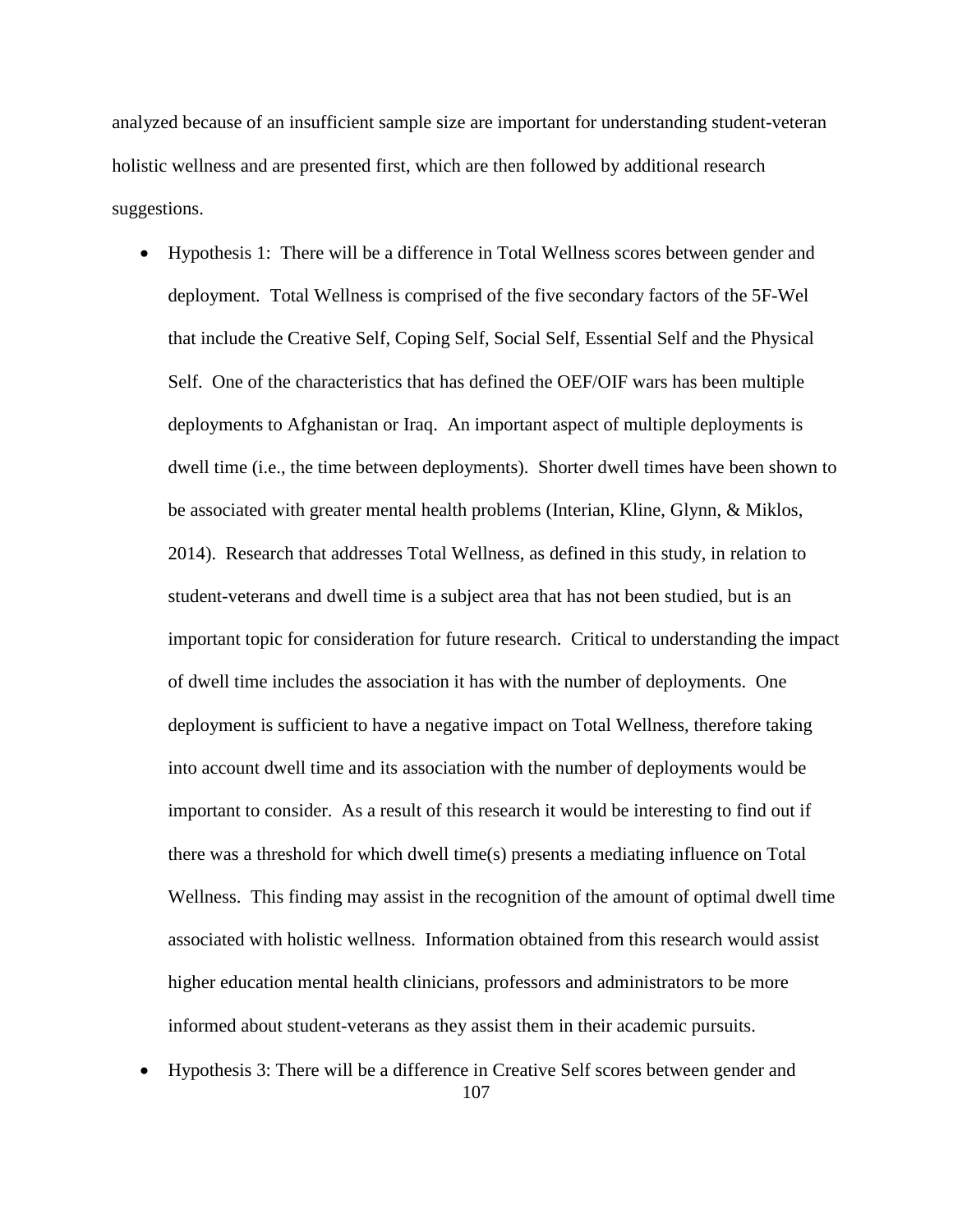deployment. The Creative Self is made up of third-order factors/latent factors that include thinking, emotions, control, work, and positive humor. Student-veterans suffer from significant emotional challenges of which 46% have been found to show significant characteristics associated with PTSD (Rudd, Goulding, & Bryan, 2011), a signature injury of OEF/OIF. Much research on PTSD and veterans has focused on pathology (Hall, Elhai, Grubaugh, Tuerk, & Magruder, 2012; Haskell, et al., 2010; Hellmuth, Stappenbeck, Hoerster, & Jakupcak, 2012; King, Street, Gradus, Vogt, & Resick, 2013; Polusny, et al., 2014); however, there is no research that addresses student-veteran holistic wellness, as defined in this study and the relationship with PTSD. Within the construct of the Creative Self the associated components of emotions, thinking, control, work, and positive humor could be studied to understand how they influence PTSD. It could be that certain Creative Self components have a moderating impact on PTSD, while others are limited in their impact. Each of the Creative Self components would give greater depth and breadth of the understanding of the relationship of PTSD and studentveteran wellness. Research that addresses student-veterans and the relationship with PTSD would assist higher education mental health clinicians, professors, and administrators that interact with student-veterans that have been diagnosed with PTSD to understand and work with them from a holistic wellness strength based perspective rather than from a pathology viewpoint.

108 • Hypothesis 5: There will be a difference in Coping Self scores between gender and deployment. The Coping Self is composed of leisure, stress management, self worth, and realistic beliefs. Stress management is an important factor that many student-veterans confront. Future research is warranted in studying the number of deployments in relation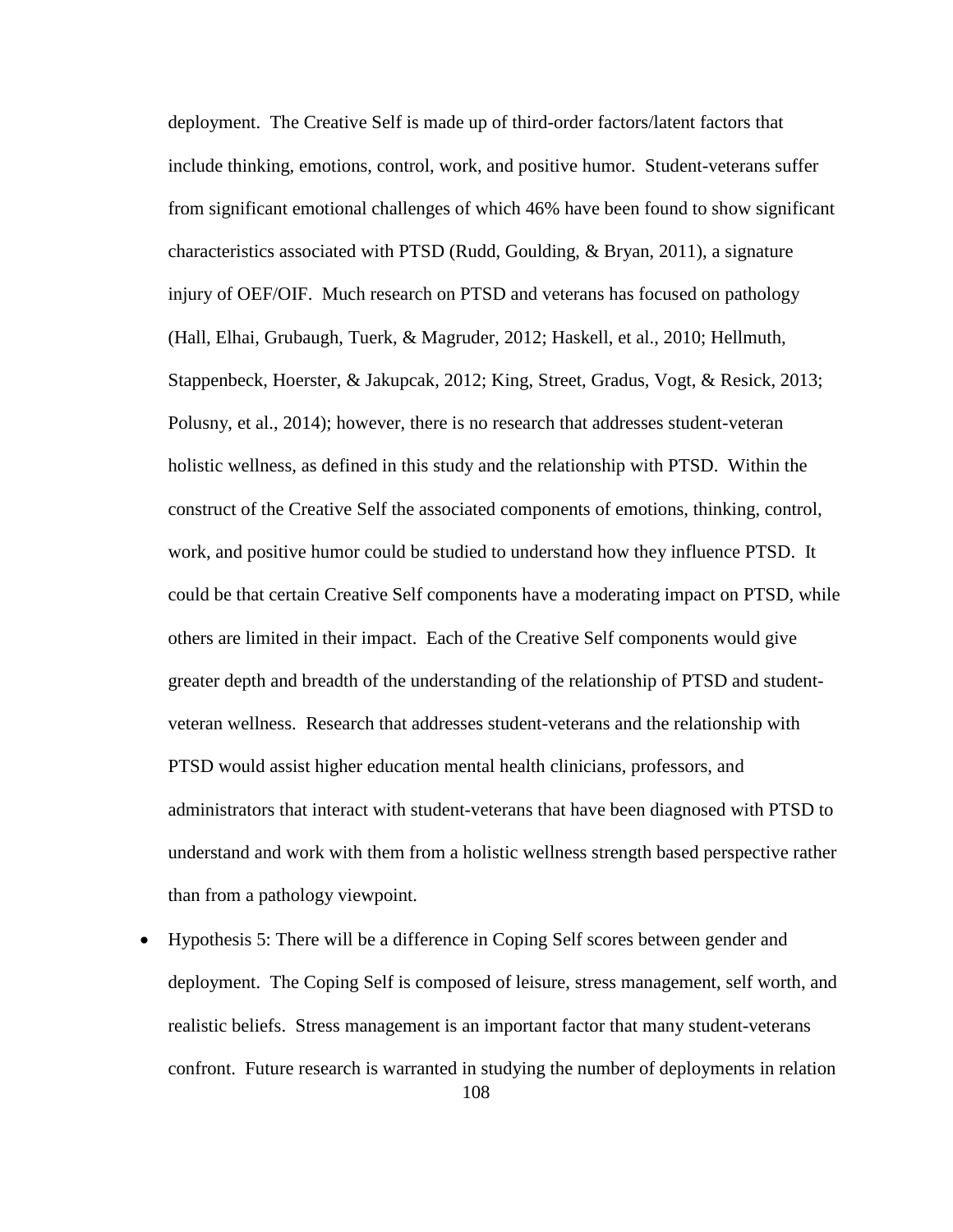to stress management. Research has demonstrated that with even one deployment male and female veterans were more likely to engage in binge drinking, while deployments beyond one tour increased binge drinking even more (Foster, 2011). Foster suggests that binge drinking in this study is related to stress. An important study would be to analyze the role of student-veteran deployment increments on the degree of perceived stress and Coping Self wellness levels. Some of the questions asked could be (a) Is there a specific number of deployments at which stress levels reach maximum intensity? (b) If there is a maximum stress level associated with the number of deployments what is the relationship of this with stress management and the Coping Self? (c) What is the relationship with Coping Self wellness levels and the number of deployments?, and, (d) What is the relationship among the third-order factors/latent factors, deployment and stress? Information from this research would assist college mental health clinicians, professors, and administrators with understanding the effect of student-veteran deployment increments on the degree of stress perceived by student-veterans and Coping Self wellness levels, thus providing services that are more informed.

109 • Hypothesis 7: There will be a difference in Social Self scores between gender and deployment. The Social Self is made up of third-order factors/latent factors that include friendship and love. Research with student-veterans and spouses and the role of the strength of the relationship with holistic wellness is an important area that warrants further exploration given that 47.3% of student-veterans have been found to be married ("VA Campus Toolkit Handout," 2014) and the rate of domestic abuse among veterans has been reported at more than 50% (LaMotte, Taft, Weatherill, Scott, & Eckhardt, 2014). Understanding student-veteran relationships with their spouses from a holistic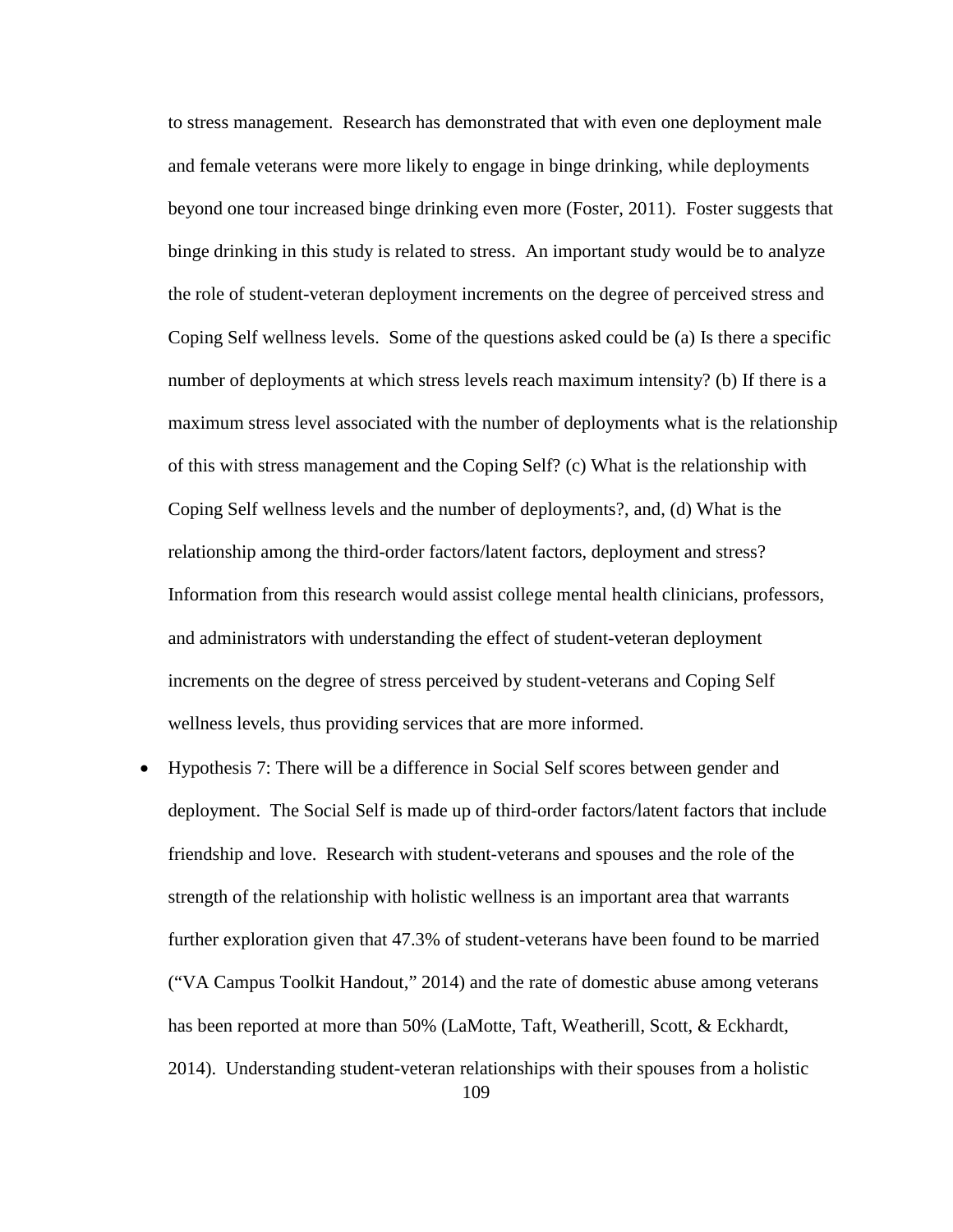wellness perspective and the association of relationship strength will shed light on wellness strength and weakness for each partner and how they are related to combined partnership strength. This information will be useful for mental health clinicians that work with student-veteran couples inside and outside of higher education institutions in gaining a deeper understanding and insight to potential treatment areas. This information may be useful for facilitating dialogue with partners, as this is sometimes difficult for veterans during postdeployment adjustment to civilian/home life. Assisting studentveterans with relationship issues is critical due to the moderating effect social support has with adjustment to college (Gonzalez, 2012). Given the importance of social support with adjustment to college this study will contribute toward student-veterans continuing in their academic pursuit and personal development.

• Hypothesis 9: There will be a difference in the Physical Self scores between gender and deployment. The Physical Self is composed of exercise and nutrition. Exercise has been found to increase brain health (Curlik & Schors, 2013), while a meta-analysis on the effects of acute exercise on cognitive performance suggest that a single exercise event has a small effect on cognitive performance (McMorris & Hale, 2012). Future research on the relationship of student-veteran exercise with academic performance and the Physical Self, in light of the potential positive impact on cognition, warrants further investigation. Student-veterans tend to be goal oriented and as a result if exercise is shown to assist in the attainment of academic goals then exercise may prove to be an activity that is receptive among student-veterans. Thus, this research may improve the understanding of the relationship between exercise, motivation and academic attainment among student-veterans.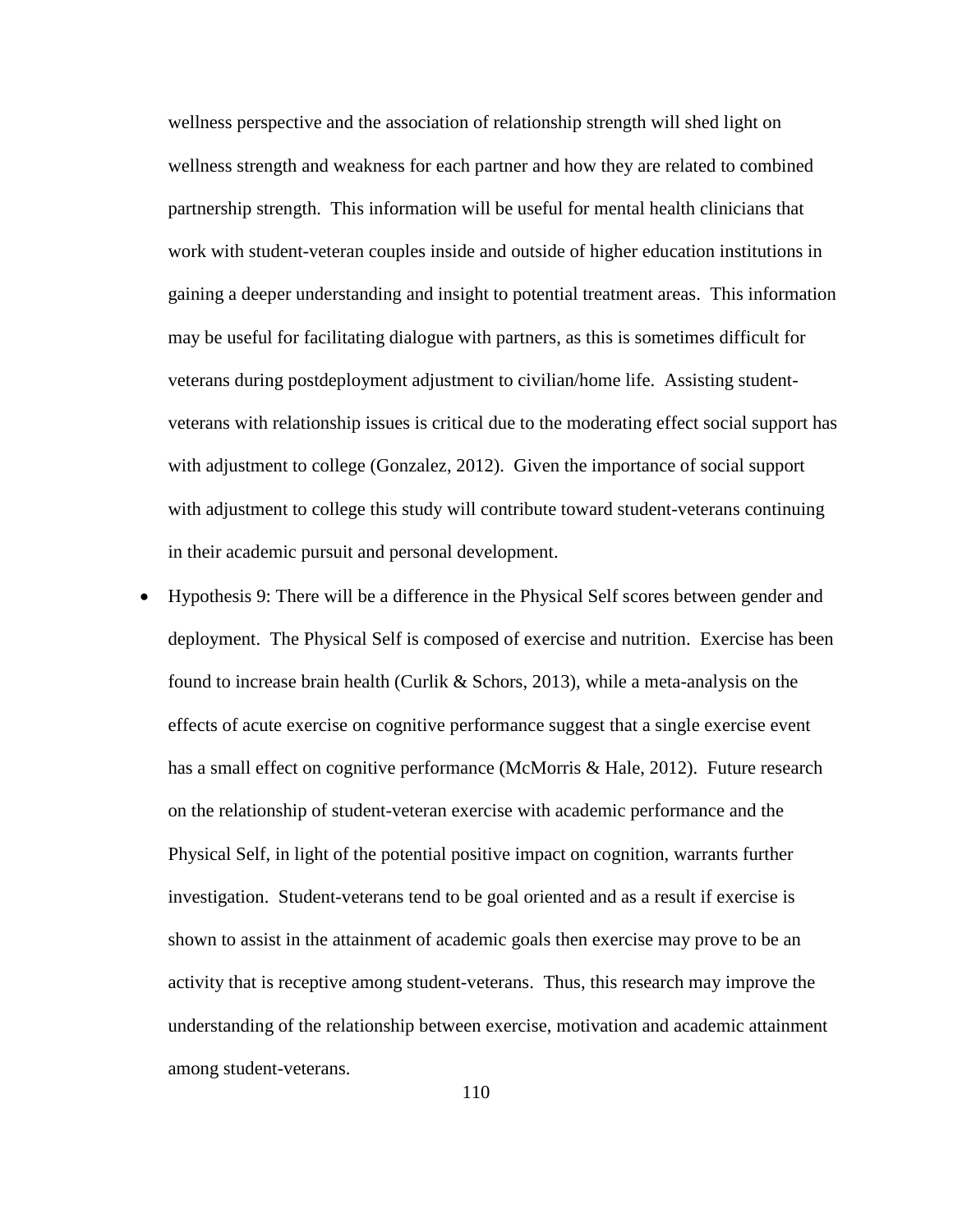• Hypothesis 11: There will be a difference in the Essential Self scores between gender and deployment. The Essential Self is composed of spirituality, gender identity, cultural identity and self-care. Future research on the relationship of multiple deployments and student-veteran gender on cultural and gender identity is worthy of further investigation in light of the number studies that reported challenges involving cultural and gender identity among student-veterans. For example, student-veterans have been found to struggle with challenges fitting in with peers (Dunklin, 2012; Livingston, 2009), adjusting to higher education mores (Gonzalez, 2012; Lolatte, 2010), and experiencing identity challenges (Ly-Turnball, 2010). According to Ly-Turnball (2010) studentveterans experience dual identities as a result of their military experience and subsequent adjustment to higher education.

 Veterans of OEF/OIF have been found to experience numerous deployments (Zoroya, 2012), however the impact on cultural and gender identity as they relate to Essential Wellness is not well known. This struggle is related to what Myers and Sweeney (2005c) identify as being "essential [to] meaning-making processes in relation to life, self and others" (p. 8). The lack of cultural congruency has been shown to undermine student-veterans' academic persistence (Weber, 2012), thus becoming detrimental to academic progress and Essential Self wellness. Research on this topic will help fill the gap in the research literature and will assist higher education mental health clinicians, administrators and staff to understand student-veterans better in order to assist them in their academic progress.

# **Additional Suggestions for Future Research**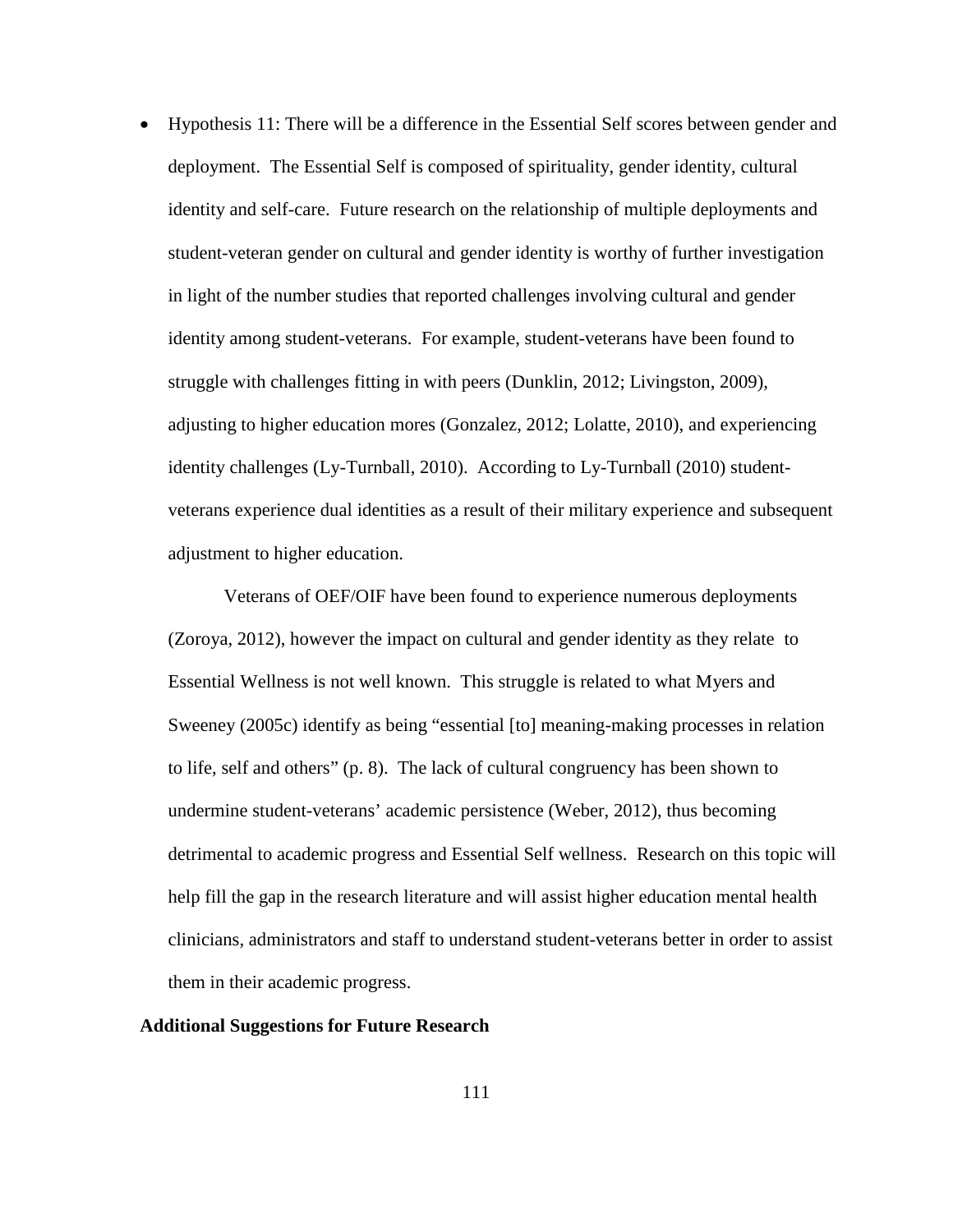- Given that women are now being accepted into combat roles research on female studentveteran holistic wellness would be an interesting and important field of study for mental health clinicians, administrators and staff that work with student-veterans. As women participate in combat roles it makes sense that they would be exposed to more combat related trauma and as a result would have potentially greater difficulties (Kline, et al., 2010) associated with college transition than they did when engaged in non-combat roles. The affect combat role involvement will have on female student-veteran holistic wellness is not well known and therefore this research would help fill a gap in the literature. An important aspect of this study would be the findings of strengths and weaknesses related to 5F-Wel components. Additionally, analyzing differences and similarities against the 5F-Wel normative sample would be valuable information, as this would show how female student-veterans compare with a sample representative of the U.S. population in terms of holistic wellness. This research area would be helpful for college campus mental health clinicians, professors and administrator that work with female studentveterans obtain greater insight into the wellness strengths and weaknesses as a group and in comparison with a normative sample. Because this research would compare female student-veteran differences with a normative sample it would provide information on the challenges (i.e., lower scores on the 5F-Wel) female student-veterans have that nonveterans do not and therefore it may provide an opportunity to implement programing that would benefit female student-veterans specifically based on the outcomes.
- As a measure of holistic wellness the current study used results from Total Wellness and the five second-order factors of the 5F-Wel as independent variables. This study did not report on the seventeen third-order factors/latent factors that are part of the 5F-Wel,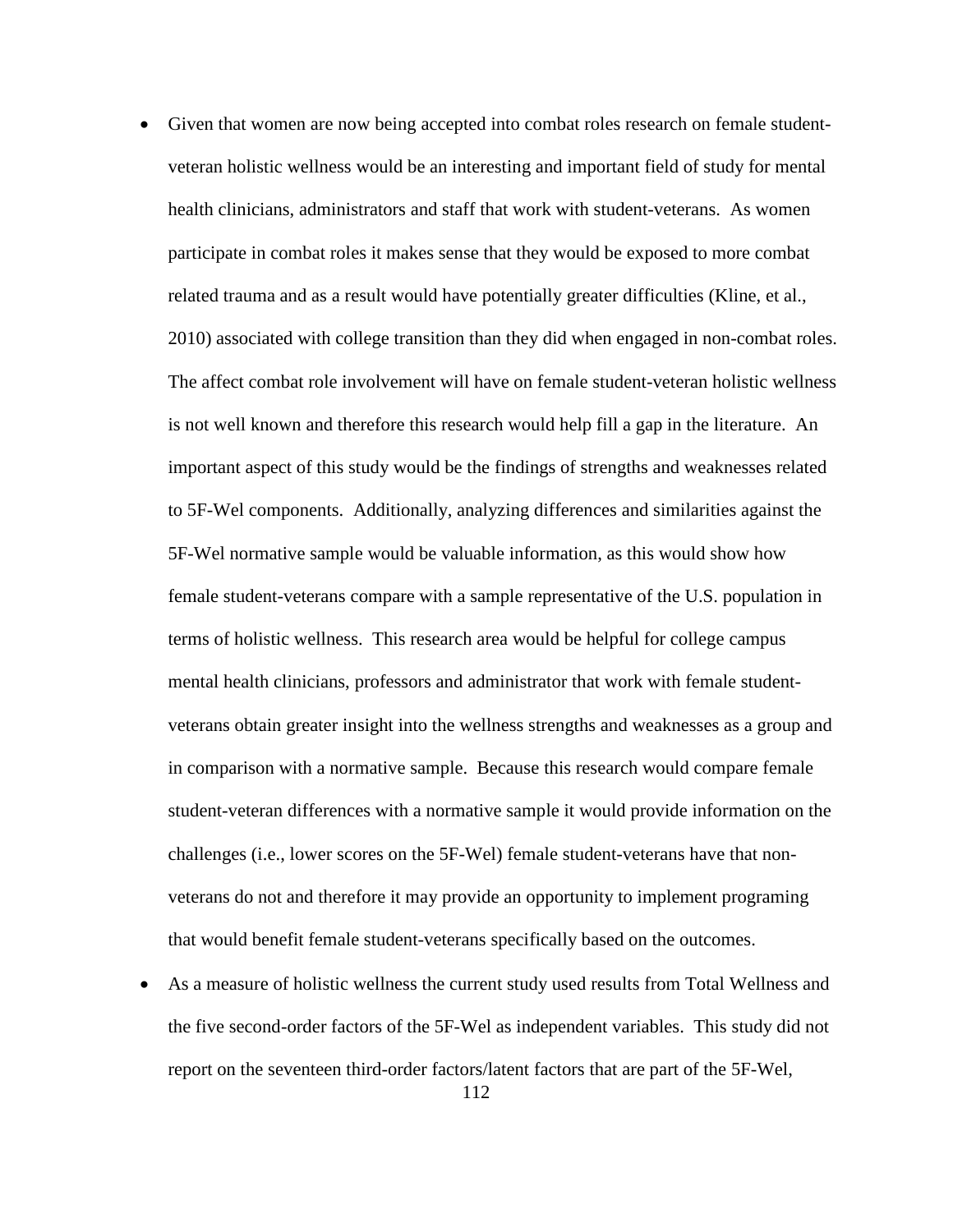although the third-order factors/latent factors were used to help explain the results of this study. The third-order factors/latent factors include leisure, stress management, self worth, realistic beliefs, thinking, emotions, control, work, positive humor, friendship, love, exercise, nutrition, spirituality, gender identity, cultural identity, and self-care. Future research would benefit from studying student-veteran wellness differences from the perspective of the seventeen third-order factors/latent factors in relation to deployment(s) and gender. This will provide greater depth of knowledge into the holistic wellness dynamics that was not part of the current research. This research will help identify more specifically factors associated with multiple deployments and gender that are statistically different as well as similar. The analysis of strengths and weaknesses viewed through the lens of the seventeen third-order variables/latent factors of the 5F-Wel will provide a more detailed view of holistic wellness among student-veterans than the current study was able to due to the research design (i.e., the hypotheses did not address third-order factors/latent factors).

113 • Future research would benefit from implementing a mixed-methods study that addresses student-veteran holistic wellness during the first year of postdeployment college adjustment and includes the use of the 5F-Well and two gender based focus groups. Two significant components of this research include the review of the 5F-Wel results with student-veterans on an individual basis and a focus group interview. Interacting with student-veterans on an individual basis as part of the 5F-Wel result review process will assure confidentiality of reporting the results with each student-veteran. During this process developing rapport should be one of the goals due to trust sensitivity studentveterans have with the civilian population (Rumann, 2010). The second component of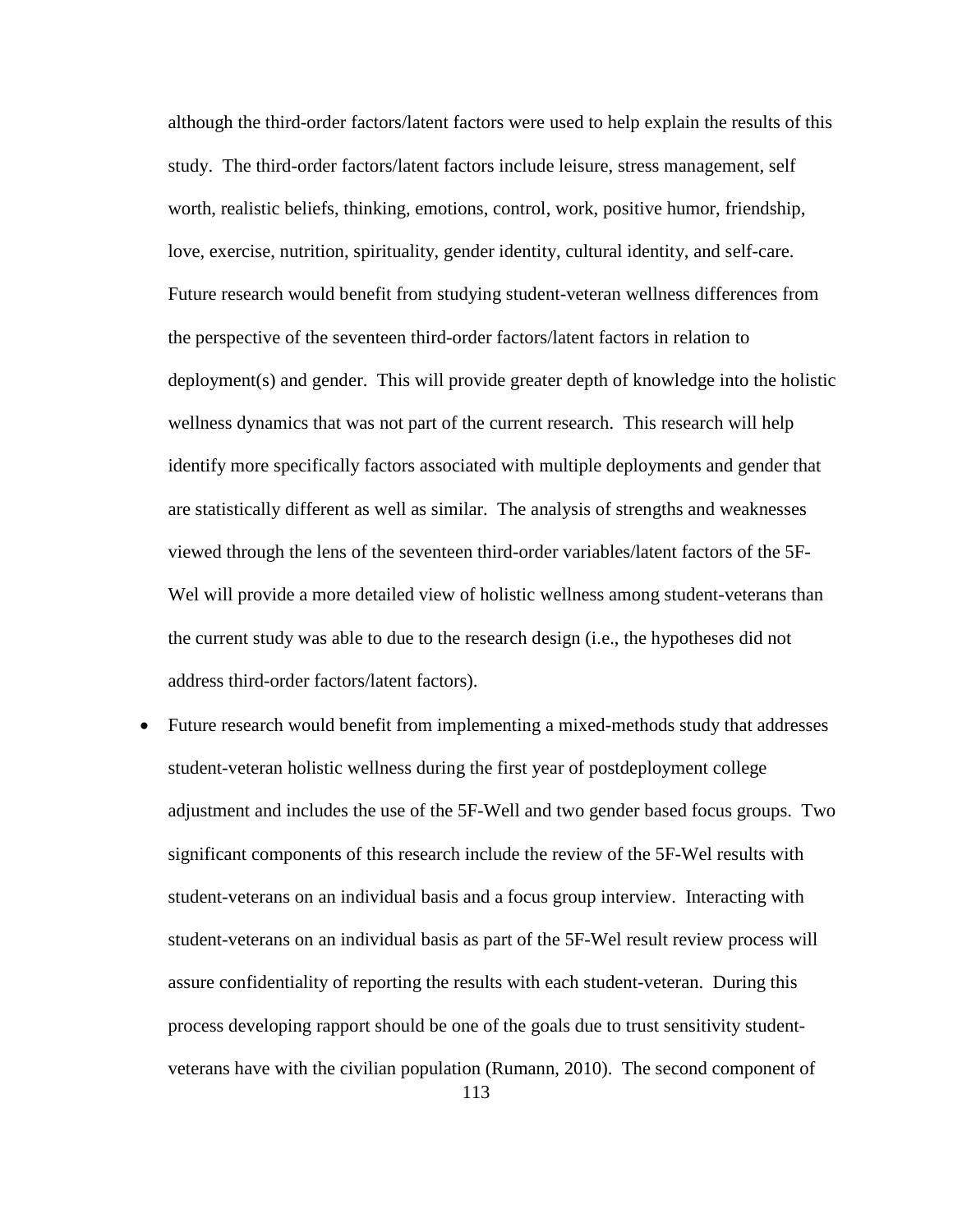this study includes dividing student-veterans into two focus groups according to gender. This will be vital because of the potential for many negative experiences, including trauma, such as sexual assault female student-veterans may have encountered while deployed that could cause them to feel uncomfortable being around male veterans. Groups divided by gender will promote greater emotional openness and discussion among participants. Focus group discussions will allow student-veterans to address their perception of holistic wellness needs that are and are not being met on their campus. Focus groups will allow student-veterans to express their own viewpoints that include insights and opinions based on their own experiences (Massey, 2010). One of the added benefits of using focus groups is that a skillful facilitator may allow the group to move into discussion areas not intended (i.e., unfocused conversations), that in turn may provide valuable information that the researcher had not conceived prior to the group session (Frantz, 2011). Group trust is an important aspect of *unfocused conversations*, as this allows participants to speak more openly on what might be sensitive subjects, such as gender identity, spirituality, friendship and love factors of the 5F-Wel. Student-veterans, according to research, already have a developed sense of trust with veteran peers (Rumann, 2010), so, trust concerns among student-veterans in the focus group may not be a significant hurdle; however, the group facilitator would be wise to keep in mind that he or she is an outsider and therefore trust issues with the facilitator may occur. For this reason establishing rapport with group members at the onset of this study during individual reviews of the 5F-Wel results was very important.

 This type of research would provide student-veterans an opportunity to express their thoughts and feelings regarding postdeployment college transition challenges,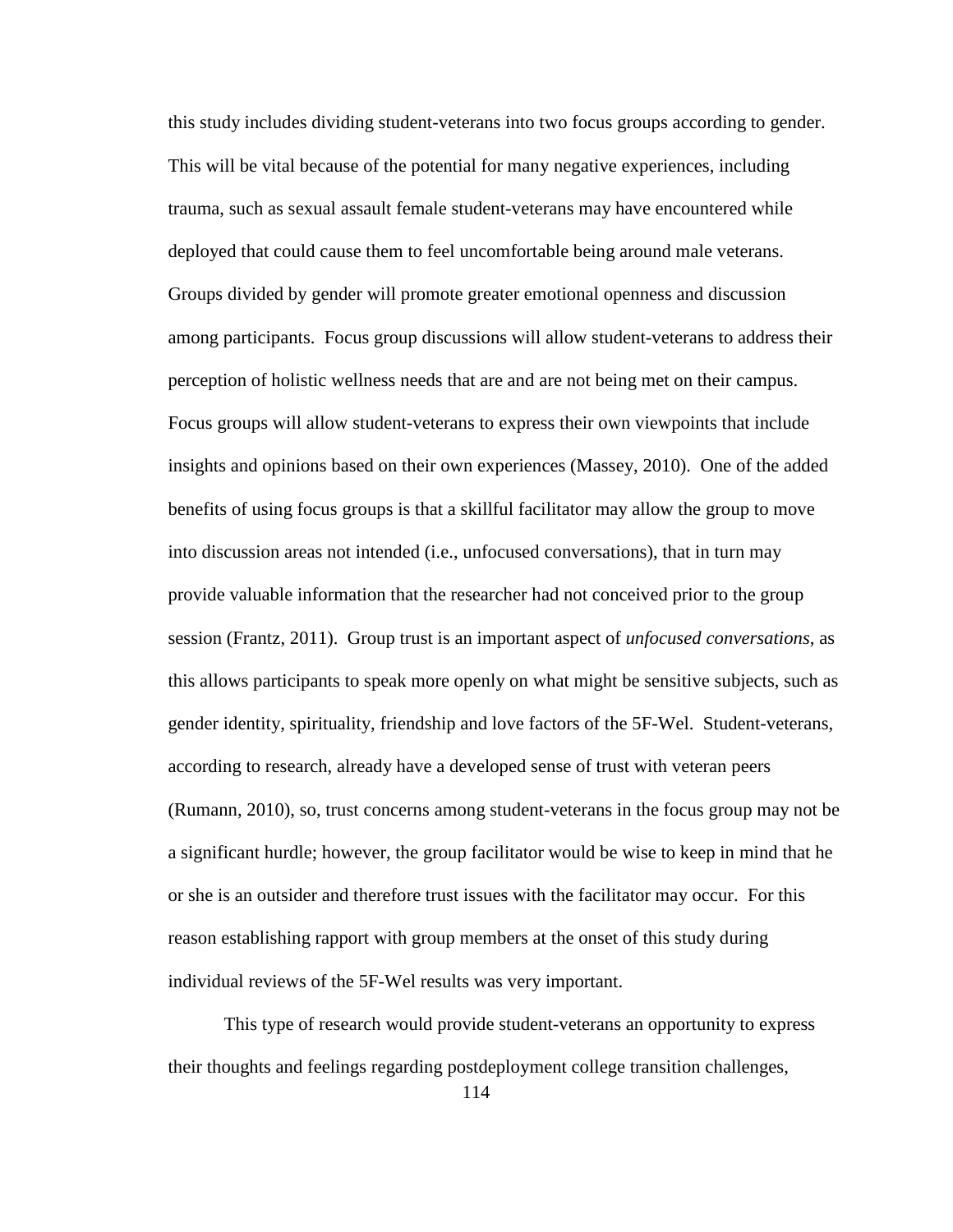personal holistic wellness strengths and weaknesses, and campus-wide strengths and weaknesses as they relate to holistic wellness. The results of this research would provide greater depth and breadth of knowledge in terms of holistic wellness, gender and postdeployment transition to campus mental health therapists, professors and administrators that could be used to work more effectively with this unique college subpopulation.

#### **Summary**

The number of student-veterans using the Post 9/11 GI Bill in 2013 was 754,229, which is an increase of more than 700,000 veterans since 2009 (U.S. Department of Veterans Affairs, 2013). The need to address the concerns of student-veterans was the genesis of the current study. This study resulted in significant findings on one of 12 hypotheses. A main gender effect on the Essential Self in the direction of female student-veterans was found, although the effect was small to medium.

There were a few limitations with this study including generalizability due to a focus on only four-year university student-veterans, low sample size, inconsistent methods used by universities to contact participants, and lack of uniformity among the military with terminology. Despite these limitations this study filled a void in the research literature on student-veteran holistic wellness. Future research that involves elements related to holistic wellness might address female student-veterans as this subpopulation increases combat role assignments, stress management, dwell time, third-order factors/latent factors of the 5F-Wel, cultural and gender identity, student-veteran spousal relationship, exercise in relation to academic progress, and mixed methods study that will give greater depth and richness of information that was not the scope of the current study. Such research would benefit college campus mental health clinicians,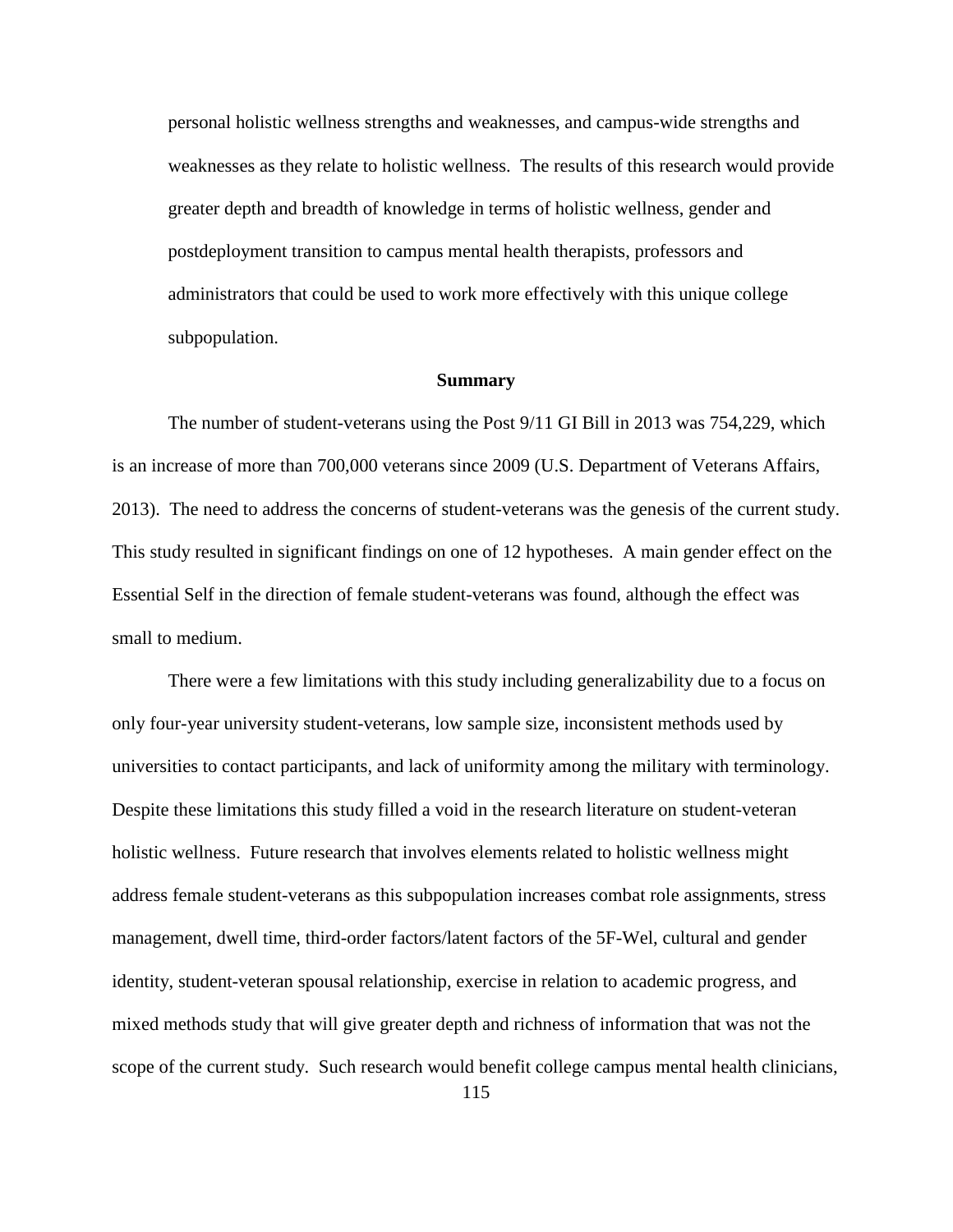health promotions and wellness centers, student-veteran resource center staff, and administrators in their efforts to maximize student-veteran success.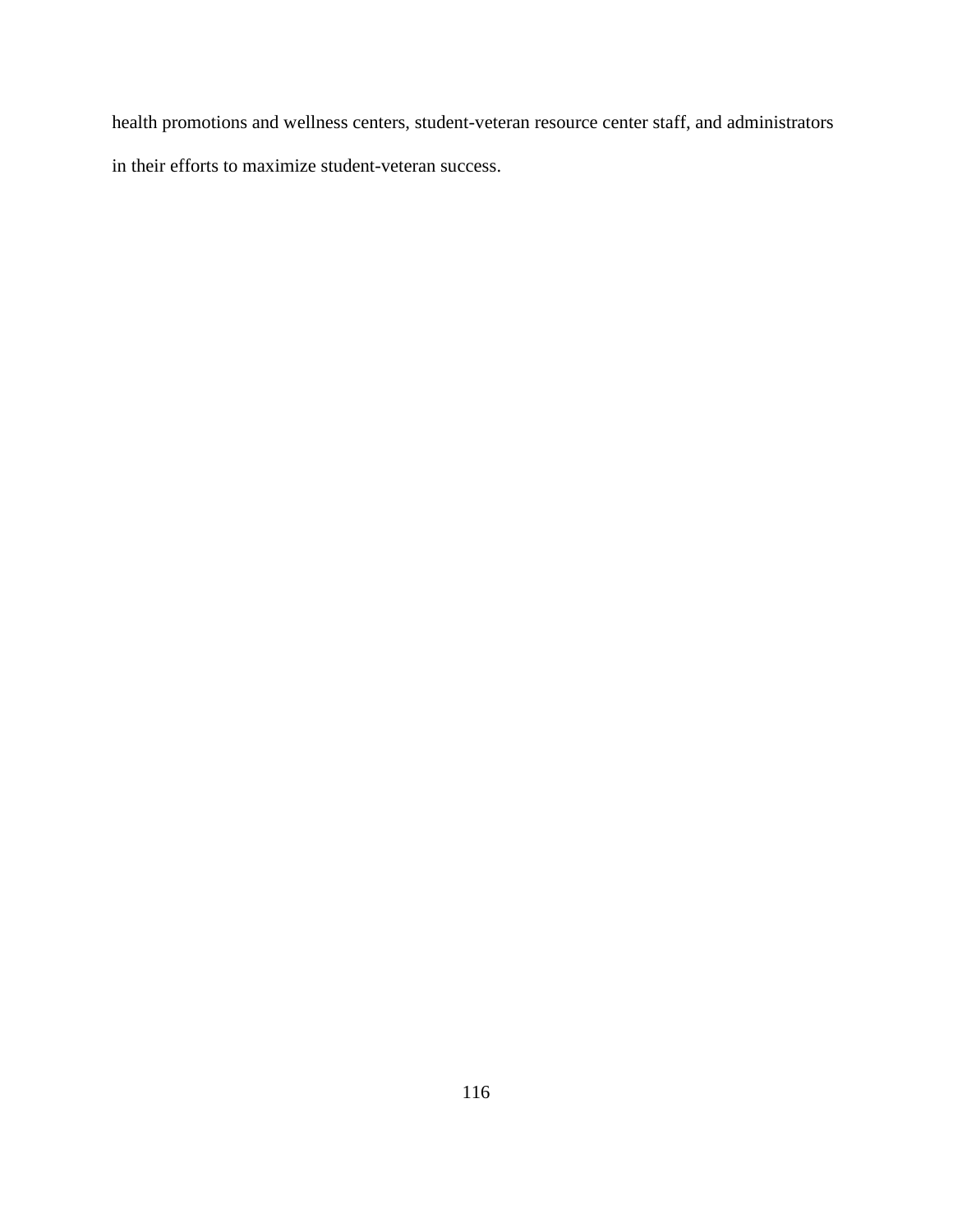## **References**

- Adler, A. (1929). *The Science of Living*. Garden City, NY: Greenberg Publisher.
- Adler, A. (1939). *Social Interest: A Challenge to Mankind* (J. Linton & R. Vaughan, Trans.). New York, NY: G. P. Putnam's Sons.
- Adler, A. (1956). *The individual psychology of Alfred Adler: A systematic presentation in selections from his writings*. New York, NY: Basic Books.
- Alfred, G. C., Hammer, J. H., & Good, G. E. (2014). Male student veterans: Hardiness, psychological well-being, and masculine norms. *Psychology of Men & Masculinity, 15,* 95-99.
- American College Health Association. (2013). *American College Health Association-National College Health Assessment II: Reference Group Undergraduates Executive Summary.* Hanover, MD. Retrieved from http://www.acha-ncha.org/docs/ACHA-NCHA -II\_ Reference Group\_ExecutiveSummary\_ Spring2013.pdf
- American College Health Association. (2012). *Healthy campus 2020.* Retrieved from http:// www.acha.org/HealthyCampus/index.cfm
- Archer Jr., J., Probert, B. S., & Gage, L. (1987). College students' attitudes toward wellness. *College Student Personnel, 48*, 311-317.
- Ardell D. B. (1977). *High Level Wellness: An Alternative to Doctors, Drugs, and Disease*. Emmaus, PA: Rodale Press.
- Ardell, D. B. (1984). *The History and Future of Wellness*. Pleasant Hill, CA: Diablo Press.
- Aristotle's Doctrine of the Mean. (n.d.). Retrieved from http://www.plosin.com/work/Aristotle Mean.html
- Atkinson, B. H. (1949). Veteran vs. non-veteran performance at U.C.L.A.: The G. I. Bill as an academic experiment. *Journal of Educational Research, 43*, 299-302.
- Barnwell, S. S., Juretic, M. A., Hoerster, K. D., Van de Plasch, R., & Felker, B. L. (2012). VA Puget Sound Telemental Health Service to rural veterans: A growing program. *Psychological Services*, *9*(2), 209-211.
- Beinfield, H. & Korngold, E. (1991). *Between Heaven and Earth: A Guide to Chinese Medicine*. New York: Ballantine Wellspring.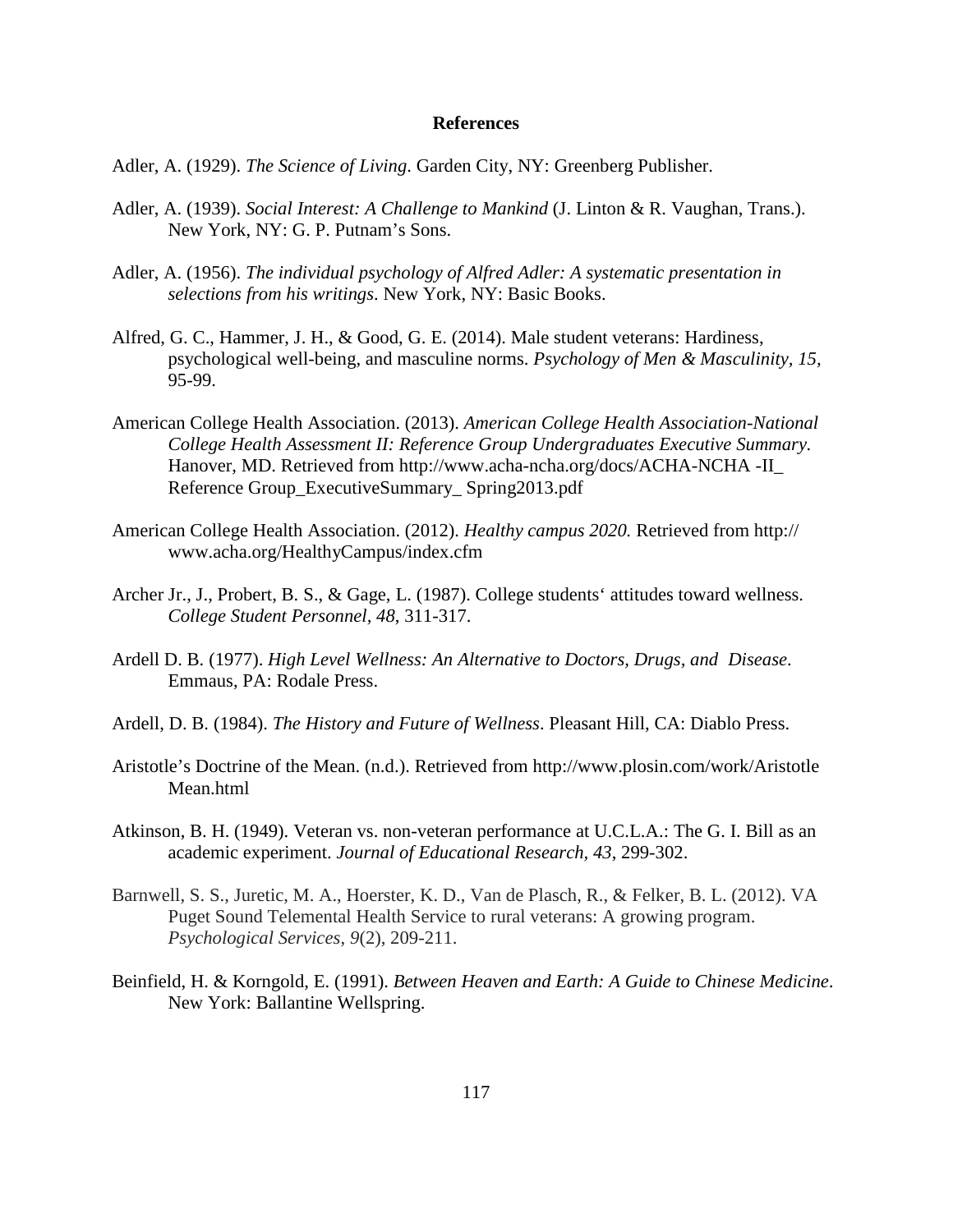- Boehmer, T. K., Boothe, V. L., Flanders, W., & Barrett, D. H. (2003). Health-Related Quality of Life of U.S. Military Personnel: A Population-Based Study. *Military Medicine*, *168*, 941- 947.
- Booth,C. S. (2005). *The relationship among career aspiration, multiple role planning attitudes, and wellness in African-American and Caucasian undergraduate women* (Doctoral dissertation)*.* Retrieved from ProQuest Dissertations and Theses database. (UMI 3186004)
- Bormann, J. E., Liu, L., Thorp, S. R., & Lang, A. J. (2012). Spiritual wellbeing mediates PTSD change in veterans with military-related PTSD. *International Journal of Behavioral Medicine, 19*, 496-502.
- Bormann, J. E., Oman, D., Kemppainen, J. K., Becker, S., Gershwin, M., Kelly, A. (2006). Mantram repetition for stress management in veterans and employees: A critical incident study. *Issues and Innovations in Nursing Practice, 53,* 502-512.
- Brancu, M., Thompson, N. L., Beckham, J. C., Green, K. T., Calhoun, P. C., Elbogen, E. B.,...Wagner, H. R. (2014). The impact of social support on psychological distress for U.S. Afghanistan/Iraq era veterans with PTSD and other psychiatric diagnoses. *Psychiatry Research, 217*, 86-92.
- Branker, C. (2009). Deserving design: The new generation of student-veterans. *Journal of Postsecondary Education and Disability, 22*, 59-66.
- Broman-Fulks, J. J., & Urbaniak, A. (2012). Exercise for Mood and Anxiety: Proven Strategies for Overcoming Depression and Enhancing Well-Being. [Review of the book Exercise for Mood and Anxiety: Proven Strategies for Overcoming Depression and Enhancing Well-Being, by Otto, M & Smits, J. A. J.]. *Cognitive Behaviour Therapy*, 41, 345-346.
- Brooks, M. S., Laditka, S. B., & Laditka, J. N. (2008). Long-term effects of military service on mental health among veterans of the Vietnam war era. *Military Medicine, 173*, 570-575.
- Brundage, J. F., Werrheimer, E. R., Olive, D. S., & Clark, L. L. (Eds). (2011). Medical surveillance monthly report: A publication of the Armed Forces Health Surveillance Center. U. S. Department of Defense. Retrieved from http://www.afhsc.mil/documents/ pubs/msmrs/2011/v18\_n07.pdf#Page=2
- Campbell, T. A., Nelson, L. A., Lumpkin, R., Yoash-Gantz, R. E., Pickett, T. C., & McCormick, C. L. (2009). Neurpsychological measures of processing speed and executive functioning in combat veterans with PTSD, TBI, and Comorbid TBI/PTSD. *Psychiatric Annals, 39*, 796-803.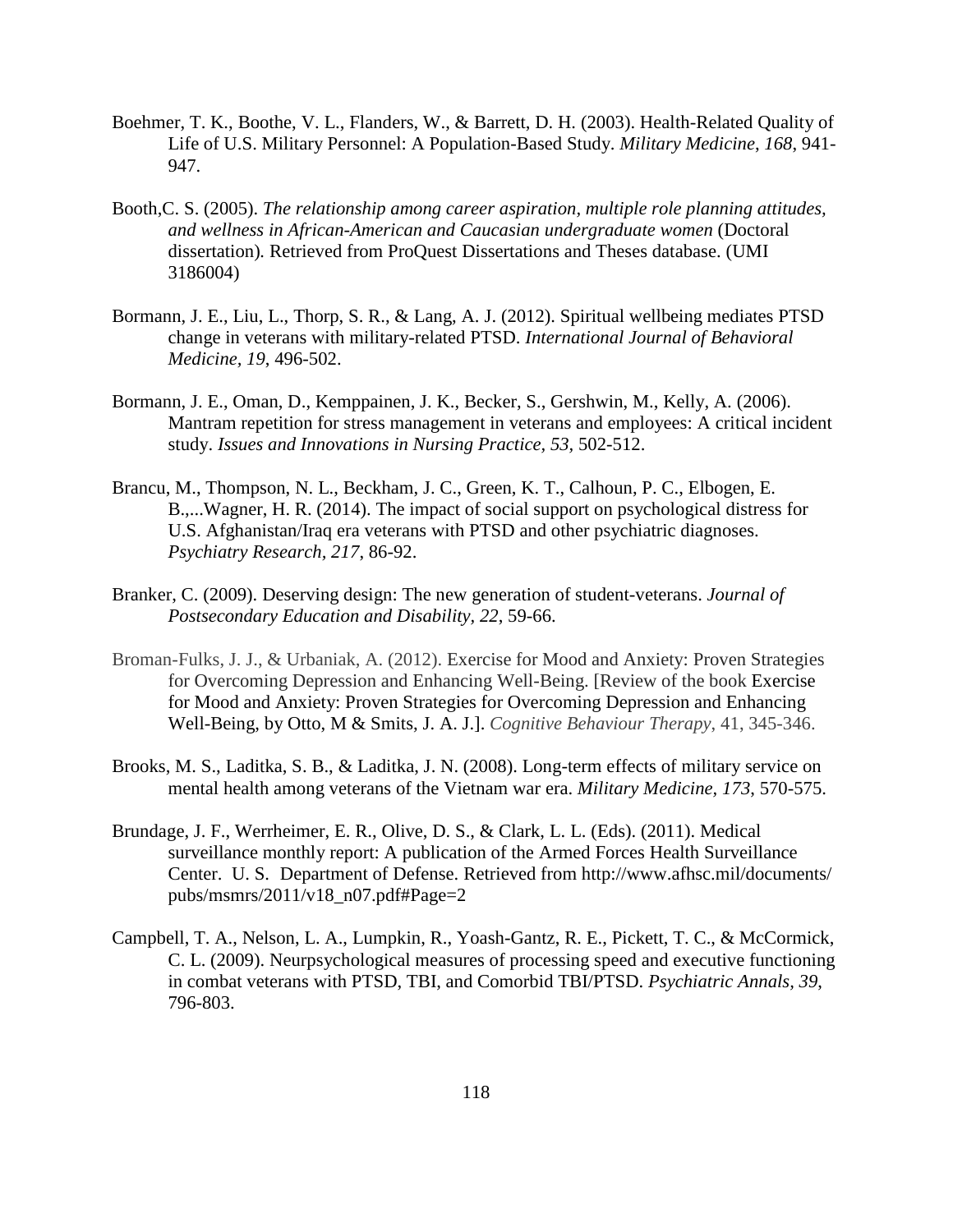- Carne, G. L. (2011). Coming back to college: Middle East veteran student involvement and culture shock (Doctoral dissertation)*.* Retrieved from ProQuest Dissertations and Theses database. (UMI 3449946)
- Castle, K. S. (2008). *Attachment, wellness, and disordered eating in college women* (Doctoral dissertation)*.* Retrieved from ProQuest Dissertations and Theses database. (UMI 3345004)
- Choate, L. H., & Smith, S. L. (2003). Enhancing development in  $1<sup>st</sup>$ -year college student success courses: A holistic approach. *Journal of humanistic Counseling, Education and Development, 42*, 178-193.
- Church, T. (2009). Veterans on campus. *Journal of Postsecondary Education and Disability, 22*, 43-52.
- Citrus College. (2011). Boots to books. Retrieved from http://www.citruscollege.edu/schedule/ fall2011/Documents/boots\_to\_books.pdf
- Clark, E. L. (1947). The veteran as a college freshman. *School and Society, 66*, 205-207.
- Considerations for integration of counseling and health services on college and university campuses. (2010). *Journal of American College Health*, *58*, 583-596.
- Cook, B. J. & Kim, Y. (2009). From soldiers to students: Easing the transition of service members on campus. Retrieved from http://www.acenet.edu/AM/Template.cfm? Section=Home&CONTENTID=33233&TEMPLATE=/CM/ContentDisplay.cfm
- Corvinelli, A. (2005). Alleviating boredom in adult males recovering from substance use disorder [Abstract].*Occupational Therapy in Mental Health, 21*(2), 12.
- Crosby, R. A., DiClemente, R. J., & Salazar, L. F. (Eds). (2006). *Research methods in health promotion*. San Francisco, CA: Jossey-Bass.
- Crawford, S. A., & Caltabiano, N. J. (2011). Promoting emotional well-being through the use of humour. *The Journal of Positive Psychology, 6,* 237-352.
- Curlik, D. I., & Shors, T. J. (2013). Training your brain: Do mental and physical (MAP) training enhance cognition through the process of neurogenesis in the hippocampus?. *Neuropharmacology*, *64*, 506-514.
- Curry, J. R. (2007). *An investigation of the relationship between counseling self-efficacy and counselor wellness among counselor education students* (Doctoral dissertation)*.* Retrieved from ProQuest Dissertations and Theses database. (UMI 3256914)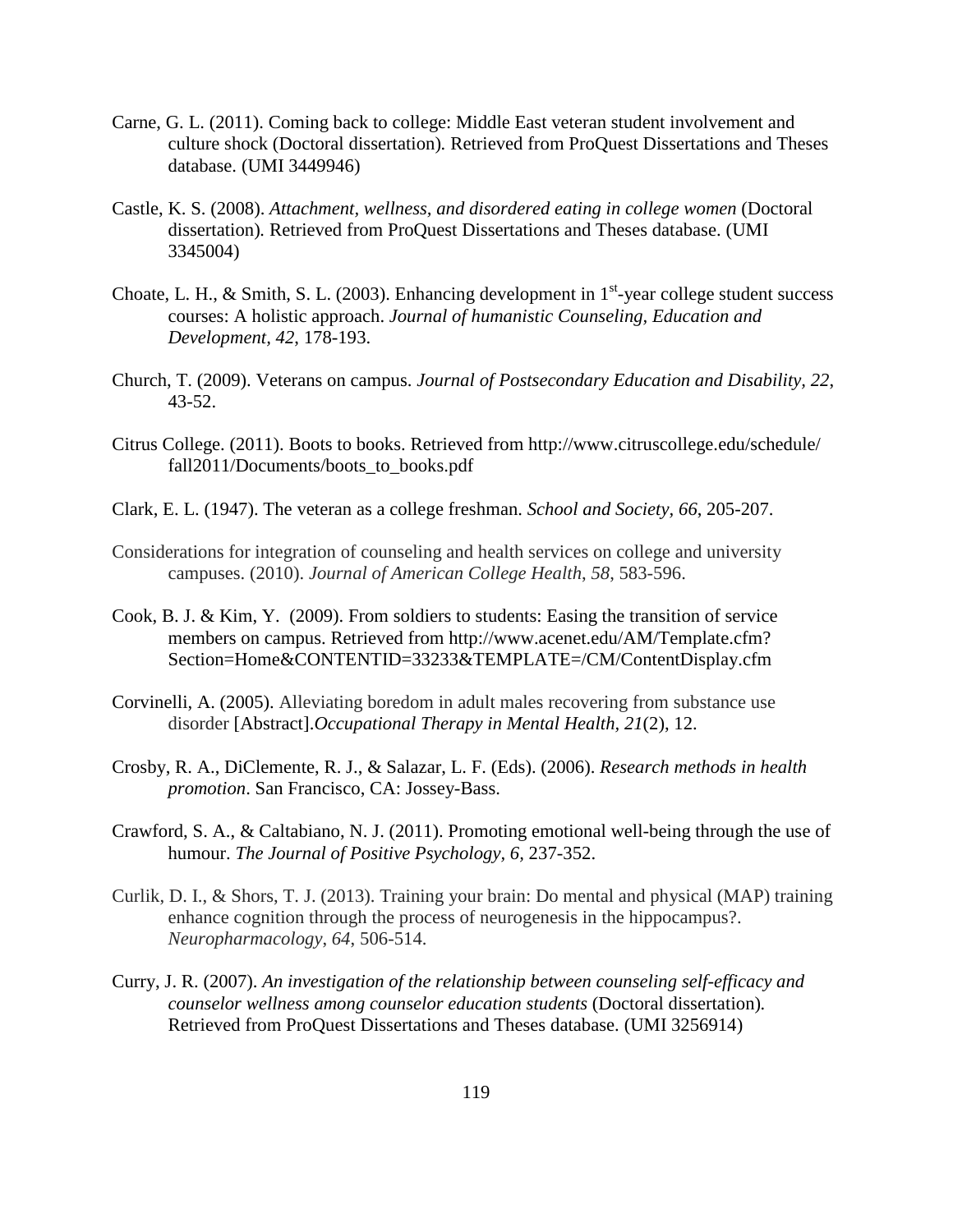- CVSRA Training Chapter 1 Study Plan. (2014) The United States Department of Veterans Affairs (VA). History and organization. Retrieved from https://www.calvet.ca.gov/ VetServices/PublishingImages/Pages/CVSOTraining/CVSRA%20Training% 20Chapter%201.pdf
- Department of Defense. (2013). Department of Defense annual report on sexual assault in the military, Department of Defense Sexual Assault Prevention and Response, Fiscal Year 2012, Vol. 1 Retrieved from http://www.sapr.mil/public/docs/reports/FY12\_DoD\_ SAPRO\_Annual\_Report\_on\_Sexual\_Assault-Volume\_One.pdf
- DiRamio, D., & Jarvis, K. (2011). Special issue: Veterans in higher education--when Johnny and Jane come marching to campus. *ASHE Higher Education Report*, *37*(3), 1-144.
- Dunklin, S. B. (2012). *The transfer veteran student experience: Exploring college choice, transition, and collegiate experiences of veterans* (Doctoral dissertation). Retrieved from ProQuest Dissertations and Theses database (UMI 3557844)
- Dunn, H. L. (1961). *High-Level Wellness*. Virginia: R. W. Beatty
- Enochs, W. K. (2001). *Wellness and adjustment in college freshmen based on type of residence hall and gender* (Doctoral dissertation)*.* Retrieved from ProQuest Dissertations and Theses database. (UMI 3039867)
- Epstein, R. A., Heinemann, A. W., & McFarland, L. V. (2010). Quality of life for veterans and servicemembers with major traumatic limb loss from Vietnam and OIF/OEF conflicts. *Journal of Rehabilitation & Development, 47*, 373-385.
- Erbes, C., Westermeyer, J., Engdahl, B., & Johnsen, E. (2007). Post-traumatic stress disorder and service utilization in a sample of service members from Iraq and Afghanistan. *Military Medicine, 172*, 359-363.
- Farrans, C. E. (2005). Definitions and conceptual models of quality of life. In J. Lipscomb, C. C. Gotay, & C. Snyder (Eds.), *Outcomes assessment in cancer: Measures, methods, and applications* (pp. 14-30). New York, NY: Cambridge University Press.
- Ferguson, E. D. (1989). Adler's motivational theory: An historical perspective on belonging and the fundamental human striving. *Individual Psychology, 45*, 354-361.
- Flavin, M. (2011). We can't wait: Obama administration announces new initiatives to get veterans back to work. The White House Blog. Retrieved from http://www.whitehouse. gov/blog/2011/11/07/we-cant-wait-obama-administration-announces-new-initiatives-getveterans-back-work
- Foster, M. E. (2011). Deployment and the citizen soldier: Need and resilience. *Medical Care, 49,*  301-312.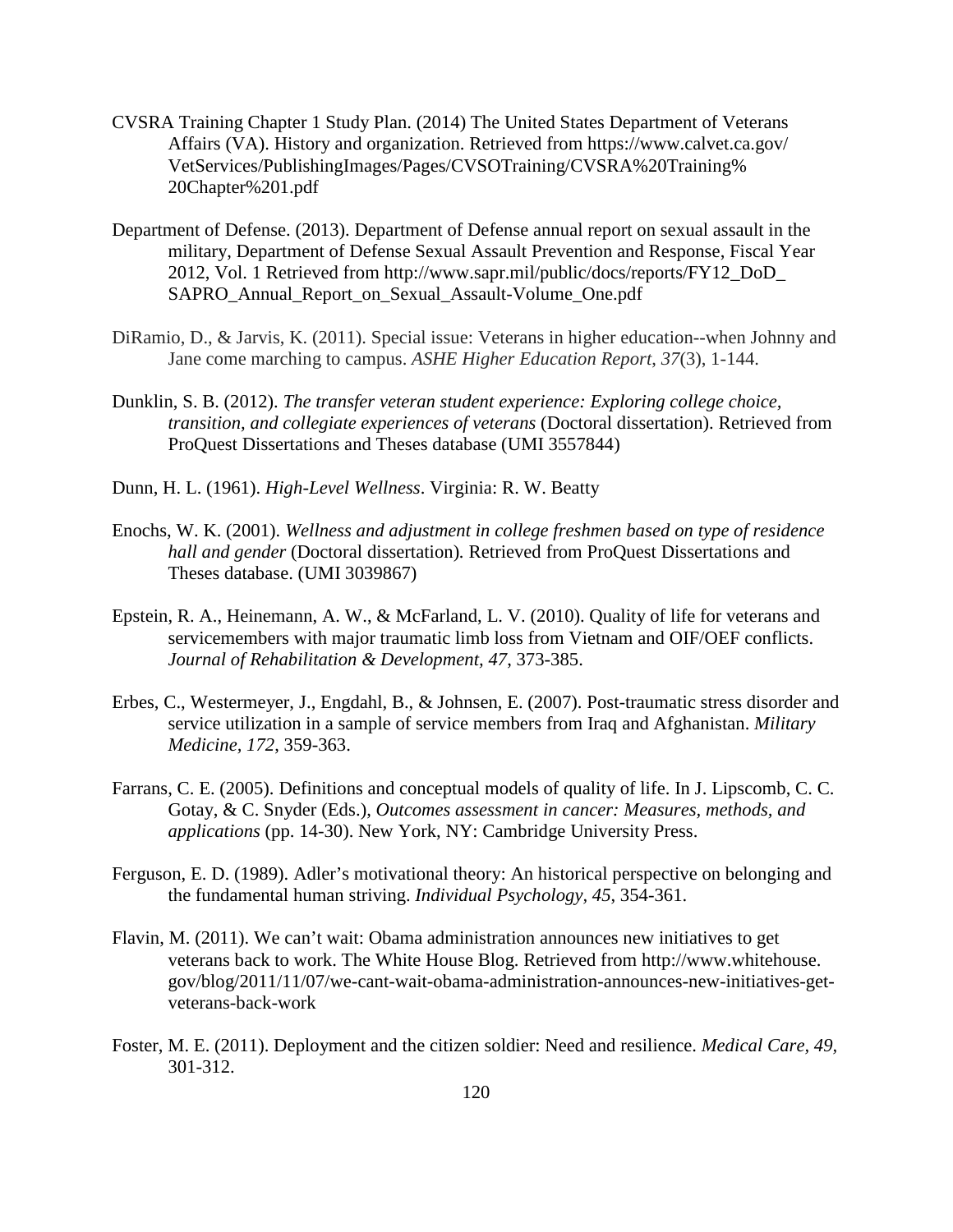- Frantz, N. K. (2011). The unfocused focus group: Benefit or bane? *The Qualitative Report, 16,* 1380-1388.
- Frederiksen, N., & Shrader, W. B. (1951). *Adjustment to college: a study of 10,000 veteran and nonveteran students in sixteen American colleges*. Princeton, NJ: Educational Testing Service.
- Fritz, C. O., Morris, P. E., & Richler, J. J. (2012). Effect size estimates: Current use, calculations, and interpretation. *Journal of Experimental Psychology, 141,* 2-18.
- Frydl, K. J. (2009). *The GI bill*. New York, NY: Cambridge University Press.
- Garmezy, N. & Crose, J. M. (1948). A comparison of the academic achievement of matched groups of veteran and non-veteran freshmen at the university of Iowa. *Journal of Educational Research, 41*, 547-550.
- Gervasoni, J. (2010). Bragg opens model Army Wellness Center. Retrieved from http://www. army.mil/-news/2010/11/10/47982-bragg-opens-model-army-wellness-center/
- Gibson, D., & Myers, J. (2006). Perceived Stress, Wellness, and Mattering: A Profile of First-Year Citadel Cadets. *Journal of College Student Development*, *47*, 647-660.
- Goldberg, R. W., & Resnick, S. G. (2010). Guest Editorial. US Department of Veterans Affairs (VA) efforts to promote pyschosocial rehabilitation and recovery. *Psychiatric Rehabilitation Journal, 33*, 255-258.
- Gonzalez, C. A. (2012). *Examination of student veterans' college experiences and faculty's cultural sensitivity toward them: Implications for future interventions* (Doctoral dissertation). Retrieved from ProQuest Dissertations and Theses database. (UMI 3536348)
- Granello, P. F. (1999). College students' wellness as a function of social support and empathic ability. *Journal of College Counseling, 2*, 110-120.
- Hair, J. F., Anderson, R. E., Tatham, R. L., & Black, W. C. (1998). *Multivariate Data Analysis*. Upper Saddle River, NJ: Prentice Hall.
- Hall, B. J., Elhai, J. D., Grubaugh, A., Tuerk, P., & Magruder, K. (2012). Examining the factor structure of PTSD between male and female veterans in primary care. *Journal Of Anxiety Disorders*, *26*(3), 409-415.
- Haskell, S. G., Gordon, K. S., Mattocks, K., Duggal, M., Erdos, J., Justice, A., & Brandt, C. A. (2010). Gender differences in rates of depression, PTSD, pain, obesity, and military sexual trauma among Connecticut war veterans of Iraq and Afghanistan. *Journal Of Women's Health*, *19*(2), 267-271.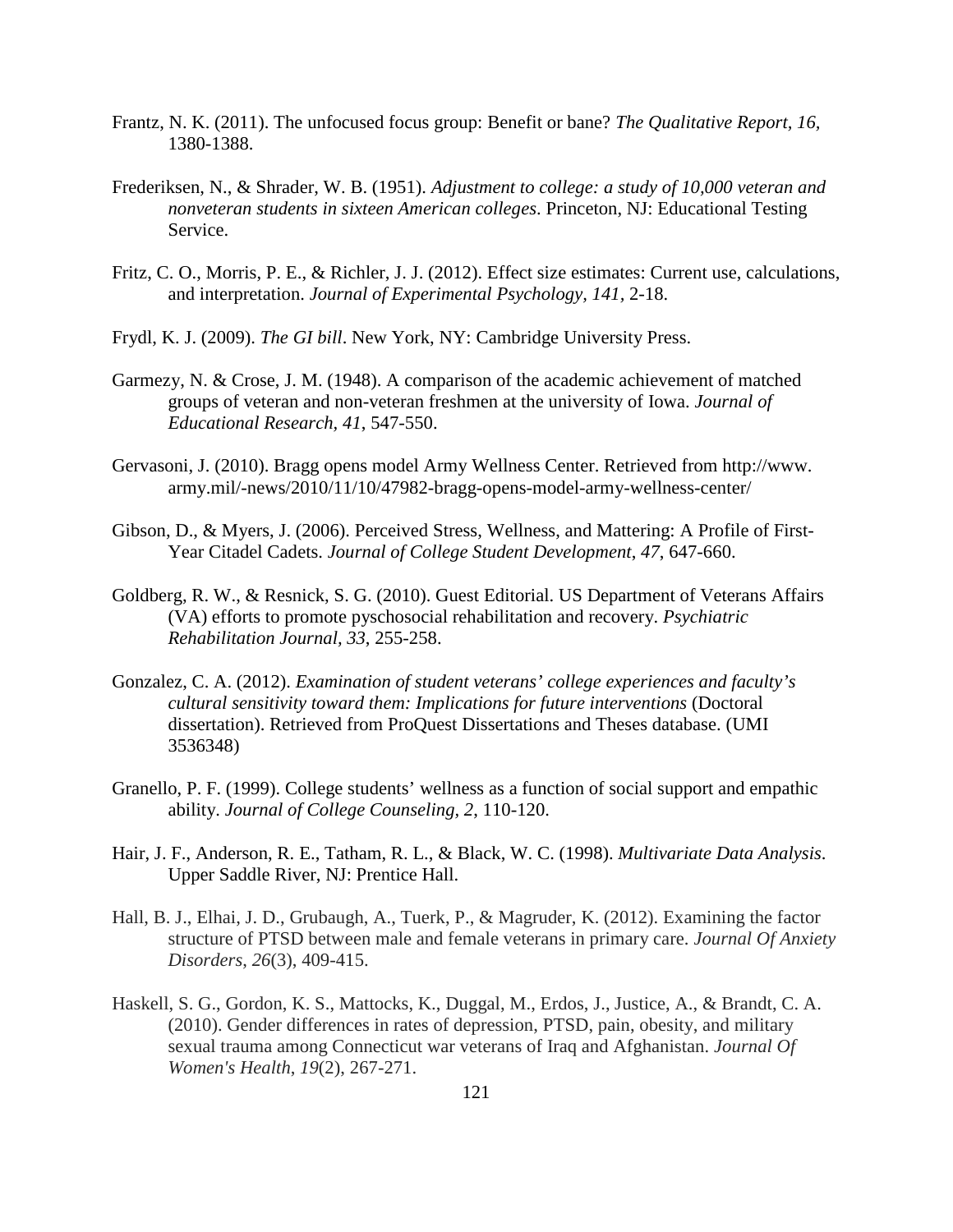- Hassan, A. M., Jackson, R., Lindsay, D. R., McCabe, D. G., & Sanders III, J. E. (2010). Bottom line: The veteran student in 2010. *About Campus, 15*(2), 30-32.
- Hastings, T. J. (1991). Military service and the life-course perspective [Special Issue]. *Military Psychology 3,* 201-214.
- Hellmuth, J. C., Stappenbeck, C. A., Hoerster, K. D., & Jakupcak, M. (2012). Modeling PTSD Symptom Clusters, Alcohol Misuse, Anger, and Depression as They Relate to Aggression and Suicidality in Returning U.S. Veterans. *Journal Of Traumatic Stress*, *25*(5), 527-534.
- Hattie, J. A., Myers, J. E., & Sweeney, T. J. (2004). A factor structure of wellness: Theory, assessment, analysis, and practice. *Journal of Counseling & Development, 82*, 354-364.
- Hensely, A. L. (2009). *Gender, personality and coping: Unraveling gender in military post deployment physical and mental wellness* (Doctoral dissertation). Retrieved from ProQuest Dissertations and Theses database. (UMI 3350270)
- Herman, W. E. (2008, October). *Family myths, beliefs, and customs as a research/educational tool to explore identity formation.* Paper presented at the Northeastern Educational Research Association, Rocky Hill, CT.
- Hermon, D. A., & Davis, G. A. (2004). College student wellness: A comparison between traditional-and Nontraditional-age students. *Journal of College Counseling, 7*, 32-39.
- Hermon, D. A., & Hazler, R. j. (1999). Adherence to a wellness model and perceptions of psychological well-being. *Journal of Counseling & Development, 77*, 339-343.
- Hettler, B. (1980). Wellness promotion on a university campus. *Family and Community Health, 3*(1), 77-95.
- Hinojosa, R., & Hinojosa, M. S. (2011). Using military friendships to optimize postdeployment reintegration for male Operation Iraqi Freedom/Operation Enduring Freedom veterans. Journal of Rehabilitation Research & Development, 48, 1145-1158.
- Hoerster, K.D., Jakupcak, M., McFall, M., Unutzer, J., & Nelson, K. (2012). Mental health and somatic symptom severity are associated with reduced physical activity among US Iraq and Afghanistan veterans. *Preventive Medicine, 55,* 450- 452*.*
- Hoge, C. W., Castro, C. A., Messer, S. C., McGurk, D., Cotting, D. I., & Koffman, R. L. (2004). Combat duty in Iraq and Afghanistan mental health problems, and barriers to care. *The New England Journal of Medicine, 351*(1), 13-22.
- The Holliswood Hospital. (2010). The military wellness program at The Holliswood Hospital: A trauma informed clinical approach. Retrieved from http://www.militarywellnessprogram. com/index.html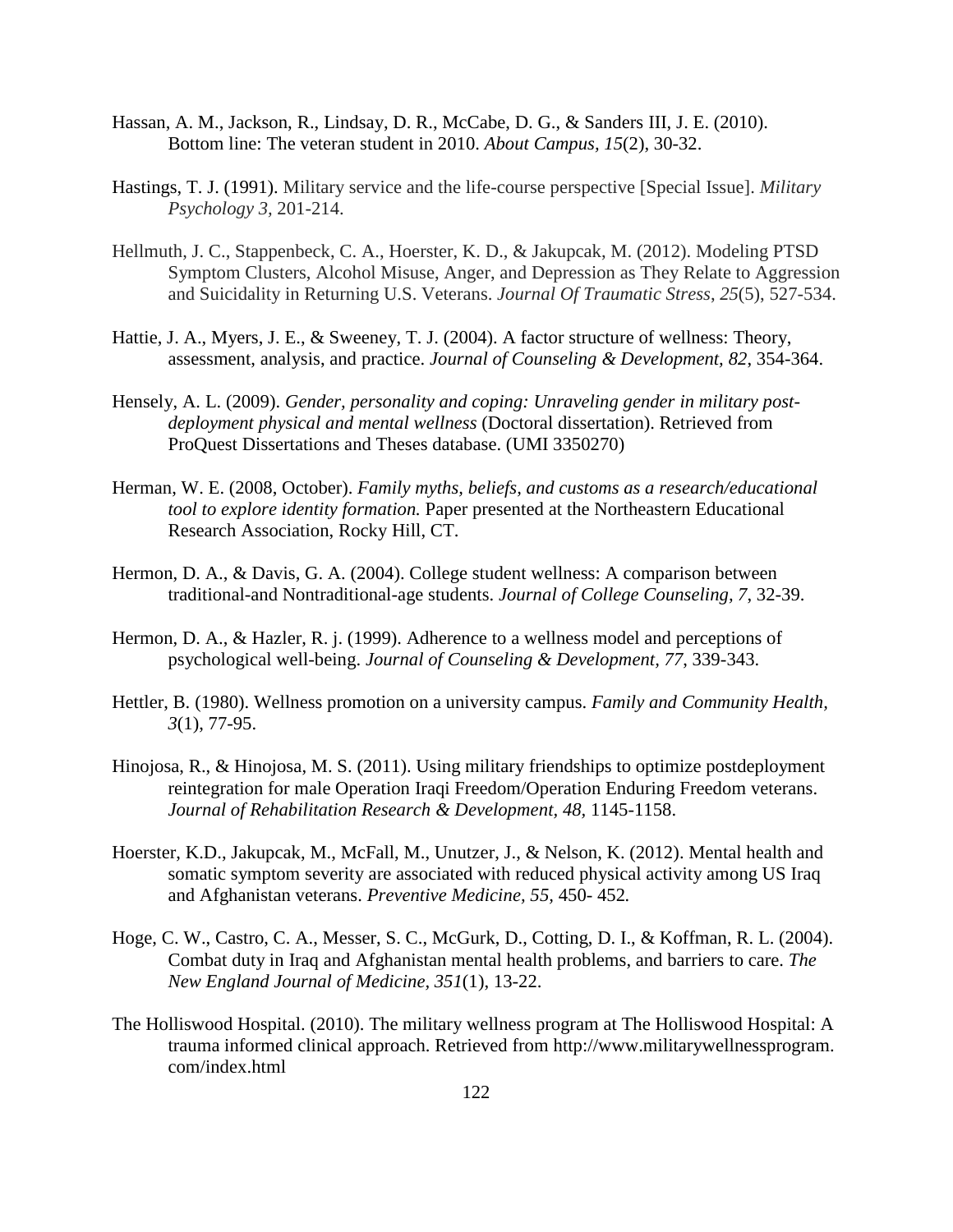- Hou, F., & Wiley, M. V. (1999). *Qigong for Health and Well-Being*. Journey Editions: Boston, MA.
- Hourani, L. L., Yuan, H., & Bray, R. M. (2003). Psychosocial and health correlates of types of traumatic event exposures among U.S. military personnel. *Military Medicine, 168*, 736- 743.
- Hybertson, D., Hulme, E., Smith, W. A., & Holton, M. A. (1992). Wellness in non-traditional age students. *Journal of College Student Development, 33*, 50-55.
- Hyland, P., Shevlin, M., Adamson, G., & Boduszek, D. (2013). The organization of irrational beliefs in posttraumatic stress symptomology: Testing the predictions of REBT theory using structural equation modeling. *Journal of Clinical Psychology, 70,* 48-59.
- Ingala, A. M. (2011). *The impact of military deployment on college adjustment* (Doctoral dissertation). Retrieved from ProQuest Dissertations and Theses database. (UMI 3464868)
- Interian, A., Kline, A., Janal, M., Glynn, S., & Losonczy, M. (2014). Multiple deployments and combat trauma: Do homefront stressors increase the risk for posttraumatic stress symptoms?. *Journal Of Traumatic Stress*, *27*(1), 90-97.
- Jakupcak, M., Blais, R. K., Grossbard, J., Garcia, H., & Okiishi, J. (2014). "Toughness" in association with mental health symptoms among Iraq and Afghanistan war veterans seeking veterans affairs health care. *Psychology of Men & Masculinity*, 15, 100-104.
- Jallinoja, P., Tuorila, H., Ojajärvi, A., Bingham, C., Uutela, A., & Absetz, P. (2011) Conscripts' attitudes towards health and eating - changes during the military service and associations with eating. *Appetite 57,* 718-721.
- Joanning, H. (1975). The academic performance of Vietnam Veteran college students. *Journal of College Student Personnel, 16*, 10-13.
- Johnson, J. A. (2000). *Chinese Medical Qigong Therapy: A Comprehensive Clinical Text*. The International Institute of Medical Qigong: Pacific Grove, CA.
- Johnston, I. (1997, November 18). *Lectures on Aristotle's Nichomacean ethics*. Retrieved from http://records.viu.ca/~johnstoi/introser/aristot.htm
- Jordan, B. (2013). VA: One million vets received Post 9/11 GI Bill. *Military.com.* Retrieved from http://www.military.com/daily-news/2013/11/08/va-one-million-vets-received-post- 911-gi-bill.html
- Justman, J. (1947). Educational services for veterans at Brooklyn College. *School and Society, 66*, 209-213.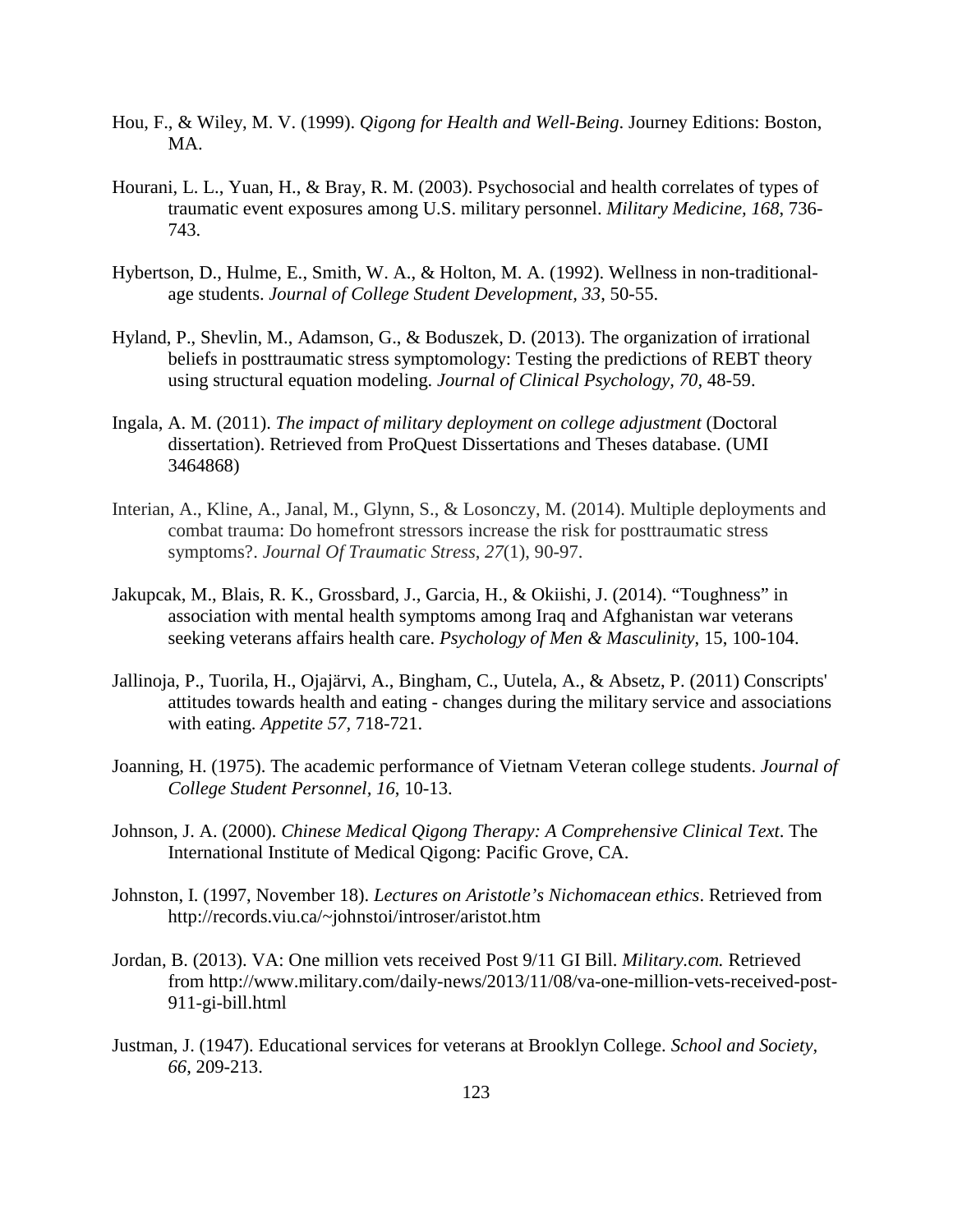- Kahlo, D. M. (2009). *The relationship between gratitude and multiple dimensions of wellness*  (Doctoral dissertation). Retrieved from ProQuest Dissertations and Theses database. (UMI 3378223)
- Kang, H. K., & Hyams, K. C. (2005). Mental health care needs among recent war veterans [Commentary]. *The New England journal of Medicine, 352*, p. 1289.
- Katz, L. S., Bloor, L. E., Cojucar, G., & Draper, T. (2007). Women who served in Iraq seeking mental health services: Relationships between military sexual trauma, symptoms, and readjustment. *Psychological Services*, *4*(4), 239-249.
- Kay, H. C. (2006). *Psychological distress and service utilization issues among military veteran college students* (Doctoral dissertation)*.* Retrieved from ProQuest Dissertations and Theses database. (UMI 1495213)
- King, L. (2010, January 4). 4 U.S. troops die in Afghan blast: The bombing victims are the first U.S. deaths of 2010 in Afghanistan. *The Los Angeles Times*. Retrieved from latimes.com/ news/la-fgw-afghan-troop-deaths5-2010jan05,0,833711.story
- King, M. W., Street, A. E., Gradus, J. L., Vogt, D. S., & Resick, P. A. (2013). Gender differences in posttraumatic stress symptoms among OEF/OIF veterans: An item response theory analysis. *Journal Of Traumatic Stress*, *26*(2), 175-183.
- Kirk, R. E. (1995). *Experimental design: Procedures for the behavioral sciences* (3<sup>rd</sup> ed.) Brooks/Cole Publishing Company: Pacific Grove, CA.
- Kirtland Air Force Base. (2007). Health and Wellness Center [Printable Fact Sheet]. Retrieved from http://www.kirtland.af.mil/library/factsheets/factsheet. asp?id=6888
- Kit, W. K. (2002). *The Complete Book of Chinese Medicine: A Holistic Approach to Physical, Emotional and Mental Health*. Sungai Petani, Kadah, Malaysia: Cosmos Internet Sdn Bhd.
- Klaw, E. L. (2014, October 10). Interview by author [Communication by phone]. San Jose State University, San Jose, CA.
- Kline, A., Falca-Dodson, M., Sussner, B., Ciccone, D. S., Chandler, H., Callahan, L., & Losonczy, M., (2010). Effects of repeated deployment to Iraq and Afghanistan on the health of New Jersey Army National Guard troops: Implications for military readiness. *American Journal of Public Health, 100*, 276-283.
- Kuhn, J. (2011). President Obama marks the end to war in Iraq with two words: Welcome home. *XVIII Airborne Corps Public Affairs*. Retrieved from http://www.dvidshub. net/news/81383/president-obama-marks-end-war-iraq-with-two-words-welcome home#.Tupfm9VYV8E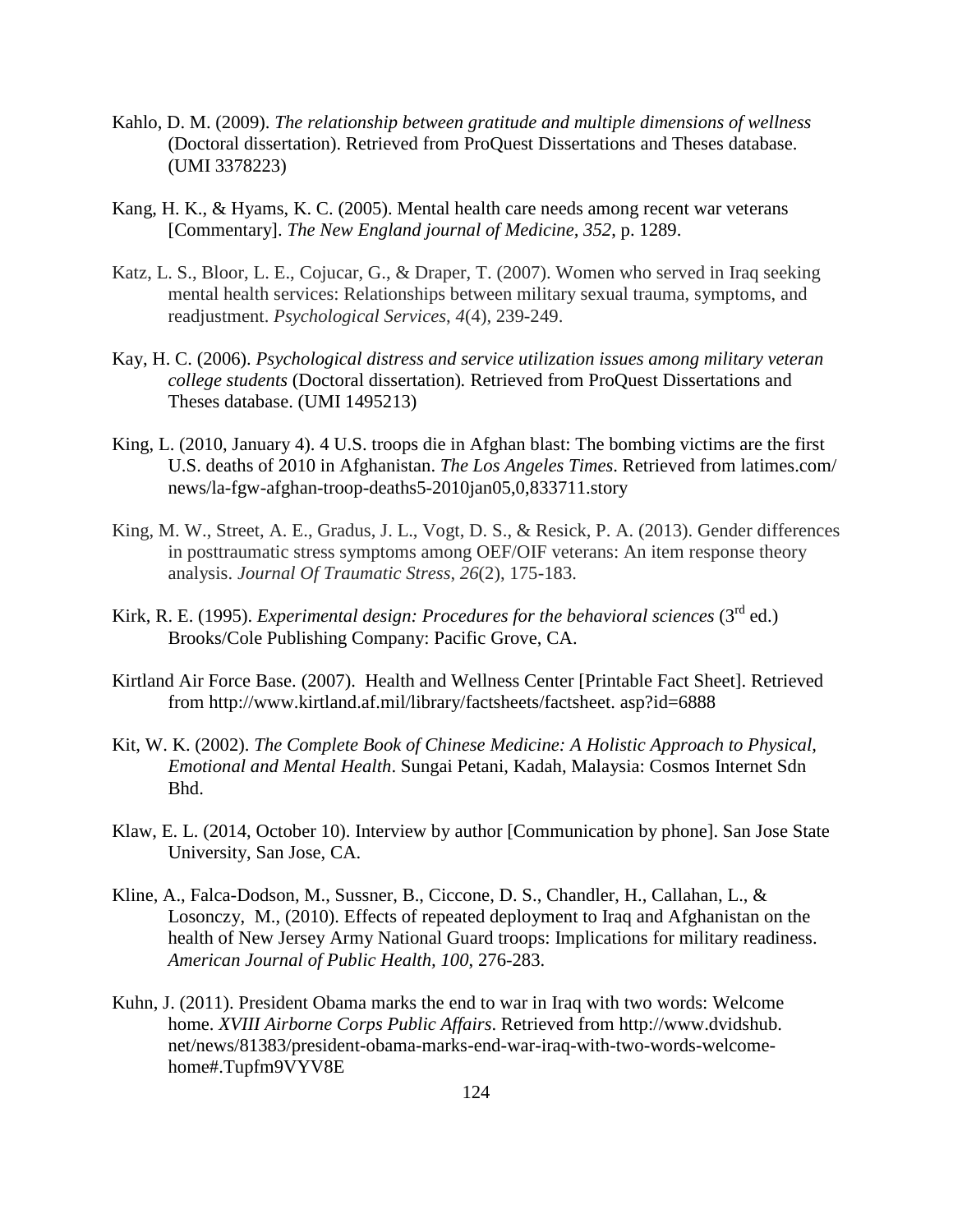- Kupchella, C. E. (2009). Colleges and universities should give more broad-based attention to health and wellness—at all levels [Viewpoint]. *Journal of American College Health, 58*, 185-186.
- LaFountaine, J., Neisen, M., & Parsons, R. (2006). Wellness factors in first year college students. *American Journal of Health Studies, 21*, 214-217.
- LaMotte, A. D., Taft, C. T., Weatherill, R. P., Scott, J. P., Eckardt, C. I. (2014). Examining intimate partner aggression assessment among returning veterans and their partners. *Psychological Assessment, 26*, 8-5.
- Leafgren, F. (Ed.). (1986). Developing campus recreation and wellness programs [Editor's notes]. *New Directions for Student Services*. No. 34, pp. 1-95.
- Leafgren, F., & Elsenrath, D. E. (1986). The role of campus recreation programs in institutions of higher education. *New Directions for Student Services, 34*, 3-17.
- Lehman, A. F. (1996). Measures of quality of life among person with severe persistent mental disorders. *Social Psychiatry and Psychiatric Epidemiology, 31*, 78-88.
- Levine, T. R. & Hullett, C. R. (2002). Eta squared, partial eta squared, and misreporting of effect size in communication research. *Human Communication Research, 28*, 612-625.
- Lindon, G. W. (1995). Holism: Classical, cautious, chaotic, and cosmic. *Individual Psychology*, 51, 251-265.
- Livingston, W. G. (2009). *Discovering the academic and social transitions of reenrolling student-veterans at one institution: A grounded theory* (Doctoral dissertation)*.* Retrieved from ProQuest Dissertations and Theses database. (UMI 3355150)
- Lolatte, T. E. (2010). *Veterans in transition: The implications to higher education* (Doctoral dissertation)*.* Retrieved from ProQuest Dissertations and Theses database. (UMI 3398589)
- Louden, L. L. (2005). *Identity development across the lifespan* (Doctoral dissertation)*.* Retrieved from ProQuest Dissertations and Theses database. (UMI 3196162)
- Lum, L. (2009). New GI bill brings hew challenges. *Diverse: Issues in Higher Education, 26*   $(12)$ , 9-10.
- Lunney, C. A., & Schnurr, P. P. (2007). Domains of quality of life and symptoms in male veterans treated for posttraumatic stress disorder. *Journal of Traumatic Stress, 20*, 955- 964.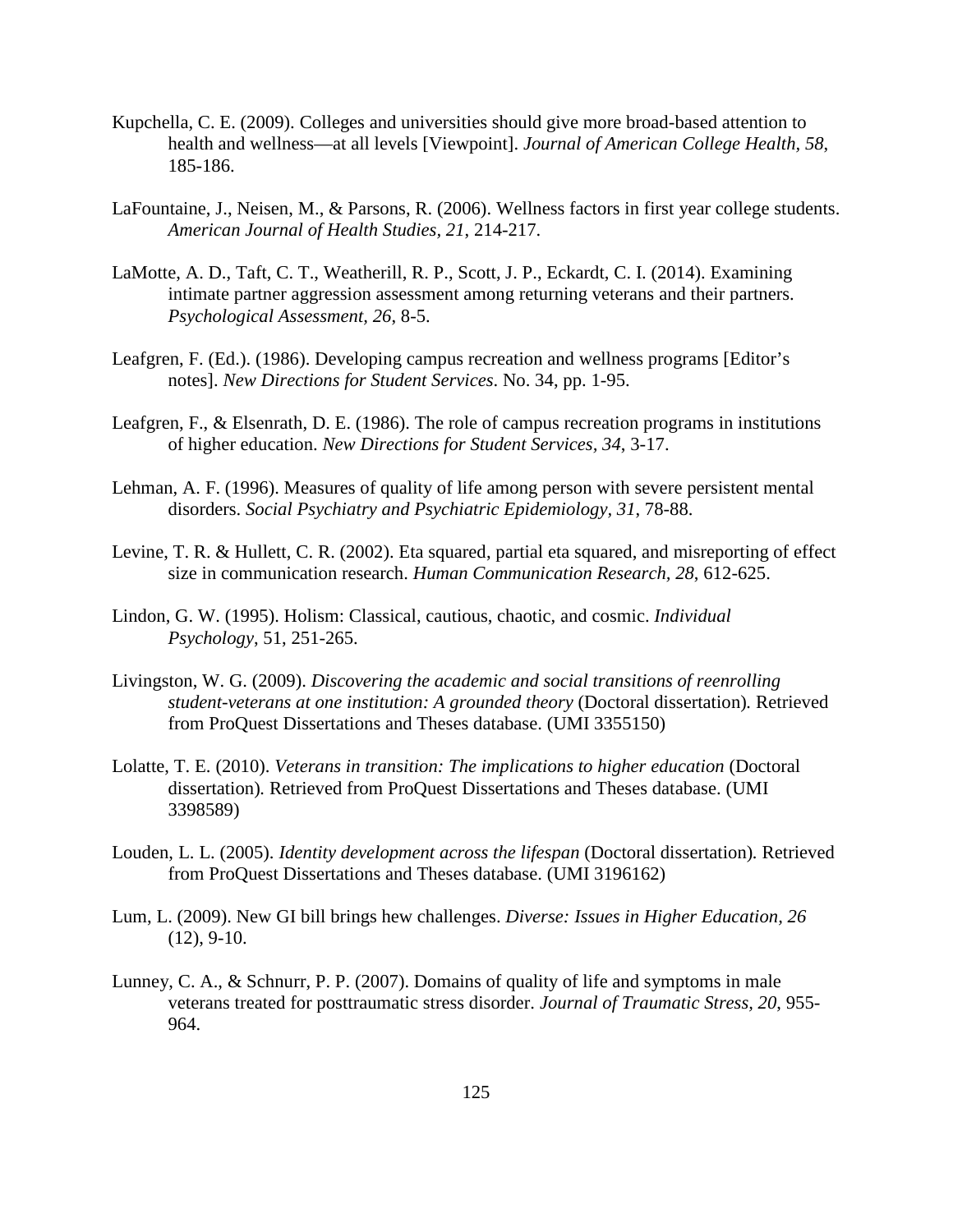- Ly-Turnball, T. M. (2010). *Unconventional classmates: Veterans' transitions from war to College* (Doctoral dissertation) Retrieved from ProQuest Dissertations and Theses database. (UMI 1486115)
- Martinez, L. & Bingham, A. (2011). U.S. veterans by the numbers. *ABC News*. Retrieved from http://abcnews.go.com/Politics/us-veterans-numbers/story?id=14928136#
- Massey, O. T. (2010). A proposed model for the analysis and interpretation of focus groups in evaluation research. *Evaluation and Program Planning, 34,* 21-28.
- Mattocks, K. M., Haskell, S. G., Krebs, E. E., Justice, A. C., Yano, E. M., & Brandt, C. (2012). Women at war: Understanding how women veterans cope with combat and military sexual trauma. *Social Science & Medicine*, *74*(4), 537-545.
- Maxwell, S. E., Camp, C. J., & Arvey, R. D. (1981). Measures of strength of association: A comparative association. *Journal of Applied Psychology, 66,* 525-534.
- McBain, L. (2008). When Johnny [or Janelle] comes marching home": National, state, and institutional efforts in support of veterans' education. *Perspectives*. American Association of State Colleges and Universities retrieved from http://www.aascu.org/ media/index.htm
- McDonald, M. A. (2011). *Engagement of community college student veterans: A mixed-methods study* (Doctoral dissertation)*.* Retrieved from ProQuest Dissertations and Theses database. (UMI 3486302)
- McMorris, T. & Hale, B. J. (2012). Differential effects of differing intensities of acute exercise on speed and accuracy of cognition: A meta-analytical investigation. *Brain and Cognition, 80,* 338-351.
- McNeely, A. R. (2010). *Differences among community college students on dimensions of wellness as measured by the 5F-Wel-A* (Doctoral dissertation)*.* Retrieved from ProQuest Dissertations and Theses database. (UMI 3413138)
- McVeigh, K. (2013). Reports of military sexual assault rise sharply, Pentagon figures show. *theguardian* Retrieved from http://www.theguardian.com/world/2013/nov/07/military sexual-assaults-rise-reports-pentagon/print
- Megivern, D., Pellerito, S., & Mowbray, C. (2003). Barriers to higher education for individuals with psychiatric disabilities. *Psychiatric Rehabilitation Journal, 26,* 217-231.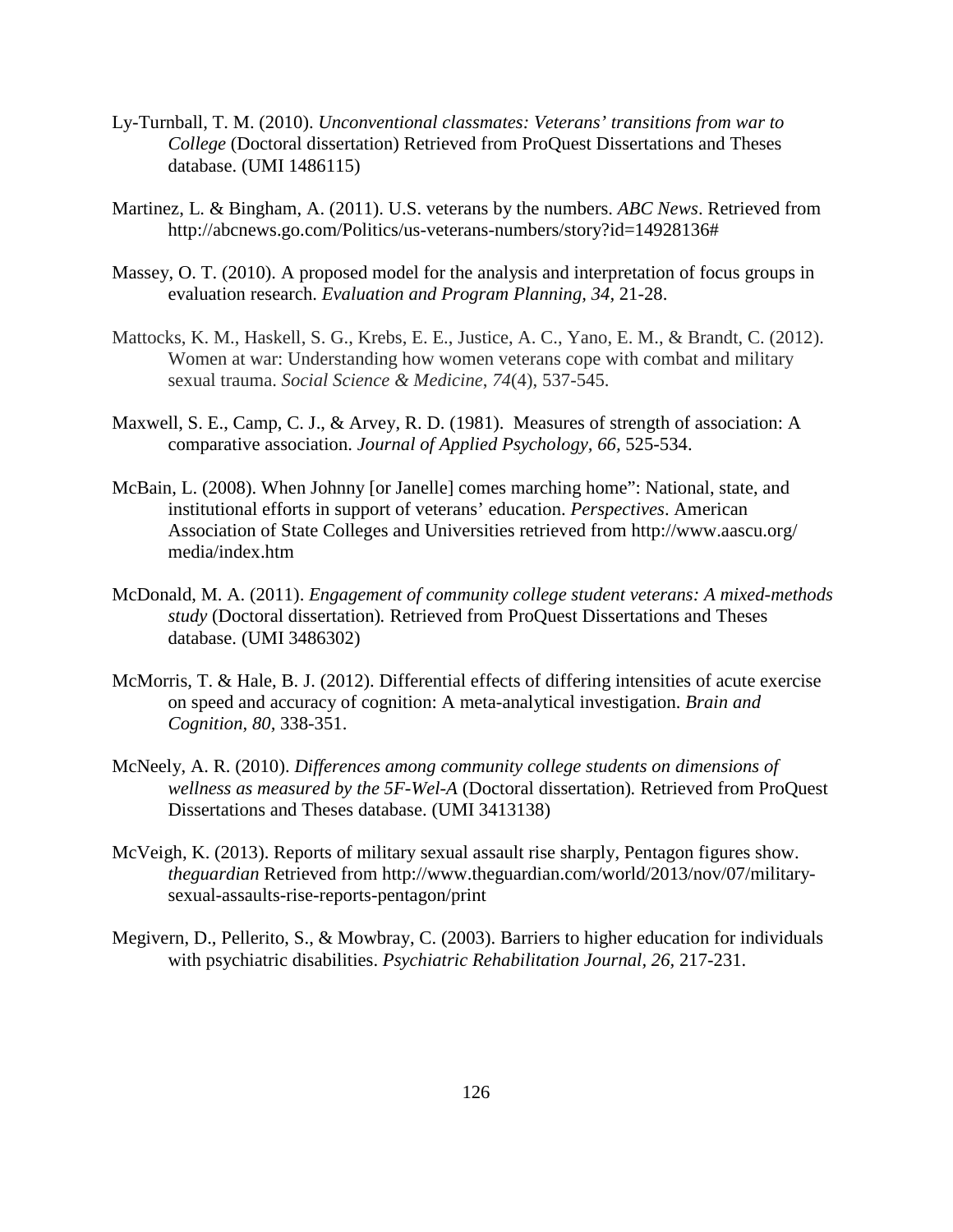- Milliken, C. S., Auchterlonie, J. L., & Hoge, C. W. (2007). Longitudinal assessment of mental health problems among active and reserve component soldiers returning from the Iraq war. *The Journal of the American Medical Association, 298*, 2141-2148.
- Midgarden.Com. (2010). Welcome to mindgarden, Inc! Retrieved from http://www.mindgarden. com/
- Montgomery College. (2011). Combat to college. Retrieved from http://cms.montgomery college.edu/edu/tertiary1.aspx?urlid=53
- Montgomery, GI. (1994). The Montgomery GI Bill: Development, implementation, and impact. *Educational Record*, *75*(4), 49
- Morissette, S. B., Woodward, M., Kimbrel, N. A., Meyer, E. C., Kruse, M. I., Dolan, S., & Gulliver, S. B. (2011). Deployment-related TBI, persistent postconcussive symptoms, PTSD, and depression in OEF/OIF veterans. *Rehabilitation Psychology, 56*, 340-350.
- Myers, J. E. (1991). Wellness as the paradigm for counseling and development: The possible future. *Counselor Education & Supervision, 30*(3), 183-194.
- Myers, J. E. (1992). Wellness, prevention, development: The cornerstone of the profession. *Journal of Counseling & Development, 71*, 136-139.
- Myers, J. E. (2004). Stress, and mattering among cadets at West Point: Factors affecting a fit and healthy force. *Military Medicine, 169*, 475-462.
- Myers, J. E., & Bechtel, A. (2004). Stress, wellness, and mattering among cadets at West Point: Factors affecting a fit and healthy force. *Military Medicine, 169*, 475-482.
- Myers, J. E., & Mobley, K. (2004). Wellness of undergraduates: Comparisons of traditional and nontraditional students. *Journal of College Counseling, 7*, 40-49.
- Myers, J. E., Mobley, K., & Booth, C. S. (2003). Wellness of counseling students: Practicing what we preach. *Counselor Education & Supervision, 42*, 264-274.
- Myers, J. E., & Sweeney, T. J. (2005a). *Counseling for Wellness: Theory, Research, and Practice*. American Counseling Association: Alexandria, VA.
- Myers, J. E., & Sweeney, T. J. (2005b). The indivisible self: An evidence-based model of wellness (reprint). *The Journal of Individual Psychology, 61*, 269-279.
- Myers, J. E., & Sweeney, T. J. (2005c). *Five factor wellness inventory manual and sampler set: Adult, teenage, and elementary school versions.* Mind Garden, Inc.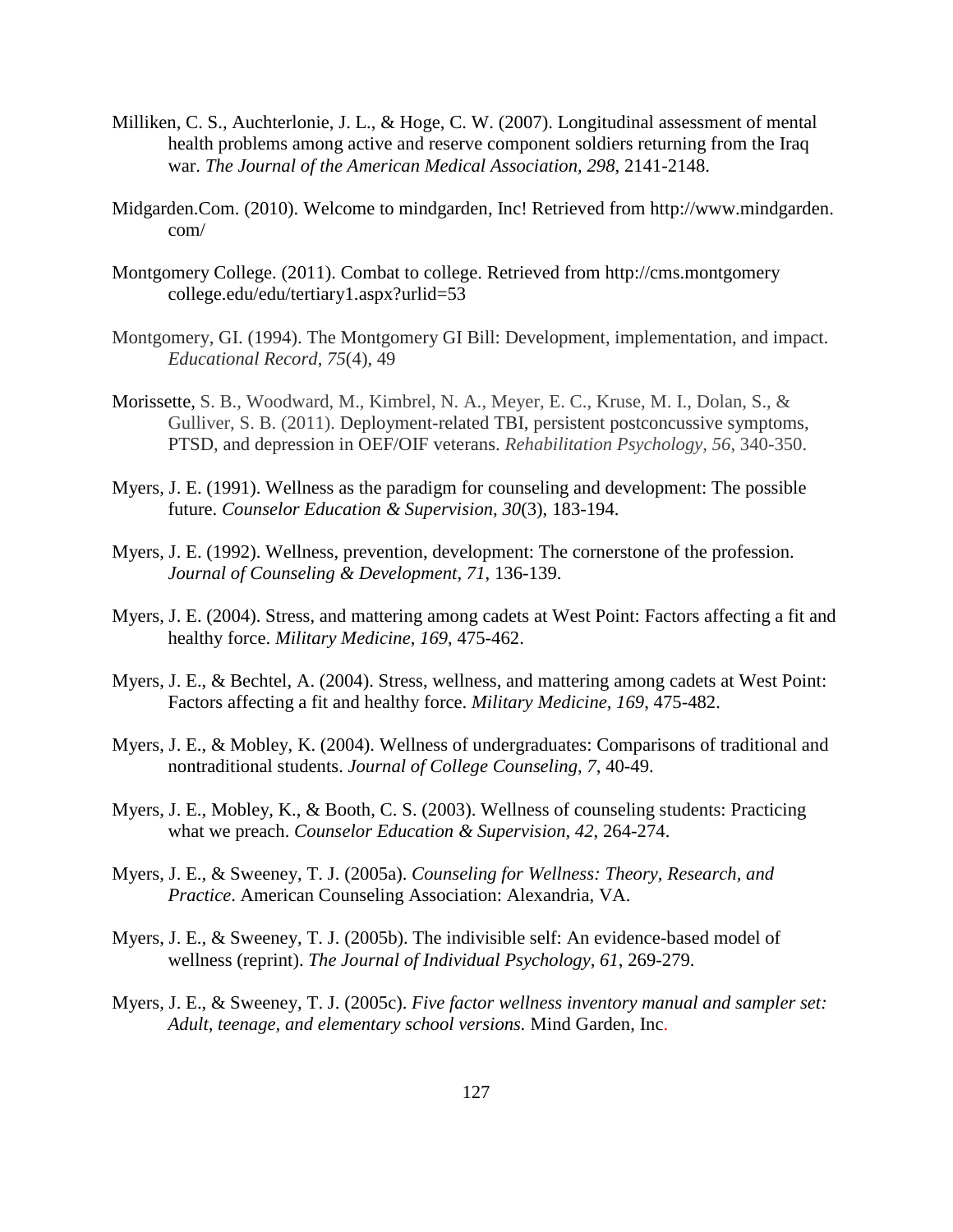- Myers, J. E., & Sweeney, T. J. (2007). Wellness in counseling: An overview.  *Professional Counseling Digest,* American Counseling Association (ACAPCD-09). Retrieved from http://counselingoutfitters.com/vistas/ACAPCD/ACAPCD-09.pdf
- Myers, J. E., & Sweeney, T. J. (2008). Wellness counseling: The evidence base for practice. *Journal of Counseling & Development, 86*, 482-493.
- Myers, J. E., Sweeney, T. J., & Witmer, J. M. (2000). The wheel of wellness counseling or wellness: A holistic model for treatment planning. *Journal of Counseling & Development,* 78.
- National Association of Student Personnel Administrators. (2004). *Leadership for a healthy campus: An ecological approach for student success*. Retrieved from http://naspa sql.naspa.org/help/hhekc/docs/EcologyBooklet.pdf
- Negrusa, S., Negrusa, B., & Hosek, J. (2014). Gone to war: Have deployments increased divorces? *Journal of Population Economics, 27*, 473-496.
- Nunnery, R. (2011). *An investigation of the relationship among wellness and academic factors of counseling self-efficacy of counselors-in-training* (Doctoral dissertation). Retrieved from ProQuest Dissertations and Theses database. (UMI 3450329)
- O'Brien, E. R. (2007). *The relationship between master's level counseling practicum students' wellness and client outcomes* (Doctoral dissertation). Retrieved from ProQuest Dissertations and Theses database. (UMI 3361253)
- Osborn, C. J. (2005). Research on college student wellness. In J. E. Myers & T. J. Sweeney (Eds.), *Counseling for wellness: Theory, research, and practice* (pp. 77-88). Alexandria VA: American Counseling Association.
- Owens, W. A., & Owens, W. A., Jr. (1949). Some factors in the academic superiority of veteran students. *Journal of Educational Psychology, 40*, 499-502.
- Paraskevopoulos, J., & Robinson, L. F. (1969). Comparison of college performance of Cold War veterans and non-veterans. *College and University, 44*, 189-191.
- Perepiczka, M. (2008). *Relationship between wellness and age, matriculation, and relationship status of counselor education and supervision doctoral students* (Doctoral dissertation). Retrieved from ProQuest Dissertations and Theses database. (UMI 3361253)
- Persky, K. P. (2010). *Veterans education: Coming home to the community college classroom* (Doctoral dissertation). Retrieved from ProQuest Dissertations and Theses database. (UMI 3403862)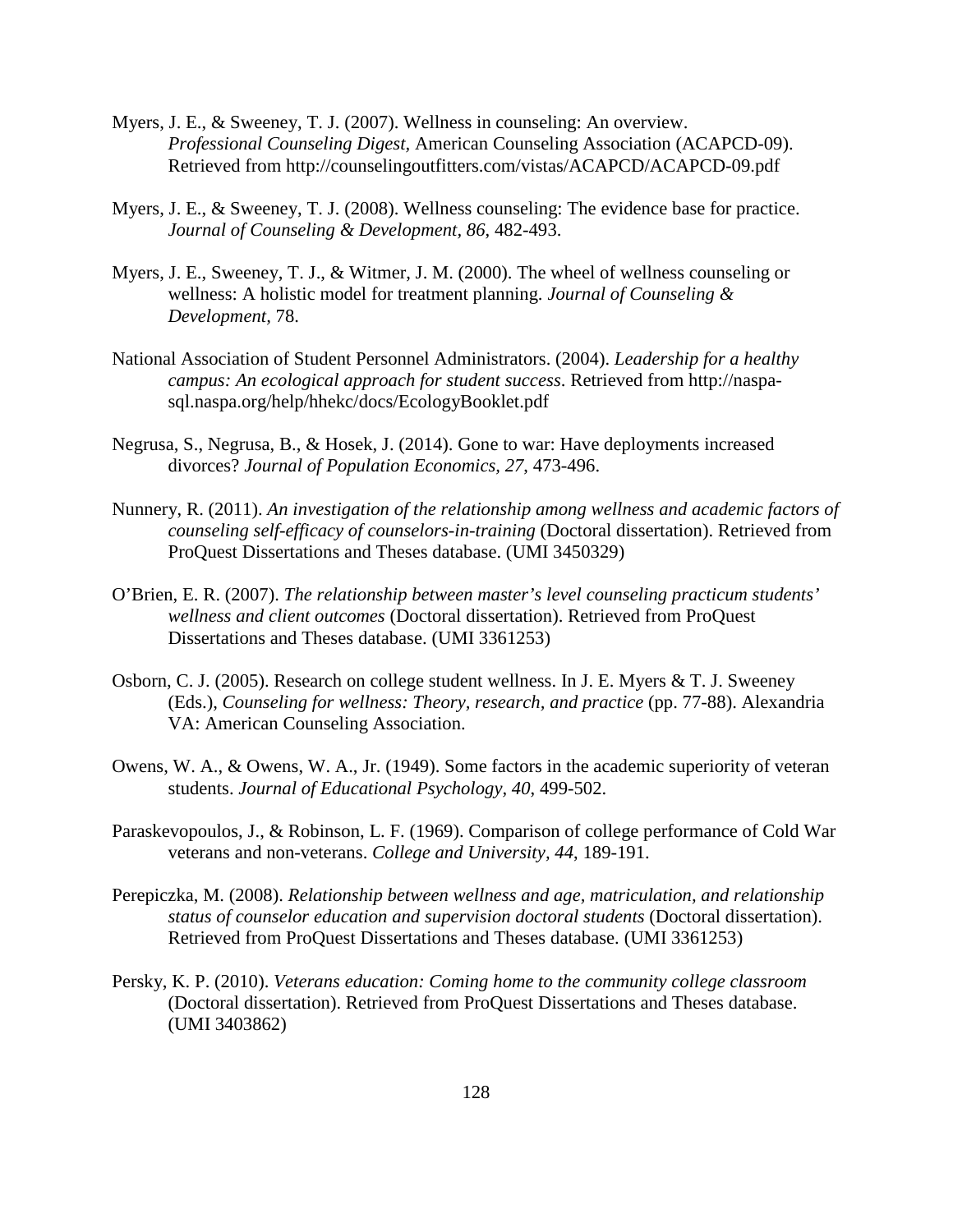- Persky, K. R., & Oliver, D. E. (2011). Veterans coming home to the community college: Linking research to practice. *Community College Journal of Research and Practice, 35*, 111-120.
- Peter, H. M. (1975). Effects of open admission on the academic adjustment of Vietnam veterans. *Journal Of College Student Personnel, 16*(1), 14-16
- Proctor, S. P., Harley, R., Wolfe, J., Heeren, T., & White, R. F. (2001). Health-related quality of life in Persian Gulf War veterans. *Military Medicine, 166*, 510-519.
- Polusny, M. A., Kumpula, M. J., Meis, L. A., Erbes, C. R., Arbisi, P. A., Murdoch, M., & ... Johnson, A. K. (2014). Gender differences in the effects of deployment-related stressors and pre-deployment risk factors on the development of PTSD symptoms in National Guard Soldiers deployed to Iraq and Afghanistan. *Journal Of Psychiatric Research*, 49, 1-9.
- RAND, Center for Military and Health Policy Research. (2008). Invisible wounds: Mental health and cognitive needs of America's returning veterans. *RAND Corporation*. Retrieved from http://www.rand.org/pubs/research\_briefs/2008 /RAND\_RB9336.pdf
- Rayle, A. D., & Myers, J. E. (2004). Counseling adolescents toward wellness: The roles of ethnic identity, acculturation, and mattering. *Professional School Counseling, 8*, 81-90.
- Rea, C. P. (2011). *Veterans in transition: From a combat zone to college* (Master's thesis). Retrieved from ProQuest Dissertations and Theses database (UMI 1504073.)
- Reeves, R., Parker, J., & Konkle-Parker, D. (2005). War-related mental health problems of today's veterans: new clinical awareness. *Journal of Psychosocial Nursing And Mental Health Services*, *43*, 18-28.
- Reynolds, C. V. (2013. Programs ease transition for veterans. *Chronicle of Higher Education, 22*.
- Roach, L. F. (2005). *The influence of counselor education programs on counselor wellness*  (Doctoral dissertation). Retrieved from ProQuest Dissertations and Theses database. (UMI 3178963)
- Roach, L. F., & Young, M. E. (2007). Do counselor education programs promote wellness in their students. *Counselor Education & Supervision, 47*, 29-45.
- Roulo, C. (2013, January). *Defense department expands women's combat role*. American Forces Press. Retrieved from http://www.defense.gov/news/newsarticle.aspx?id=119098
- Rumann, C. B. (2010). *Student veterans returning to a community college: Understanding their transitions* (Doctoral dissertation). Retrieved from ProQuest Dissertations and Theses database (UMI 3403830)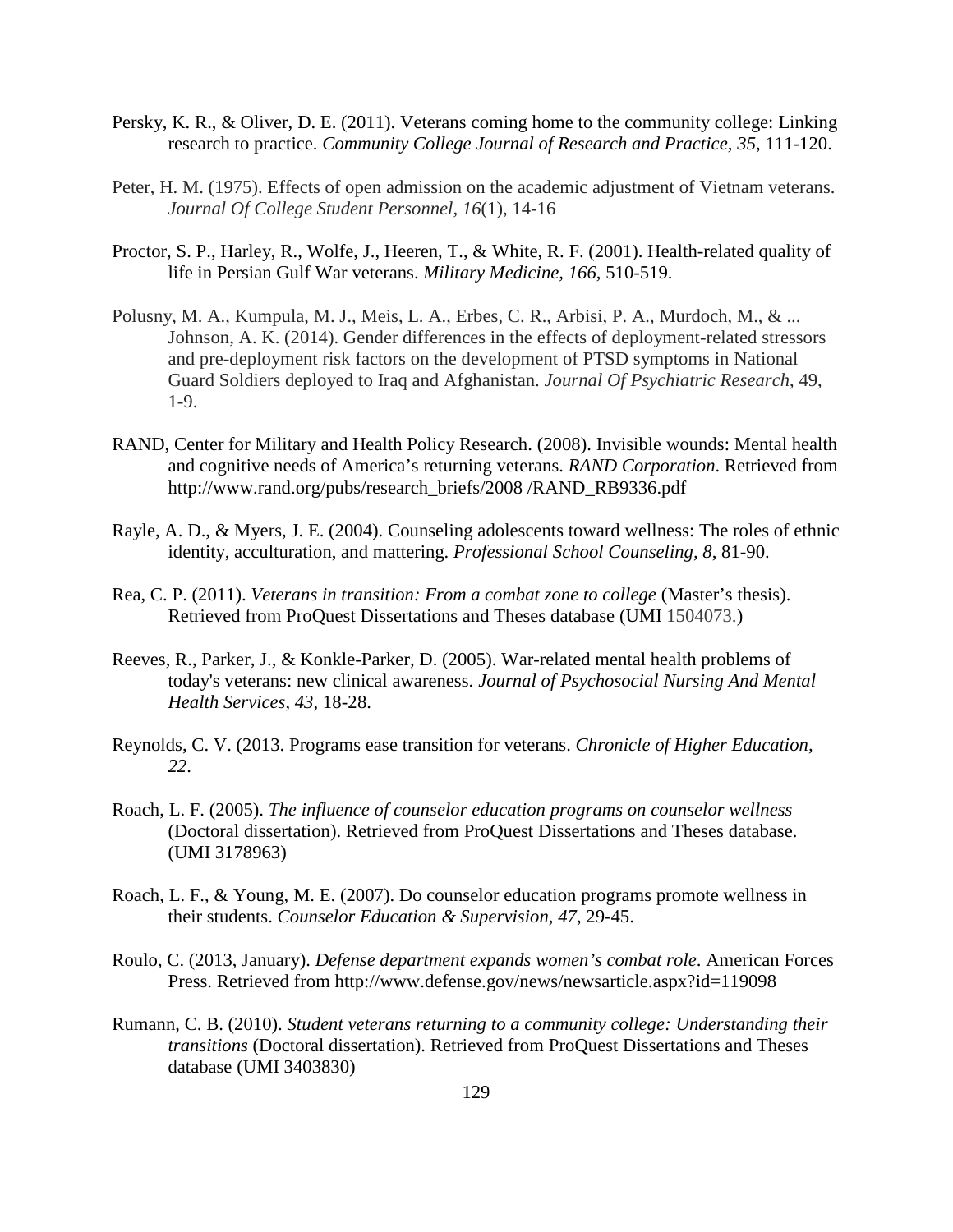- Rumann, C. B., & Hamrick, F. A. (2010). Student-veterans in transition: Re-enrolling after war zone deployments. *Journal of Higher Education*, *81*, 431-458.
- Rudd, D. M., Goulding, J., & Bryan, C. J. (2011). Student veterans: A national survey exploring psychological symptoms and suicide risk. *Professional Psychology: Research and Practice, 42,* 354-360.
- Schnurr, P. P., & Lunney, C. A. (2008). Exploration of gender differences in how quality of life relates to posttraumatic stress disorder in male and female veterans. *Journal of Rehabilitation Research & Development, 45*, 383-394.
- Schumm, J. A., & Chard, K. M. (2012). Alcohol and Stress in the military. *Alcohol Resesarch: Current Review, 34,* 407-407.
- Seal, K., Bertenthal, D., Maguen, S., Gima, K., Chu, A., & Marmar, C. (2008). Getting beyond "don't ask don't tell": an evaluation of US veterans administration postdeployment mental health screening of veterans of veterans returning from Iraq and Afghanistan. *American Journal of Public Health, 98*(4), 714-720.
- Seal,K. H., Bertenthal, D., Miner, C. R., Sen, S., & Marmar, C. (2007). Bringing the war back home: Mental health disorders among 103788US veterans returning from Iraq and Afghanistan seen at Department of Veterans Affairs facilities. *Archives of Internal Medicine, 167,* 476-482.
- Sealy, R. M., & Tope, S. B. (2011). Effects of exercise interventions on physical condition and health of Vietnam veterans. *International Journal of Therapy and Rehabilitation, 18,* 438-449.
- Shackelford, A. L. (2009). Documenting the needs of student-veterans with disabilities: Intersection roadblocks, solutions, and legal realities. *Journal of Postsecondary Education and Disability, 22*, 36-42.
- Shahnazari, M., Ceresa, C., Foley, S., Fong, A., Zidaru, E., & Moody, S. (2013). Nutrition focused wellness coaching promotes a reduction in body weight in overweight US veterans. *Journal of the Academy of Nutrition and Dietetics, 113*, 928-935.
- Shane, L., III. (2014). Report suicide spikes among young veterans. *Stars and Stripes*. Retrieved from http://www.stripes.com/report-suicide-rate-spikes-among-young-veterans-1.261283
- Shurts, W. M., & Myers, J. E. (2008). An examination of liking, love styles, and wellness among emerging adults: Implications for social wellness and development. *Adultspan Journal, 7,* 51-68.
- Sim, M. (1995). *The Crossroads of Norm and Nature: Essays on Aristotle's Ethics and Metaphysics*. Lanham, MD: Rowman & Littlefield Publishers.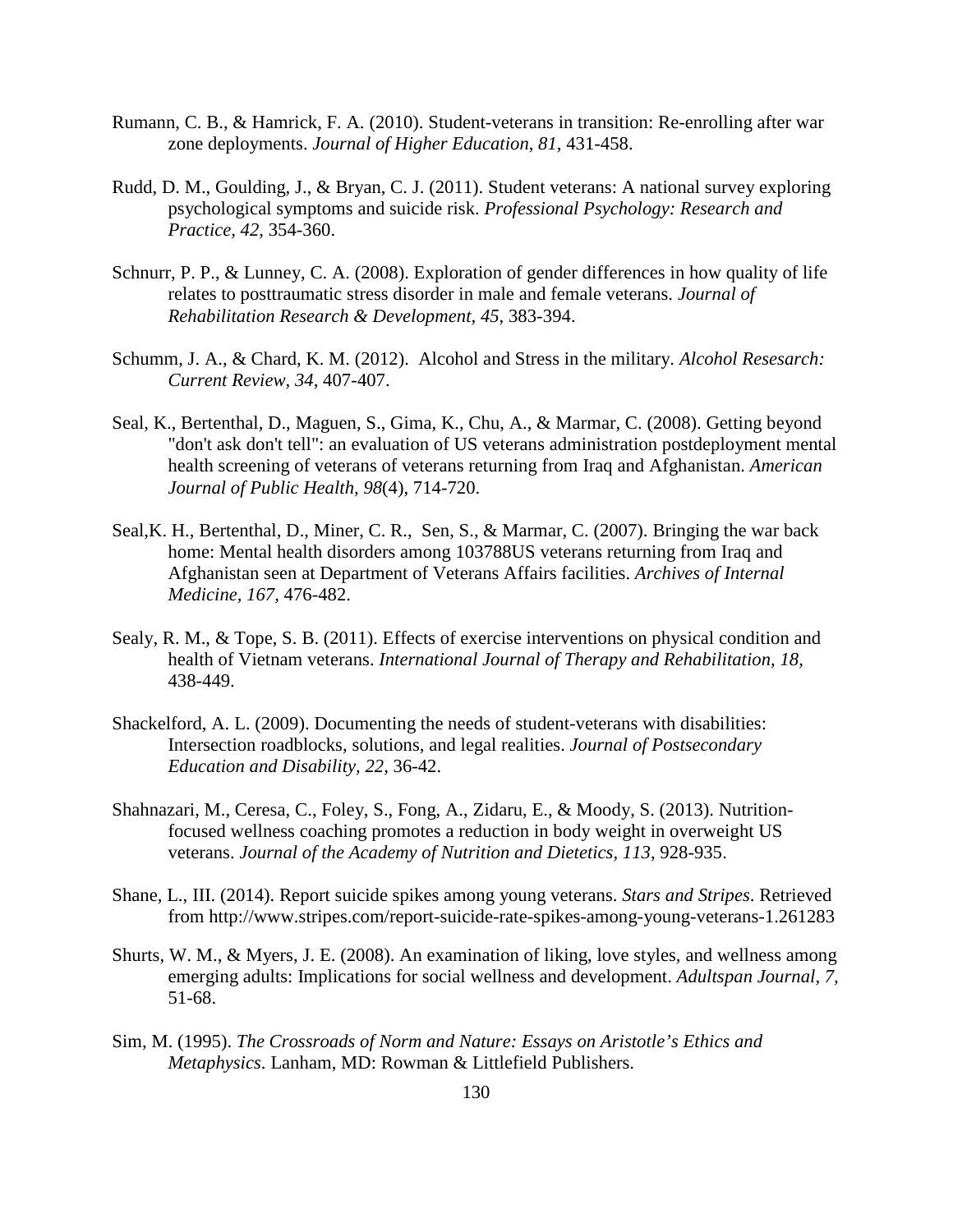- Simeone, N. (2014). Obama: U.S. to keep nearly 10,000 troops in Afghanistan in 2015. American Press Service. Retrieved from http://www.defense.gov/utility/ printitem.aspx? print=htt://www.defense.gov/news/newsarticle.aspx?id=122340
- Sinclair, S. L. (2001). *Objectification experiences, sociocultural attitudes toward appearance, objectified body consciousness, and wellness in heterosexual Caucasian college women* (Doctoral dissertation). Retrieved from ProQuest Dissertations and Theses database. (UMI 3017488)
- Sinclair, S. L., & Myers, J. E. (2004). The relationship between objectified body consciousness and wellness in a group of college women. *Journal of College Counseling, 7*, 150-161.
- Sivik, S. J., Butts, E. A., Moore, K. K., & Hyde, S. A., (1992). College and university wellness programs: An assessment of current trends. *NASPA Journal, 29*, 136-142.
- Smee, D., Buenrostro, S., Garrick, T., Sreenivasan, S., & Weingerger, L. E. (2013). Combat to college: Cognitive fatigue as a challenge in Iraq and Afghanistan war veterans with traumatic brain injury: Pilot study survey results [Abstract]. *Journal of Applied Rehabilitation Counseling, 44*, 25-33.
- Smith, N. L. (2012). Complexities of culture: Understanding the identity of female veterans transitioning from military to college (Doctoral dissertation). Retrieved from ProQuest Dissertations and Theses database. (UMI 3531453)
- Smith, T. C., LeardMann, C. A., Smith, B., Jacobson, I. g., Miller, S. C., Wells, T. S.,...Ryan, A. K., (2014). Longitudinal assessment of mental disorders, smoking, and hazardous drinking among a population-based cohort of US service members. *Journal of Addiction Medicine, 8*, 271-281.
- Smith, H. L., Robinson III, E. H., & Young, M. E. (2007). The relationship among wellness, psychological distress, and social desirability of entering master's-level counselor trainees. *Counselor Education & Supervision, 47*, 96-109.
- Smith-Osborne, A. (2009). Does the GI Bill support educational attainment for veterans with disabilities? Implications for current veterans in resuming civilian life. *Journal of Sociology & Social Welfare, 36,* 111-125.
- Smole, D. P. & Loane, S. S. (2008). CRS report for Congress: A brief history of veterans' education benefits and their value. Congressional Research Service. Retrieved from http://fas.org/sgp/crs/misc/RL34549.pdf
- Song, M. R., *Lee, Y. S.*, Baek, J. D., & Miller, M. (2011). Physical activity status in adults with depression in the National Health and Nutrition Examination Survey, 2005-2006. *Journal of Public Health Nursing. 29*, 208-217.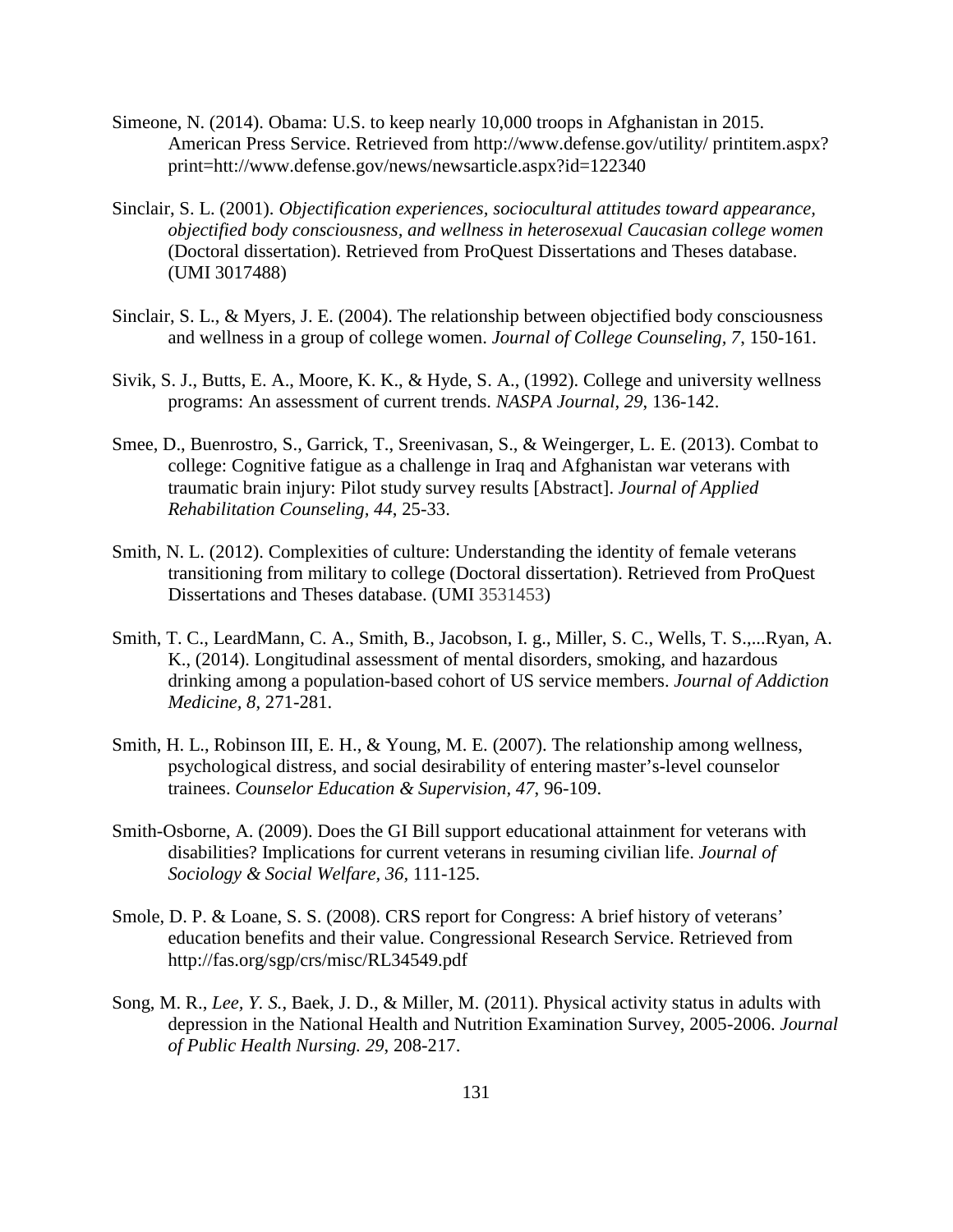- Spurgeon, S. L. (2009). Wellness and college type in African American male college students: An examination of differences. *Journal of College Counseling, 12*, 33-43.
- Spurgeon, S. L., & Myers, J. E. (2010). African American males: Relationships among racial identity, college type, and wellness. *Journal of Black Studies, 40*, 527-543.
- Stalides, D. J. (2003). *College veteran transition stories: The use of weblogs to explore military to-college transition narratives* (Doctoral dissertation)*.* Retrieved from ProQuest Dissertations and Theses database. (UMI 1456880)
- Stanford Encyclopedia of Philosophy. (2007, July 18). *Virtue Ethics*. Retrieved from http://plato. stanford.edu/entries/ethics-virtue/
- Steigerwald, F. (2000). *The relationship of family-of-origin structure and family conflict resolution tactics to holistic wellness in college age offspring* (Doctoral dissertation)*.* Retrieved from ProQuest Dissertations and Theses database. (UMI 9980424)
- Stevens, J. (2002). *Applied multivariate statistics for the social sciences (4th ed.)*. Mahwah, New Jersey: Lawrence Erlbaum Associates, Inc.
- Student-veterans of America. (2013). *About SVA* retrieved from http://www.studentveterans.org/
- Suris, A. & Lind, L. (2008). Military sexual trauma: A review of prevalence and associated health consequences in veterans. *Trauma, Violence, & Abuse, 9*, 250-269.
- Sweeney, T. J. & Witmer, J. M. (1991). Beyond social interest: Striving toward optimum health and wellness. Individual Psychology. *Individual Psychology, 47*, 527-540.
- Swinford, P. A. (1989). An overview. P. A. Swinford & J. A. Webster (EDs.), In *Promoting Wellness: A Nurse's Handbook*. (pp. 3-21). Rockville, MD: Aspen Publishers.
- Tanielian, T., & Jaycox, L. H. (Eds.). (2008). *Invisible Wounds of War: Psychological and Cognitive Injuries, Their Consequences and Services to Recovery* [Monograph]. Retrieved from http://www.rand.org/pubs/monographs /MG720.html
- Trump, D. H. (2006). Self-rated health and health care utilization after military deployments. *Military Medicine, 171*, 662-668.
- Udchic, H. V. (1984). Adlerian holism and holistic health. *Individual Psychology: The Journal of Adlerian Theory, Research & Practice, 40*(4), 364-372.
- University of Idaho, (2011). Operation education. Retrieved from http://www.uidaho.edu/ operationeducation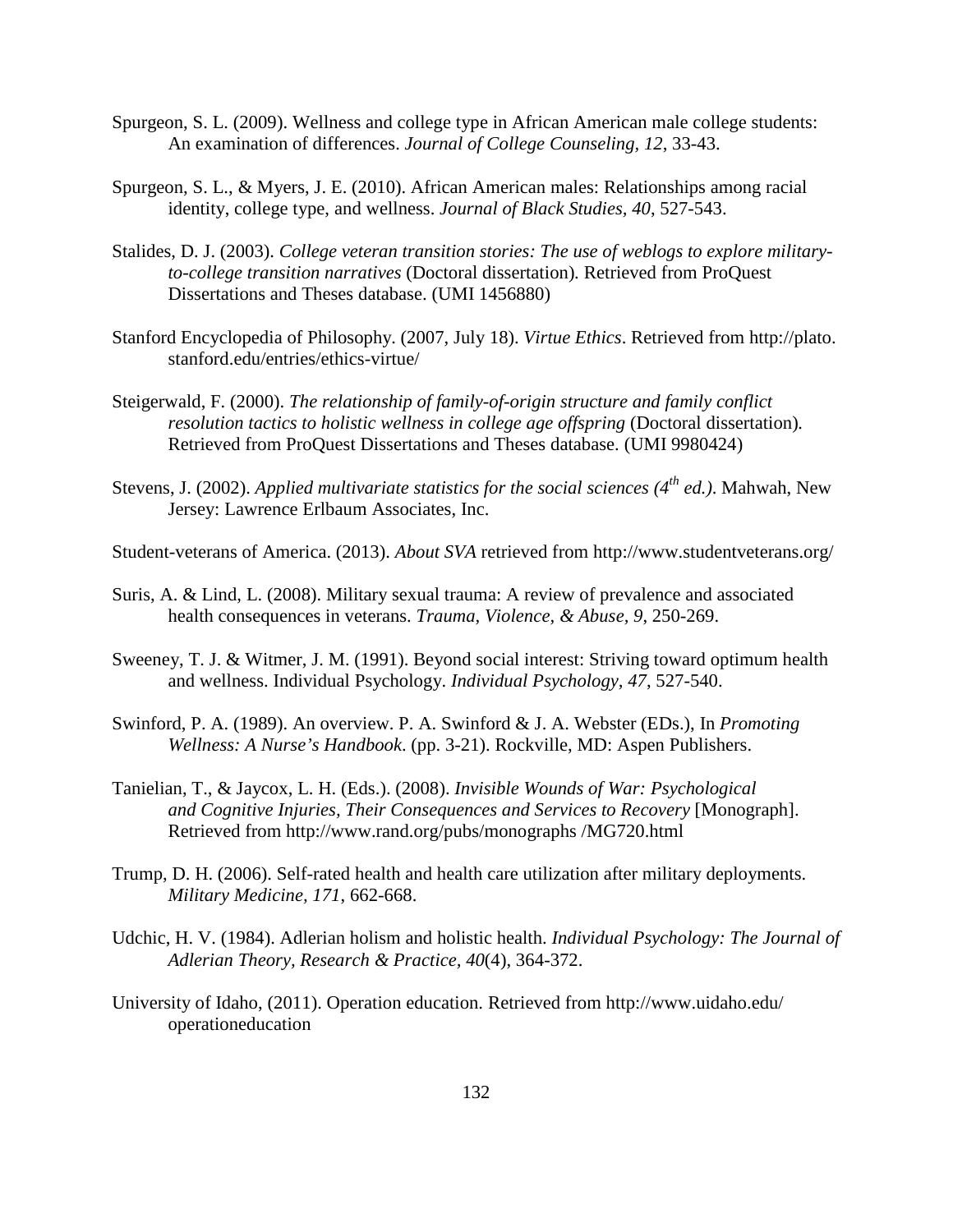- U.S. Army Medical Association, U.S. Army Health Command. (n.d.). Army civilian wellness programs. *United States Army Public Health Command*. Retrieved from http://phc. amedd.army.mil/topics/healthyliving/pft/Pages/ArmyCivilianWellnessPrograms.aspx
- U.S. Army Medical Department. (2009). Fort Hood Army Wellness Center, Carl R. Darnell Army Medical Center Retrieved from http://www.crdamc.amedd.army.mil/default. asp?page=health\_promotion
- U.S. Army Medical Department. (2011). The Mountain Post Wellness Center, *Evans Army community Hospital*. Retrieved from http://evans.amedd.army.mil/wellness/
- U.S. Department of Defense. (2011). HOOAH4HEALTH, *U.S. Army*. Retrieved from http:// www.hooah4health.com/default.htm
- U.S. Department of Education. (2011). Protecting students with disabilities. Office of Civil Rights. *Ed.Gov*. Retrieved from http://www2.ed.gov/about/offices/list/ocr/504faq.html
- U.S. Department of Health and Human Services, Office of the Surgeon General, National Prevention Counsel. (2011). *National prevention strategy*. Retrieved from http:// www.healthcare.gov/prevention/nphpphc/strategy/report.pdf
- U.S. Department of Veterans Affairs. (2013). Veterans Benefits Administration Annual Benefits Report Fiscal Year 2013 Retrieved from http://www.benefits.va.gov/REPORTS/abr/ ABR-IntroAppendix-FY13-09262014.pdf
- United States Department of Veterans Affairs. (2012). Personal communication [email]. Post 9/11 GI Bill – Number trained by name of institution August 1, 2009 – January 23, 2012. Office of Policy & Planning, National Center for Veterans Analysis & Statistics. Washington, DC.
- United States Department of Veterans Affairs. (2011). *The Post-9/11 GI-Bill.* Retrieved from http://www.gibill.va.gov/benefits/post\_911\_gibill/index.html
- United States Department of Veterans Affairs. (2010). *VA history*. Retrieved from http:/www. va.gov/about\_va/vahistory
- United States Department of Veterans Affairs. (2008, September 11). Veterans health administration, *Uniform mental health services in VA medical centers and clinics* 9Retrieved from http://www1.va.gov/vhapublications/ViewPublication.asp? pub\_ID= $1762$
- VA Campus Toolkit Handout. (2014). Characteristics of student veterans. Retrieved from www.mentalhealth.va.gov/studentveteran/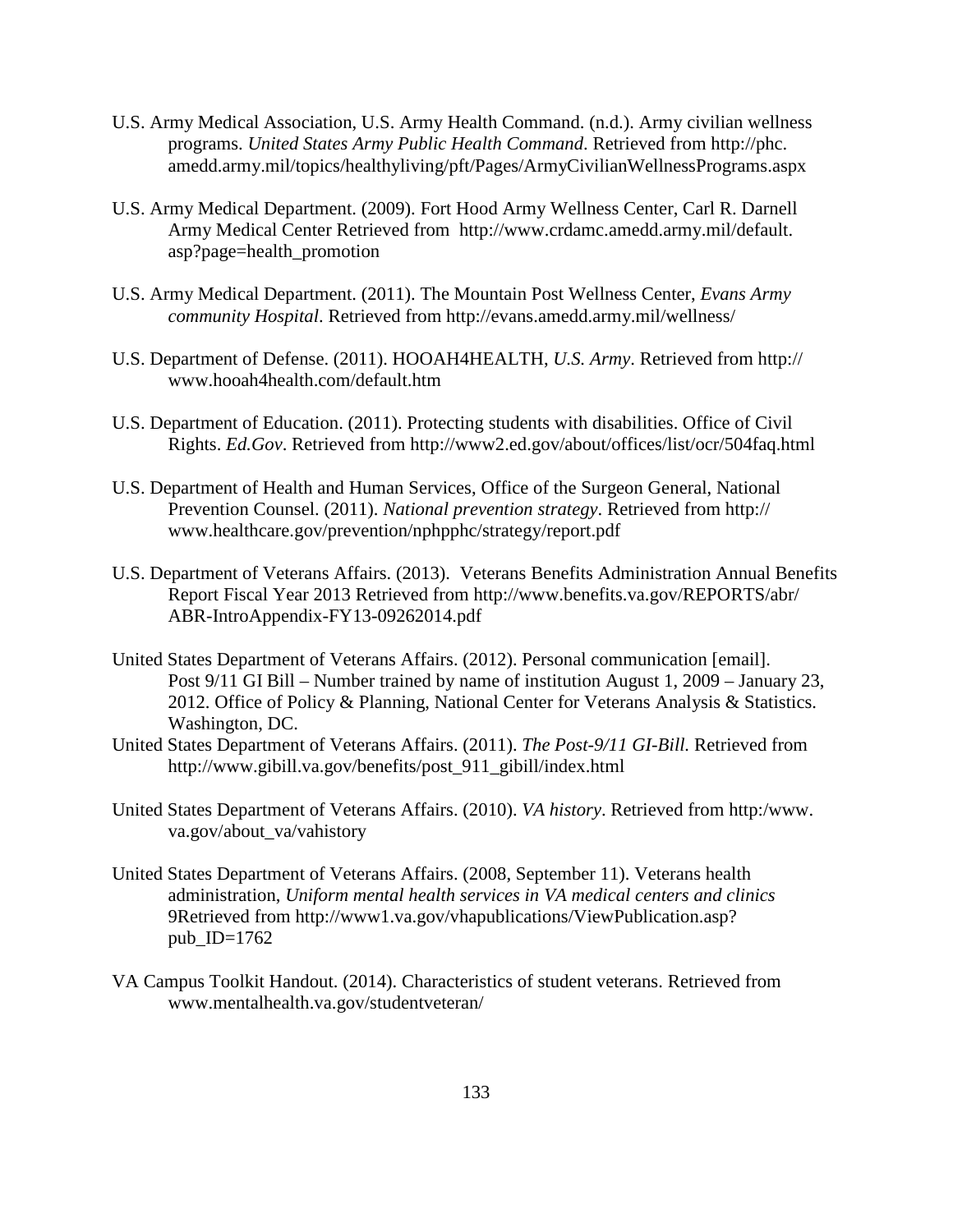- Vecchione, T. P. (1999). *An examination of the relationship between career development and holistic wellness among college students* (Doctoral dissertation). Retrieved from ProQuest Dissertations and Theses database (UMI 9935402)
- Vincour, S. M. (1947). The veteran flunks the professor: A GI indictment of our institutions of higher education! *School and Society, 66*, 289-292.
- Vogt, D., Smith, B., Elwy, R., Martin, J., Schultz, M., Drainoni, M., & Eisen, S. (2011). Predeployment, deployment, and postdeployment risk factors for posttraumatic stress symptomatology in female and male OEF/OIF veterans. *Journal Of Abnormal Psychology*, *120*(4), 819-831.
- Walker, S. N., Sechrist, K. R., & Pender, N. J. (1987). The Health-Promoting Lifestyle Profile: Development and psychometric characteristics. *Nursing Research*, *36*, 76-81.
- Warner, B. J. (2000). *The relationship between alexithymia, wellness, and substance dependence* (Doctoral dissertation)*.* Retrieved from ProQuest Dissertations and Theses database. (UMI 3261613)
- Warner, C. H., Breitbach, J. E., Appenzeller, G. N., Yates, V., Grieger, T., & Webster, W. G. (2007). Division mental health in the new brigade combat team structure: Part 1. Predeployment and deployment. *Military Medicine, 172*, 907-911.
- Watson, J. C., & Kissinger, D. B. (2007). Athletic participation and wellness: Implications for counseling college student-athletes. *Journal of College Counseling, 10,* 153-162.
- Weber, D. J. (2012). *Academic success and well-being following OEF/OIF deployment* (Doctoral dissertation)*.* Retrieved from ProQuest Dissertations and Theses database (UMI 3495315)
- Webster, S. (2004). Toward a lexicon for holistic health: An empirical analysis of theories of health, wellness, and spirituality (Doctoral dissertation)*.* Retrieved from ProQuest Dissertations and Theses database. (UMI 3135227)
- Weeks, W. B., Kazis, L. E., Shen, Y., Cong, Z., Ren, X., S., Miller, D.,…Perlin, J. B. (2004). Differences in health-related quality of life in rural and urban veterans. *American Journal of Public Health, 94*, 1762-1767.
- WHO definition of Health. (2003). The World Health Organization. Retrieved from http://www. who.int/about/definition/en/print.html
- WHOQOL measuring quality of life. (1997). Programme on Mental Health. Division of Mental Health and Prevention of Substance Abuse. *The World Health Organization* Retrieved from http://www.who.int/mental\_health/media/68.pdf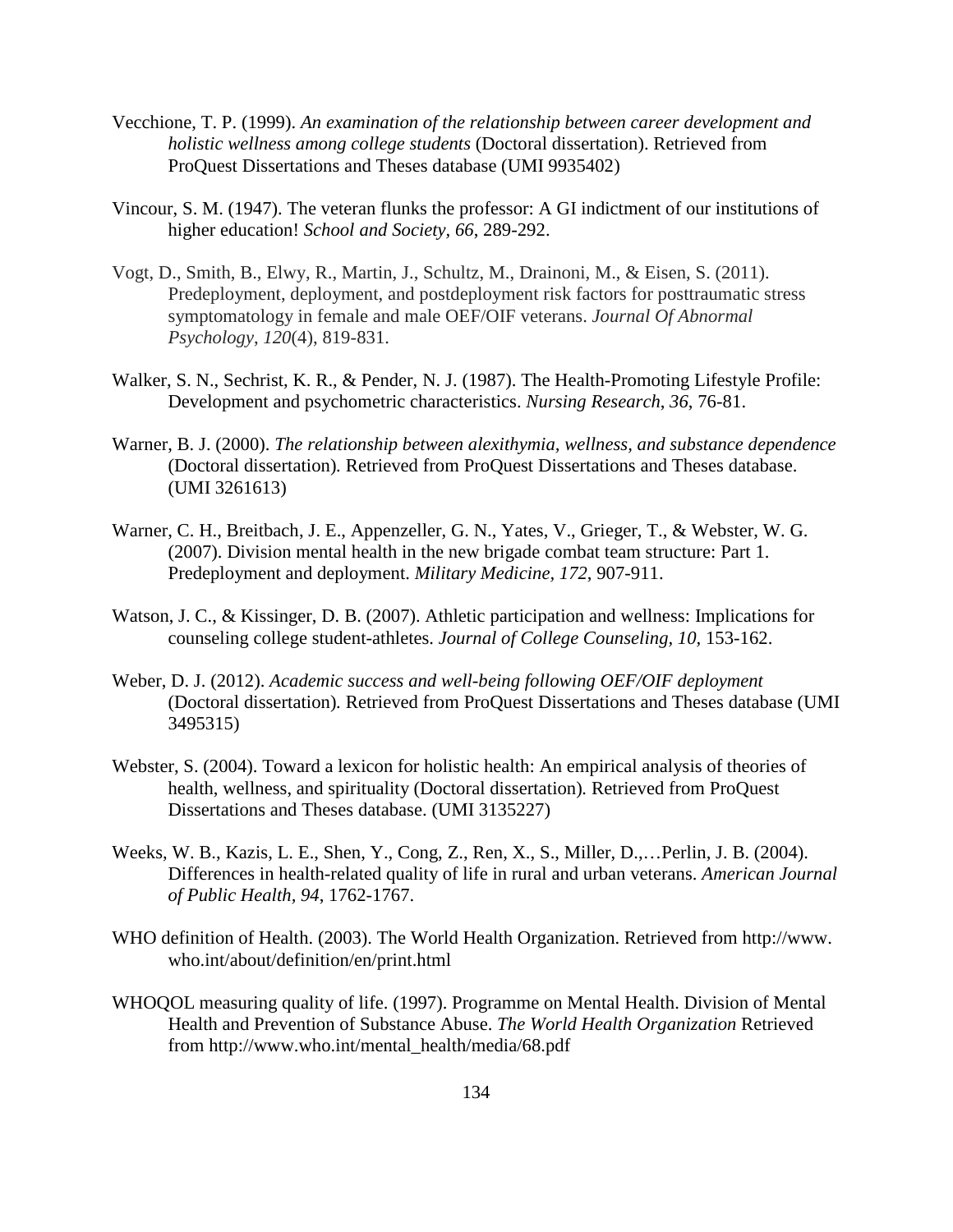- Widome, R., Kehle, S. M., Carlson, K. F., Laska, N., Gulden, A., & Lust, K. (2011). Post traumatic stress disorder and health risk behaviors among Afghanistan and Iraq War veterans attending college. *American Journal of Health Behavior, 35*, 387-392.
- Williams, D. J. (2007). *An examination of athletic identity, sport commitment, time in sport, social support, life satisfaction, and holistic wellness in college student-athletes* (Doctoral dissertation). Retrieved from ProQuest Dissertations and Theses database (UMI 3273333)
- Witmore, J. M., & Sweeney, T. J. (1992). A holistic model for wellness and prevention over the life span. *Journal of Counseling & Development, 71*, 140-148.
- Young, J. S. (2005). A wellness perspective on the management of stress. In Myers, J. E. & Sweeney, T. J., Counseling for Wellness (pp. 207-216). American Counseling Association: Alexandria, VA.
- Zatzick, D. F., Marmar, C. R., Weiss, D. S., Browner, W. S., Metzler, T. J., Golding, J. M.,…Wells, K. B. (1997). Posttraumatic stress disorder and functioning and quality of life outcomes in a nationally representative sample of male Vietnam veterans. *American Journal of Psychiatry, 154*, 1690-1695.
- Zatzick, D. F., Weiss, D. S., Marmar, C. R., Metzler, T. J., Wells, K., Golding, J. M.,…Browner, W. S. (1997). Post-traumatic stress disorder and functioning and quality of life outcomes in female Vietnam veterans. *Military Medicine, 162*, 661-665.
- Zivin, K., McCarthy, J. F., McCammon, R. J., Valenstein, M., Post, E. P., Welsh, D. E., & Kilbourne, A. M. (2008). Health-Related quality of life and utilities among patients with depression in the Department of Veterans Affairs. *Psychiatric Services, 59*, 1331-1334.
- Zoroya, G. (2010). Repeated deployments weigh heavily on U.S. troops. *USA Today.* Retrieved from http://usatoday30.usatoday.com/news/military/2010-1-12-four-army-war tours\_N.htm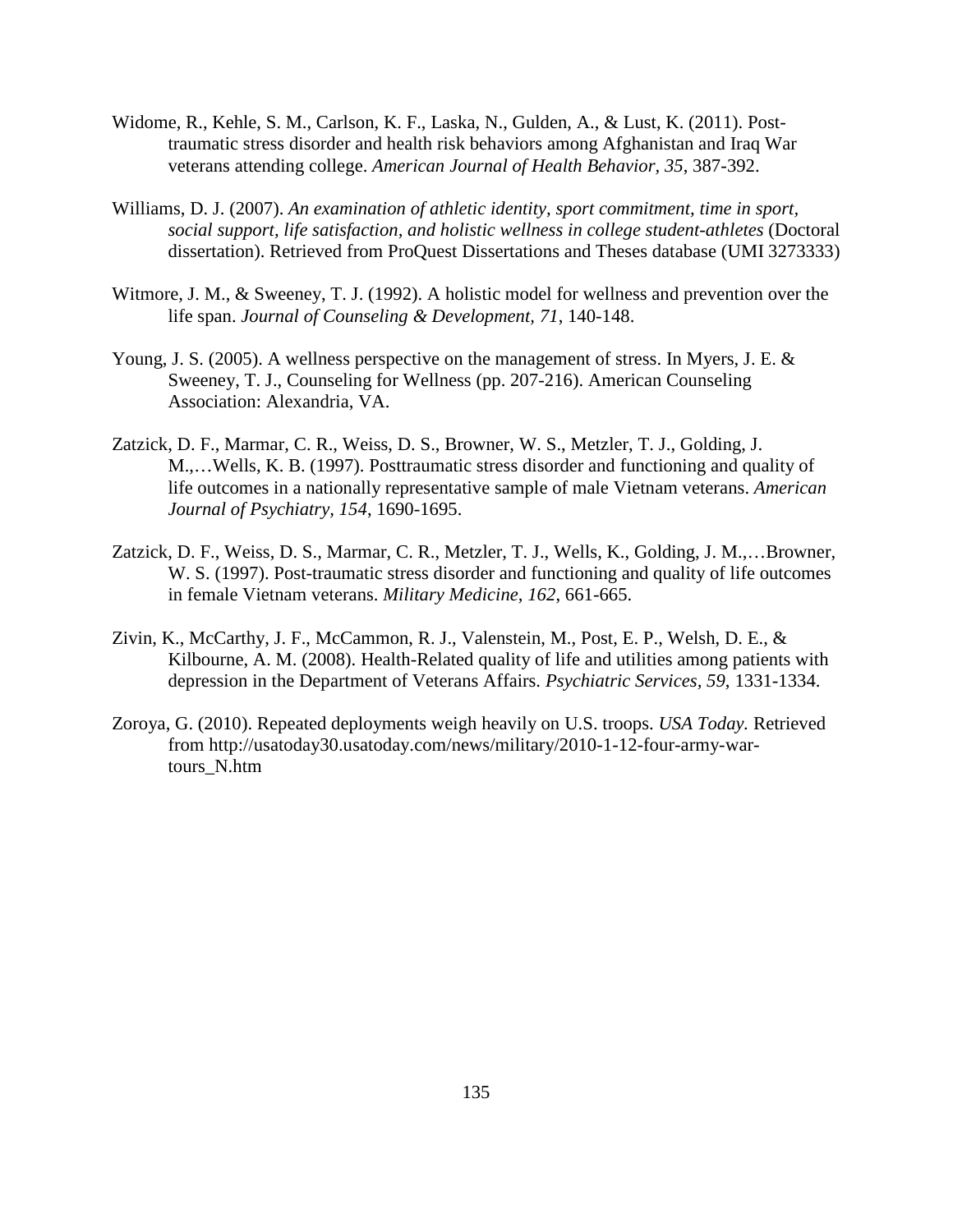# **APPENDIX A**

# **DEMOGRAPHIC QUESTIONNAIRE**

### **Please note the following definition of terms used in this form:**

**Activated:** *An order to active duty (other than for training).*

**Combat mission:** *Anytime a unit leaves the confines of the base for the purpose of engaging in combat, conducting a presence patrol, picking-up a high value target, conducting a humanitarian mission, etc.*

**Deployment:** *The movement of military servicemembers to a war zone. For the purposes of this study Iraq and Afghanistan are the war zones of interest.*

**Mental health concern:** *A concern related to emotional or psychological well-being such as anxiety, PTSD, depression, etc.*

**Physical injury:** *Bodily damage such as traumatic brain injury, internal body injury, loss of limb, etc.*

**Tour of duty:** *The duration of a service member's military assignment to Iraq or Afghanistan.*

1. Age\_\_\_\_\_\_\_

## **Please circle appropriate designation for each area below.**

- 2. I sustained a physical injury(ies)during my deployment to Afghanistan and/or Iraq, but not while on a combat mission*.* **Yes No NA**
- 3. I sustained a physical injury(ies) while on a combat mission during my deployment to Afghanistan and/or Iraq*.*  **Yes No NA**
- 4. The physical injury(ies) I sustained during my military service in Afghanistan and/or Iraq currently interferes with my ability to function at my physical best.  **Yes No NA**
- 5. I am currently receiving professional medical services for physical injuries related to my military service in Afghanistan and/or Iraq.  **Yes No NA**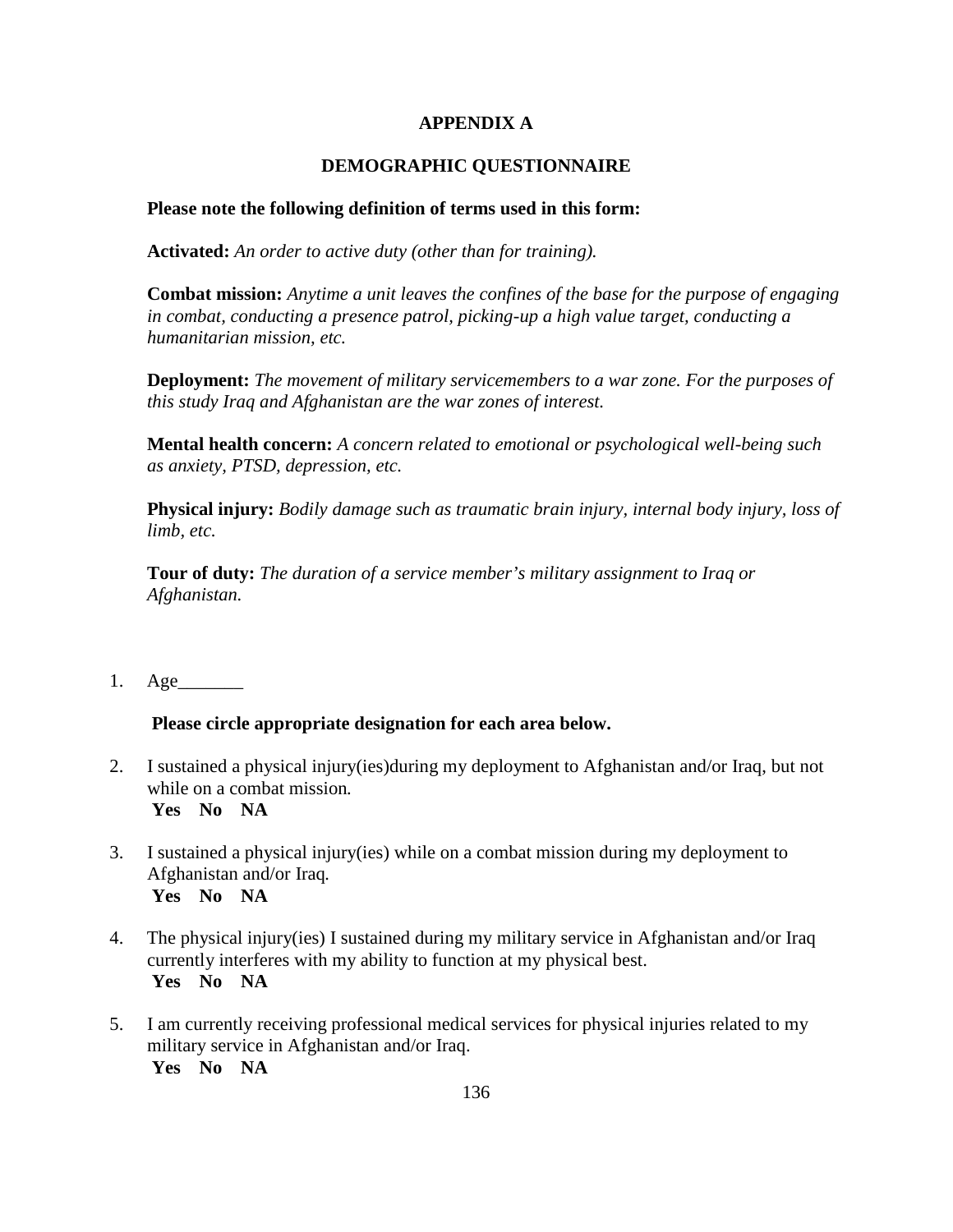- 6. I experienced a mental health concern(s) related to my deployment to Afghanistan and/or Iraq, but not related to a combat mission.  **Yes No NA**
- 7. I experienced a mental health concern(s) related to a combat mission while on deployment to Afghanistan and/or Iraq.  **Yes No NA**
- 8. The mental health concern(s) I experienced related to my military service in Afghanistan and/or Iraq currently interfere(s) with my ability to function at my best.  **Yes No NA**
- 9. I have or am currently receiving professional mental health services for issues related to my military service in Afghanistan and/or Iraq.  **Yes No NA**
- 10. I have or am currently experiencing difficulties with my peer relationships (i.e., students) that I believe are related to my military service in Iraq and/or Afghanistan. **Yes No NA**
- 11. I am experiencing difficulties with my personal relationships (i.e., family and friends) that I believe are related to my military service in Iraq and/or Afghanistan.  **Yes No NA**
- 12. I am experiencing difficulties with my professional relationships (i.e., work) that I believe are related to my military service in Iraq and/or Afghanistan.  **Yes No NA**
- 13. I am experiencing difficulties with my relationships at my higher education institution (i.e., professors, school staff, administrators) that I believe are related to my military service in Iraq and/or Afghanistan. **Yes No NA**
- 14. Academic standing: **Freshman Sophomore Junior Senior Graduate Student Professional (i.e. law/medicine)**
- 15. Military branch: **Army Navy**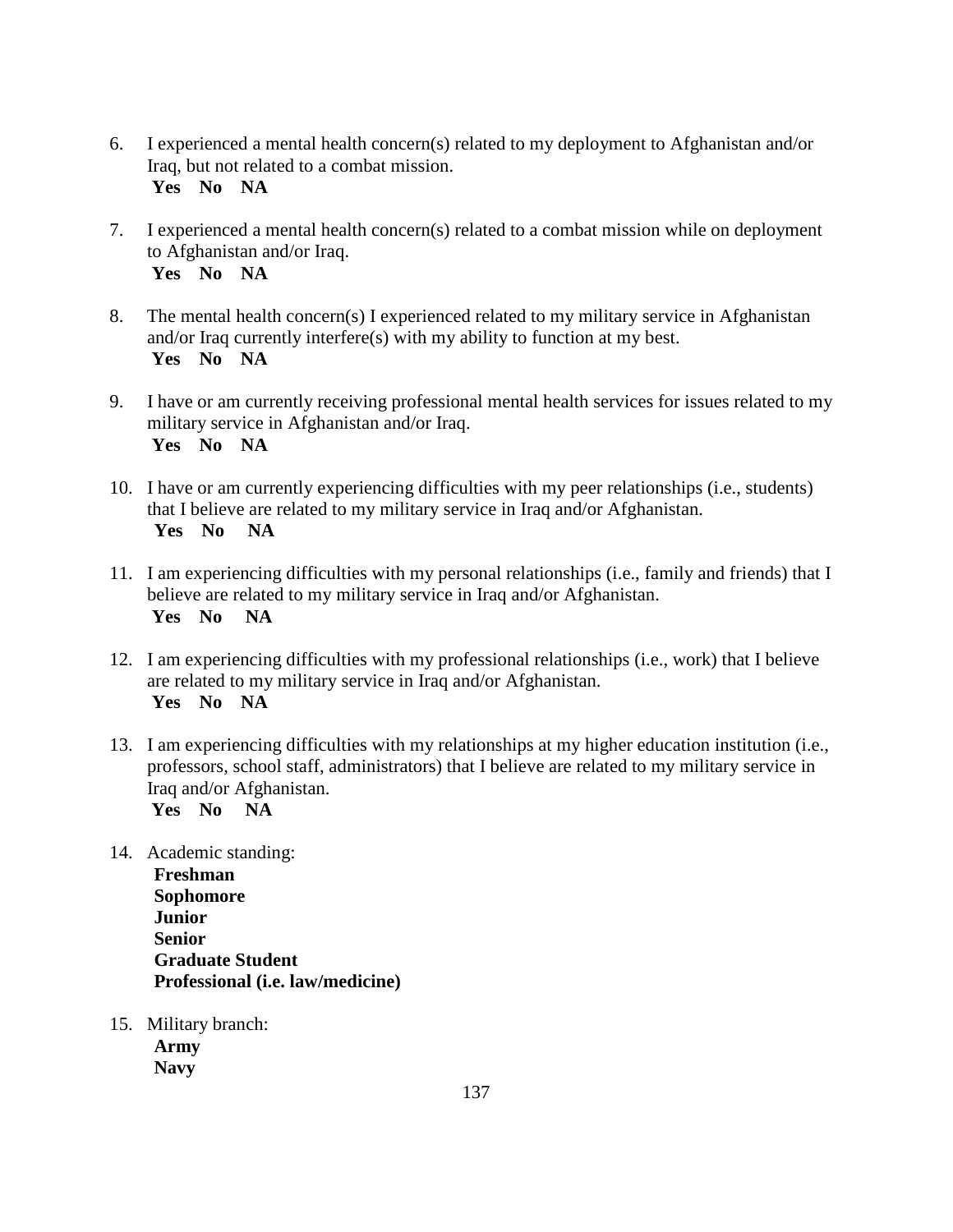**Marines Air Force Coast Guard Air Guard National Guard** 

16. Major Military operation served:

**Operation Enduring Freedom (OEF; Afghanistan: October 7, 2001 - Present) Operation Iraqi Freedom (OIF; Iraq: March 19, 2003 – September 1, 2010) Operation New Dawn (OND; Iraq: September 1, 2010 – Present) OEF and OIF OEF and OND OIF and OND OEF, OIF, and OND** Other military operations not listed: **I do not know the name of the military operation I served under.**

- 17. While in the military I served only in the U.S. (i.e., I was not deployed overseas.). **Yes No**
- 18. The number of tours of duty I was deployed to Afghanistan and/or Iraq:  **0 1 2 3 4 5 6 7 8 9 10 11 or more**
- 19. The number of times I volunteered to extend my tour of duty:  **0 1-2 3-4 5-6 7 or more NA**
- 20. The number of extended tours of duty I was mandated to serve:  **0 1-2 3-4 5-6 7 or more NA**
- 21. The duration of my longest tour of duty:

**1 to 90 days 91 days to 6 months 7 to 11 months 12 to 18 months 19 to 24 months More than 24 months NA**

22. The duration of my shortest tour of duty: **1 to 90 days 91 days to 6 months 7 months to 9 months 10 months to 13 months** Other: **NA**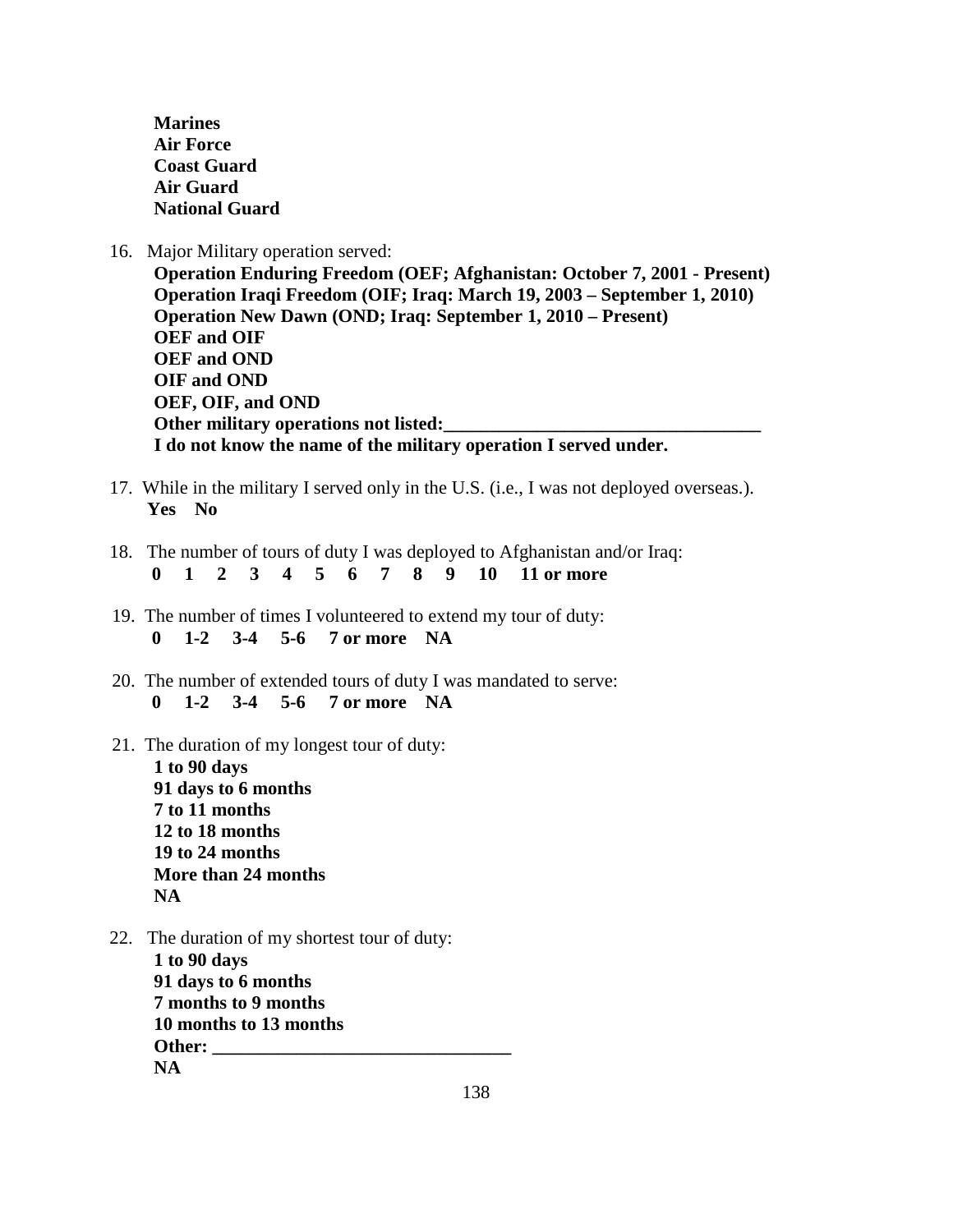- 23. My average number of months between deployments to Iraq and/or Afghanistan: **0-5 6-8 9-11 12-15 16-18 19 or more NA**
- 24. The last rank I held while deployed to Afghanistan and/or Iraq:  **Enlisted Non-commissioned officer Commissioned Officer**
- 25. The number of combat missions in which I participated: **0-10 11-20 21-30 31-40 41-50 51 or more NA**
- 26. While on a combat mission I discharged my weapon on the enemy and/or received incoming fire from the enemy. **Yes No NA**
- 27. I am active with a campus veteran organization. **Yes No**
- 28. I am enrolled in college/university for the first time. **Yes No**
- 29. I am re-enrolling in college/university after being deployed to Iraq and/or Afghanistan **Yes No**
- 30. It is possible I may be deployed or activated again as I work to complete my degree.  **Yes No**
- 31. I am the first member of my family to attend college/university (i.e. "first generation student").  **Yes No**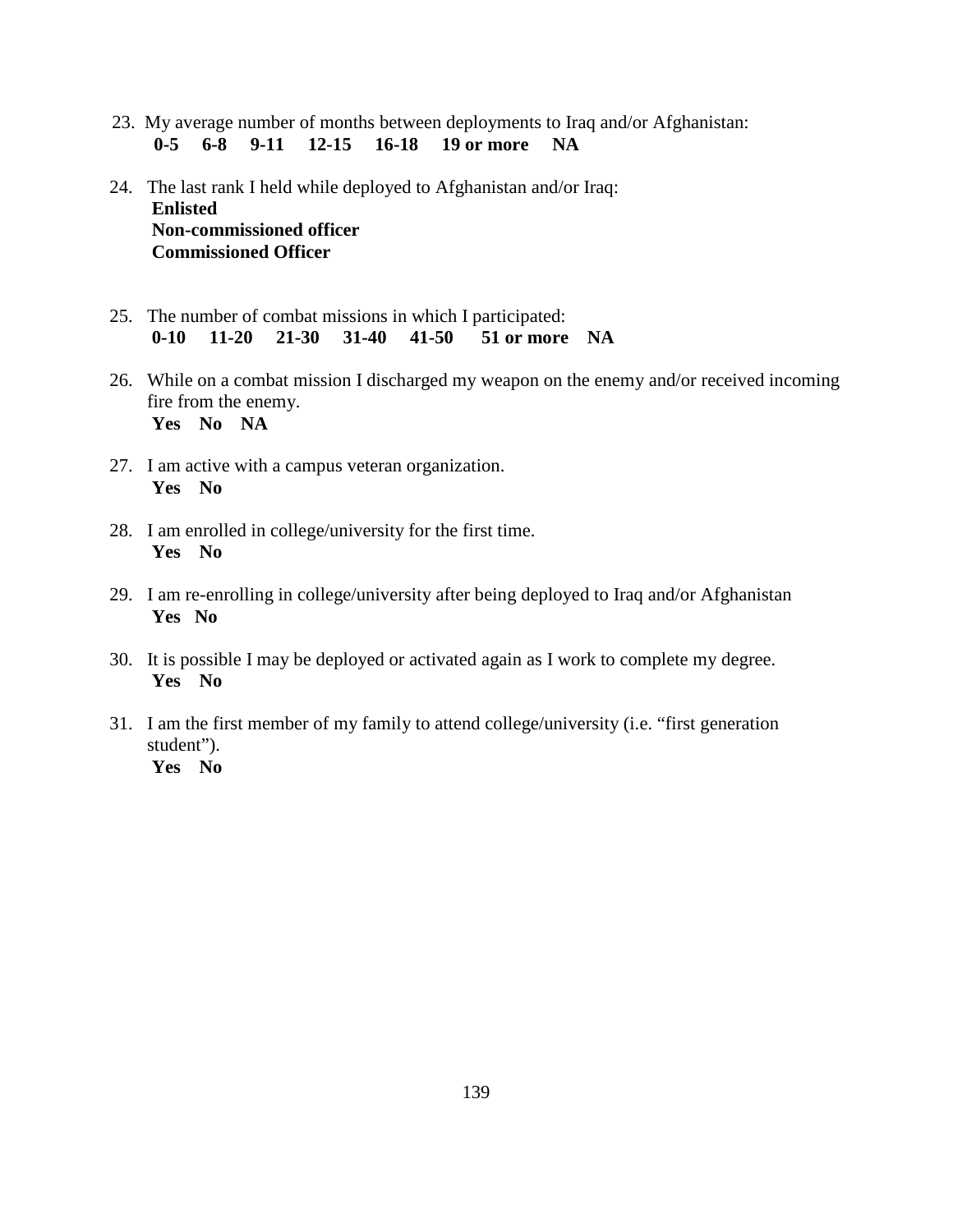# **APPENDIX B**

# **INTRODUCTORY LETER FOR PARTICIPATION**

Dear Student-Veteran,

My name is Will Heath and I am a doctoral candidate in Counselor Education at the University of Arkansas, Fayetteville. I am inviting you to participate in my dissertation research that explores student-veteran wellness from a holistic wellness perspective. I am especially interested in your views given your status as a student-veteran who was activated in the U.S. and/or deployed to Iraq and/or Afghanistan for one or more days (other than for training) during the Iraq (March 19, 2003 to December 15, 2011) and Afghanistan (October 7, 2001 to present) wars.

To better understand your experiences and perspective, I am using a wellness survey and demographics form that will take between 15 to 30 minutes to complete. Submission of the survey will make you eligible for a drawing in which you could receive one of two \$50 visa gift cards. The Institutional Review Board at the University of Arkansas has approved this study (IRB Protocol Number12-07-025).

# **Please follow this link to begin:**

http://www.mindgarden.com/survey/11444

Sincerely,

Will Heath, MS Doctoral Candidate Counselor Education University of Arkansas

xxxxx@uark.edu xxx-xxx-xxxx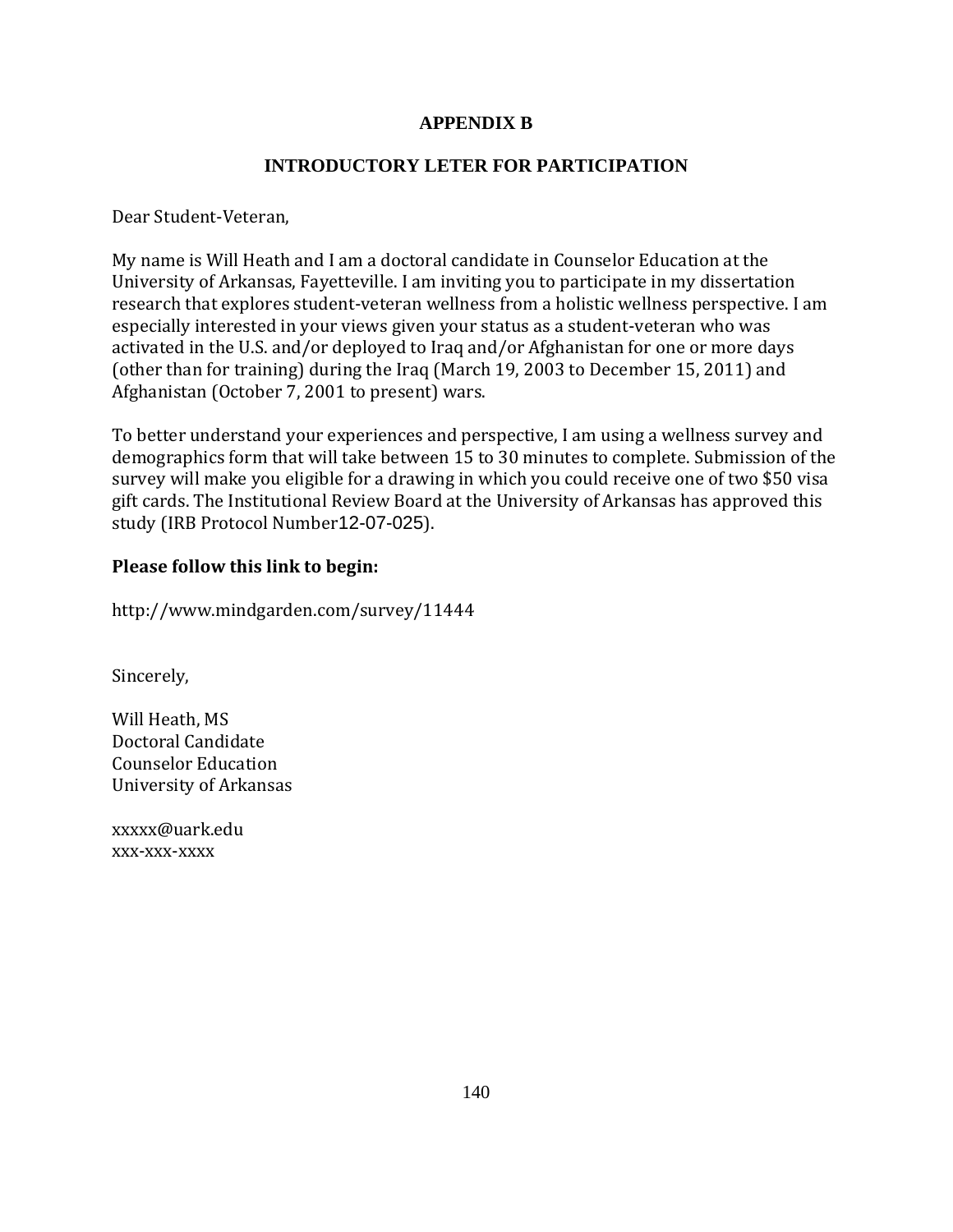## **APPENDIX C**

# **CONSENT FOR PARTICIPATION**

### TITLE

The Relationship Between the Wellness of Iraq and Afghanistan Student-veterans at 4-year Higher Education Institutions and Gender, Number of Combat Tours, and Deployment.

### INTRODUCTION

The purpose of this form is to provide you with information to assist you in your decision of whether or not to participate in this research. Participants in this study will be student-veterans enrolled at least part time in United States 4-year public research universities.

### RESEARCHERS

This study is being conducted by Will Heath, MS, a doctoral candidate in Counselor Education at the University of Arkansas, Fayetteville under the direction of Daniel B. Kissinger, Ph.D., LPC.

# DESCRIPTION OF RESEARCH STUDY

This study will examine the holistic wellness of student-veterans who were activated in the U.S. and/or deployed to Iraq and/or Afghanistan for one or more days (other than for training) during the **Afghanistan and Iraq wars (October 7, 2001 to present)**. If you agree to participate in this **voluntary** and **confidential** study, you will be asked to complete a wellness survey and a demographic form. It is anticipated that completion of the survey will take between 15-25 minutes.

## RISKS AND BENEFITS

There are no foreseeable risks or benefits to you for participating in this study.

# CONFIDENTIALITY AND WITHDRAWAL PRIVILEGE

This is a **voluntary** and **confidential** study. You may withdraw from this study at any time with no risk of penalty from your University or any other entity (i.e., military). No identifying information will be collected on the surveys. By completing and submitting the survey, you are verifying that you understand the results of this study may be used in reports, presentations, and publications, although no participants will be identified.

## COSTS AND PAYMENTS

Student-veterans completing the survey will be eligible for a drawing for one of two \$50 Visa gift cards. Participants interested in the drawing will be asked to provide an email address only in order to receive the prize electronically if chosen.

#### NEW INFORMATION

If the researchers find new information during this study that would reasonably change your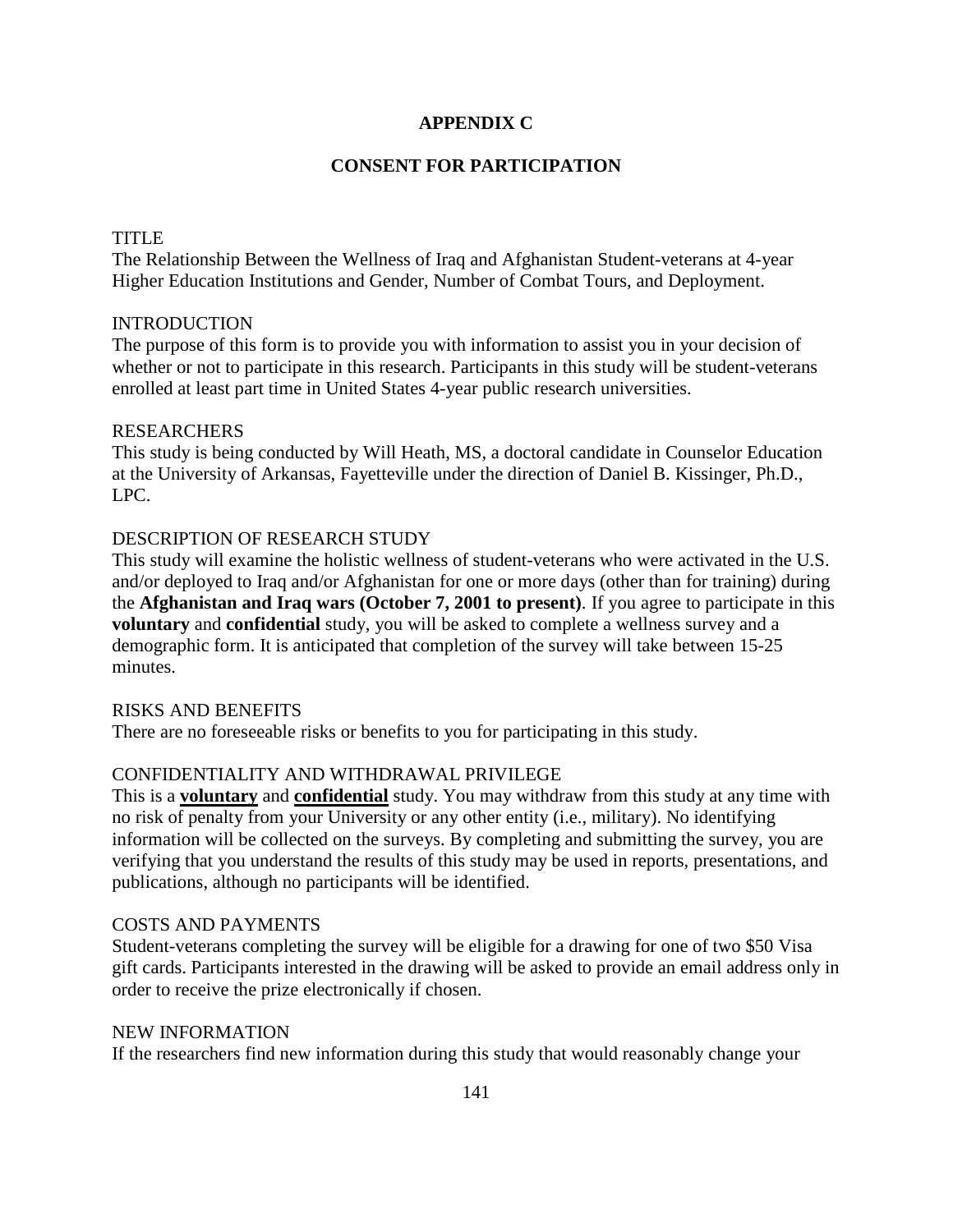decision about participating, they will inform you immediately.

# VOLUNTARY CONSENT

By clicking "Agree" below, you are providing consent to participate in this study. By providing consent to participate in this project you are saying several things. You are saying that you have read this form or have had it read to you, and that you are satisfied that you understand this form, the research study, and its risks and benefits.

If at any time you feel pressured to participate, or if you have any questions about your rights or this form, please call Ro Windwalker, CIP, the IRB Compliance Coordinator at the University of Arkansas, Fayetteville at xxx-xxx-xxxx. If you have any questions regarding this research, please contact: Will Heath at xxx-xxx-xxxx or xxxxx@uark.edu or Dr. Kissinger at xxx-xxxxxxx/xxxxx@uark.edu.

You may retain the copy of this informed consent document for your records.

# **Do you give consent to participate in this study?**

▢ **Yes**

▢ **No**

**Yes, I would like to be entered into the drawing for one of two \$50 dollar Visa gift cards.**

| <b>Email address only:</b> |  |
|----------------------------|--|
|----------------------------|--|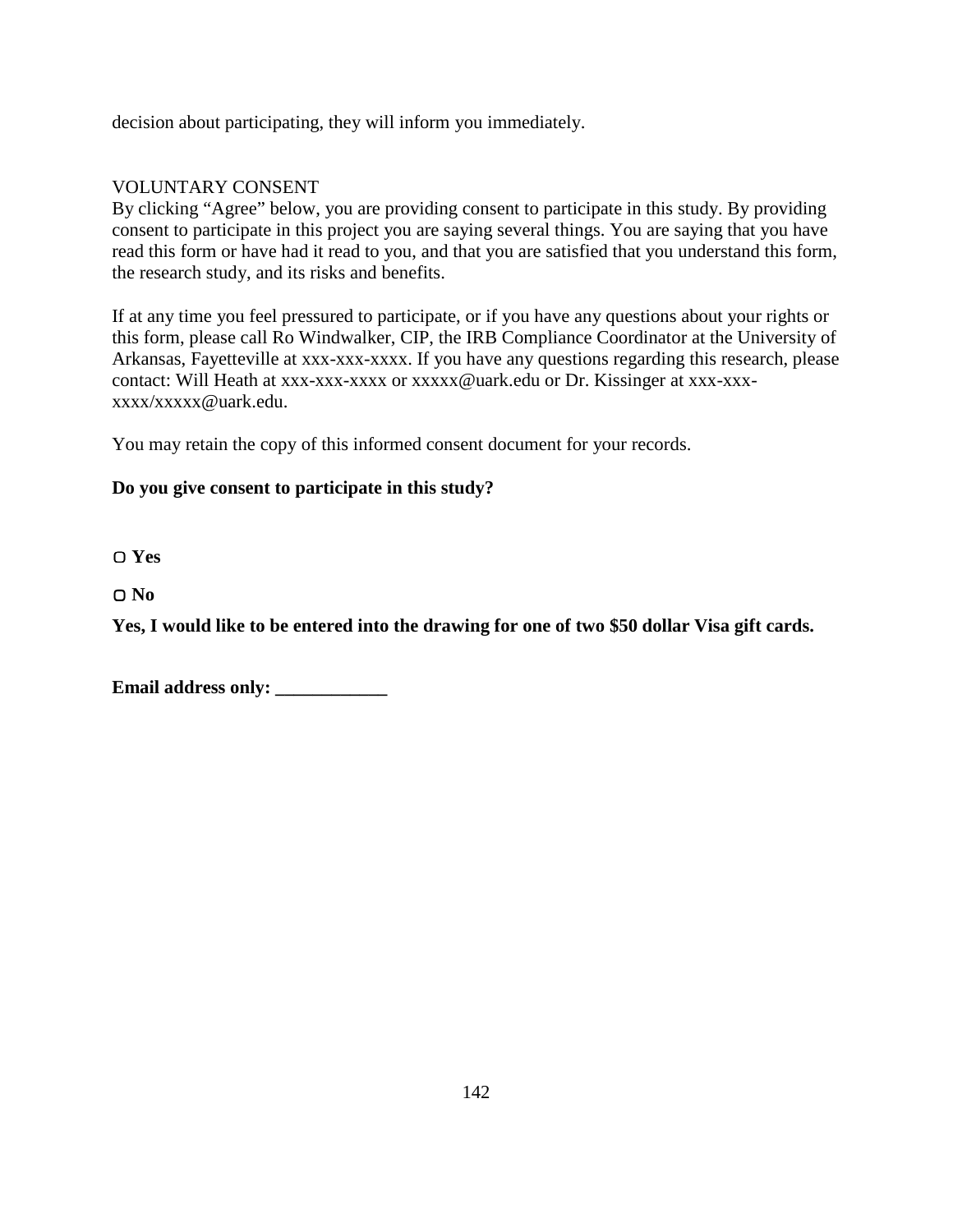## **APPENDIX D**

## **IRB NEW PROTOCAL APPROVAL**

July 26, 2012

### MEMORANDUM

| TO:             | William Heath<br>Daniel Kissinger                                                                                                      |
|-----------------|----------------------------------------------------------------------------------------------------------------------------------------|
| FROM:           | Ro Windwalker<br><b>IRB</b> Coordinator                                                                                                |
| RE:             | New Protocol Approval                                                                                                                  |
| IRB Protocol #: | 12-07-025                                                                                                                              |
| Protocol Title: | A Wellness Profile of Student-Veterans at 4-Year Higher<br>Education Institutions: The Role of Gender, Combat Tours, and<br>Deployment |

Review Type: EXEMPT EXPEDITED FULL IRB

Approved Project Period: Start Date: 07/26/2012 Expiration Date: 07/25/2013

Your protocol has been approved by the IRB. Protocols are approved for a maximum period of one year. If you wish to continue the project past the approved project period (see above), you must submit a request, using the form *Continuing Review for IRB Approved Projects*, prior to the expiration date. This form is available from the IRB Coordinator or on the Research Compliance website (http://vpred.uark.edu/210.php). As a courtesy, you will be sent a reminder two months in advance of that date. However, failure to receive a reminder does not negate your obligation to make the request in sufficient time for review and approval. Federal regulations prohibit retroactive approval of continuation. Failure to receive approval to continue the project prior to the expiration date will result in Termination of the protocol approval. The IRB Coordinator can give you guidance on submission times.

**This protocol has been approved for 500 participants.** If you wish to make *any* modifications in the approved protocol, including enrolling more than this number, you must seek approval *prior to* implementing those changes. All modifications should be requested in writing (email is acceptable) and must provide sufficient detail to assess the impact of the change.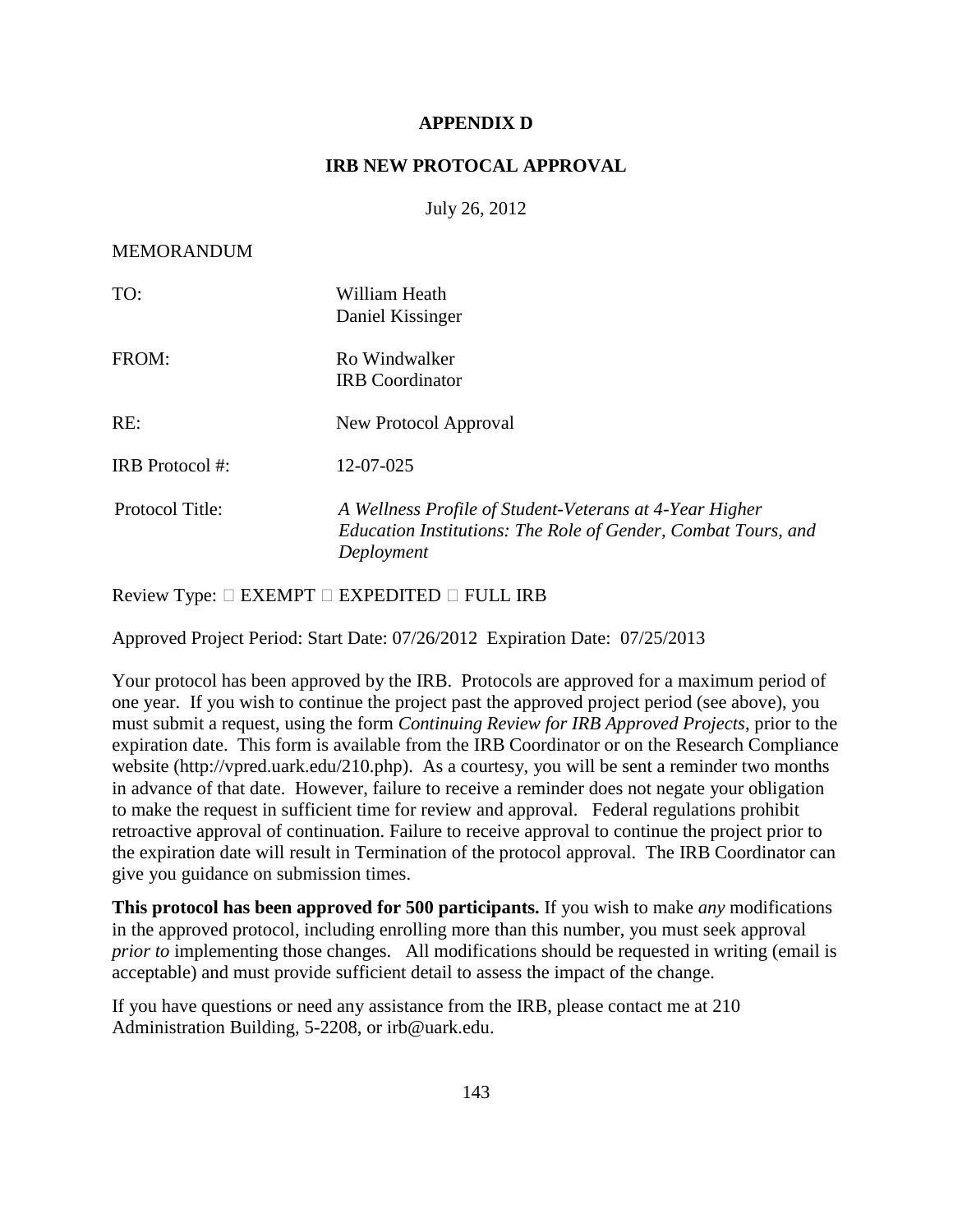August 15, 2012

#### MEMORANDUM

| TO:                             | William Heath<br>Daniel Kissinger                                                                                                      |
|---------------------------------|----------------------------------------------------------------------------------------------------------------------------------------|
| FROM:                           | Ro Windwalker<br><b>IRB</b> Coordinator                                                                                                |
| RE:                             | PROJECT MODIFICATION                                                                                                                   |
| IRB Protocol #:                 | 12-07-025                                                                                                                              |
|                                 | A Wellness Profile of Student-Veterans at 4-Year Higher<br>Education Institutions: The Role of Gender, Combat Tours, and<br>Deployment |
| Review Type:                    | $\boxtimes$ EXEMPT $\Box$ EXPEDITED $\Box$ FULL IRB                                                                                    |
| <b>Approved Project Period:</b> | Start Date: 08/15/2012 Expiration Date: 07/25/2013                                                                                     |

Your request to modify the referenced protocol has been approved by the IRB. **This protocol is currently approved for 500 total participants.** If you wish to make any further modifications in the approved protocol, including enrolling more than this number, you must seek approval *prior to* implementing those changes. All modifications should be requested in writing (email is acceptable) and must provide sufficient detail to assess the impact of the change.

Please note that this approval does not extend the Approved Project Period. Should you wish to extend your project beyond the current expiration date, you must submit a request for continuation using the UAF IRB form "Continuing Review for IRB Approved Projects." The request should be sent to the IRB Coordinator, 210 Administration.

For protocols requiring FULL IRB review, please submit your request at least one month prior to the current expiration date. (High-risk protocols may require even more time for approval.) For protocols requiring an EXPEDITED or EXEMPT review, submit your request at least two weeks prior to the current expiration date. Failure to obtain approval for a continuation *on or prior to* the currently approved expiration date will result in termination of the protocol and you will be required to submit a new protocol to the IRB before continuing the project. Data collected past the protocol expiration date may need to be eliminated from the dataset should you wish to publish. Only data collected under a currently approved protocol can be certified by the IRB for any purpose.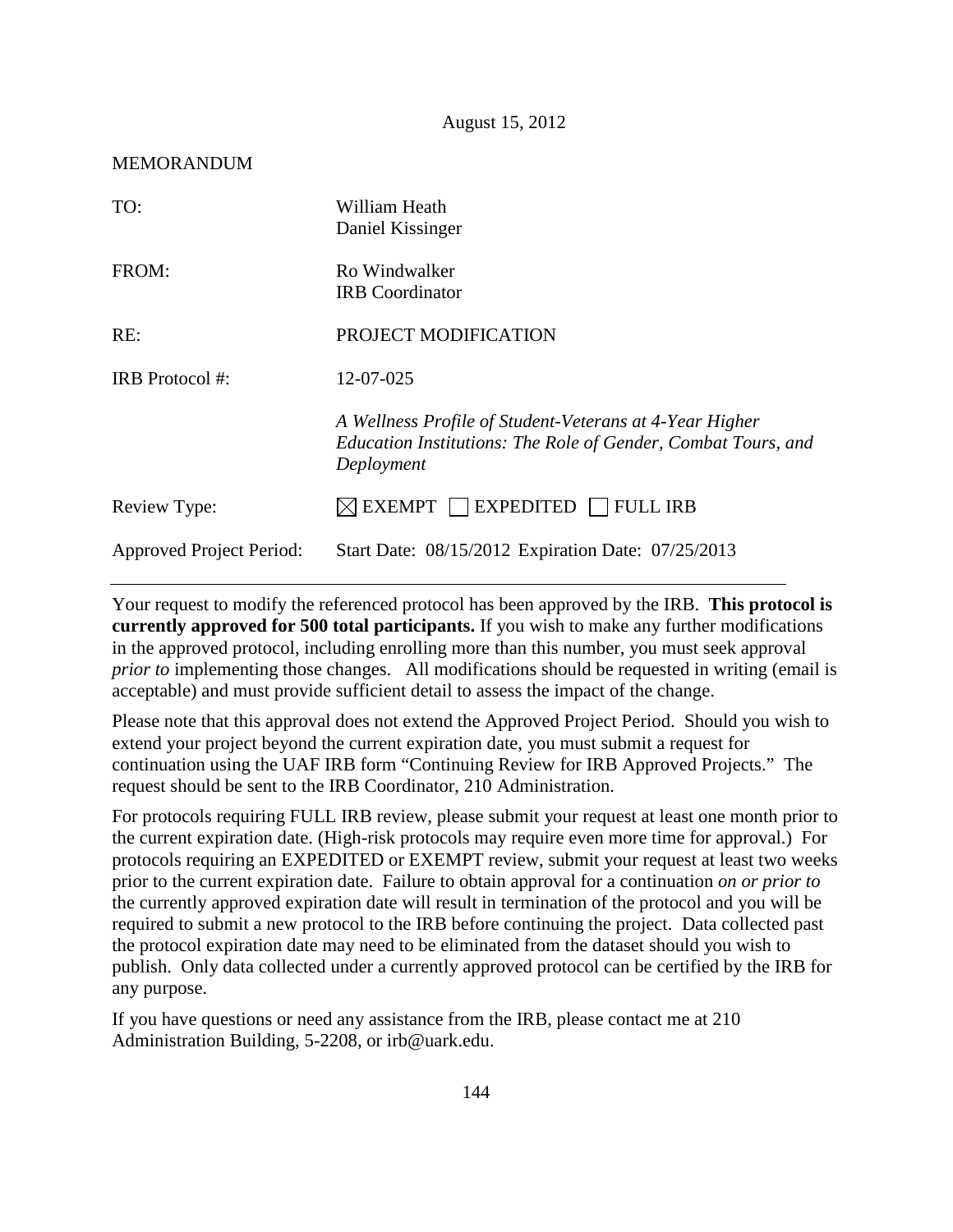September 10, 2012

| TO:                             | William Heath<br>Daniel Kissinger                                                                                                      |
|---------------------------------|----------------------------------------------------------------------------------------------------------------------------------------|
| FROM:                           | Ro Windwalker<br><b>IRB</b> Coordinator                                                                                                |
| RE:                             | PROJECT MODIFICATION                                                                                                                   |
| IRB Protocol #:                 | 12-07-025                                                                                                                              |
|                                 | A Wellness Profile of Student-Veterans at 4-Year Higher<br>Education Institutions: The Role of Gender, Combat Tours, and<br>Deployment |
| Review Type:                    | $\boxtimes$ EXEMPT $\Box$ EXPEDITED $\Box$ FULL IRB                                                                                    |
| <b>Approved Project Period:</b> | Start Date: 09/10/2012 Expiration Date: 07/25/2013                                                                                     |

Your request to modify the referenced protocol has been approved by the IRB. **This protocol is currently approved for 500 total participants.** If you wish to make any further modifications in the approved protocol, including enrolling more than this number, you must seek approval *prior to* implementing those changes. All modifications should be requested in writing (email is acceptable) and must provide sufficient detail to assess the impact of the change.

Please note that this approval does not extend the Approved Project Period. Should you wish to extend your project beyond the current expiration date, you must submit a request for continuation using the UAF IRB form "Continuing Review for IRB Approved Projects." The request should be sent to the IRB Coordinator, 210 Administration.

For protocols requiring FULL IRB review, please submit your request at least one month prior to the current expiration date. (High-risk protocols may require even more time for approval.) For protocols requiring an EXPEDITED or EXEMPT review, submit your request at least two weeks prior to the current expiration date. Failure to obtain approval for a continuation *on or prior to* the currently approved expiration date will result in termination of the protocol and you will be required to submit a new protocol to the IRB before continuing the project. Data collected past the protocol expiration date may need to be eliminated from the dataset should you wish to publish. Only data collected under a currently approved protocol can be certified by the IRB for any purpose.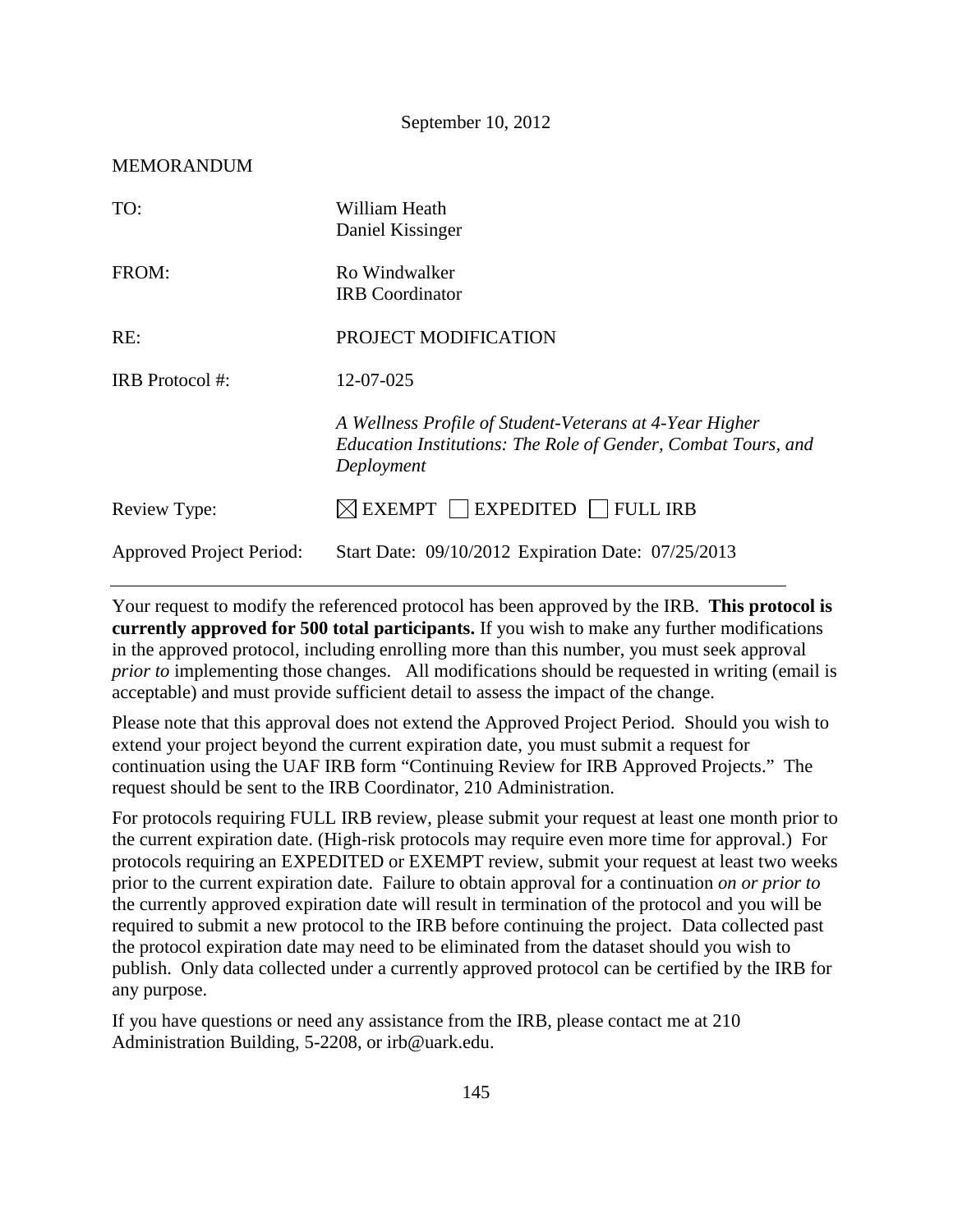### MEMORANDUM

| TO:                             | William Heath<br>Daniel Kissinger                                                                                                      |
|---------------------------------|----------------------------------------------------------------------------------------------------------------------------------------|
| FROM:                           | Ro Windwalker<br><b>IRB</b> Coordinator                                                                                                |
| RE:                             | PROJECT MODIFICATION                                                                                                                   |
| IRB Protocol #:                 | 12-07-025                                                                                                                              |
|                                 | A Wellness Profile of Student-Veterans at 4-Year Higher<br>Education Institutions: The Role of Gender, Combat Tours, and<br>Deployment |
| Review Type:                    | $\boxtimes$ EXEMPT $\Box$ EXPEDITED $\Box$ FULL IRB                                                                                    |
| <b>Approved Project Period:</b> | Start Date: 09/17/2012 Expiration Date: 07/25/2013                                                                                     |

Your request to modify the referenced protocol has been approved by the IRB. **This protocol is currently approved for 500 total participants.** If you wish to make any further modifications in the approved protocol, including enrolling more than this number, you must seek approval *prior to* implementing those changes. All modifications should be requested in writing (email is acceptable) and must provide sufficient detail to assess the impact of the change.

Please note that this approval does not extend the Approved Project Period. Should you wish to extend your project beyond the current expiration date, you must submit a request for continuation using the UAF IRB form "Continuing Review for IRB Approved Projects." The request should be sent to the IRB Coordinator, 210 Administration.

For protocols requiring FULL IRB review, please submit your request at least one month prior to the current expiration date. (High-risk protocols may require even more time for approval.) For protocols requiring an EXPEDITED or EXEMPT review, submit your request at least two weeks prior to the current expiration date. Failure to obtain approval for a continuation *on or prior to* the currently approved expiration date will result in termination of the protocol and you will be required to submit a new protocol to the IRB before continuing the project. Data collected past the protocol expiration date may need to be eliminated from the dataset should you wish to publish. Only data collected under a currently approved protocol can be certified by the IRB for any purpose.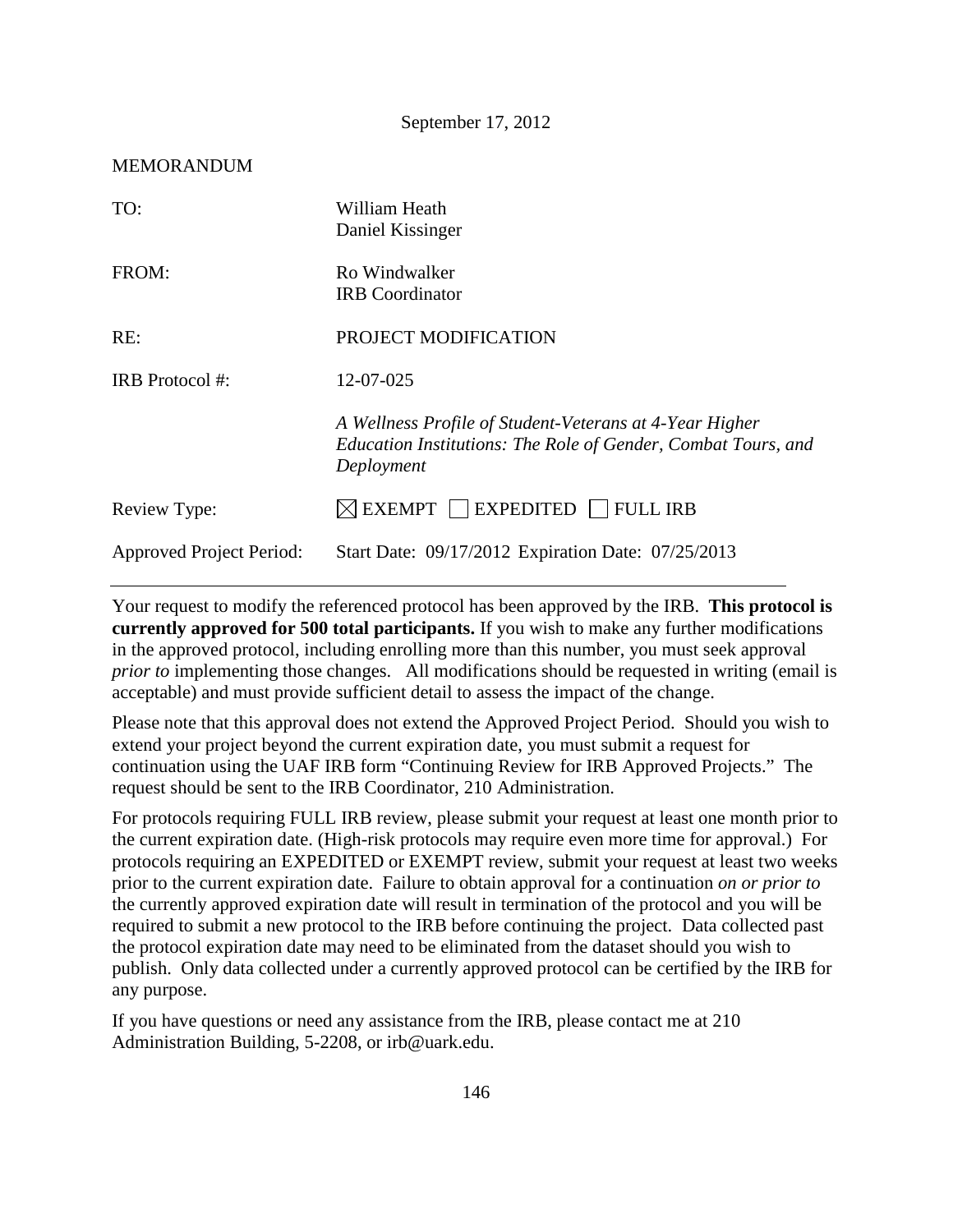#### MEMORANDUM

| TO:                             | William Heath<br>Daniel Kissinger                                                                                                      |
|---------------------------------|----------------------------------------------------------------------------------------------------------------------------------------|
| FROM:                           | Ro Windwalker<br><b>IRB</b> Coordinator                                                                                                |
| RE:                             | PROJECT MODIFICATION                                                                                                                   |
| IRB Protocol #:                 | 12-07-025                                                                                                                              |
| Protocol Title:                 | A Wellness Profile of Student-Veterans at 4-Year Higher<br>Education Institutions: The Role of Gender, Combat Tours, and<br>Deployment |
| Review Type:                    | <b>EXEMPT</b><br><b>EXPEDITED</b><br><b>FULL IRB</b>                                                                                   |
| <b>Approved Project Period:</b> | Start Date: 09/27/2012 Expiration Date: 07/25/2013                                                                                     |

Your request to modify the referenced protocol has been approved by the IRB. **This protocol is currently approved for 500 total participants.** If you wish to make any further modifications in the approved protocol, including enrolling more than this number, you must seek approval *prior to* implementing those changes. All modifications should be requested in writing (email is acceptable) and must provide sufficient detail to assess the impact of the change.

Please note that this approval does not extend the Approved Project Period. Should you wish to extend your project beyond the current expiration date, you must submit a request for continuation using the UAF IRB form "Continuing Review for IRB Approved Projects." The request should be sent to the IRB Coordinator, 210 Administration.

For protocols requiring FULL IRB review, please submit your request at least one month prior to the current expiration date. (High-risk protocols may require even more time for approval.) For protocols requiring an EXPEDITED or EXEMPT review, submit your request at least two weeks prior to the current expiration date. Failure to obtain approval for a continuation *on or prior to* the currently approved expiration date will result in termination of the protocol and you will be required to submit a new protocol to the IRB before continuing the project. Data collected past the protocol expiration date may need to be eliminated from the dataset should you wish to publish. Only data collected under a currently approved protocol can be certified by the IRB for any purpose.